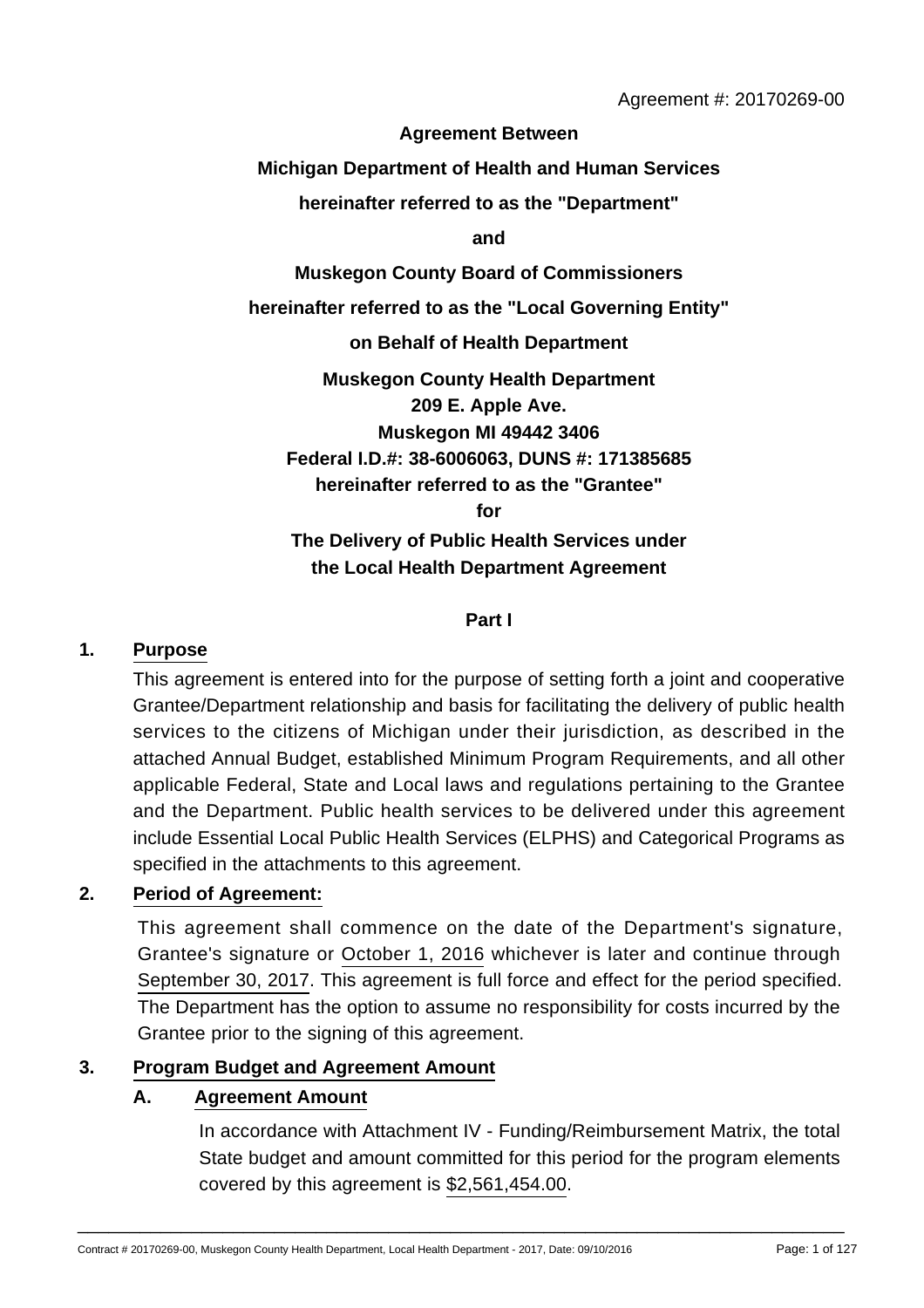# **B. Equipment Purchases and Title**

Any Grantee equipment purchases supported in whole or in part through this agreement must be specified in the Supporting Equipment Inventory Schedule as an attachment to the Final Financial Status Report. Equipment means tangible, non-expendable, personal property having useful life of more than one (1) year and an acquisition cost of \$5,000 or more per unit. Title to equipment having a unit acquisition cost of less than \$5,000 shall vest with the Grantee upon acquisition. The Department reserves the right to retain or transfer the title to all items of equipment having a unit acquisition cost of \$5,000 or more, to the extent that the Department's proportionate interest in such equipment supports such retention or transfer of title.

# **C. Budget Transfers and Adjustments**

- 1. Transfers between categories within any program element budget supported in whole or in part by state/federal categorical sources of funding shall be limited to increases in an expenditure budget category by \$10,000 or fifteen percent (15%) whichever is greater. This transfer authority does not authorize purchase of additional equipment items or new subcontracts with state/federal categorical funds without prior written approval of the Department.
- 2. Any transfers or adjustments involving State/Federal categorical funds, other than those covered by C.1, including any related adjustment to the total state amount of the budget, must be made in writing through a formal amendment executed by all parties to this agreement in accordance with Section VIII. A. of Part II.
- 3. The C.1 and C.2 provisions authorizing transfers or changes in local funds apply also to the Family Planning program, provided statewide local maintenance of effort is not diminished in total.

Any statewide diminishing of total local effort for family planning and/or any related funding penalty experienced by the Department shall be recovered proportionately from each local Grantee that, during the course of the agreement period, chose to reduce or transfer local funds from the Family Planning program.

## **4. Agreement Attachments**

- A. The following documents are attachments to this Agreement Part I and Part II General Provisions, which are part of this agreement through reference:
	- 1. Attachment I Annual Budget
	- 2. Attachment III Program Specific Assurances and Requirements
	- 3. Attachment IV Funding/Reimbursement Matrix
- B. The attachments are added into this Agreement as follows:
	- 1. Original Agreement (Part I and Part II) Attachment I, III, IV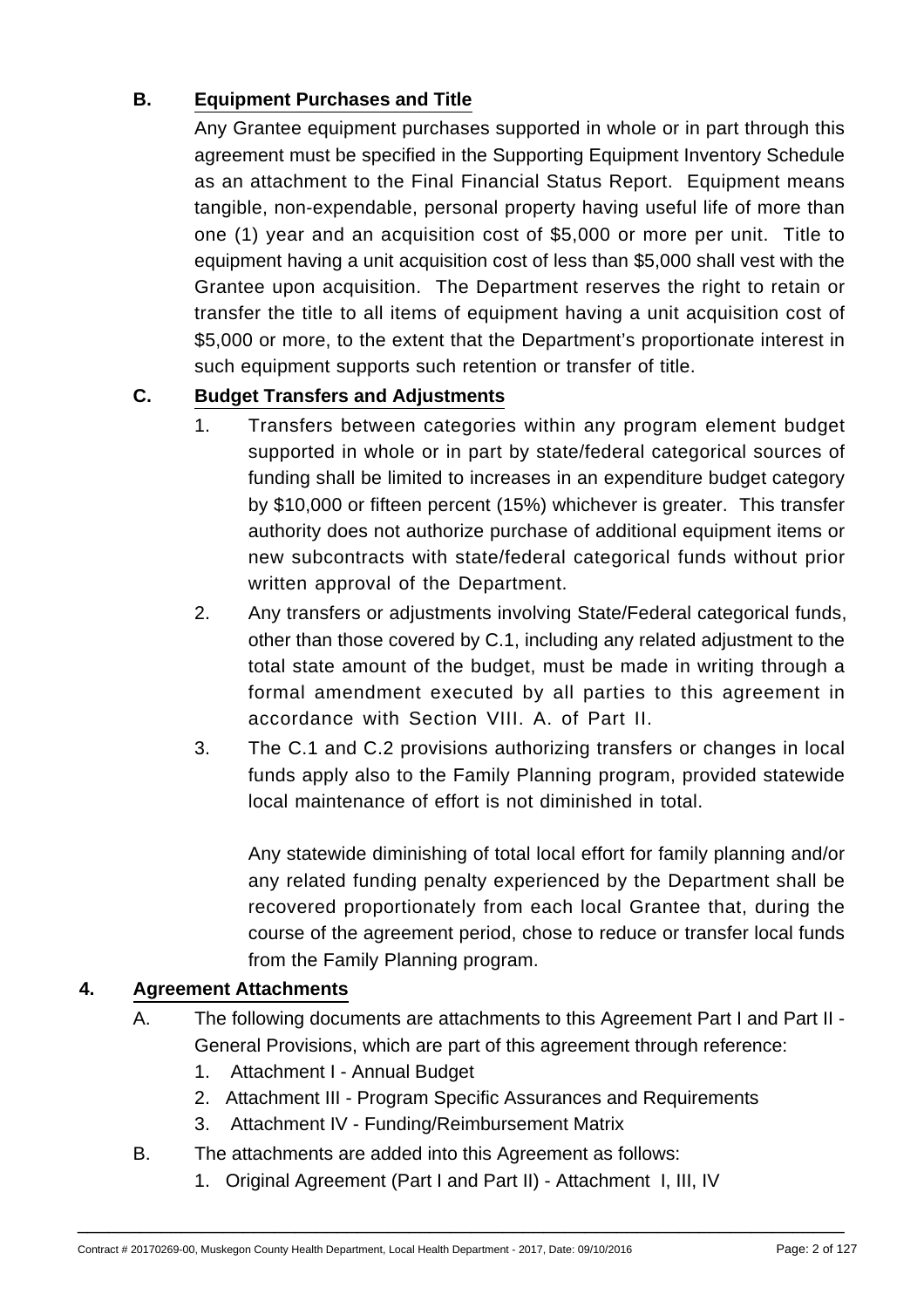## **5. Statement of Work**

The Grantee agrees to undertake, perform and complete the services described in Attachment III - Program Specific Assurances and Requirements and the other applicable attachments to this agreement which are part of this agreement through reference.

#### **6. Method of Payments and Financial Reports**

The payment procedures shall be followed as described in Part II and Attachment I - Annual Budget and Attachment IV - Funding/Reimbursement Matrix, which are part of this agreement through reference.

#### **7. Performance/Progress Report Requirements**

The progress reporting methods, as applicable, shall be followed as described in IV - Funding/Reimbursement Matrix, which are part of this agreement through reference.

#### **8. General Provisions**

The Grantee agrees to comply with the General Provisions outlined in Part II, which are part of this agreement through reference.

#### **9. Administration of the Agreement**

The person acting for the Department in administering this agreement (hereinafter referred to as the Contract Consultant) is:

| Name:                 | <b>Brenda Roys</b>          |
|-----------------------|-----------------------------|
| Title:                | <b>Departmental Analyst</b> |
| Telephone No.:        | 517-373-1207                |
| <b>E-Mail Address</b> | roysb@michigan.gov          |

#### **10. Special Conditions**

- A. This agreement is valid upon approval and execution by the Department which may be contingent upon State Administrative Board and Signature by the Grantee.
- B. The Department and Grantee, under the terms of this agreement shall, subject to availability of funding and other applicable conditions, provide resources and continuous services throughout the period of this agreement as shown in Attachment I - Annual Budget.
- C. The Department will not assume any responsibility or liability for costs incurred by the Grantee prior to the signing of this agreement.
- D. The Grantee is required by PA 533 of 2004 to receive payments by electronic funds transfer.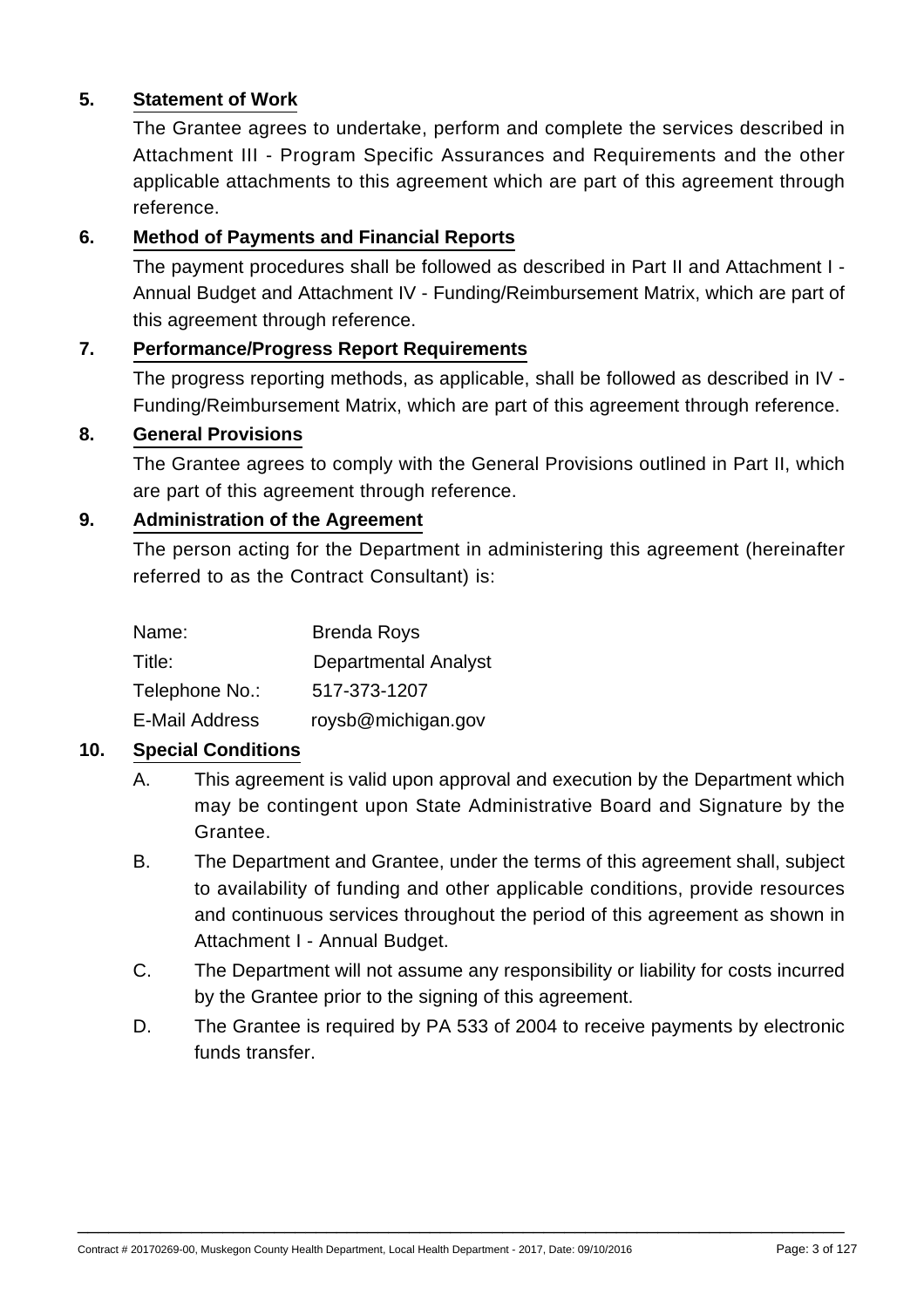## **11. Special Certification**

The individual or officer signing this agreement certifies by his or her signature that he or she is authorized to sign this agreement on behalf of the responsible governing board, official or Grantee.

#### **12. Signature Section**

#### **For Muskegon County Health Department**

Kathy Moore **Health Officer Health Officer** 

Name Title

## **For the Michigan Department of Health and Human Services**

| Kim Stephen           | 09/10/2016 |
|-----------------------|------------|
| Kim Stephen, Director | Date       |
| Bureau of Purchasing  |            |

\_\_\_\_\_\_\_\_\_\_\_\_\_\_\_\_\_\_\_\_\_\_\_\_\_\_\_\_\_\_\_\_\_\_\_\_\_\_\_\_\_\_\_\_\_\_\_\_\_\_\_\_\_\_\_\_\_\_\_\_\_\_\_\_\_\_\_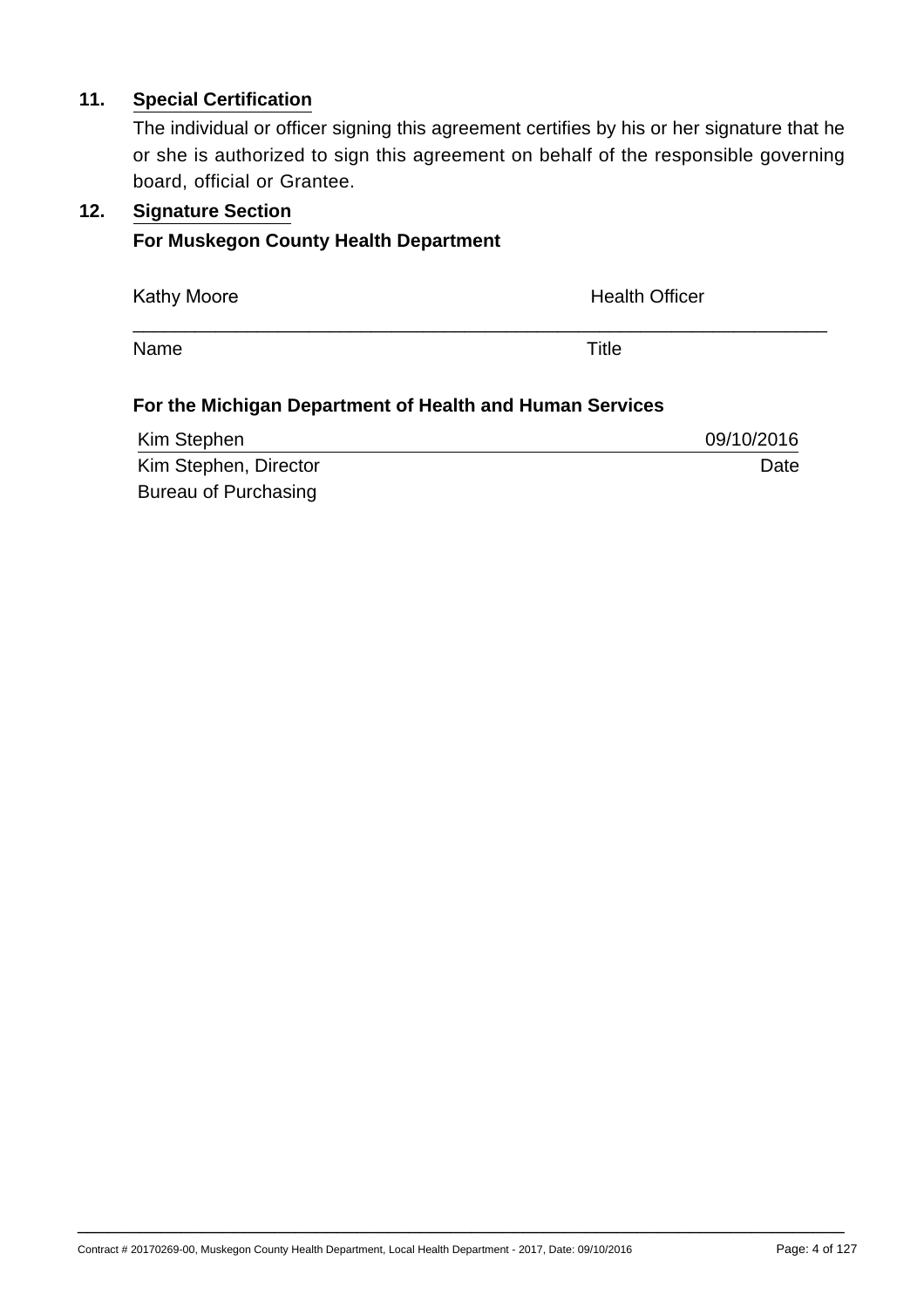#### **Part II General Provisions**

## **I. Responsibilities - Grantee**

The Grantee in accordance with the general purposes and objectives of this agreement will:

# **A. Publication Rights**

- 1. Where the Grantee exclusively develops books, films, or other such copyrightable materials through activities supported by this agreement, the Grantee may copyright those materials. The materials that the Grantee copyrights cannot include service recipient information or personal identification data. Grantee grants the Department a royaltyfree, non-exclusive and irrevocable license to reproduce, publish and use such materials copyrighted by the Grantee and authorizes others to reproduce and use such materials.
- 2. Any materials copyrighted by the Grantee or modifications bearing acknowledgment of the Department's name must be approved by the Department before reproduction and use of such materials. The State of Michigan may modify the material copyrighted by the Grantee and may combine it with other copyrightable intellectual property to form a derivative work. The State of Michigan will own and hold all copyright and other intellectual property rights in any such derivative work, excluding any rights or interest granted in this agreement to the Grantee. If the Grantee ceases to conduct business for any reason, or ceases to support the copyrightable materials developed under this agreement, the State of Michigan has the right to convert its licenses into transferable licenses to the extent consistent with any applicable obligations the Grantee has to the federal government.
- 3. The Grantee shall give recognition to the Department in any and all publications papers and presentations arising from the program and service contract herein; the Department will do likewise.
- 4. The Grantee must notify the Department's Bureau of Purchasing 30 days before applying to register a copyright with the U.S. Copyright Office. The Grantee must submit an annual report for all copyrighted materials developed by the Grantee through activities supported by this agreement and must submit a final invention statement and certification within 90 days of the end of the agreement period.

#### **B. Fees**

Grantee must collect 1st and 3rd party fees, where applicable, and report those collections on the Financial Status Report. Any underrecoveries of otherwise available fees resulting from failure to bill for eligible services will be excluded from reimbursable expenditures.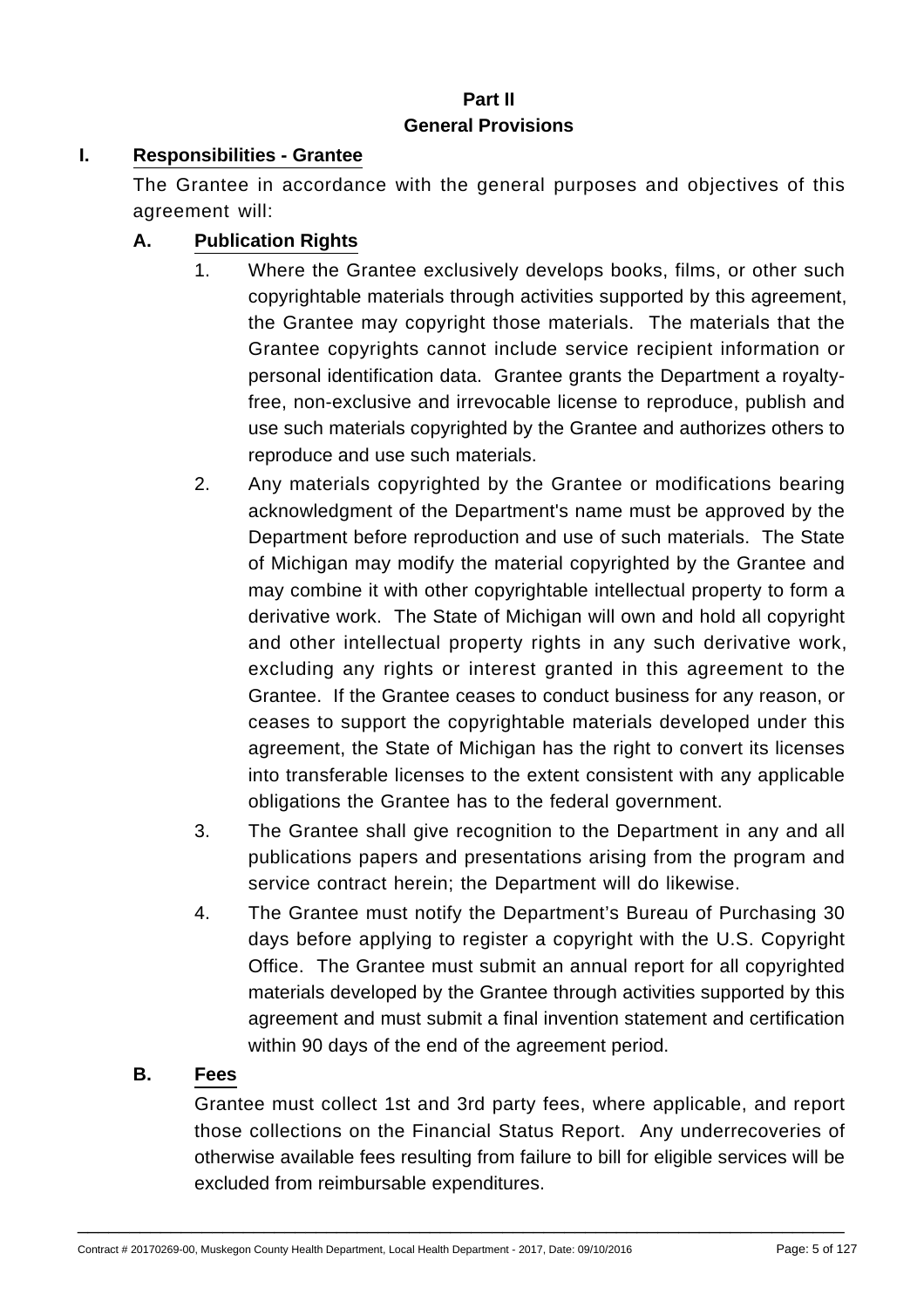## **C. Grant Program Operation**

Provide the necessary administrative, professional, and technical staff for operation of the grant program.

## **D. Reporting**

Utilize all report forms and reporting formats required by the Department at the effective date of this agreement, and provide the Department with timely review and commentary on any new report forms and reporting formats proposed for issuance thereafter.

# **E. Record Maintenance/Retention**

Maintain adequate program and fiscal records and files, including source documentation, to support program activities and all expenditures made under the terms of this agreement, as required. Assure that all terms of the agreement will be appropriately adhered to and that records and detailed documentation for the grant project or grant program identified in this agreement will be maintained for a period of not less than three years from the date of termination, the date of submission of the final expenditure report or until litigation and audit findings have been resolved.

## **F. Authorized Access**

- 1. Permit within 10 calendar days of providing notification and at reasonable times, access by authorized representatives of the Department, Federal Grantor Agency, Inspector Generals, Comptroller General of the United States and State Auditor General, or any of their duly authorized representatives, to records, papers, files, documentation and personnel related to this agreement, to the extent authorized by applicable state or federal law, rule or regulation.
- 2. The rights of access is this section are not limited to the required retention period but last as long as the records are retained.
- 3. Grantee must cooperate and provide reasonable assistance to authorized representatives of the Department and others when those individuals have access to Grantee's grant records.

#### **G. Audits**

1. Single Audit

Grantee must submit to the Department a Single Audit consistent with the regulations set forth in Title 2 Code of Federal Regulations (CFR) Part 200, Subpart F. The Single Audit reporting package must include all components described in Title 2 Code of Federal Regulations, Section 200.512 (c) including a Corrective Action Plan, and management letter (if one is issued) with a response to the Department. The Grantee must assure that the Schedule of Expenditures of Federal Awards includes expenditures for all federally-funded grants.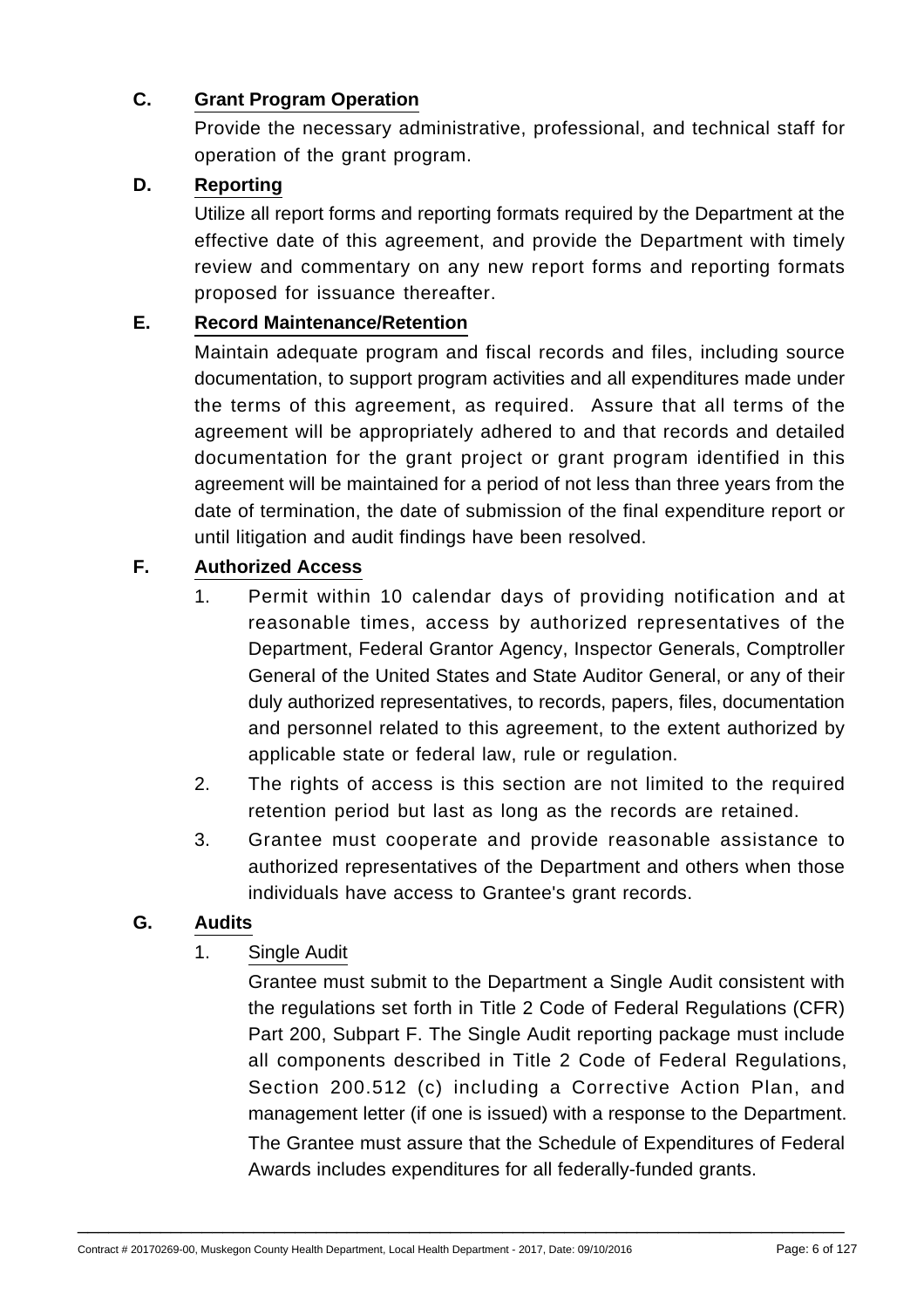## 2. Other Audits

The Department or federal agencies, may also conduct or arrange for "agreed upon procedures" or additional audits to meet their needs.

3. Due Date and Where to Send

The Single Audit reporting package, management letter (if one is issued) with a response and Corrective Action Plan shall be submitted to the Department within nine months after the end of the Grantee's fiscal year. Submit the Single Audit reporting package, management letter, and Corrective Action Plan shall be filed with the Department even if there are no findings or disclosures reported in the audit pertaining to Department programs by e-mail to the Department at ,MDHHS-AuditReports@michigan.gov. The required materials must be assembled as one document in a PDF file compatible with Adobe Acrobat (read only). The subject line must state the agency name and fiscal year end. The Department reserves the right to request a hard copy of the audit materials if for any reason the electronic submission process is not successful.

## 4. Penalty

If the Grantee does not submit the required Single Audit reporting package, management letter (if one is issued) with a response, and Corrective Action Plan within nine months after the end of the Grantee's fiscal year and an extension has not been approved by the cognizant or oversight agency for audit, the Department may withhold from the current funding an amount equal to five percent of the audit year's grant funding (not to exceed \$200,000) until the required filing is received by the Department. The Department may retain the amount withheld if the Grantee is more than 120 days delinquent in meeting the filing requirements and an extension has not been approved by the cognizant or oversight agency for audit. The Department may terminate the current grant if the Grantee is more than 180 days delinquent in meeting the filing requirements and an extension has not been approved by the cognizant or oversight agency for audit.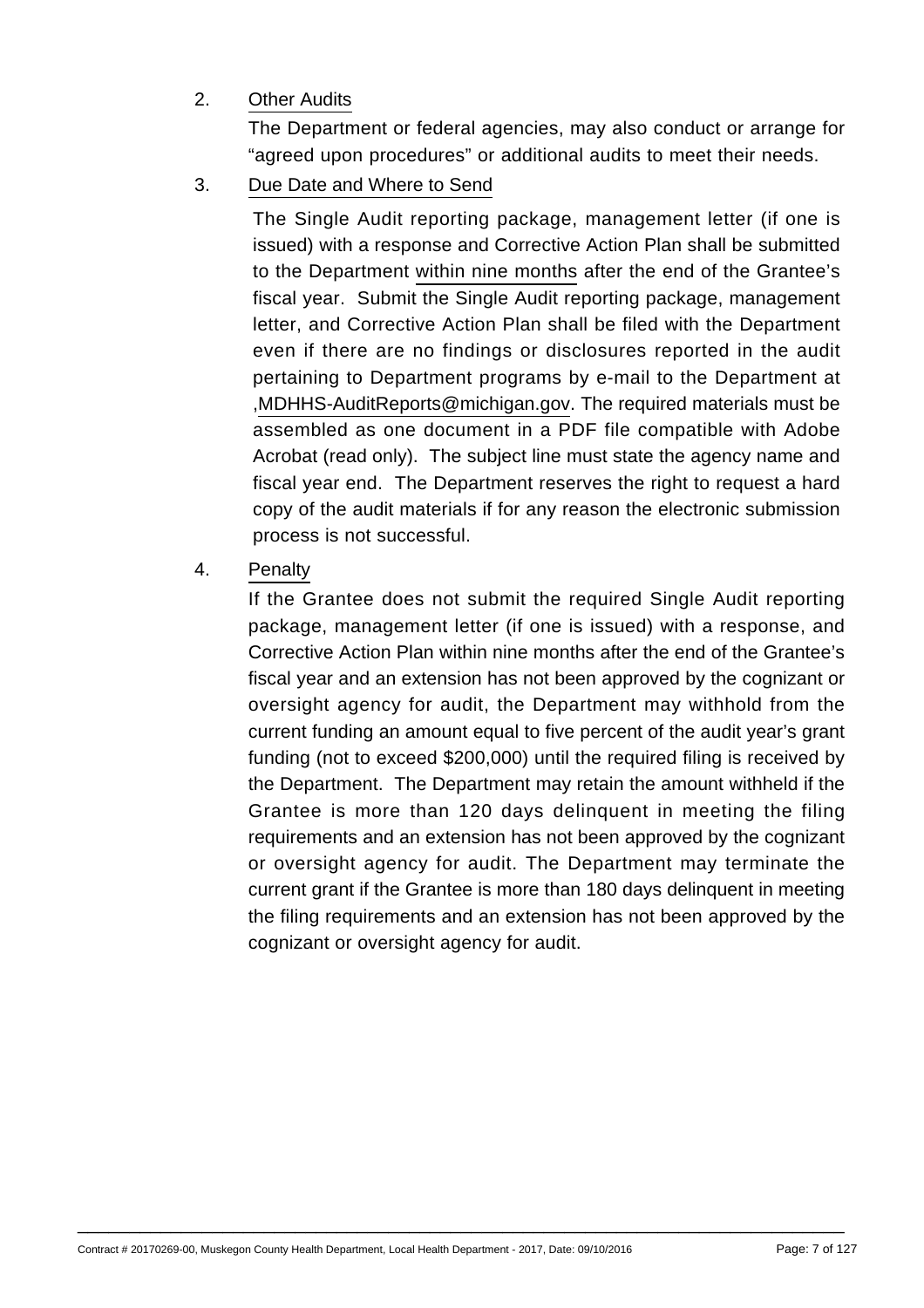## **H. Subrecipient/Contractor Monitoring**

When passing federal funds through to a subrecipient (if the agreement does not prohibit the passing of federal funds through to a subrecipient), the Grantee must:

- 1. Ensure that every subaward is clearly identified to the subrecipient as a subaward and includes the information required by 2 CFR 200.331 (a).
- 2. Evaluate each subrecipient's risk for noncompliance as required by 2 CFR 200.331(b).
- 3. Monitor the activities of the subrecipient as necessary to ensure that the subaward is used for authorized purposes, in compliance with federal statutes, regulations, and the terms and conditions of the subawards; that subaward performance goals are achieved; and that all monitoring requirements of 2 CFR 200.331(d) are met including reviewing financial and programmatic reports, following up on corrective actions, and issuing management decisions for audit findings.
- 4. Verify that every subrecipient is audited as required by Subpart F of 2 CFR 200.

The Grantee must develop a subrecipient monitoring plan that addresses the above requirements and provides reasonable assurance that the subrecipient administers federal awards in compliance with laws, regulations, and the provisions of contracts, and that performance goals are achieved. The subrecipient monitoring plan should include a risk-based assessment to determine the level of oversight, and monitoring activities, such as reviewing financial and performance reports, performing site visits, and maintaining regular contact with subrecipients.

The Grantee must establish requirements to ensure compliance for **for–profit subrecipients** as required by Title 2 (CFR), Section 200.501(h), as applicable.

The Grantee must ensure that transactions with contractors comply with laws, regulations, and provisions of contracts or grant agreements in compliance with Title 2 CFR, Section 200.501(h), as applicable.

## **I. Notification of Modifications**

Provide timely notification to the Department, in writing, of any action by the Grantee, its governing board or any other funding source which would require or result in significant modification in the provision of services, funding or compliance with operational procedures.

## **J. Software Compliance**

The Grantee must ensure software compliance and compatibility with the Department's data systems for services provided under this agreement including, but not limited to: stored data, databases, and interfaces for the production of work products and reports. All required data under this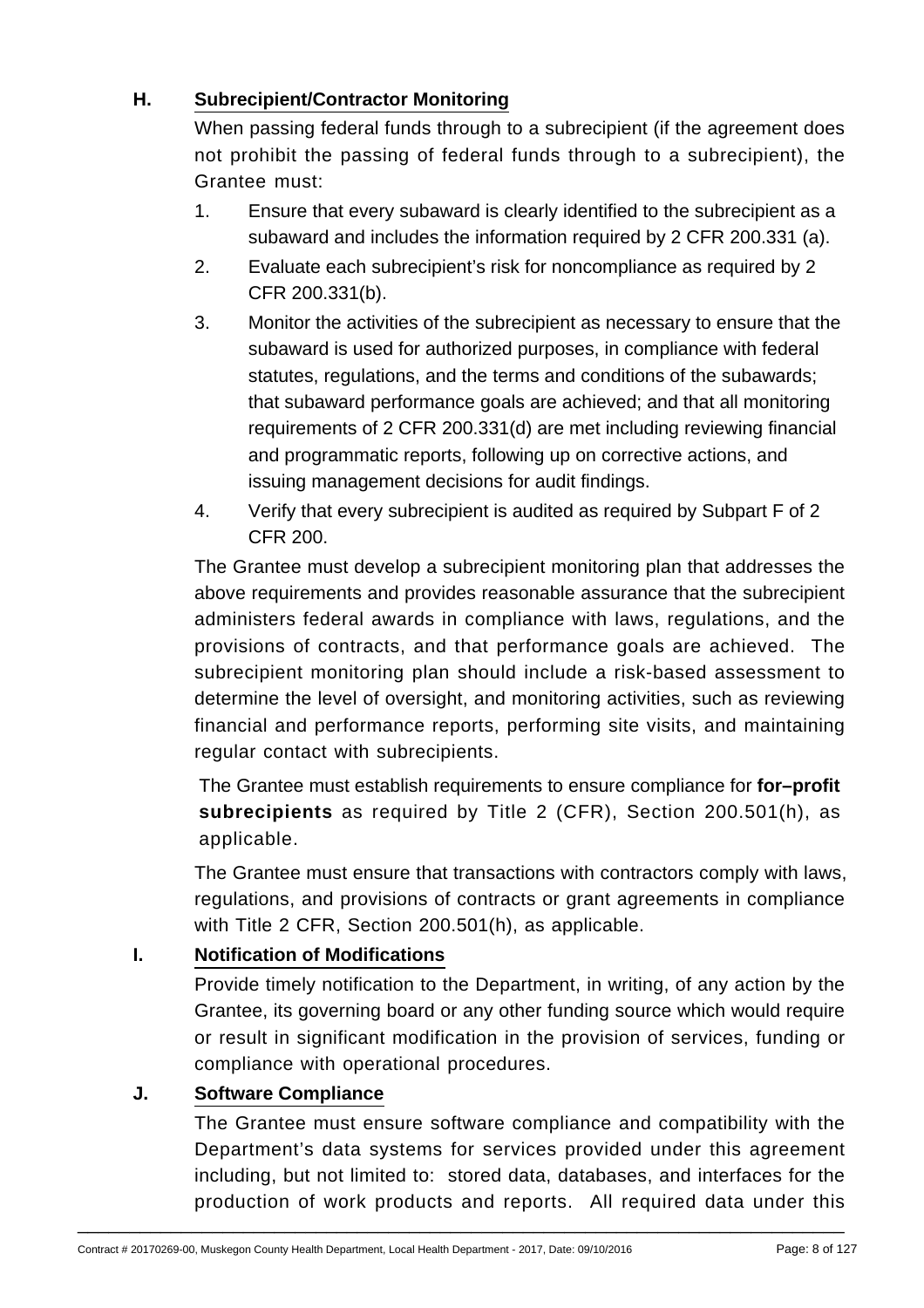agreement shall be provided in an accurate and timely manner without interruption, failure or errors due to the inaccuracy of the Grantee's business operations for processing date/time data. All information systems, electronic or hard copy that contain state or federal data must be protected from unauthorized access.

## **K. Human Subjects**

The Grantee will comply with Protection of Human Subjects Act, 45 CFR, Part 46. The Grantee agrees that prior to the initiation of the research, the Grantee will submit Institutional Review Board (IRB) application material for all research involving human subjects, which is conducted in programs sponsored by the Department or in programs which receive funding from or through the state of Michigan, to the Department's IRB for review and approval, or the IRB application and approval materials for acceptance of the review of another IRB. All such research must be approved by a federally assured IRB, but the Department's IRB can only accept the review and approval of another institution's IRB under a formally-approved IRB Authorization Agreement. The manner of the review will be agreed upon between the Department's Signatory Official and the Grantee's IRB chairperson or executive officer(s).

## **L. Mandatory Disclosures**

The Grantee must disclose to the Department in writing within 14 days of receiving notice of any litigation, investigation, arbitration, or other proceeding (collectively, "Proceeding") involving Grantee, a subcontractor, or an officer or director of Grantee or subcontract, or that arises during the term of this Agreement including:

- 1. All violations of federal and state criminal law involving fraud, bribery, or gratuity violations potentially affecting the agreement.
- 2. A criminal Proceeding;
- 3 A parole or probation Proceeding;
- 4 A Proceeding under the Sarbanes-Oxley Act;
- 5. A civil Proceeding involving;
	- a. A claim that might reasonably be expected to adversely affect Grantee's viability or financial stability; or
	- b. A governmental or public entity's claim or written allegation of fraud; or
- 6. A Proceeding involving any license that Grantee is required to possess in order to perform under this Agreement.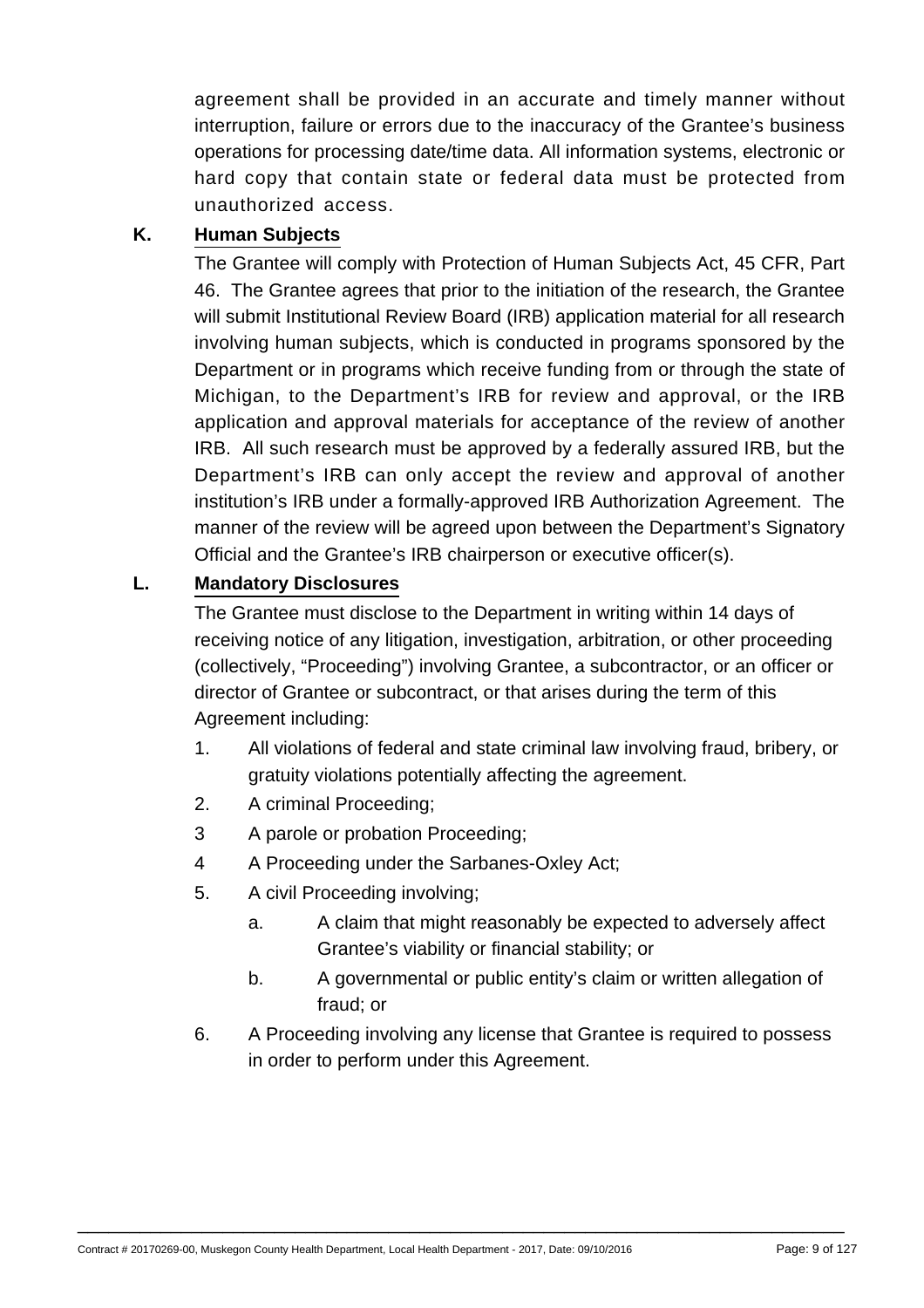## **M. Minimum Program Requirements**

The Grantee must comply with Minimum Program Requirements established in accordance with Section 2472.3 of 1978 PA 368 as amended, MCL 333.2472.3, MSA 14.15 (2472.3), for each applicable program element funded under this agreement.

## **N. Annual Budget and Plan Submission**

To submit an Annual Budget and Plan request to the Department, in accordance with instructions established by the Department, to serve as the basis for completion of specific details for Attachments I, III, and IV of this agreement via Grantee/Department negotiated amendment(s). Failure to submit a complete Annual Budget and Plan by the due date through MI E-Grants will result in the deferral of Department payments until these documents are submitted.

# **O. Maintenance of Effort**

All agencies shall comply with maintenance of effort requirements for Essential Local Public Health Services (ELPHS), as defined in the current Department appropriation act, and Family Planning in accordance with federal requirements, except as noted in Section 3.C.3 of Part I.

## **P. Accreditation**

- 1. All Grantees shall comply with the local public health accreditation standards and follow the accreditation process and schedule established by the Department to achieve full accreditation status.
	- a, Grantees that fail to meet all accreditation requirements and/or implement corrective plans of action within the prescribed time period will receive the status of "Not Accredited." Grantees designated as "Not Accredited" may have their Department allocations reduced for costs incurred in the assurance of service delivery.
	- b. Grantees that disagree with on-site review findings or their accreditation status may request an inquiry through written request to the Department. The request must identify the disagreement and resolution sought. The inquiry participants will be comprised of Grantee staff, Department staff, the Accreditation Commission Chair, and the Accreditation Coordinator as needed. Participants will clarify facts, verify information and seek resolution.
- 2. Consent Agreements/Administrative Compliance Orders/Administrative Hearings for "Not Accredited" Grantees:
- a. Grantees designated as "Not Accredited", will receive a Consent Agreement Package from the Department. Grantees and their local governing entities shall be given 75 days to review the package, meet with the Department, and sign/return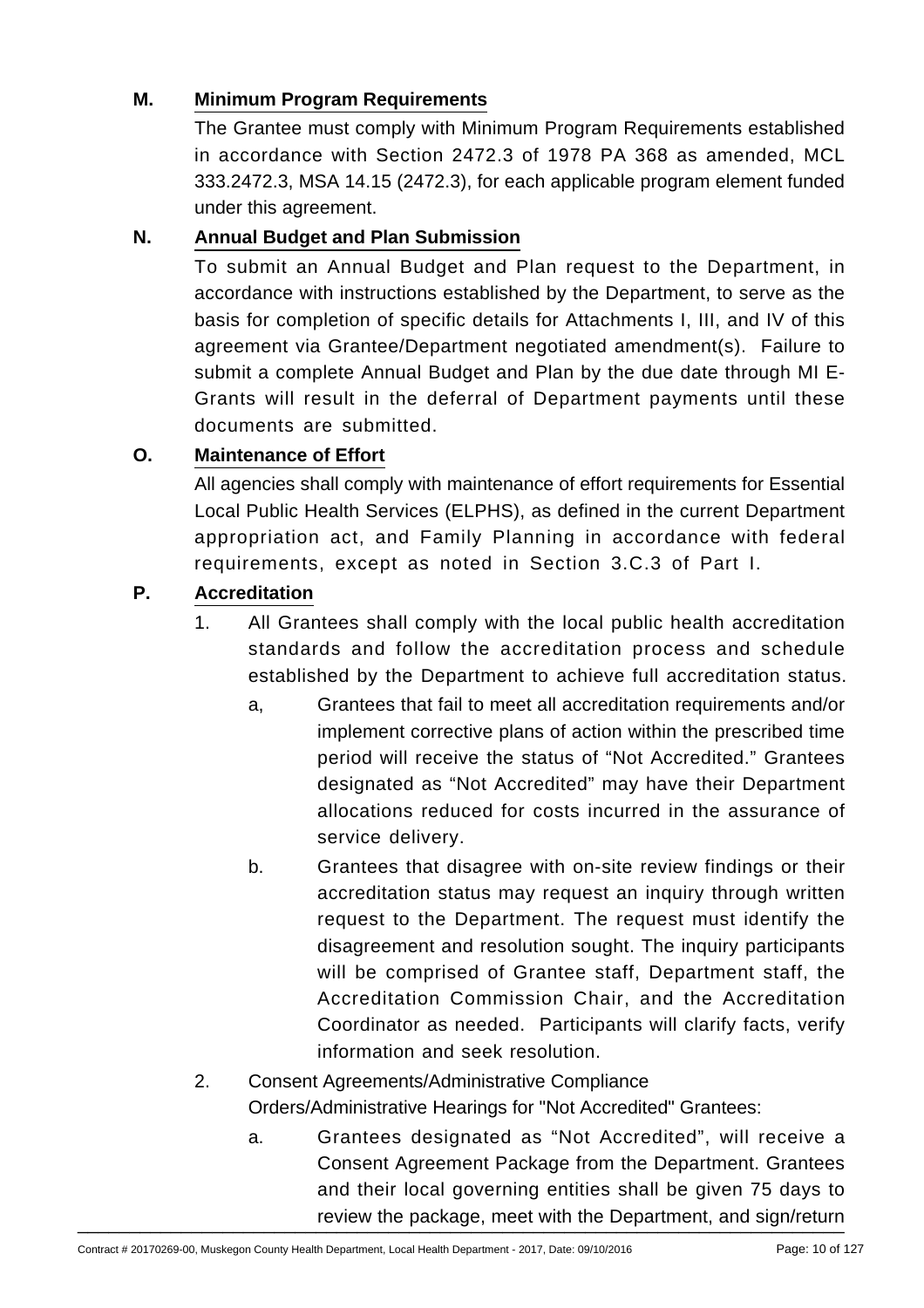the Consent Agreement.

- b. Fulfillment of the terms and conditions of the Consent Agreement will not affect accreditation status, but impacts the Grantees' ability to fulfill its contractual obligations under the Comprehensive Planning, Budgeting and Contracting Agreement. Grantees designated as "Not Accredited", will retain this designation until the subsequent accreditation cycle.
- c. Grantee failure to fulfill the terms and conditions of the Consent Agreement within the prescribed time period will result in the issuance of an Administrative Compliance Order by the Department.
- d. Within 60 working days after receipt of an Administrative Compliance Order and proposed compliance period, a local governing entity may petition the Department for an administrative hearing. If the local governing entity does not petition the Department for a hearing within 60 days after receipt of an Administrative Compliance Order, the order and proposed compliance date shall be final. After a hearing, the Department may reaffirm, modify, or revoke the order or modify the time permitted for compliance.
- e. If the local governing entity fails to correct a deficiency for which a final order has been issued within the period permitted for compliance, the Department may petition the appropriate circuit court for a writ of mandamus to compel correction.

## **Q. Medicaid Outreach Activities Reimbursement**

The Grantee agrees to report allowable costs and request reimbursement for the Medicaid Outreach activities it provides in accordance with 2 CFR, Part 225 (OMB Circular A-87) and the requirements in Medicaid Bulletin number: MSA 05-29.

The Grantee agrees to submit a Cost Allocation Plan Certification to the Department to bill for the Medicaid Outreach Activities. The Cost Allocation Plan Certification is valid until a change is made to the cost allocation plan or the Department determines it is invalid.

The Grantee will submit quarterly FSRs for the Medicaid Outreach activities and an annual FSR for the Children with Special Health Care Services Medicaid Outreach activities in accordance with the instructions contained in Attachment I.

In accordance with the Medicaid Bulletin, MSA 05-29, the Grantee agrees to target their Medicaid outreach effort toward Department established priorities. For FY 17, the Department priorities are: lead testing, outreach and enrollment for the Family Planning waiver, and outreach for pregnant women, mothers and infants for the Maternal and Infant Health Program. The Grantee  $\blacksquare$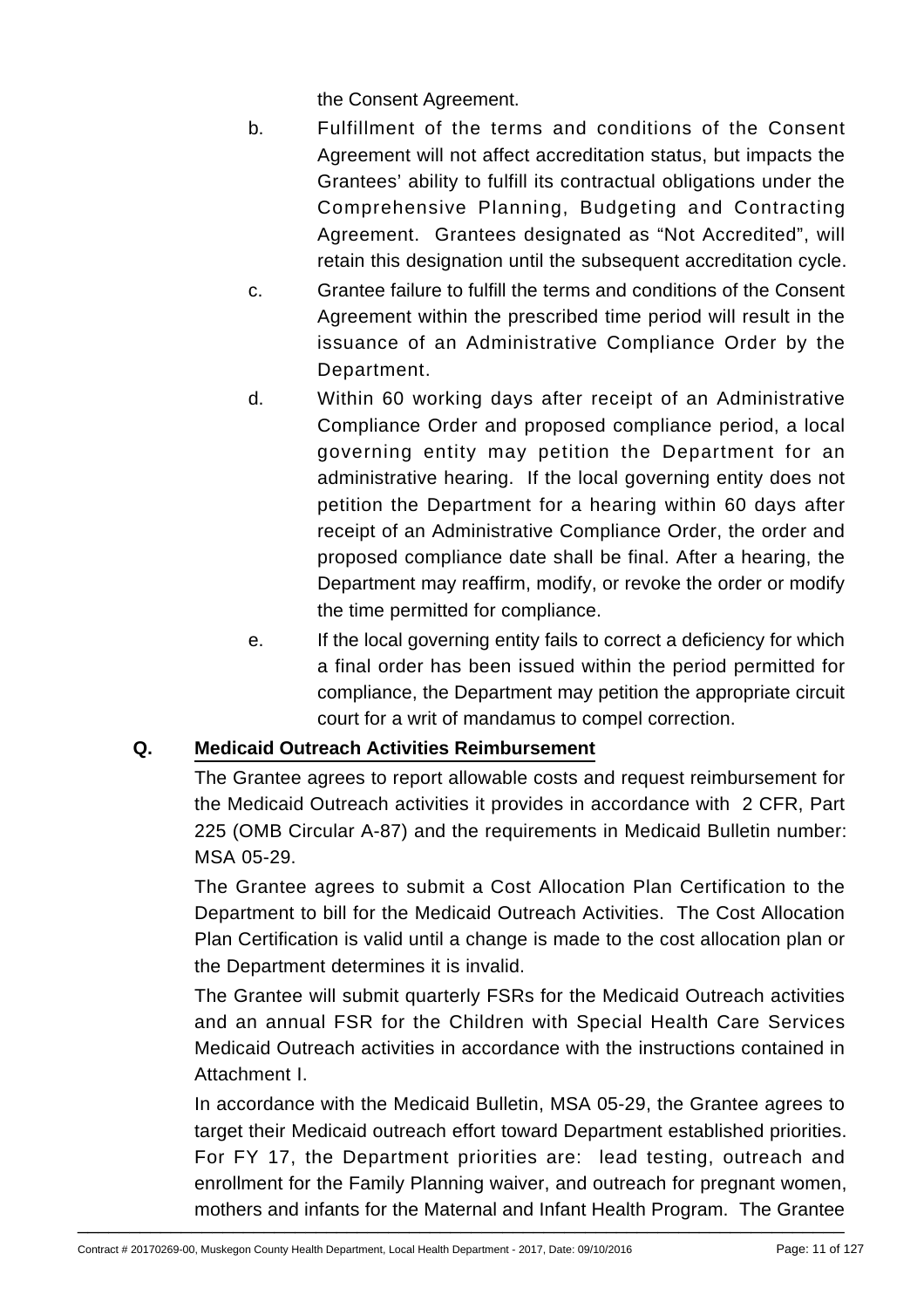will submit a report using the MDHHS Local Health Department Medicaid Outreach form describing their outreach activities targeting the priorities 30 days after the end of a fiscal year quarter and at the same time as the final COMPREHENSIVE FSR is due into the Department. The Local Health Department Medicaid Outreach report are to be sent through MI E-Grants as an attachment report to the Financial Status Report.

## **R. Conflict of Interest and Code of Conduct Standards**

- 1. The Grantee is subject to the provisions of 1968 PA 317, as amended, 1973 PA 196, as amended, and Title 2 Code of Federal Regulations, Section 200.318 (c) (1) and (2).
- 2. The Grantee will uphold high ethical standards and is prohibited from:
	- a. Holding or acquiring an interest that would conflict with this Agreement;
	- b. Doing anything that creates an appearance of impropriety with respect to the award or performance of this Agreement;
	- c. Attempting to influence or appearing to influence any State employee by the direct or indirect offer of anything of value; or
	- d. Paying or agreeing to pay any person, other than employees and consultants working for Grantee, any consideration contingent upon the award of this Agreement.

Grantee must immediately notify the Department of any violation or potential violation of these standards. This Section applies to Grantee, any parent, affiliate, or subsidiary organization of Grantee, and any subcontractor that performs Agreement activities in connection with this agreement.

#### **S. Terms**

The Grantee must abide by the terms of this agreement including all attachments.

#### **II. Responsibilities - Department**

The Department in accordance with the general purposes and objectives of this agreement will:

## **A. Payment**

Provide payment in accordance with the terms and conditions of this agreement based upon appropriate reports, records, and documentation maintained by the Grantee.

#### **B. Report Forms**

Provide any report forms and reporting formats required by the Department at the effective date of this agreement, and provide to the Grantee any new report forms and reporting formats proposed for issuance thereafter at least ninety (90) days prior to their required usage in order to afford the Grantee an opportunity to review and offer comment.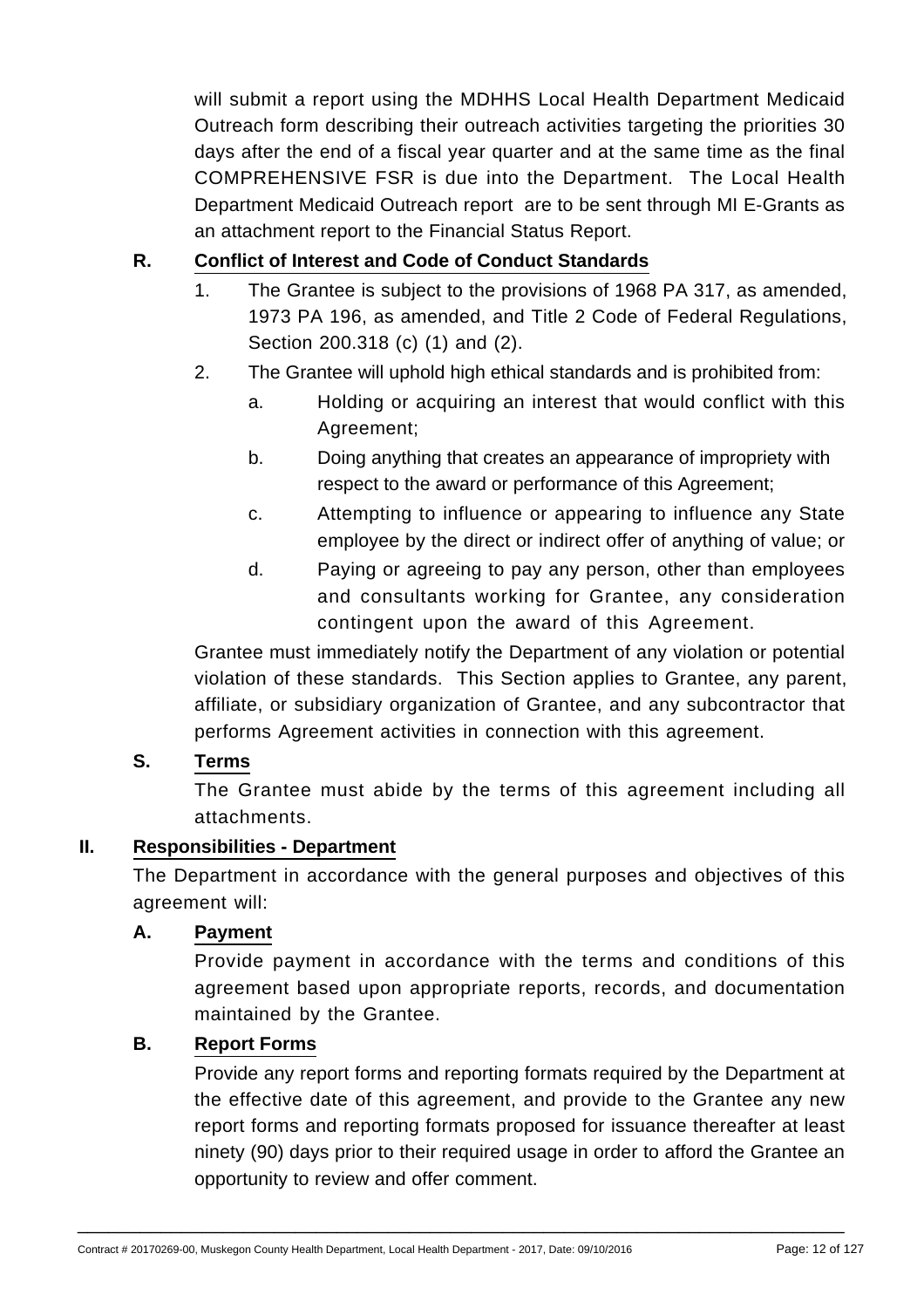## **C. Notification of Modifications**

To notify the Grantee in writing of modifications to Federal or State laws, rules and regulations affecting this agreement.

## **D. Identification of Laws**

To identify for the Grantee relevant laws, rules, regulations, policies, procedures, guidelines and State and Federal manuals, and provide the Grantee with copies of these documents to the extent they are not otherwise available to the Grantee.

# **E. Modification of Funding**

To notify the Grantee in writing within thirty (30) calendar days of becoming aware of the need for any modifications in agreement funding commitments made necessary by action of the Federal Government, the Governor, the Legislature or the Department of Management and Budget on behalf of the Governor or the Legislature. Implementation of the modifications will be determined jointly by the Grantee and the Department.

## **F. Monitor Compliance**

To monitor compliance with all applicable provisions contained in federal grant awards and their attendant rules, regulations and requirements pertaining to program elements covered by this agreement.

## **G. Reimbursement**

To reimburse local agencies for costs based upon timely, accurately completed Financial Status Reports in accordance with Section IV.

## **H. Technical Assistance**

To make technical assistance available to the Grantee for the implementation of this agreement.

## **I. Health Insurance Portability and Accountability**

The Department assures that it will be in compliance with the Health Insurance Portability and Accountability Act.

## **J. Accreditation**

The Department agrees to adhere to the accreditation requirements including the process for "Not Accredited" Grantees. The process includes developing and monitoring consent agreements, issuing and monitoring administrative compliance orders, participating in administrative hearings and petitioning appropriate circuit courts.

## **K. Medicaid Outreach Activities Reimbursement**

The Department agrees to reimburse the Grantee for all allowable Medicaid Outreach activities that meet the standards of the Medicaid Bulletin: MSA 05- 29 including the cost allocation plan certification and that are billed in accordance with the requirements in Attachment I.

In accordance with the Medicaid Bulletin, MSA 05-29, the Department will identify each fiscal year the Medicaid Outreach priorities and establish a \_\_\_\_\_\_\_\_\_\_\_\_\_\_\_\_\_\_\_\_\_\_\_\_\_\_\_\_\_\_\_\_\_\_\_\_\_\_\_\_\_\_\_\_\_\_\_\_\_\_\_\_\_\_\_\_\_\_\_\_\_\_\_\_\_\_\_\_\_\_\_\_\_\_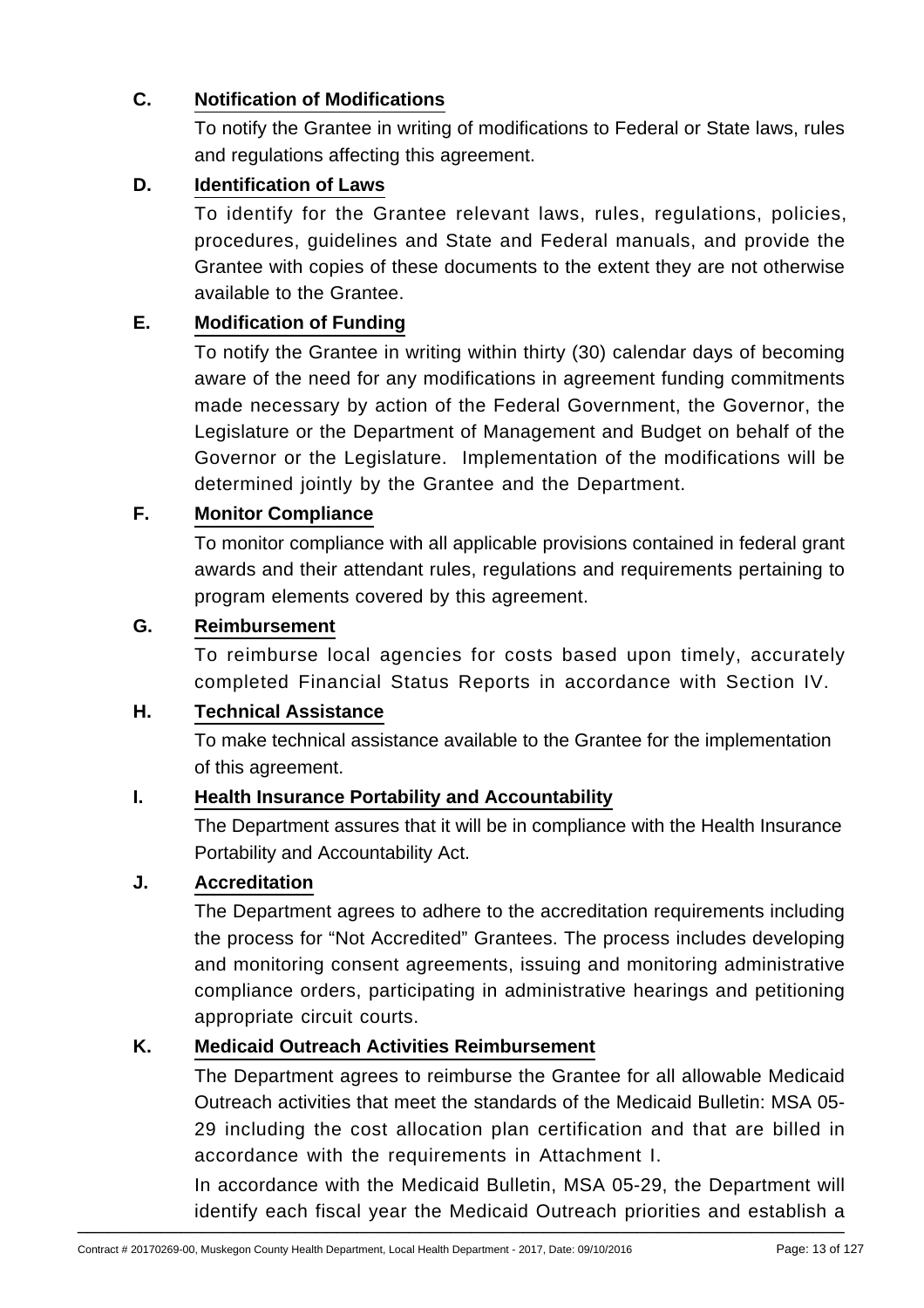reporting requirement for the Grantee.

#### **III. Assurances**

The following assurances are hereby given to the Department:

## **A. Compliance with Applicable Laws**

The Grantee will comply with applicable federal and state laws, guidelines, rules and regulations in carrying out the terms of this agreement. The Grantee will also comply with all applicable general administrative requirements such as Title 2 Code of Federal Regulations (CFR) covering cost principles, grant/agreement principles, and audits in carrying out the terms of this agreement.

## **B. Anti-Lobbying Act**

The Grantee will comply with the Anti-Lobbying Act, 31 USC 1352 as revised by the Lobbying Disclosure Act of 1995, 2 USC 1601 et seq, and Section 503 of the Departments of Labor, Health and Human Services, and Education, and Related Agencies section of the FY 1997 Omnibus Consolidated Appropriations Act (Public Law 104-208). Further, the Grantee shall require that the language of this assurance be included in the award documents of all subawards at all tiers (including subcontracts, subgrants, and contracts under grants, loans and cooperative agreements) and that all subrecipients shall certify and disclose accordingly.

## **C. Non-Discrimination**

- 1. In the performance of any contract or purchase order resulting herefrom, the Grantee agrees not to discriminate against any employee or applicant for employment or service delivery and access, with respect to their hire, tenure, terms, conditions or privileges of employment, programs and services provided or any matter directly or indirectly related to employment, because of race, color, religion, national origin, ancestry, age, sex, height, weight, marital status, physical or mental disability unrelated to the individual's ability to perform the duties of the particular job or position or to receive services. The Grantee further agrees that every subcontract entered into for the performance of any contract or purchase order resulting herefrom will contain a provision requiring non-discrimination in employment, service delivery and access, as herein specified binding upon each subcontractor. This covenant is required pursuant to the Elliot-Larsen Civil Rights Act, 1976 PA 453, as amended, MCL 37.2201 et seq., and the Persons with Disabilities Civil Rights Act, 1976 PA 220, as amended, MCL 37.1101 et seq., and any breach thereof may be regarded as a material breach of the contract or purchase order.
- 2. The Grantee will comply with all Federal statutes relating to nondiscrimination. These include but are not limited to:
- a. Title VI of the Civil Rights Act of 1964 (P.L. 88-352) which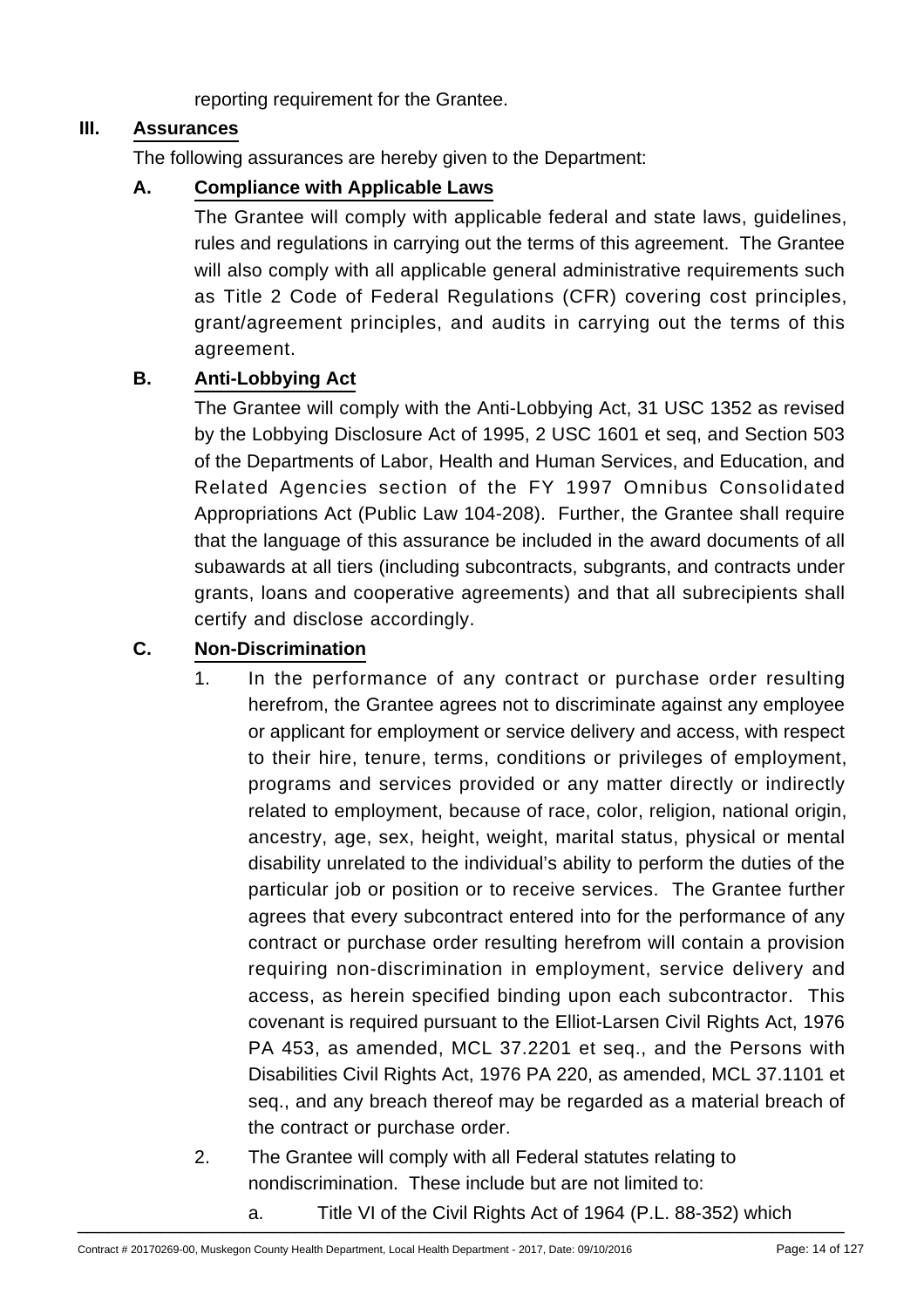prohibits discrimination on the basis of race, color or national origin;

- b. Title IX of the Education Amendments of 1972, as amended (20 U.S.C. §§1681-1683, and 1685-1686), which prohibits discrimination on the basis of sex;
- c. Section 504 of the Rehabilitation Act of 1973, as amended (29 U.S.C. §794), which prohibits discrimination on the basis of disabilities;
- d. the Age Discrimination Act of 1975, as amended (42 U.S.C. §§6101-6107), which prohibits discrimination on the basis of age;
- e. the Drug Abuse Office and Treatment Act of 1972 (P.L. 92- 255), as amended, relating to nondiscrimination on the basis of drug abuse;
- f. the Comprehensive Alcohol Abuse and Alcoholism Prevention, Treatment and Rehabilitation Act of 1970 (P.L. 91-616) as amended, relating to nondiscrimination on the basis of alcohol abuse or alcoholism;
- g. §§523 and 527 of the Public Health Service Act of 1912 (42 U.S.C. §§290 dd-3 and 290 ee 3), as amended, relating to confidentiality of alcohol and drug abuse patient records
- h. any other nondiscrimination provisions in the specific statute(s) under which application for Federal assistance is being made; and,
- i. the requirements of any other nondiscrimination statute(s) which may apply to the application.
- 3. Additionally, assurance is given to the Department that proactive efforts will be made to identify and encourage the participation of minority owned and women owned businesses, and businesses owned by persons with disabilities in contract solicitations. The Grantee shall incorporate language in all contracts awarded: (1) prohibiting discrimination against minority owned and women owned businesses and businesses owned by persons with disabilities in subcontracting; and (2) making discrimination a material breach of contract.

# **D. Debarment and Suspension**

The Grantee will comply with Federal Regulation, 2 CFR 180 and certifies to the best of it knowledge and belief that the Grantee's local health department employees, official of the Grantee's local health department and the Grantee's subcontractors:

1. Are not presently debarred, suspended, proposed for debarment, declared ineligible, or voluntarily excluded from covered transactions by any federal department or Grantee;<br>
————————————————————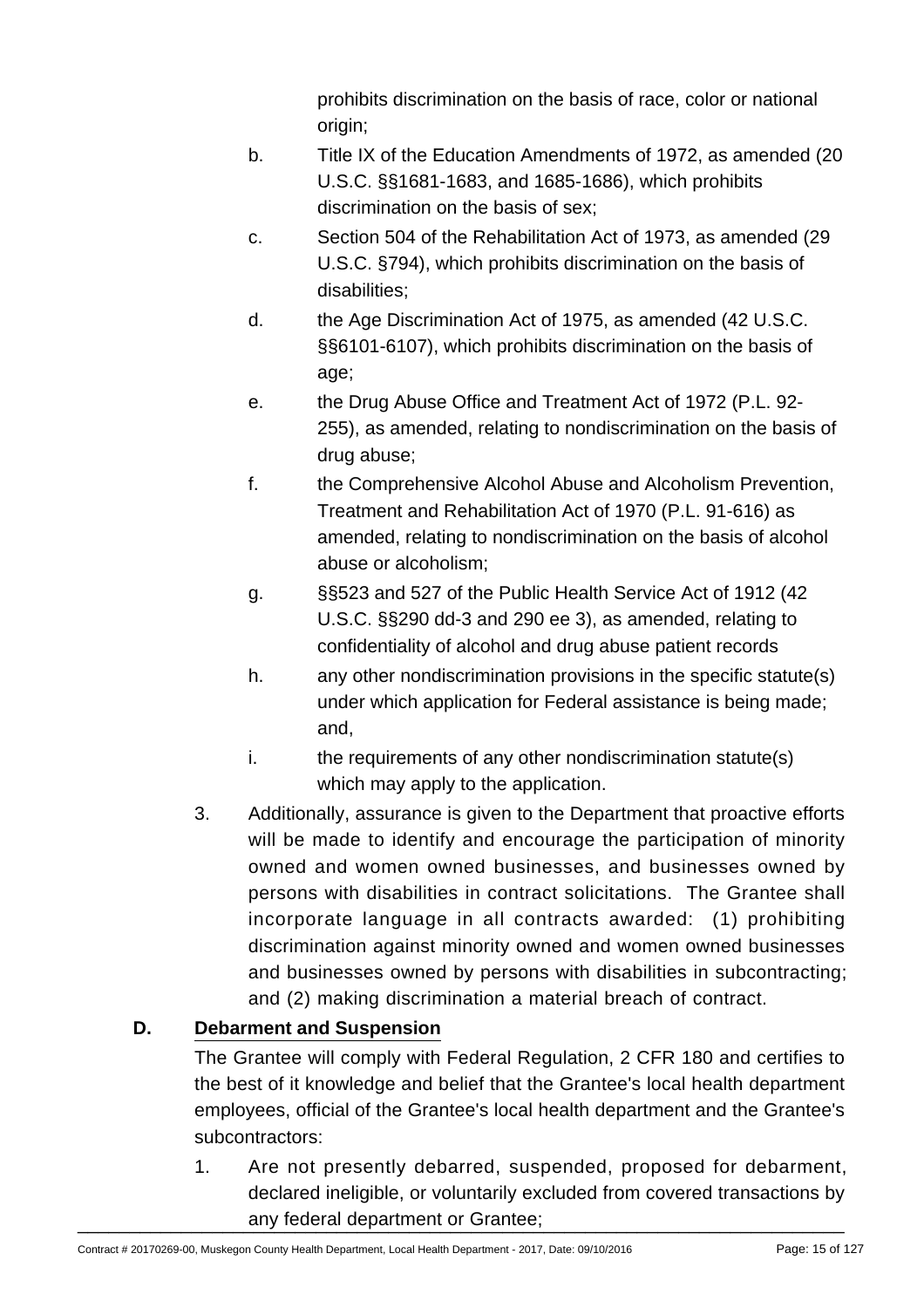- 2. Have not within a three-year period preceding this agreement been convicted of or had a civil judgment rendered against them for commission of fraud or a criminal offense in connection with obtaining, attempting to obtain, or performing a public (federal, state, or local) transaction or contract under a public transaction; violation of federal or state antitrust statutes or commission of embezzlement, theft, forgery, bribery, falsification or destruction of records, making false statements, or receiving stolen property;
- 3. Are not presently indicted or otherwise criminally or civilly charged by a government entity (federal, state or local) with commission of any of the offenses enumerated in section 2, and;
- 4. Have not within a three-year period preceding this agreement had one or more public transactions (federal, state or local) terminated for cause or default.

# **E. Federal Requirement: Pro-Children Act**

- 1. The Grantee will comply with Public Law 103-227, also known as the Pro-Children Act of 1994, 20 USC 6081 et seq, which requires that smoking not be permitted in any portion of any indoor facility owned or leased or contracted by and used routinely or regularly for the provision of health, day care, early childhood development services, education or library services to children under the age of 18, if the services are funded by federal programs either directly or through state or local governments, by federal grant, contract, loan or loan guarantee. The law also applies to children's services that are provided in indoor facilities that are constructed, operated, or maintained with such federal funds. The law does not apply to children's services provided in private residences; portions of facilities used for inpatient drug or alcohol treatment; service providers whose sole source of applicable federal funds is Medicare or Medicaid; or facilities where Women, Infants, and Children (WIC) coupons are redeemed. Failure to comply with the provisions of the law may result in the imposition of a civil monetary penalty of up to \$1,000 for each violation and/or the imposition of an administrative compliance order on the responsible entity. The Grantee also assures that this language will be included in any subawards which contain provisions for children's services.
- 2. The Grantee also assures, in addition to compliance with Public Law 103-227, any service or activity funded in whole or in part through this agreement will be delivered in a smoke-free facility or environment. Smoking shall not be permitted anywhere in the facility, or those parts of the facility under the control of the Grantee. If activities or services are delivered in facilities or areas that are not under the control of the Grantee (e.g., a mall, restaurant or private work site), the activities or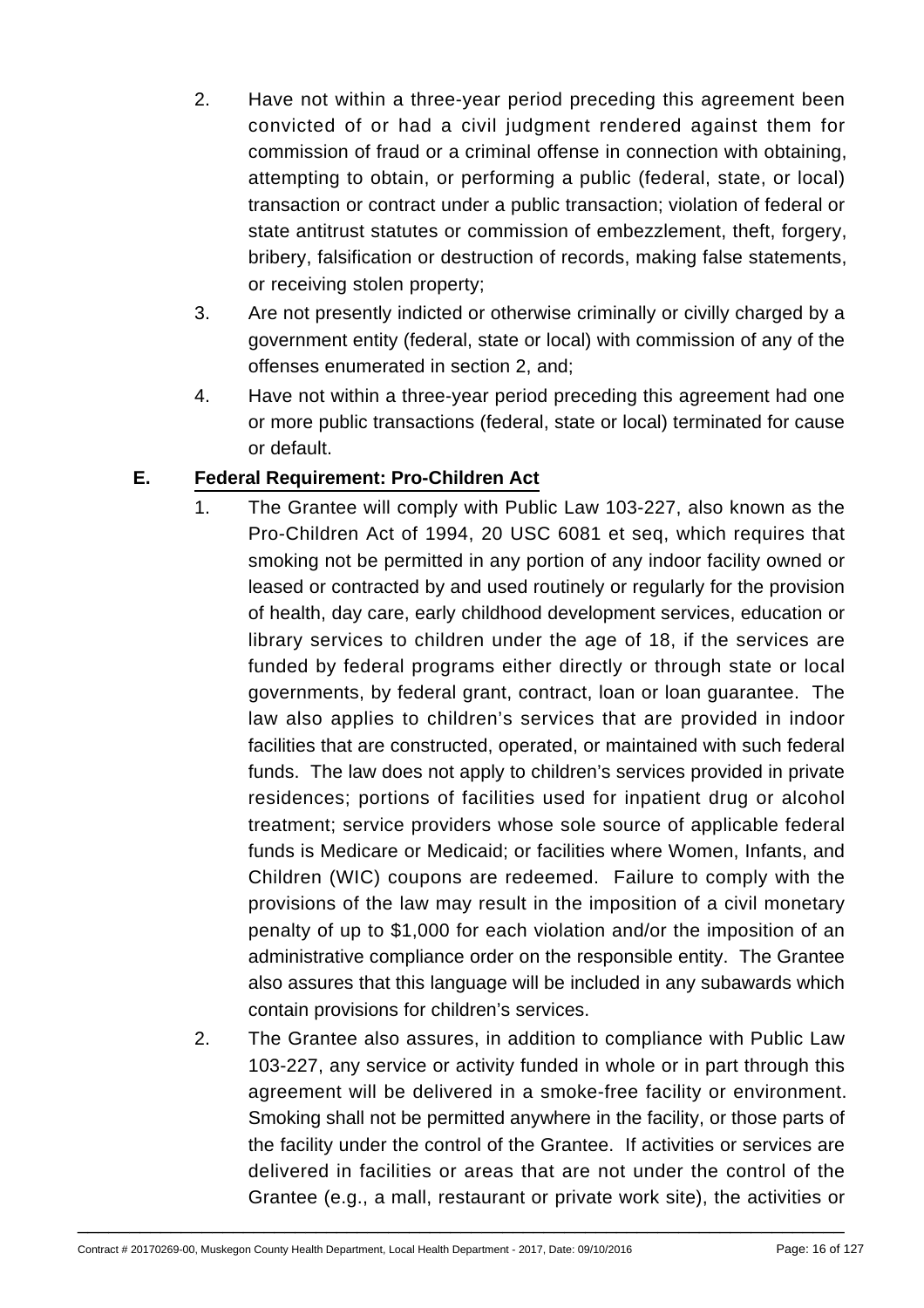services shall be smoke-free.

# **F. Hatch Political Activity Act and Intergovernmental Personnel Act**

The Grantee will comply with the Hatch Political Activity Act, 5 USC 1501-1509 and 7324-7328, and the Intergovernmental Personnel Act of 1970, as amended by Title VI of the Civil Service Reform Act, Public Law 95-454, 42 USC 4728 - 4763. Federal funds cannot be used for partisan political purposes of any kind by any person or organization involved in the administration of federally-assisted programs.

# **G. National Defense Authoriation Act Employee Whistleblower Protections**

The Grantee will comply with the National Defense Authorization Act "Pilot Program for Enhancement of Grantee Employee Whistleblower Protections".

- 1. This agreement and employees working on this agreement will be subject to the whistleblower rights and remedies in the pilot program on Grantee employee whistleblower protections established at 41 U.S.C. 4712 by section 828 of the National Defense Authorization Act for Fiscal Year 2012 and FAR 3.908.
- 2. The Grantee shall inform its employees in writing, in the predominant language of the workforce, of employee whistleblower rights and protections under 41 U.S.C. 4712, as described in section 3.908 of the Federal Acquisition Regulation.
- 3. The Grantee shall insert the substance of this clause, including this paragraph (3), in all subcontracts over the simplified acquisition threshold.

## **H. Clean Air Act and Federal Water Pollution Control Act**

The Grantee will comply with the Clean Air Act (42 U.S.C. 7401-7671q.) and the Federal Water Pollution Control Act (33 U.S.C. 1251-1387), as amended.

a. This agreement and anyone working on this agreement will be subject to the Clean Air Act and Federal Water Pollution Control Act and must comply with all applicable standards, orders or regulations issue pursuant to these Acts. Violations must be reported to the Department.

## **I. Subcontracts**

For any subcontracted service, activity or product, the Grantee will ensure:

- 1. That a written subcontract is executed by all affected parties prior to the initiation of any new subcontract activity. Exceptions to this policy may be granted by the Department upon written request.
- 2. That any executed subcontract shall require the subcontractor to comply with all applicable terms and conditions of this agreement. In the event of a conflict between this agreement and the provisions of the subcontract, the provisions of this agreement shall prevail. A conflict between this agreement and a subcontract, however, shall not be deemed to exist where the subcontract: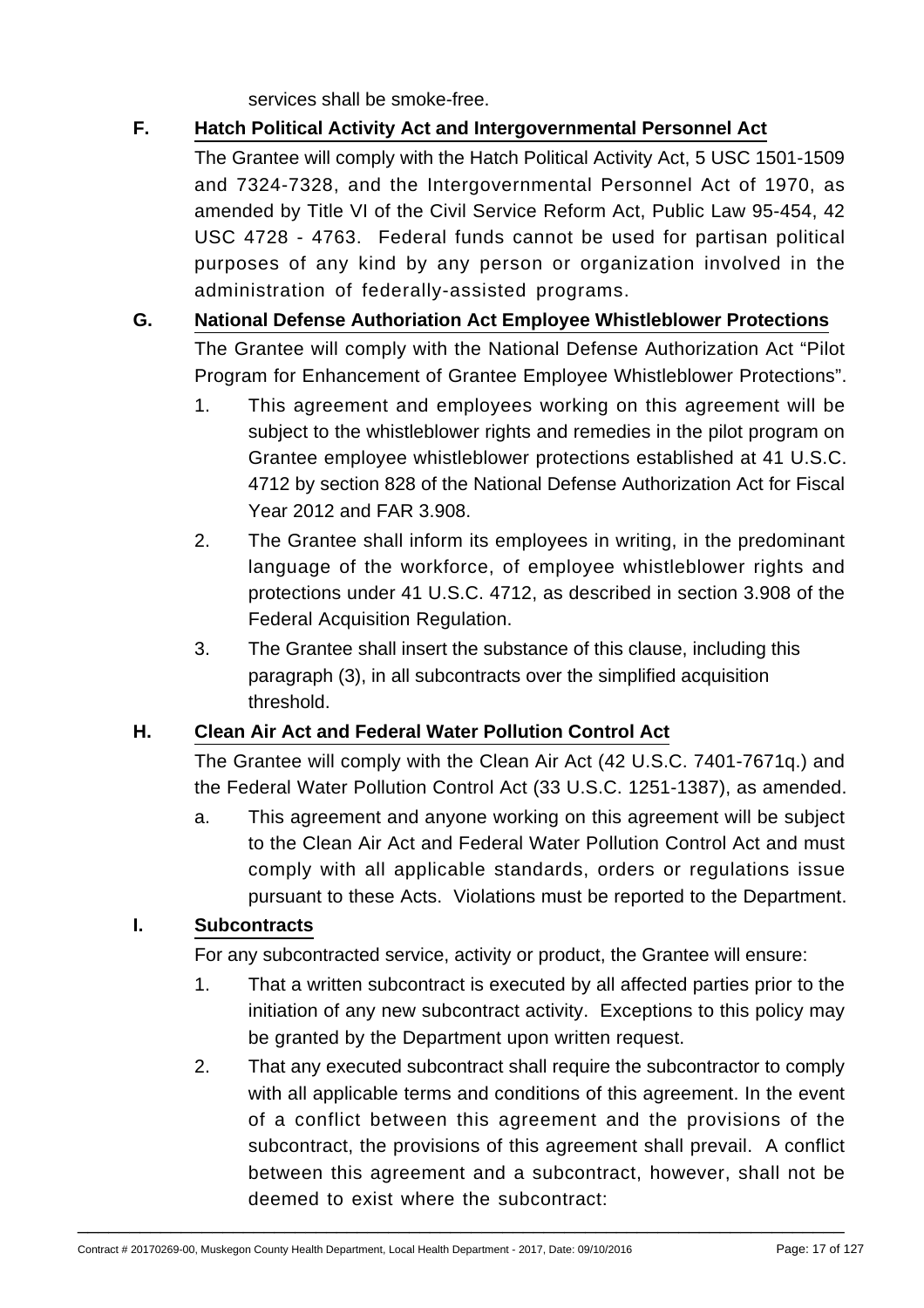- a. Contains additional non-conflicting provisions not set forth in this agreement; or
- b. Restates provisions of this agreement to afford the Grantee the same or substantially the same rights and privileges as the Department; or
- c. Requires the subcontractor to perform duties and/or services in less time than that afforded the Grantee in this agreement.
- 3. That the subcontract does not affect the Grantee's accountability to the Department for the subcontracted activity.
- 4. That any billing or request for reimbursement for subcontract costs is supported by a valid subcontract and adequate source documentation on costs and services.
- 5. That the Grantee will submit a copy of the executed subcontract if requested by the Department.
- 6. That subcontracts in support of programs or elements utilizing funds provided by the Department, the State of Michigan or the federal government in excess of \$10,000 shall contain provisions or conditions that will:
	- a. Allow the Grantee or Department to seek administrative, contractual or legal remedies in instances in which the Contractor violates or breaches contract terms, and provide for such remedial action as may be appropriate.
	- b. Provide for termination by the Grantee, including the manner by which termination will be effected and the basis for settlement.
- 7. That all subcontracts in support of programs or elements utilizing funds provided by the Department, the State of Michigan or the federal government of amounts in excess of \$100,000 shall contain a provision that requires compliance with all applicable standards, orders or regulations issued pursuant to the Clean Air Act of 1970 (42 USC 1857(h)), Section 508 of the Clean Water Act (33 USC 1368), Executive Order 11738 and Environmental Protection Agency regulations (40 CFR Part 15).
- 8. That all subcontracts and subgrants in support of programs or elements utilizing funds provided by the Department, the State of Michigan or the federal government in excess of \$2,000 for construction or repair, awarded by the Grantee shall include a provision:
	- a. For compliance with the Copeland "Anti-Kickback" Act (18 USC 874) as supplemented in Department of Labor regulations (29 CFR, Part 3).
- b. For compliance with the Davis-Bacon Act (40 USC 276a to a-7) and as supplemented by Department of Labor regulations (29 LER, Part 5) (if required by Federal Program Legislation).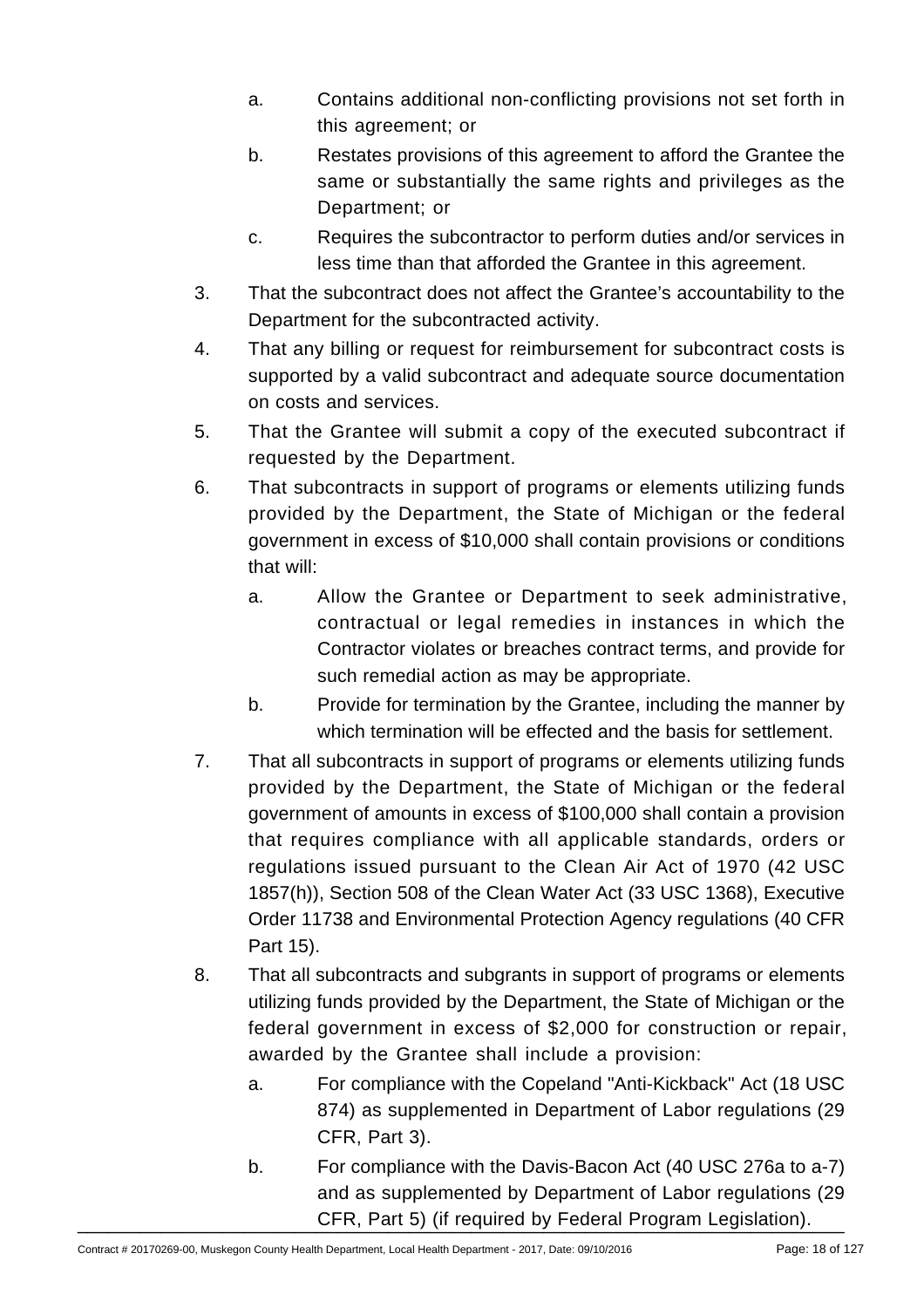c. For compliance with Section 103 and 107 of the Contract Work Hours and Safety Standards Act (40 USC 327-330) as supplemented by Department of Labor regulations (29 CFR, Part 5). This provision also applies to all other contracts in excess of \$2,500 that involve the employment of mechanics or laborers.

## **J. Procurement**

Grantee will ensure that alll purchase transactions, whether negotiated or advertised, shall be conducted openly and competitively in accordance with the principles and requirements of Title 2 Code of Federal Regulations, Part 200, as amended, as applicable. Funding from this agreement shall not be used for the purchase of foreign goods or services or both. Records shall be sufficient to document the significant history of all purchases are maintained for a minimum of three years after the end of the agreement period.

# **K. Health Insurance Portability and Accountability Act**

To the extent that this act is pertinent to the services that the Grantee provides to the Department under this agreement, the Grantee assures that it is in compliance with the Health Insurance Portability and Accountability Act (HIPAA) requirements including the following:

- 1. The Grantee must not share any protected health data and information provided by the Department that falls within HIPAA requirements except as permitted or required by applicable law; or to a subcontractor as appropriate under this agreement.
- 2. The Grantee will ensure that any subcontractor will have the same obligations as the Grantee not to share any protected health data and information from the Department that falls under HIPAA requirements in the terms and conditions of the subcontract.
- 3. The Grantee must only use the protected health data and information for the purposes of this agreement.
- 4. The Grantee must have written policies and procedures addressing the use of protected health data and information that falls under the HIPAA requirements. The policies and procedures must meet all applicable federal and state requirements including the HIPAA regulations. These policies and procedures must include restricting access to the protected health data and information by the Grantee's employees.
- 5. The Grantee must have a policy and procedure to immediately report to the Department any suspected or confirmed unauthorized use or disclosure of protected health data and information that falls under the HIPAA requirements of which the Grantee becomes aware. The Grantee will work with the Department to mitigate the breach, and will provide assurances to the Department of corrective actions to prevent further unauthorized uses or disclosures. \_\_\_\_\_\_\_\_\_\_\_\_\_\_\_\_\_\_\_\_\_\_\_\_\_\_\_\_\_\_\_\_\_\_\_\_\_\_\_\_\_\_\_\_\_\_\_\_\_\_\_\_\_\_\_\_\_\_\_\_\_\_\_\_\_\_\_\_\_\_\_\_\_\_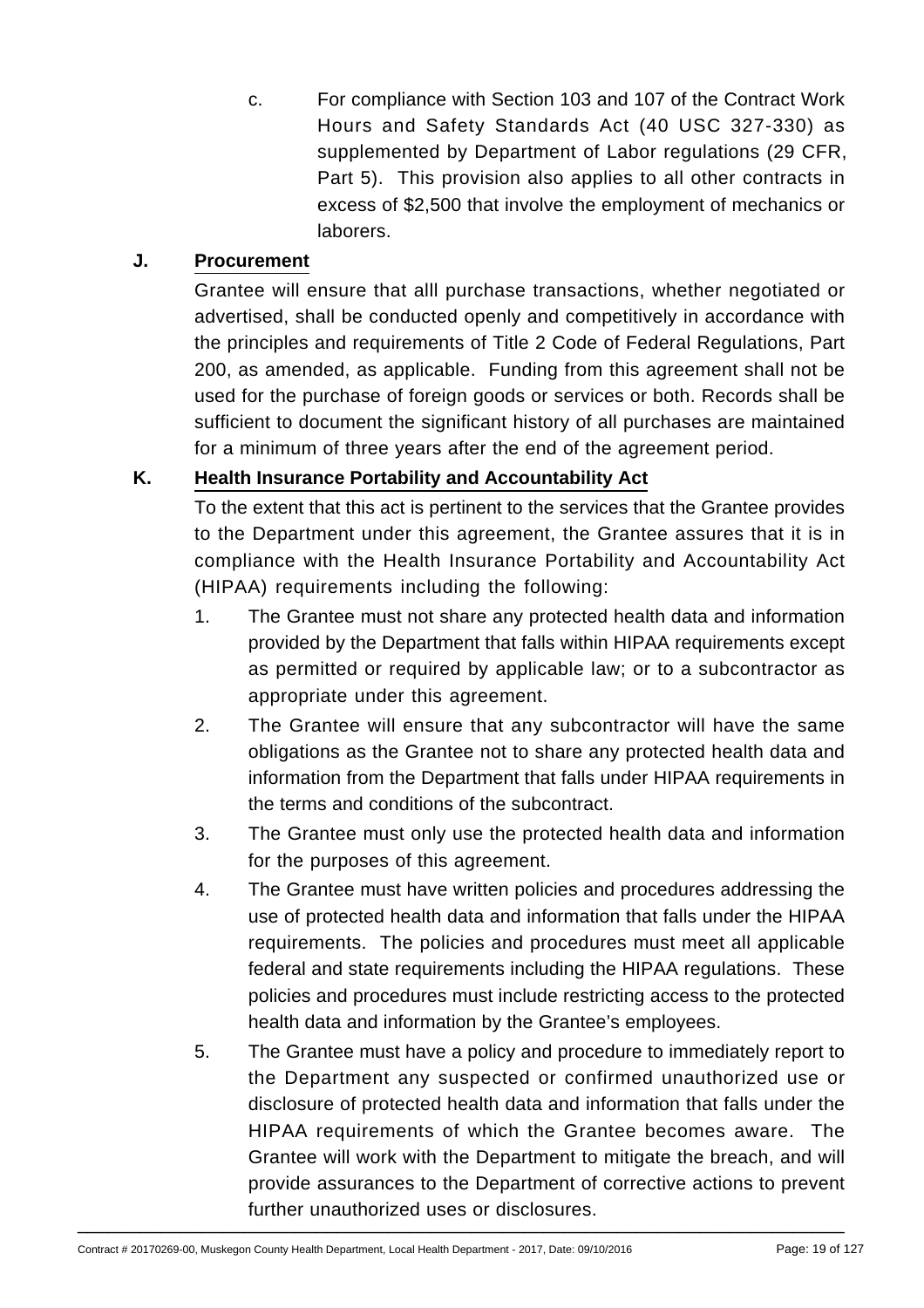- 6. Failure to comply with any of these contractual requirements may result in the termination of this agreement in accordance with Part II, Section V. Agreement Termination.
- 7. In accordance with HIPAA requirements, the Grantee is liable for any claim, loss or damage relating to unauthorized use or disclosure of protected health data and information by the Grantee received from the Department or any other source.
- 8. The Grantee will enter into a business associate agreement should the Department determine such an agreement is required under HIPAA.

## **L. Home Health Services**

If the Grantee provides Home Health Services (as defined in Medicare Part B), the following requirements apply:

- 1. The Grantee shall not use State ELPHS or categorical grant funds provided under this agreement to unfairly compete for home health services available from private providers of the same type of services in the Grantee's service area.
- 2. For purposes of this agreement, the term "unfair competition" shall be defined as offering of home health services at fees substantially less than those generally charged by private providers of the same type of services in the Grantee's area, except as allowed under Medicare customary charge regulations involving sliding fee scale discounts for low-income clients based upon their ability to pay.
- 3. If the Department finds that the Grantee is not in compliance with its assurance not to use state ELPHS and categorical grant funds to unfairly compete, the Department shall follow the procedure required for failure by local health departments to adequately provide required services set forth in Sections 2497 and 2498 of 1978 PA 368 as amended (Public Health Code), MCL 333.2497 and 2498, MSA 14.15 (2497) and (2498).

#### **M. Website Incorporation**

The Department is not bound by any content on Grantee's website unless expressly incorporated directly into this Agreement.

#### **N. Survival**

The provisions of this Agreement that impose continuing obligations will survive the expiration or termination of this Agreement.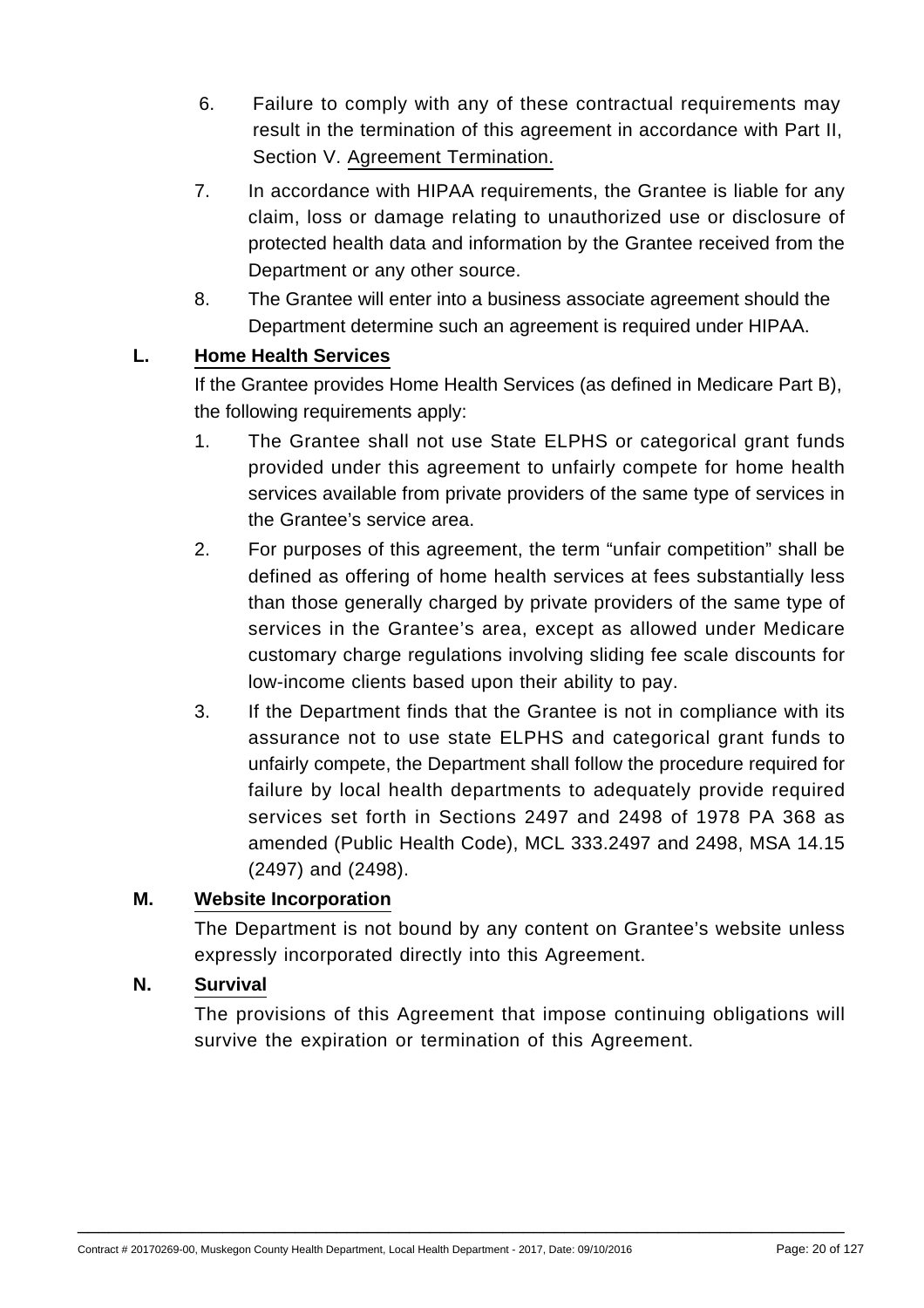## **IV. Payment and Reporting Procedures**

#### **A. Operating Advance**

Under the pre-payment reimbursement method, no additional operating advances will be issued.

#### **B. Comprehensive Prepayments**

The Department will make monthly prepayments equal to 1/12th of the agreement amount for each non-fee-for-service program contained in Attachment IV of this agreement. One single payment covering all non-feefor-service programs will be made within the first week of each month. The Grantee can view their monthly prepayment within the MI E-Grants system.

Prepayments for the months of October thru January will be based upon the initial agreement amounts in Attachment IV. Subsequent monthly prepayments may be adjusted based upon agreement amendments and/or Grantee adjustment requests per Department approval.

## **C. Prepayment Adjustments**

If the sum of the prepayments do not equal at least 90% of the Grantee's expenditures for a quarter of the contract period, the Grantee may submit documentation for an adjustment to the monthly prepayment amount via the following process:

- 1. Submit a written request for the adjustment to the Department's Accounting Division, Expenditure Operations Section.
- 2. The adjustment request must be itemized by program and must list the amount received from the Department, the expenditure amount reported per the quarterly Financial Status Report (FSR), and the difference. The amount received from the Department and the expenditures must be for the same reporting quarterly FSR period.
- 3. The Department will review the requests and if an adjustment is approved, it will be included in the next scheduled monthly prepayment.
- 4. Adjustment requests will not be accepted prior to submission of the FSR for the quarter ending December 31. No adjustments will be made prior to the February monthly prepayment.
- 5. The ability of the Department to approve adjustments may be limited by the quarterly allotments of spending authority in the Department's appropriation account mandated by the Office of the State Budget Director. The quarterly allotment limits the amount of each account (program) that the Department may expend during each fiscal quarter.

#### **D. Financial Status Report Submission**

A Financial Status Report (FSR) must be submitted for all programs listed on Attachment IV. All FSR's must be prepared in accordance with the Department's FSR instructions and submitted electronically not later than thirty (30) days after the close of the fiscal quarters through MI E-Grants. Reports \_\_\_\_\_\_\_\_\_\_\_\_\_\_\_\_\_\_\_\_\_\_\_\_\_\_\_\_\_\_\_\_\_\_\_\_\_\_\_\_\_\_\_\_\_\_\_\_\_\_\_\_\_\_\_\_\_\_\_\_\_\_\_\_\_\_\_\_\_\_\_\_\_\_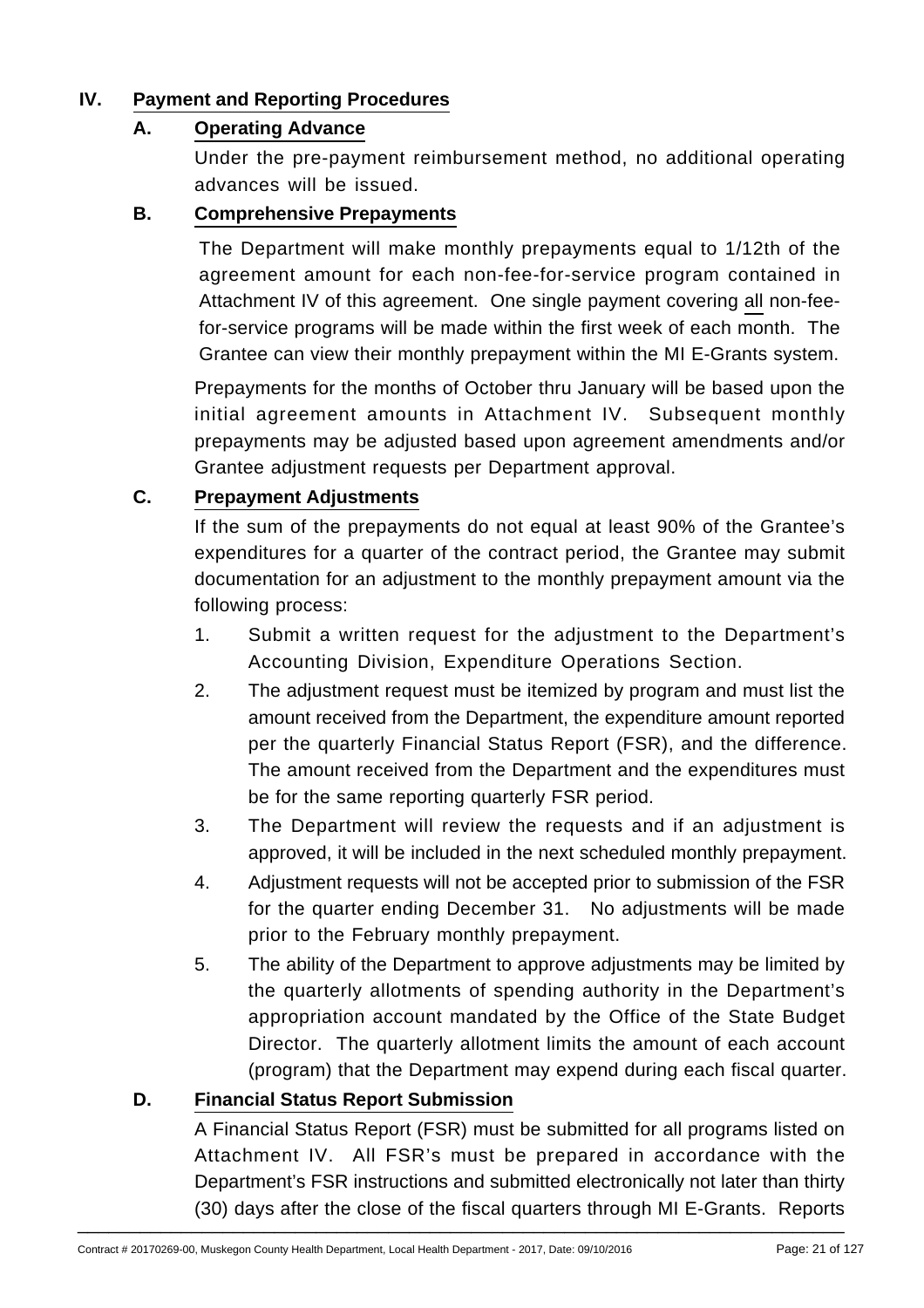are due 1/30, 4/30, and 7/30.

FSR's must report total actual program expenditures regardless of the source of funds. The Department will reimburse the Grantee for expenditures in accordance with the terms and conditions of this agreement. Failure to comply with the reporting due dates will result in the deferral of the Grantee's monthly prepayment.

## **E. Reimbursement Method**

The Grantee will be reimbursed in accordance with the reimbursement methods for applicable program elements described as follows:

- 1. Performance Reimbursement A reimbursement method by which Grantees are reimbursed based upon the understanding that a certain level of performance (measured by outputs) must be met in order to receive full reimbursement of costs (net of program income and other earmarked sources) up to the contracted amount of State funds. Any local funds used to support program elements operated under such provisions of this agreement may be transferred by the Grantee within, among, to or from the affected elements without Department approval, subject to applicable provisions of Sections 3.B. and 3.C.3 of Part I and Section XIV of Part II. If Grantee's performance falls short of the expectation by a factor greater than the allowed minimum performance percentage, the State maximum allocation will be reduced equivalent to actual performance in relation to the minimum performance.
- 2. Staffing Grant Reimbursement A reimbursement method by which Grantees are reimbursed based upon the understanding that State dollars will be paid up to total costs in relation to the State's share of the total costs and up to the total State allocation as agreed to in the approved budget. This reimbursement approach is not directly dependent upon whether a specified level of performance is met by the local health department. Department funding under this reimbursement method is allocable as a source before any local funding requirement unless a specific local match condition exists.
- 3. Fixed Unit Rate Reimbursement A reimbursement method by which Grantee are reimbursed a specific amount for each output actually delivered and reported.
- 4. Essential Local Public Health Services (ELPHS) A reimbursement method by which Grantees are reimbursed a share of reasonable and allowable costs incurred for required services, as noted in the current Appropriations Act.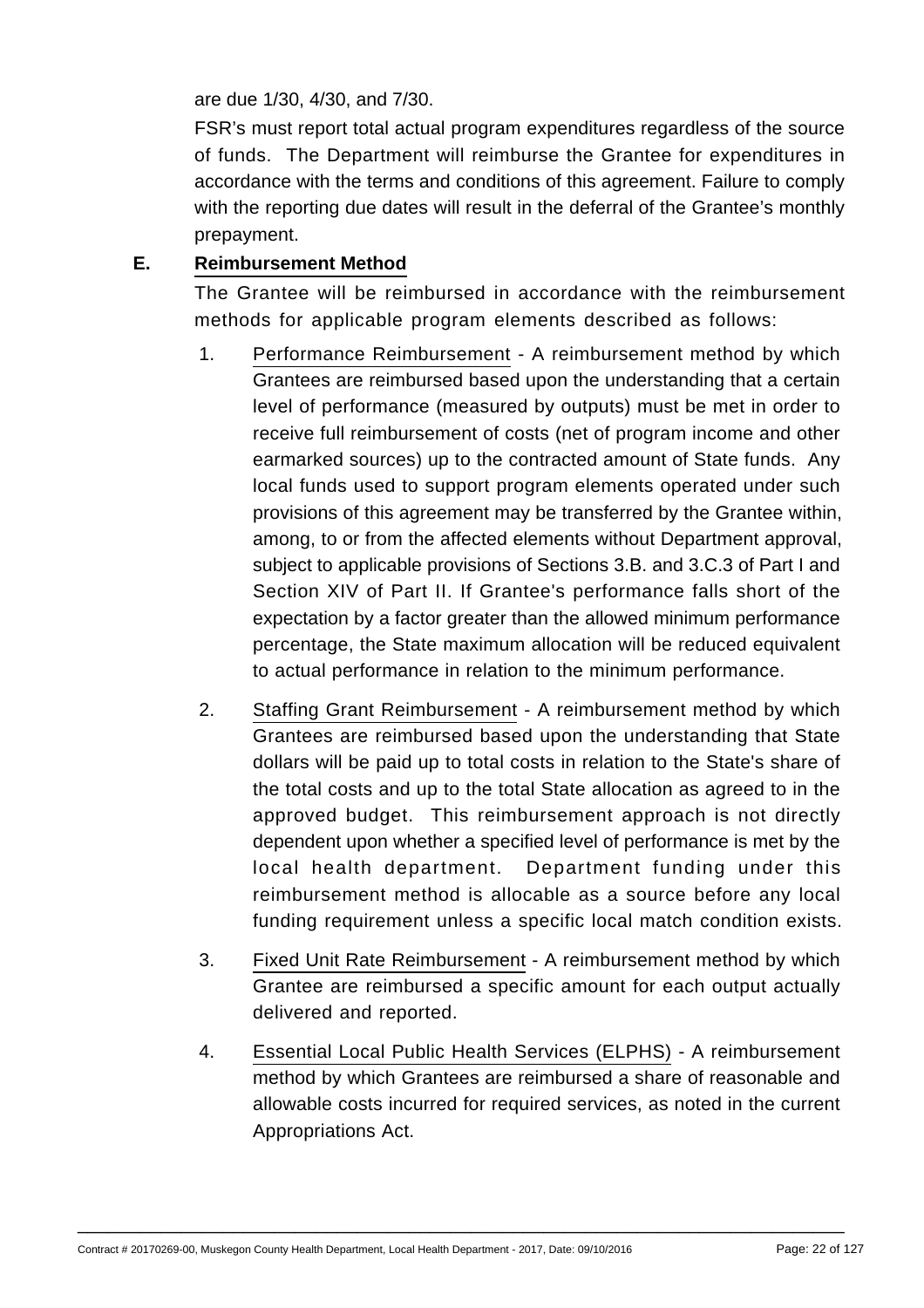## **F. Reimbursement Mechanism**

All Grantees must sign up through the on-line vendor registration process to receive all State of Michigan payments as Electronic Funds Transfers (EFT)/Direct Deposits. Vendor registration information is available through the Department of Management and Budget's web site:

http://www.cpexpress.state.mi.us/

#### **G. Unobligated Funds**

Any unobligated balance of funds held by the Grantee at the end of the agreement period will be returned to the Department or treated in accordance with instructions provided by the Department.

#### **H. Fiscal Year-End Reporting**

An Obligation Report is based on annual guidelines and due date using the format provided by the Department through MI E-Grants. The Grantee must provide, by program, an estimate of total expenditures for the entire agreement period (October 1 through September 30). This report must represent the Grantee's best estimate of total program expenditures for the agreement period. The information on the report will be used to record the Department's year-end accounts payables and receivables by program for this Agreement. The report assists the Department in reserving sufficient funding to reimburse the final expenditures that will be reported on the Final FSR without materially overstating or understating the year-end obligations for this agreement. The Department compares the total estimated expenditures from this report to the total amount reimbursed to the Grantee in the monthly prepayments and quarterly fee-for-service payments to establish accounts payable and accounts receivable entries at fiscal year-end. The Department recognizes that based upon payment adjustments and timing of agreement amendments, the Grantee may owe the Department funding for overpayment of a program and may be due funds from the Department for underpayment of a program at fiscal year-end.

Within 75 days after the agreement fiscal year-end, the Grantee must liquidate any unpaid year-end commitments and obligations. Any obligation remaining unliquidated after 75 days from the end of the agreement period shall revert to the Department for disposition in accordance with applicable state and/or federal requirements, except as specifically authorized in writing by the Department.

## **I. Final Total Grantee FSR**

| <b>Project</b>                              | <b>Final FSR Due Date</b> |
|---------------------------------------------|---------------------------|
| <b>Public Health Emergency Preparedness</b> | 11/15/2017                |
| <b>WIC</b>                                  | 11/30/2017                |
| <b>All Remaining Projects</b>               | 12/15/2017                |

\_\_\_\_\_\_\_\_\_\_\_\_\_\_\_\_\_\_\_\_\_\_\_\_\_\_\_\_\_\_\_\_\_\_\_\_\_\_\_\_\_\_\_\_\_\_\_\_\_\_\_\_\_\_\_\_\_\_\_\_\_\_\_\_\_\_\_\_\_\_\_\_\_\_

The **final total Grantee** FSR is due December 15, after the agreement period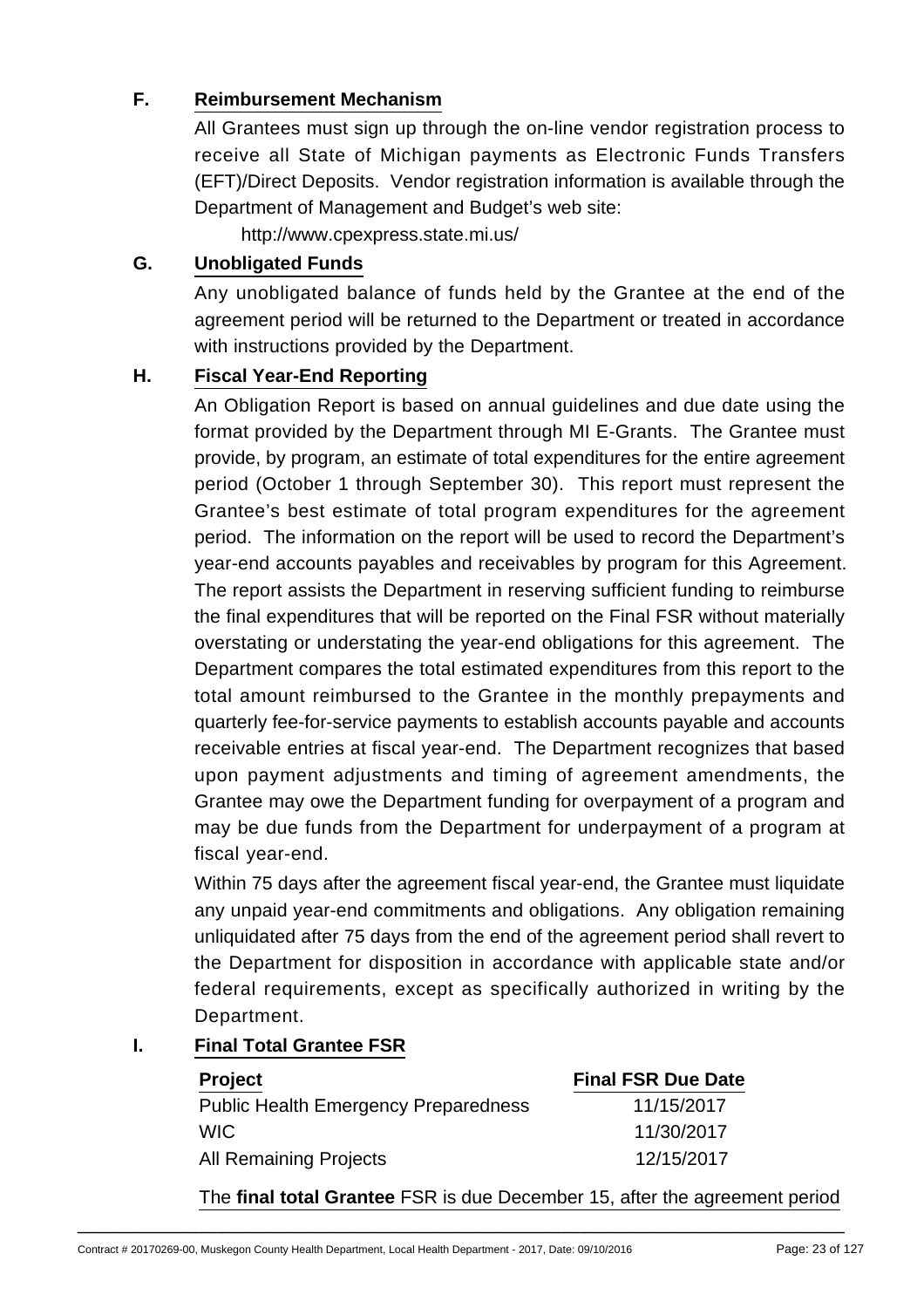end date. WIC financial data reporting and final FSR must be received by November 30. Upon receipt of the final FSR electronically through MI E-Grants, the Department will determine by program, if funds are owed to the Grantee or if the Grantee owes funds to the Department. If funds are owed to the Grantee, payment will be processed. However, if the Grantee underestimated their year-end obligations in the Obligation Report as compared to the final FSR and the total reimbursement requested does not exceed the agreement amount that is due to the Grantee, the Department will make every effort to process full reimbursement to the Grantee per the final FSR. Final payment may be delayed pending final disposition of the Department's year-end obligations.

If funds are owed to the Department, it will generally not be necessary for Grantee to send in a payment. Instead the Department will make the necessary entries to offset other payments and as a result the Grantee will receive a net monthly prepayment. When this does occur, clarifying documentation will be provided to the Grantee by the Department's Accounting Division.

## **J. Penalties for Reporting Noncompliance**

For failure to submit the final total Grantee FSR report by December 15, through MI E-Grants after the agreement period end date, the Grantee may be penalized with a one-time reduction in their current ELPHS allocation for noncompliance with the fiscal year-end reporting deadlines. Any penalty funds will be reallocated to other Comprehensive Grantees (local health departments). Reductions will be one-time only and will not carryforward to the next fiscal year as an ongoing reduction to a Grantee's ELPHS allocation. Penalties will be assessed based upon the submitted date in MI E-Grants:

ELPHS Penalties for Noncompliance with Reporting Requirements:

- 1. 1% 1 day to 30 days late;
- 2. 2% 31 days to 60 days late;
- 3. 3% over 60 days late with a maximum of 3% reduction in the Grantee's ELPHS allocation.

## **K. Indirect Costs and Cost Allocations/Distribution Plans**

The Grantee is allowed to use approved federal indirect rate, 10% de minimis indirect rate and/or cost allocation/distribution plans in their budget calculations.

- 1. Costs must be consistently charged as indirect, direct or cost allocated, but may not be double charged or inconsistently charged.
- 2. If the Grantee does not have an existing approved federal indirect rate, they may use a 10% de minimis rate in accordance with Title 2 Code of Federal Regulations (CFR) Part 200 to recover their indirect costs.
- 3. Grantees using the cost allocation/distribution method must develop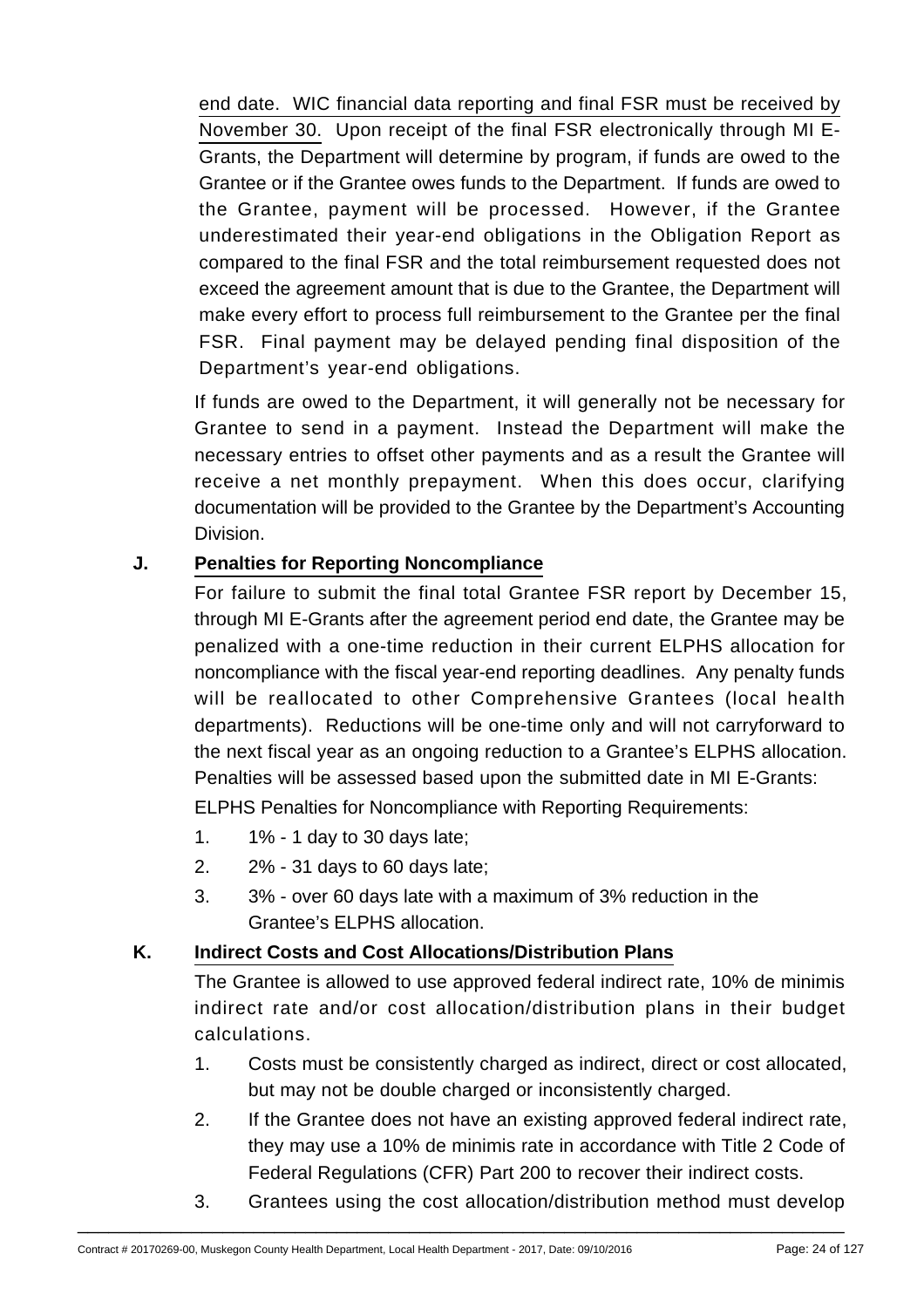certified plan in accordance with the requirements described in Title 2 CFR, Part 200 which includes detailed budget narratives and is retained by the Grantee and subject to Department review.

4. There must be a documented, well-defined rationale and audit trail for any cost distribution or allocation based upon Title 2 CFR, Part 200 Cost Principles and subject to Department review.

## **V. Agreement Termination**

The Department may cancel this agreement without further liability or penalty to the Department for any of the following reasons:

- A. This agreement may be terminated by either party by giving thirty (30) days written notice to the other party stating the reasons for termination and the effective date.
- B. This agreement may also be terminated on thirty (30) days prior written notice upon the failure of either party to carry out the terms and conditions of this agreement, provided the alleged defaulting party is given notice of the alleged breach and fails to cure the default within the thirty (30) day period.
- C. This agreement may be terminated immediately if the Grantee's local health department, or an official of the Grantee's local health department, is convicted of any activity referenced in Part II, Section III.D, of this agreement during the term of this agreement or any extension thereof.

#### **VI. Final Reporting upon Termination**

Should this agreement be terminated by either party, within thirty (30) days after the termination, the Grantee shall provide the Department with all financial, performance and other reports required as a condition of this agreement. The Department will make payments to the Grantee for allowable reimbursable costs not covered by previous payments or other state or federal programs. The Grantee shall immediately refund to the Department any funds not authorized for use and any payments or funds advanced to the Grantee in excess of allowable reimbursable expenditures. Any dispute arising as a result of this agreement shall be resolved in the State of Michigan.

#### **VII. Severability**

If any provision of this agreement or any provision of any document attached to or incorporated by reference is waived or held to be invalid, such waiver or invalidity shall not affect other provisions of this agreement.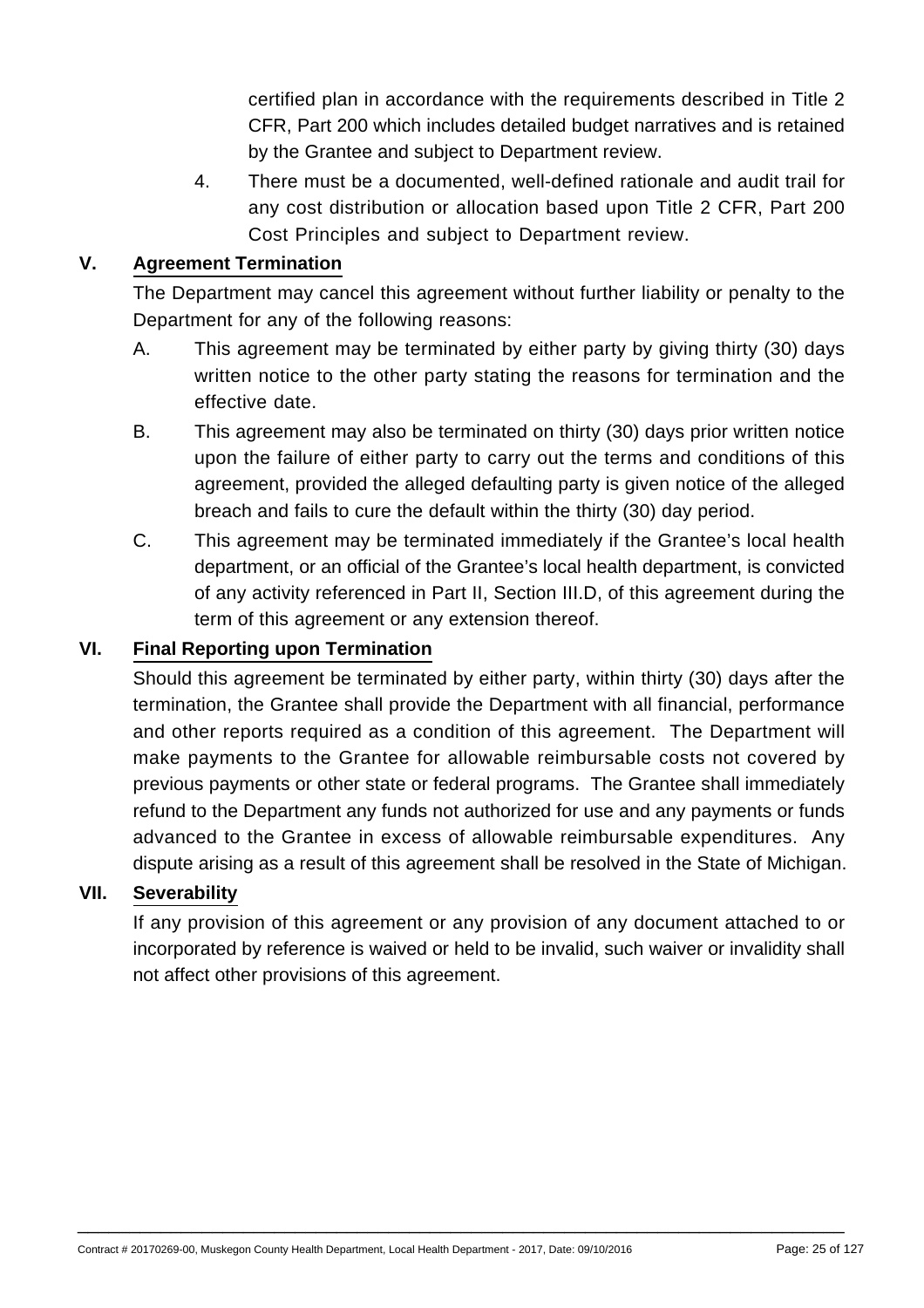#### **VIII. Amendments**

Any changes to this agreement will be valid only if made in writing and accepted by all parties to this agreement.

- A. This agreement, including attachments, may be amended by mutual written consent of the Grantee and the Department. When submitting a proposed agreement/budget amendment, the Grantee must submit copies of the revised sheets and a summary description of the changes.
- B. In the event that circumstances occur that are not reasonably foreseeable, or are beyond the Grantee's or Department's control, which reduce or otherwise interfere with the Grantee's or Department's ability to provide or maintain specified services or operational procedures, immediate written notification must be provided to the other party and an amendment to this agreement negotiated.
- C. Amendments to this agreement shall be made as follows:
	- 1. Any change proposed by the Grantee which would affect the State funding of any element funded in whole or in part by funds provided by the Department, subject to Part I, Section 3.C, of the agreement, must be submitted in writing to the Department immediately upon determining the need for such change. The proposed change may be implemented upon receipt of written notification from the Department.

Within thirty (30) days after receipt of the proposed change, the Department shall advise the Grantee in writing of its determination. Subsequently the Department will initiate any necessary formal amendment to the agreement for execution by all parties to the agreement.

Any changes proposed by the Department must be agreed to in writing by the Grantee and upon such written agreement, the Department shall initiate any necessary formal amendment as above.

2. Other amendments of a routine nature including applicable changes in budget categories, modified indirect rates, and similar conditions which do not modify the agreement scope, amount of funding to be provided by the Department or, the total amount of the budget may be submitted by the Grantee at any time prior to June 2nd. The Department will provide a written response within thirty (30) calendar days.

All amendments must be submitted to the Department by June 15 through MI E-Grants to assure the amendment can be executed prior to the end of the agreement period.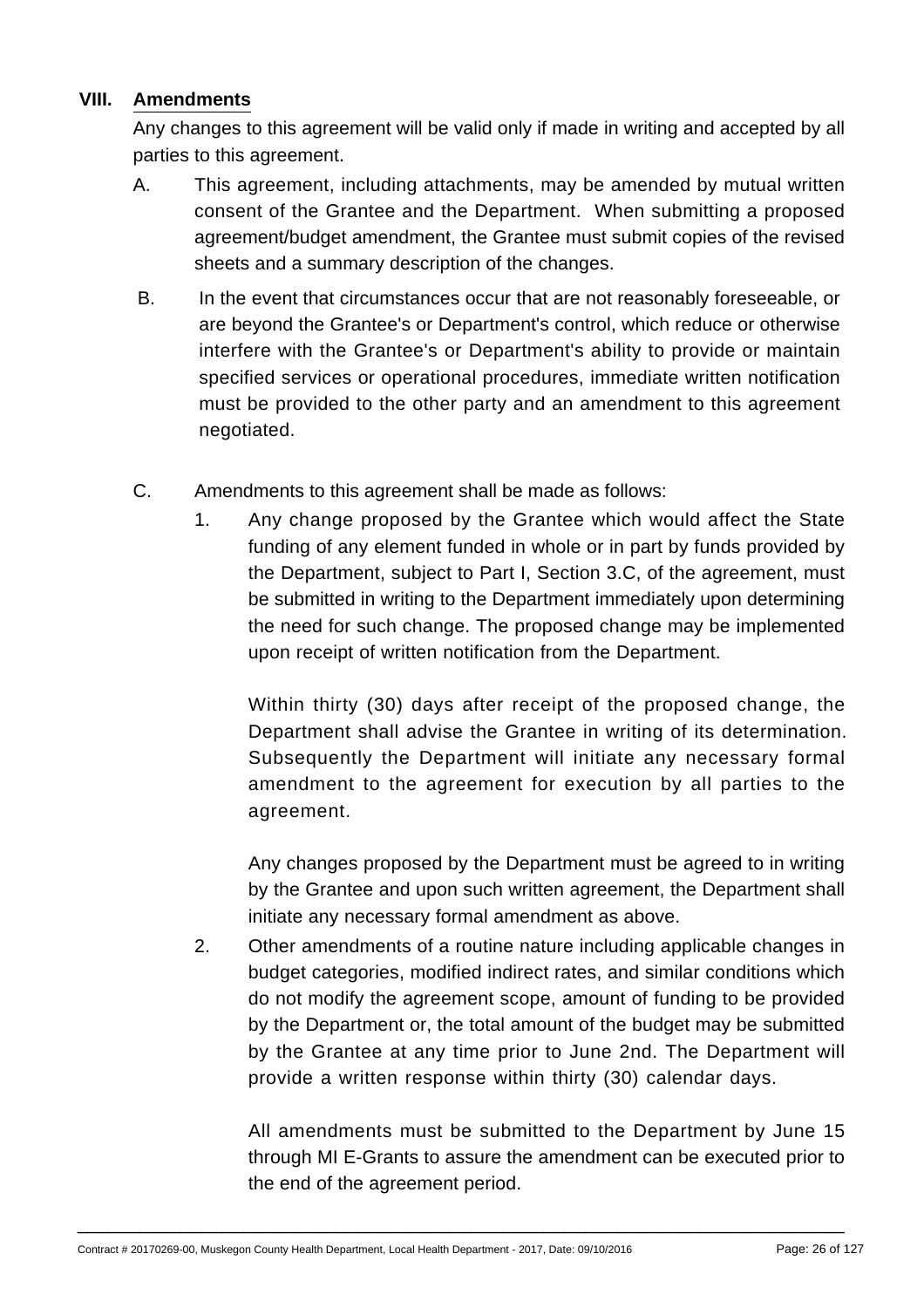# **IX. Liability**

- A. All liability to third parties, loss, or damage as a result of claims, demands, costs, or judgments arising out of activities, such as direct service delivery, to be carried out by the Grantee in the performance of this agreement shall be the responsibility of the Grantee, and not the responsibility of the Department, if the liability, loss, or damage is caused by, or arises out of, the actions or failure to act on the part of the Grantee, any subcontractor, anyone directly or indirectly employed by the Grantee, provided that nothing herein shall be construed as a waiver of any governmental immunity that has been provided to the Grantee or its employees by statute or court decisions.
- B. All liability to third parties, loss, or damage as a result of claims, demands, costs, or judgments arising out of activities, such as the provision of policy and procedural direction, to be carried out by the Department in the performance of this agreement shall be the responsibility of the Department, and not the responsibility of the Grantee, if the liability, loss, or damage is caused by, or arises out of, the action or failure to act on the part of any Department employee or agent, provided that nothing herein shall be construed as a waiver of any governmental immunity by the State, its agencies (the Department) or employees as provided by statute or court decisions.
- C. In the event that liability to third parties, loss, or damage arises as a result of activities conducted jointly by the Grantee and the Department in fulfillment of their responsibilities under this agreement, such liability, loss, or damage shall be borne by the Grantee and the Department in relation to each party's responsibilities under these joint activities, provided that nothing herein shall be construed as a waiver of any governmental immunity by the Grantee, the State, its agencies (the Department) or their employees, respectively, as provided by statute or court decisions.

## **X. Waiver**

Failure to enforce any provision of this Agreement will not constitute a waiver.

Any clause or condition of this agreement found to be an impediment to the intended and effective operation of this agreement may be waived in writing by the Department or the Grantee, upon presentation of written justification by the requesting party. Such waiver may be temporary or for the life of the agreement and may affect any or all program elements covered by this agreement.

#### **XI. State of Michigan Agreement**

This is a State of Michigan Agreement and is governed by the laws of Michigan. Any dispute arising as a result of this agreement shall be resolved in the State of Michigan.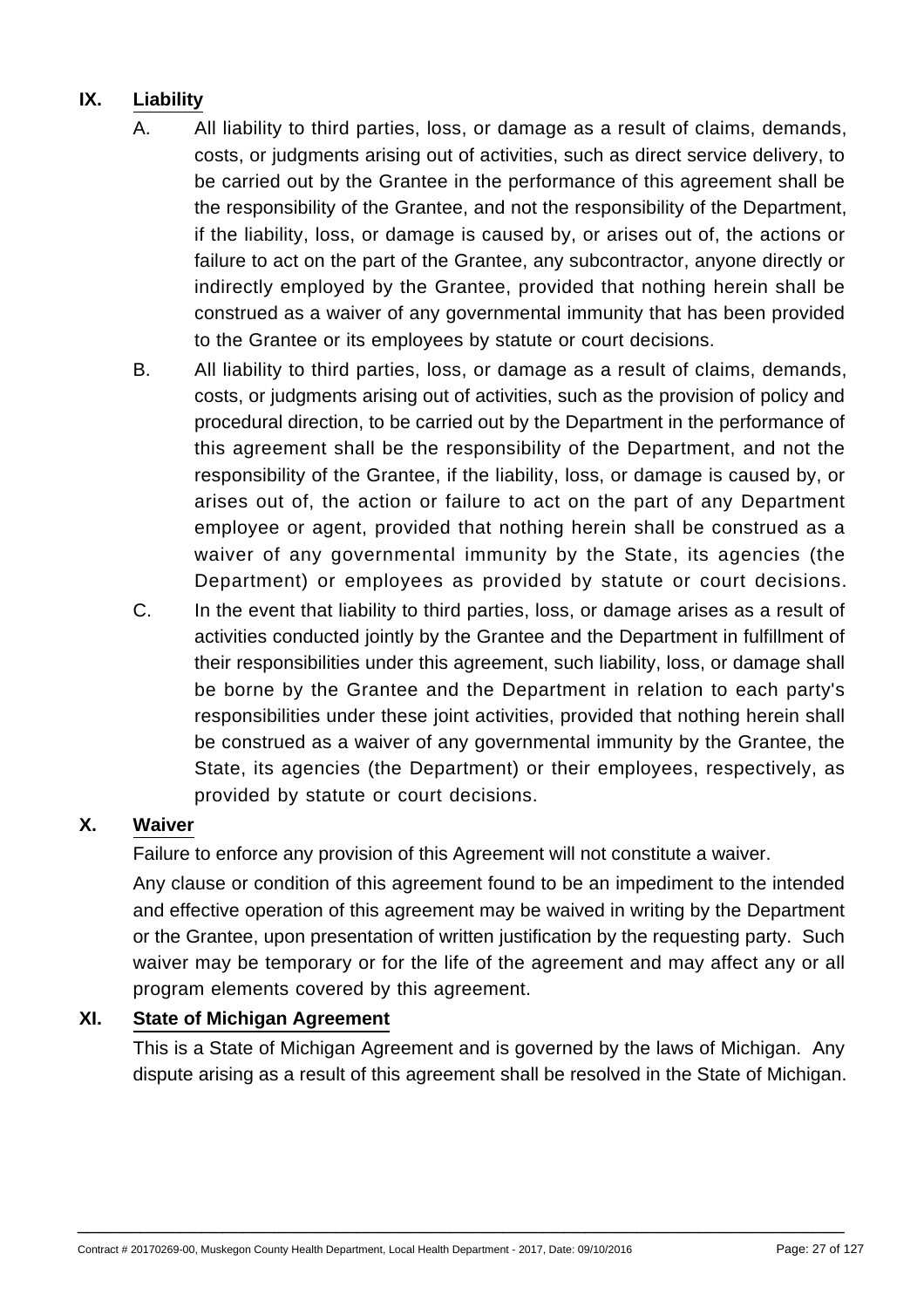## **XII. Confidentiality**

Both the Department and the Grantee shall assure that medical services to and information contained in medical records of persons served under this agreement, or other such recorded information required to be held confidential by federal or state law, rule or regulation, in connection with the provision of services or other activity under this agreement shall be privileged communication, shall be held confidential, and shall not be divulged without the written consent of either the patient or a person responsible for the patient, except as may be otherwise permitted or required by applicable state or federal law or regulation. Such information may be disclosed in summary, statistical, or other form, which does not directly or indirectly identify particular individuals.

#### **XIII. Funding**

- A. State funding for this agreement shall be provided from the applicable and available Department appropriations for the current fiscal year. The Department provided funds shall be as stated in the approved Annual Budget - Attachment I Instructions for the Annual Budget, Attachment III, Program Specific Assurances and Requirements, and as outlined in Attachment IV, Funding/Reimbursement Matrix.
- B. The funding provided through the Department for this agreement shall not exceed the amount shown for each federal and state categorical program element except as adjusted by amendment. The Grantee must advise the Department in writing by May 1, if the amount of Department funding may not be used in its entirety or appears to be insufficient for any program element. ELPHS transfer requests between MDHHS, MDARD and MDEQ must also be requested in writing by May 1. All ELPHS required services must be maintained throughout the entire period of the agreement.
- C. The Department may periodically redistribute funds between agencies during the agreement period in order to ensure that funds are expended to meet the varying needs for services. Such redistributions will be based upon projections obtained in consultation with the Grantee. Any redistributions will be effected through the established amendment process.

#### **AA Attachments**

#### **A1 Attachment I - Instructions for the Annual Budget** [Attachment I - Instructions for the Annual Budget](https://egrams-mi.com/dch/designer/attachOpen.aspx?FileName=COMP-1 FY17.pdf&ctrtFile=Y&grantPgmId=460&grantCat=COMP&ParentFileName=38-6006063_20170269-00.PDF&PublishLoc=Y&prjCd=0&agyId=0&AppId=20188&FiscalYear=2017)

**A2 Attachment III - Program Specific Assurances and Requirements** [Attachment III - Program Specific Assurances and Requirements](https://egrams-mi.com/dch/designer/attachOpen.aspx?FileName=COMP-3 FY17.pdf&ctrtFile=Y&grantPgmId=460&grantCat=COMP&ParentFileName=38-6006063_20170269-00.PDF&PublishLoc=Y&prjCd=0&agyId=0&AppId=20188&FiscalYear=2017)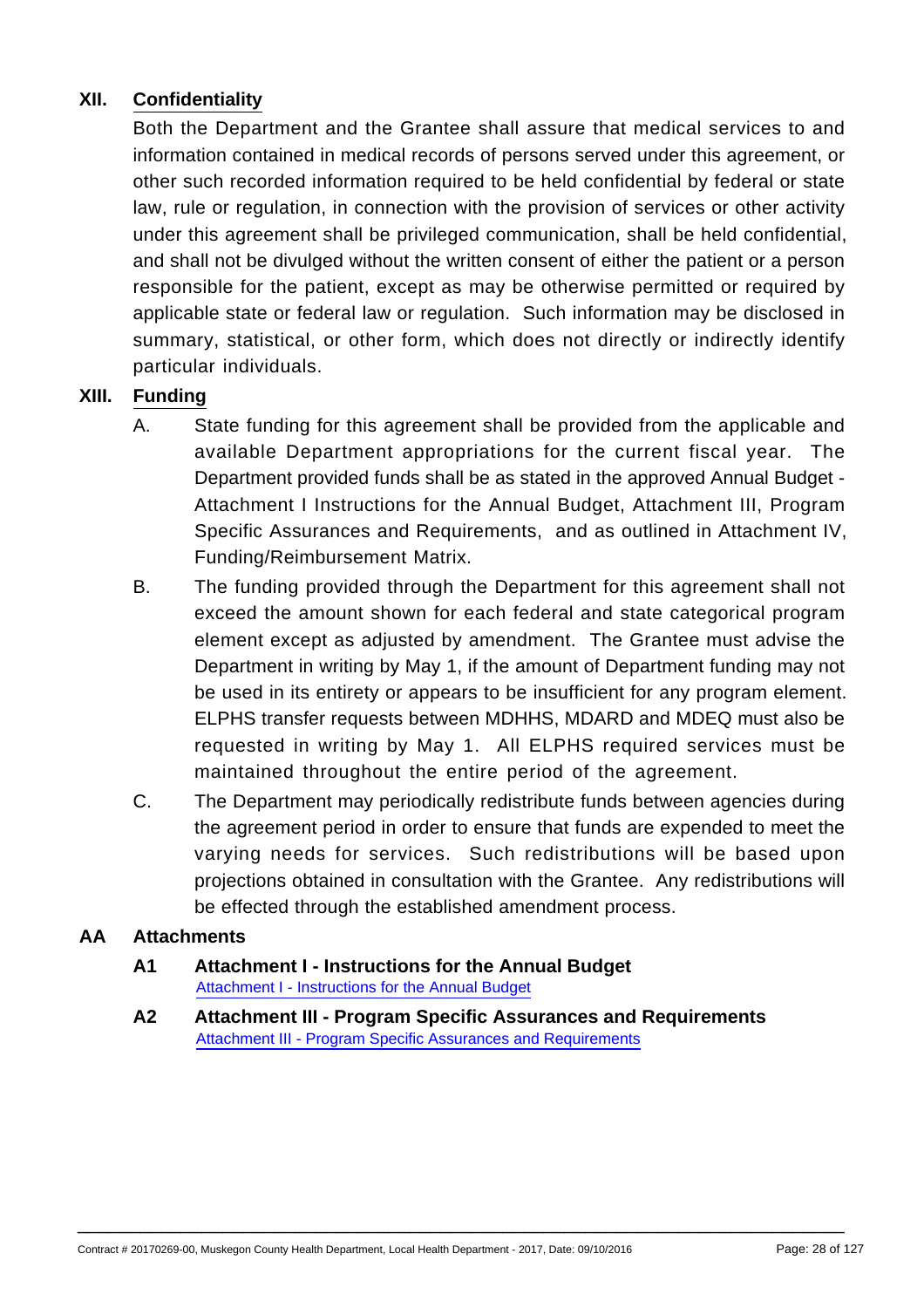## MICHIGAN DEPARTMENT OF HEALTH AND HUMAN SERVICESATTACHMENT IV - Local Health Department - 2017CONTRACT MANAGEMENT SECTIONMuskegon County Health Department

| <b>Program Element/Funding Source</b><br>(a)                            | <b>MDHHS</b><br>Fed/St<br>Amount Method<br><b>Source</b> |   | Funding Reimbursement | Performance<br>Total (c)<br><b>Perform</b><br><b>Target</b> |                              | State (d)<br>Funded |                          | Contractor /<br><b>State Funded Minimum</b><br><b>Subrecepient</b><br>Performance<br>Percent $ _{(f)}$ |  |                  |  |
|-------------------------------------------------------------------------|----------------------------------------------------------|---|-----------------------|-------------------------------------------------------------|------------------------------|---------------------|--------------------------|--------------------------------------------------------------------------------------------------------|--|------------------|--|
|                                                                         |                                                          |   |                       | (b)                                                         | Output<br><b>Measurement</b> | <b>Expect</b>       | <b>Target</b><br>Perform | Number (e)                                                                                             |  |                  |  |
| <b>Body Art Fixed Fee</b>                                               | Calc. Amt.                                               |   | ers                   | 250.00/Numb Fixed Unit Rate (2)                             | N/A                          | N/A                 | N/A                      | N/A                                                                                                    |  | N/A Recepient    |  |
| Childhood Lead Poisoning<br>Prevention                                  | Reg. Alloc.                                              | F |                       | 20,000 Staffing (6)                                         | N/A                          | N/A                 | N/A                      | N/A                                                                                                    |  | N/A Subrecepient |  |
| Children's Special Hlth Care<br>Services (CSHCS) Care<br>Coordination   | Calc. Amt.                                               |   |                       | 150.00/Vario Fixed Unit Rate (1),<br>us I (7)               | N/A                          | N/A                 | N/A                      | N/A                                                                                                    |  | N/A Recepient    |  |
| Children's Special Hlth Care<br>Services (CSHCS) Outreach &<br>Advocacy | Reg. Alloc.                                              | F |                       | 56,500 Staffing (6)                                         | N/A                          | N/A                 | N/A                      | N/A                                                                                                    |  | N/A Subrecepient |  |
|                                                                         | Reg. Alloc.                                              | S | 56,500                |                                                             |                              |                     |                          |                                                                                                        |  |                  |  |
| <b>Enabling Services Children - MCH</b>                                 | Local MCH                                                | F |                       | 62,500 Local MCH (3), (6)                                   | N/A                          | N/A                 | N/A                      | N/A                                                                                                    |  | N/A Subrecepient |  |
| Enabling Services Women - MCH                                           | Local MCH                                                | F |                       | 72,500 Local MCH (3), (6)                                   | N/A                          | N/A                 | N/A                      | N/A                                                                                                    |  | N/A Subrecepient |  |
| <b>Food ELPHS</b>                                                       | <b>ELPHS Food</b>                                        | S |                       | 103,887 ELPHS (3), (4)                                      | N/A                          | N/A                 | N/A                      | N/A                                                                                                    |  | N/A Recepient    |  |
| General Communicable Disease<br><b>ELPHS</b>                            | <b>ELPHS</b><br><b>MDHHS</b><br>Other                    | S |                       | $175,610$ ELPHS (3), (6)                                    | N/A                          | N/A                 | N/A                      | N/A                                                                                                    |  | N/A Recepient    |  |
| <b>Hearing ELPHS</b>                                                    | <b>ELPHS</b><br>Hearing                                  | S |                       | 40,582 ELPHS (3), (6)                                       | N/A                          | N/A                 | N/A                      | N/A                                                                                                    |  | N/A Recepient    |  |
| <b>HIV Prevention</b>                                                   | Reg. Alloc.                                              | F |                       | 33,281 Staffing (6)                                         | N/A                          | N/A                 | N/A                      | N/A                                                                                                    |  | N/A Subrecepient |  |
|                                                                         | Reg. Alloc.                                              | S | 77,766                |                                                             |                              |                     |                          |                                                                                                        |  |                  |  |
| Immunization Action Plan (IAP)                                          | Reg. Alloc.                                              | F |                       | 82,906 Staffing (6)                                         | N/A                          | N/A                 | N/A                      | N/A                                                                                                    |  | N/A Subrecepient |  |
| <b>Immunization ELPHS</b>                                               | <b>ELPHS</b><br><b>MDHHS</b><br>Other                    | S |                       | 141,009 ELPHS (3), (6)                                      | N/A                          | N/A                 | N/A                      | N/A                                                                                                    |  | N/A Recepient    |  |
| <b>Immunization Fixed Fees</b>                                          | Calc. Amt.                                               |   | ers(7)                | 300.00/Numb Fixed Unit Rate (2),                            | N/A                          | N/A                 | N/A                      | N/A                                                                                                    |  | N/A Recepient    |  |
| Immunization Vaccine Quality<br>Assurance                               | Reg. Alloc.                                              | S |                       | 23,670 Staffing (6)                                         | N/A                          | N/A                 | N/A                      | N/A                                                                                                    |  | N/A Recepient    |  |
| Infant Safe Sleep                                                       | Reg. Alloc.                                              | F |                       | $2,813$ Staffing $(6)$                                      | N/A                          | N/A                 | N/A                      | N/A                                                                                                    |  | N/A Subrecepient |  |
|                                                                         | Reg. Alloc.                                              | S | 19,687                |                                                             |                              |                     |                          |                                                                                                        |  |                  |  |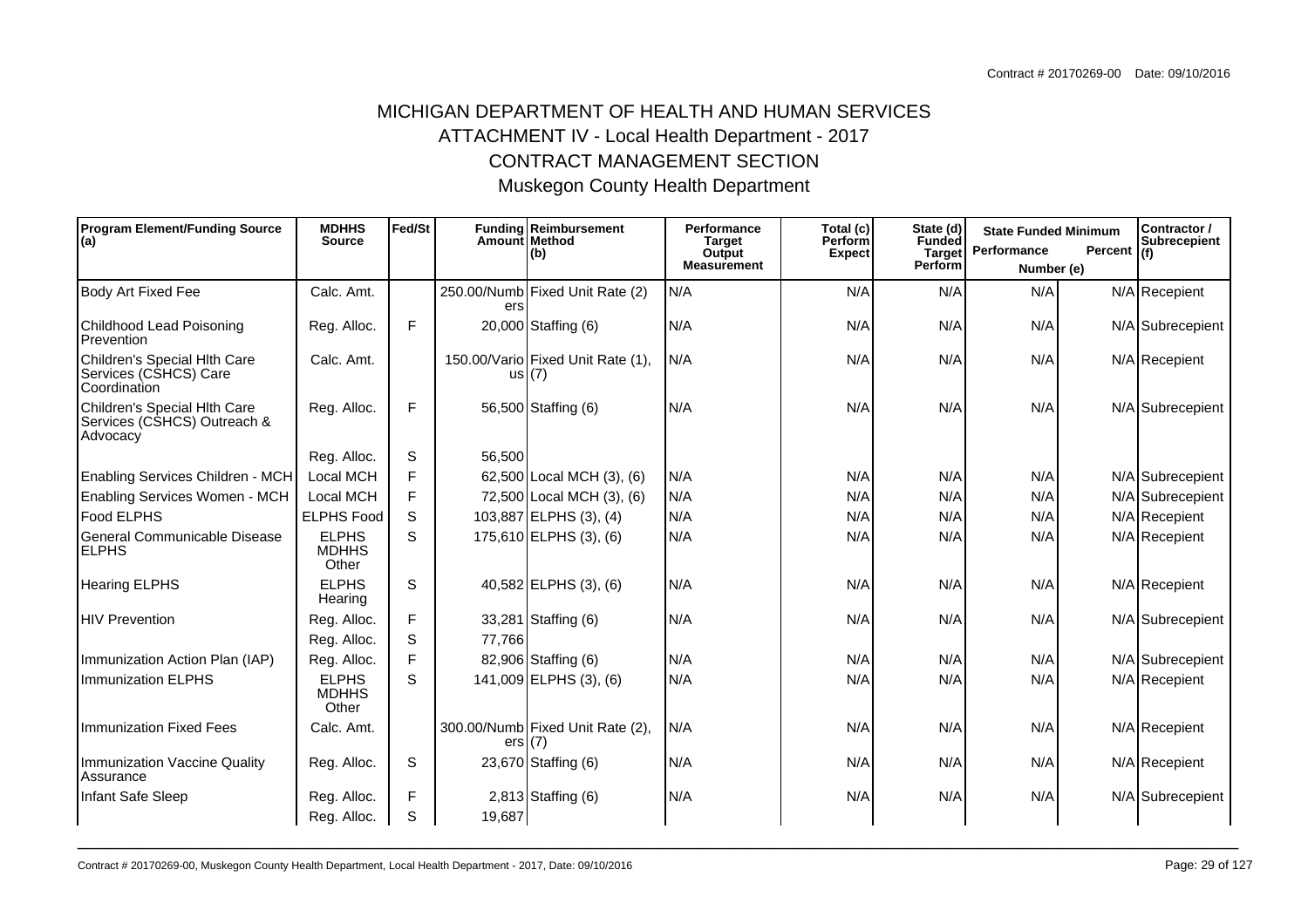## MICHIGAN DEPARTMENT OF HEALTH AND HUMAN SERVICESATTACHMENT IV - Local Health Department - 2017CONTRACT MANAGEMENT SECTIONMuskegon County Health Department

| <b>Program Element/Funding Source</b><br>$ $ (a)                                     | <b>MDHHS</b><br><b>Source</b>         | Fed/St | Amount Method | Funding Reimbursement<br>l(b)       | Performance<br><b>Target</b><br>Output<br><b>Measurement</b> | Total (c)<br>State (d)<br><b>Perform</b><br>Funded<br><b>Target</b><br><b>Expect</b><br><b>Perform</b> |     | Performance | Contractor /<br><b>State Funded Minimum</b><br>Percent $ _{(f)}$<br>Number (e) |                  |
|--------------------------------------------------------------------------------------|---------------------------------------|--------|---------------|-------------------------------------|--------------------------------------------------------------|--------------------------------------------------------------------------------------------------------|-----|-------------|--------------------------------------------------------------------------------|------------------|
| MDEQ On-site Wastewater<br>Treatment                                                 | ELPHS On-<br>site Wastew              | S      |               | 50,396 ELPHS (3), (6)               | N/A                                                          | N/A                                                                                                    | N/A | N/A         |                                                                                | N/A Recepient    |
| MDEQ Private and Type III Water<br>Supply                                            | <b>ELPHS</b><br>Private and<br>Tv     | S      |               | 93,592 ELPHS (3), (6)               | N/A                                                          | N/A                                                                                                    | N/A | N/A         |                                                                                | N/A Recepient    |
| Public Health Emergency<br>Preparedness (PHEP) 10/1/16 -<br>6/30/17                  | Reg. Alloc.                           | F.     |               | 102,679 Staffing (6), (14),<br>(18) | N/A                                                          | N/A                                                                                                    | N/A | N/A         |                                                                                | N/A Subrecepient |
| Public Health Emergency<br>Preparedness (PHEP) Ebola<br>Virus Disease (EVD) Phase II | Reg. Alloc.                           | F.     |               | 13,936 Staffing (6)                 | N/A                                                          | N/A                                                                                                    | N/A | N/A         |                                                                                | N/A Subrecepient |
| Public Hith Functions & Infratruct -<br><b>MCH</b>                                   | Local MCH                             | F.     |               | 30,826 Staffing (6)                 | N/A                                                          | N/A                                                                                                    | N/A | N/A         |                                                                                | N/A Subrecepient |
| Sexually Transmitted Disease<br>(STD) Control                                        | Reg. Alloc.                           | F      |               | 23,663 Staffing (6)                 | N/A                                                          | N/A                                                                                                    | N/A | N/A         |                                                                                | N/A Subrecepient |
|                                                                                      | Reg. Alloc.                           | S      | 25,057        |                                     |                                                              |                                                                                                        |     |             |                                                                                |                  |
| <b>Sexually Transmitted Disease</b><br>(STD-ELPHS)                                   | <b>ELPHS</b><br><b>MDHHS</b><br>Other | S      |               | 141,634 ELPHS(3), (6)               | IN/A                                                         | N/A                                                                                                    | N/A | N/A         |                                                                                | $N/A$ Recepient  |
| Vision ELPHS                                                                         | <b>ELPHS</b><br>Vision                | S      |               | 40,583 ELPHS (3), (6)               | N/A                                                          | N/A                                                                                                    | N/A | N/A         |                                                                                | N/A Recepient    |
| <b>IWIC Resident Services</b>                                                        | Reg. Alloc.                           | F.     |               | 1,069,877 Performance (8)           | # Average<br>Monthly<br>Participation                        | N/A                                                                                                    | N/A | 97          |                                                                                | 0 Subrecepient   |

**TOTAL MDHHS FUNDING2,561,454 \*SPECIFIC OUTPUT PERFORMANCE MEASURES WILL BE INCORPORATED VIA AMENDMENT**

**Attachment IV Notes**

[Attachment IV Notes](https://egrams-mi.com/dch/designer/attachOpen.aspx?FileName=CO-17 ATT IV.pdf&ctrtFile=Y&grantPgmId=460&grantCat=COMP&ParentFileName=38-6006063_20170269-00.PDF&PublishLoc=Y&prjCd=0&agyId=0&AppId=20188&FiscalYear=2017)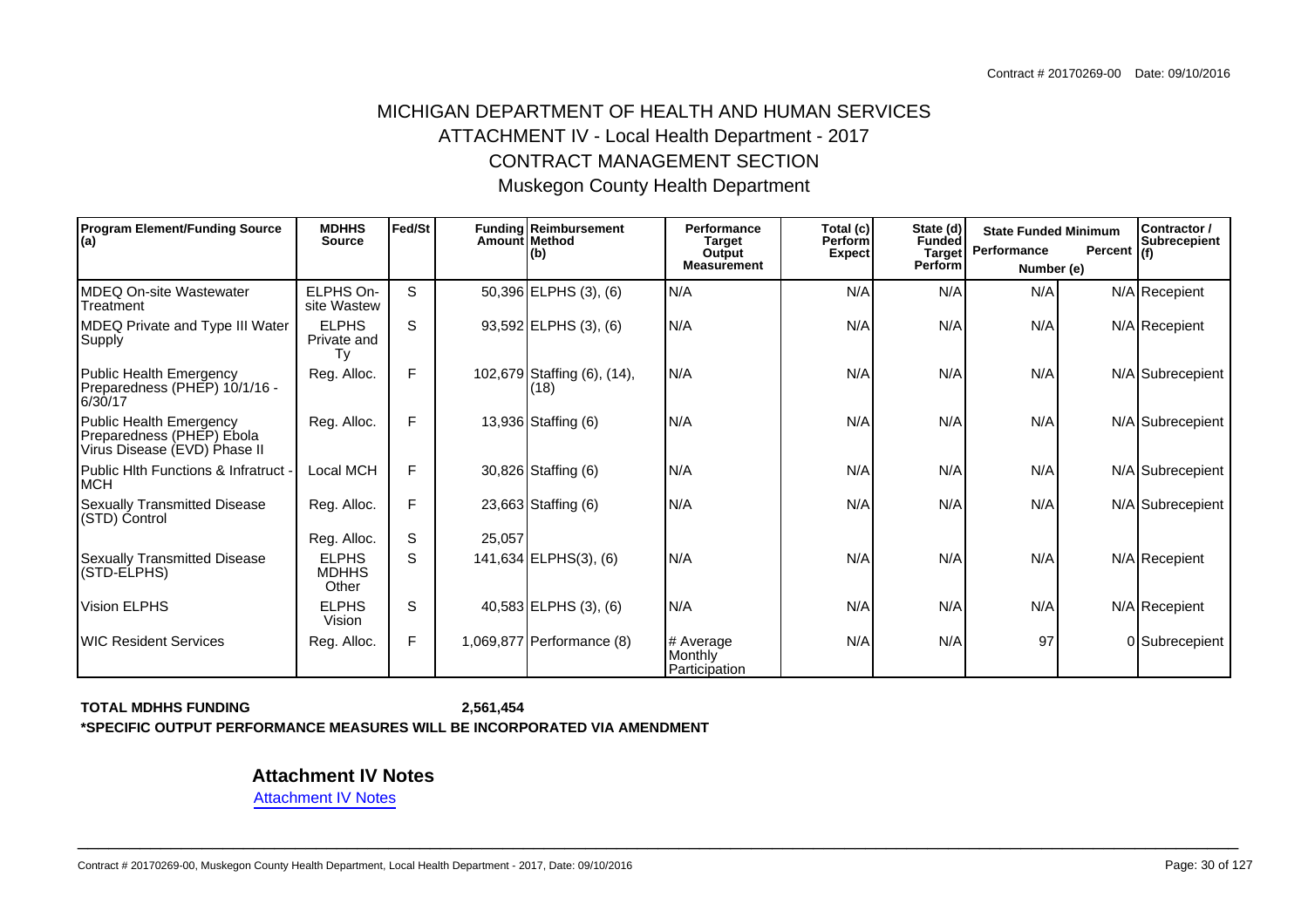| <b>PROGRAM / PROJECT</b><br>Local Health Department - 2017 / Public Health Emergency<br>Preparedness (PHEP) 10/1/16 - 6/30/17 |                                                                 | <b>DATE PREPARED</b><br>9/10/2016 |                               |                                                          |                        |                                             |   |                   |  |
|-------------------------------------------------------------------------------------------------------------------------------|-----------------------------------------------------------------|-----------------------------------|-------------------------------|----------------------------------------------------------|------------------------|---------------------------------------------|---|-------------------|--|
|                                                                                                                               | <b>CONTRACTOR NAME</b><br>Muskegon County Health Department     |                                   |                               | <b>BUDGET PERIOD</b><br>From: 10/1/2016<br>To: 6/30/2017 |                        |                                             |   |                   |  |
|                                                                                                                               | <b>MAILING ADDRESS (Number and Street)</b><br>209 E. Apple Ave. |                                   |                               |                                                          | $\nabla$ Original      | <b>BUDGET AGREEMENT</b><br>$\Box$ Amendment | 0 | <b>AMENDMENT#</b> |  |
| <b>CITY</b><br>Muskegon                                                                                                       |                                                                 | <b>STATE</b><br>МΙ                | <b>ZIP CODE</b><br>49442-3406 |                                                          | 38-6006063             | <b>FEDERAL ID NUMBER</b>                    |   |                   |  |
|                                                                                                                               | Category                                                        |                                   |                               |                                                          |                        | <b>Amount</b>                               |   | <b>Total</b>      |  |
|                                                                                                                               | <b>DIRECT EXPENSES</b>                                          |                                   |                               |                                                          |                        |                                             |   |                   |  |
|                                                                                                                               | <b>Program Expenses</b>                                         |                                   |                               |                                                          |                        |                                             |   |                   |  |
| 1                                                                                                                             | Salary & Wages                                                  |                                   |                               |                                                          |                        | 56,835.00                                   |   | 56,835.00         |  |
| 2                                                                                                                             | <b>Fringe Benefits</b>                                          |                                   |                               |                                                          |                        | 20,184.00                                   |   | 20,184.00         |  |
| 3                                                                                                                             | Cap. Exp. for Equip & Fac.                                      |                                   |                               |                                                          |                        | 0.00                                        |   | 0.00              |  |
| 4                                                                                                                             | Contractual                                                     |                                   |                               |                                                          | 0.00<br>0.00           |                                             |   |                   |  |
| 5                                                                                                                             | Supplies and Materials                                          |                                   |                               |                                                          | 2,146.00<br>2,146.00   |                                             |   |                   |  |
| 6                                                                                                                             | Travel                                                          |                                   |                               |                                                          | 1,454.00<br>1,454.00   |                                             |   |                   |  |
| 7                                                                                                                             | Communication                                                   |                                   |                               |                                                          | 316.00<br>316.00       |                                             |   |                   |  |
| 8                                                                                                                             | <b>County-City Central Services</b>                             |                                   |                               |                                                          | 0.00<br>0.00           |                                             |   |                   |  |
| 9                                                                                                                             | Space Costs                                                     |                                   |                               |                                                          | 923.00<br>923.00       |                                             |   |                   |  |
| 10                                                                                                                            | All Others (ADP, Con. Employees, Misc.)                         |                                   |                               |                                                          | 9,723.00<br>9,723.00   |                                             |   |                   |  |
|                                                                                                                               | <b>Total Program Expenses</b>                                   |                                   |                               |                                                          | 91,581.00              |                                             |   | 91,581.00         |  |
|                                                                                                                               | <b>TOTAL DIRECT EXPENSES</b>                                    |                                   |                               |                                                          |                        | 91,581.00                                   |   | 91,581.00         |  |
|                                                                                                                               | <b>INDIRECT EXPENSES</b>                                        |                                   |                               |                                                          |                        |                                             |   |                   |  |
|                                                                                                                               | <b>Indirect Costs</b>                                           |                                   |                               |                                                          |                        |                                             |   |                   |  |
|                                                                                                                               | <b>Indirect Costs</b>                                           |                                   |                               |                                                          |                        | 0.00                                        |   | 0.00              |  |
| <b>Other Costs Distributions</b><br>2                                                                                         |                                                                 |                                   |                               |                                                          |                        | 21,366.00                                   |   | 21,366.00         |  |
|                                                                                                                               | <b>Total Indirect Costs</b>                                     |                                   |                               |                                                          |                        | 21,366.00                                   |   | 21,366.00         |  |
|                                                                                                                               | <b>TOTAL INDIRECT EXPENSES</b>                                  |                                   |                               |                                                          | 21,366.00<br>21,366.00 |                                             |   |                   |  |
|                                                                                                                               | <b>TOTAL EXPENDITURES</b>                                       |                                   |                               |                                                          |                        | 112,947.00                                  |   | 112,947.00        |  |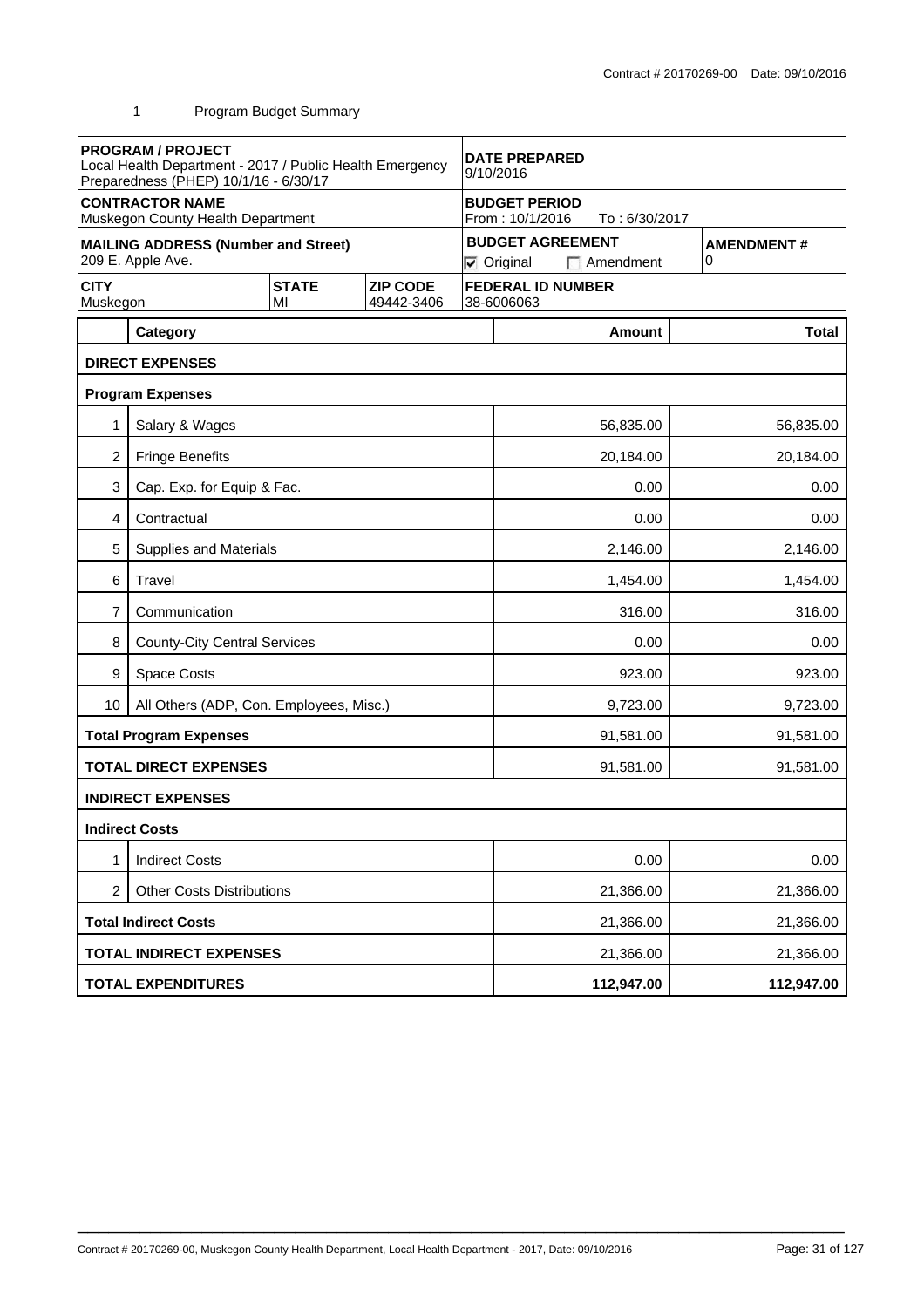#### 2 Program Budget - Source of Funds

#### **SOURCE OF FUNDS**

|              | Category                                    | <b>Amount</b> | Cash      | <b>Inkind</b> | <b>Total</b> |  |  |  |  |  |
|--------------|---------------------------------------------|---------------|-----------|---------------|--------------|--|--|--|--|--|
| $\mathbf{1}$ | <b>Source of Funds</b>                      |               |           |               |              |  |  |  |  |  |
|              | Fees and Collections - 1st and 2nd<br>Party | 0.00          | 0.00      | 0.00          | 0.00         |  |  |  |  |  |
|              | Fees and Collections - 3rd Party            | 0.00          | 0.00      | 0.00          | 0.00         |  |  |  |  |  |
|              | Federal or State (Non MDHHS)                | 0.00          | 0.00      | 0.00          | 0.00         |  |  |  |  |  |
|              | <b>Federal Cost Based Reimbursement</b>     | 0.00          | 0.00      | 0.00          | 0.00         |  |  |  |  |  |
|              | <b>Federally Provided Vaccines</b>          | 0.00          | 0.00      | 0.00          | 0.00         |  |  |  |  |  |
|              | <b>Federal Medicaid Outreach</b>            | 0.00          | 0.00      | 0.00          | 0.00         |  |  |  |  |  |
|              | Required Match - Local                      | 0.00          | 10,268.00 | 0.00          | 10,268.00    |  |  |  |  |  |
|              | Local Non-ELPHS                             | 0.00          | 0.00      | 0.00          | 0.00         |  |  |  |  |  |
|              | Local Non-ELPHS                             | 0.00          | 0.00      | 0.00          | 0.00         |  |  |  |  |  |
|              | Local Non-ELPHS                             | 0.00          | 0.00      | 0.00          | 0.00         |  |  |  |  |  |
|              | Other Non-ELPHS                             | 0.00          | 0.00      | 0.00          | 0.00         |  |  |  |  |  |
|              | <b>MDHHS Non Comprehensive</b>              | 0.00          | 0.00      | 0.00          | 0.00         |  |  |  |  |  |
|              | <b>MDHHS Comprehensive</b>                  | 102,679.00    | 0.00      | 0.00          | 102,679.00   |  |  |  |  |  |
|              | <b>ELPHS - MDHHS Hearing</b>                | 0.00          | 0.00      | 0.00          | 0.00         |  |  |  |  |  |
|              | ELPHS - MDHHS Vision                        | 0.00          | 0.00      | 0.00          | 0.00         |  |  |  |  |  |
|              | ELPHS - MDHHS Other                         | 0.00          | 0.00      | 0.00          | 0.00         |  |  |  |  |  |
|              | <b>ELPHS - Food</b>                         | 0.00          | 0.00      | 0.00          | 0.00         |  |  |  |  |  |
|              | ELPHS - Private / Type III Water<br>Supply  | 0.00          | 0.00      | 0.00          | 0.00         |  |  |  |  |  |
|              | ELPHS - On-Site Wastewater<br>Treatment     | 0.00          | 0.00      | 0.00          | 0.00         |  |  |  |  |  |
|              | <b>MCH Funding</b>                          | 0.00          | 0.00      | 0.00          | 0.00         |  |  |  |  |  |
|              | Local Funds - Other                         | 0.00          | 0.00      | 0.00          | 0.00         |  |  |  |  |  |
|              | <b>Inkind Match</b>                         | 0.00          | 0.00      | 0.00          | 0.00         |  |  |  |  |  |
|              | <b>MDHHS Fixed Unit Rate</b>                |               |           |               |              |  |  |  |  |  |
|              | <b>Totals</b>                               | 102,679.00    | 10,268.00 | 0.00          | 112,947.00   |  |  |  |  |  |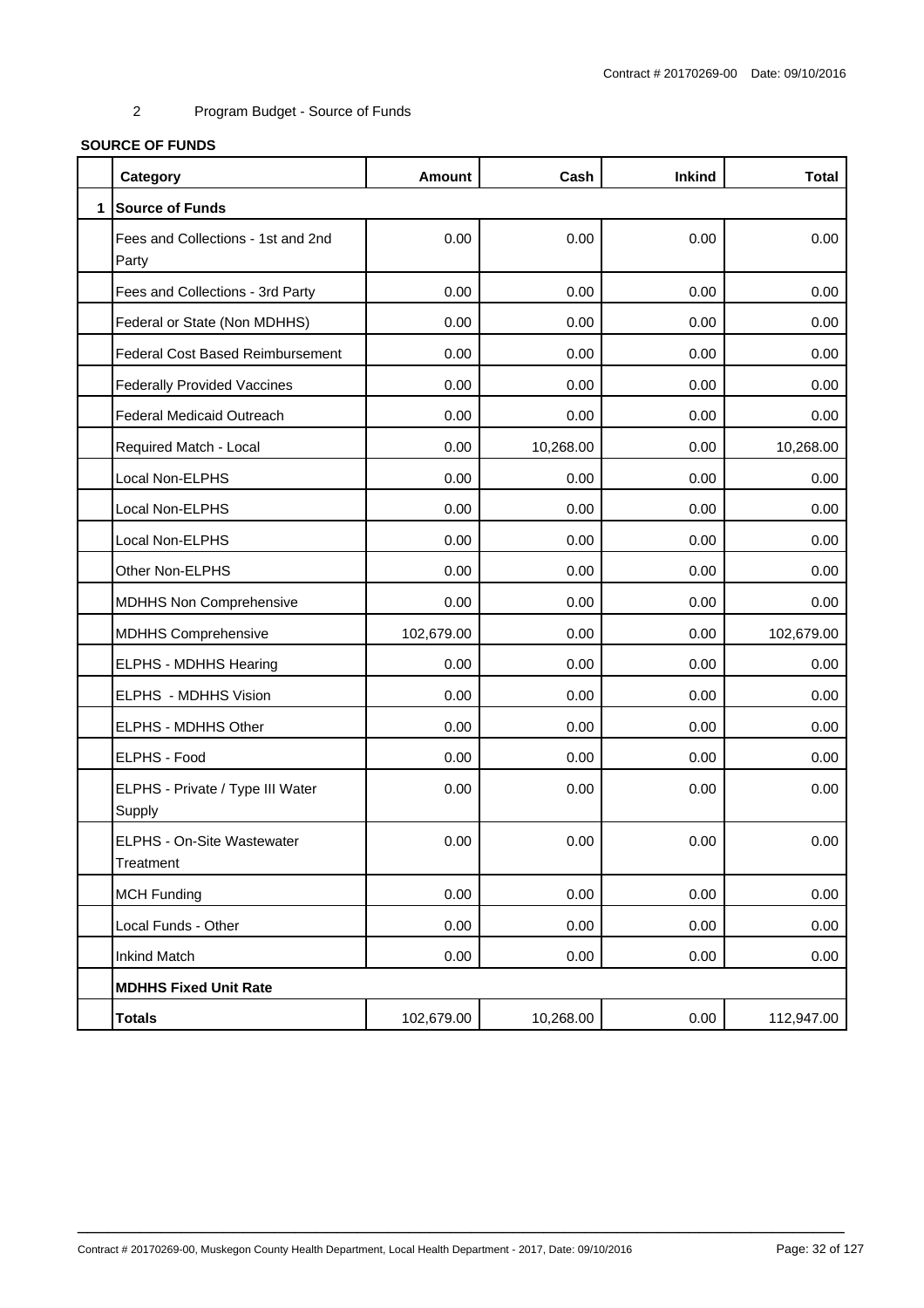3 Program Budget - Cost Detail

|                | <b>Line Item</b>                                                                                                                                                                                  | Qty    | Rate      |             | Units UOM | <b>Total</b> |  |  |
|----------------|---------------------------------------------------------------------------------------------------------------------------------------------------------------------------------------------------|--------|-----------|-------------|-----------|--------------|--|--|
|                | <b>DIRECT EXPENSES</b>                                                                                                                                                                            |        |           |             |           |              |  |  |
|                | <b>Program Expenses</b>                                                                                                                                                                           |        |           |             |           |              |  |  |
| 1              | <b>Salary &amp; Wages</b>                                                                                                                                                                         |        |           |             |           |              |  |  |
|                | Coordinator                                                                                                                                                                                       | 0.7500 | 57137.600 | $0.000$ FTE |           | 42,853.00    |  |  |
|                | Epidemiologist                                                                                                                                                                                    | 0.0630 | 85539.000 | $0.000$ FTE |           | 5,389.00     |  |  |
|                | Clerk                                                                                                                                                                                             | 0.2475 | 34717.280 | $0.000$ FTE |           | 8,593.00     |  |  |
|                | <b>Total for Salary &amp; Wages</b>                                                                                                                                                               |        |           |             |           | 56,835.00    |  |  |
| $\mathbf 2$    | <b>Fringe Benefits</b>                                                                                                                                                                            |        |           |             |           |              |  |  |
|                | Composite Rate<br>Notes : Includes FICA,<br>Hospitalization, Life Insurance,<br>Retirement, Dental Insurance,<br>Disability Insurance,<br>Unemployment Insurance,<br><b>Worker's Compensation</b> | 0.0000 | 35.513    | 56835.000   |           | 20,184.00    |  |  |
| 3              | Cap. Exp. for Equip & Fac.                                                                                                                                                                        |        |           |             |           |              |  |  |
| 4              | <b>Contractual</b>                                                                                                                                                                                |        |           |             |           |              |  |  |
| 5              | <b>Supplies and Materials</b>                                                                                                                                                                     |        |           |             |           |              |  |  |
|                | Supplies and Materials                                                                                                                                                                            |        |           |             |           | 2,146.00     |  |  |
| 6              | <b>Travel</b>                                                                                                                                                                                     |        |           |             |           |              |  |  |
|                | Travel                                                                                                                                                                                            |        |           |             |           | 1,454.00     |  |  |
| $\overline{7}$ | Communication                                                                                                                                                                                     |        |           |             |           |              |  |  |
|                | Communication                                                                                                                                                                                     |        |           |             |           | 316.00       |  |  |
| 8              | <b>County-City Central Services</b>                                                                                                                                                               |        |           |             |           |              |  |  |
| 9              | <b>Space Costs</b>                                                                                                                                                                                |        |           |             |           |              |  |  |
|                | Rent                                                                                                                                                                                              | 0.0000 | 0.000     | 0.000       |           | 923.00       |  |  |
| 10             | All Others (ADP, Con. Employees, Misc.)                                                                                                                                                           |        |           |             |           |              |  |  |
|                | Insurance                                                                                                                                                                                         | 0.0000 | 0.000     | 0.000       |           | 460.00       |  |  |
|                | fee for radios                                                                                                                                                                                    | 0.0000 | 0.000     | 0.000       |           | 300.00       |  |  |
|                | Miscellaneous                                                                                                                                                                                     | 0.0000 | 0.000     | 0.000       |           | 222.00       |  |  |
|                | Overage to be amended<br>Notes : Overage to be amended                                                                                                                                            | 0.0000 | 0.000     | 0.000       |           | 8,741.00     |  |  |
|                | Total for All Others (ADP, Con. Employee<br>9,723.00                                                                                                                                              |        |           |             |           |              |  |  |
|                | <b>Total Program Expenses</b>                                                                                                                                                                     |        |           |             |           |              |  |  |
|                | <b>TOTAL DIRECT EXPENSES</b>                                                                                                                                                                      |        |           |             |           | 91,581.00    |  |  |
|                | <b>INDIRECT EXPENSES</b>                                                                                                                                                                          |        |           |             |           |              |  |  |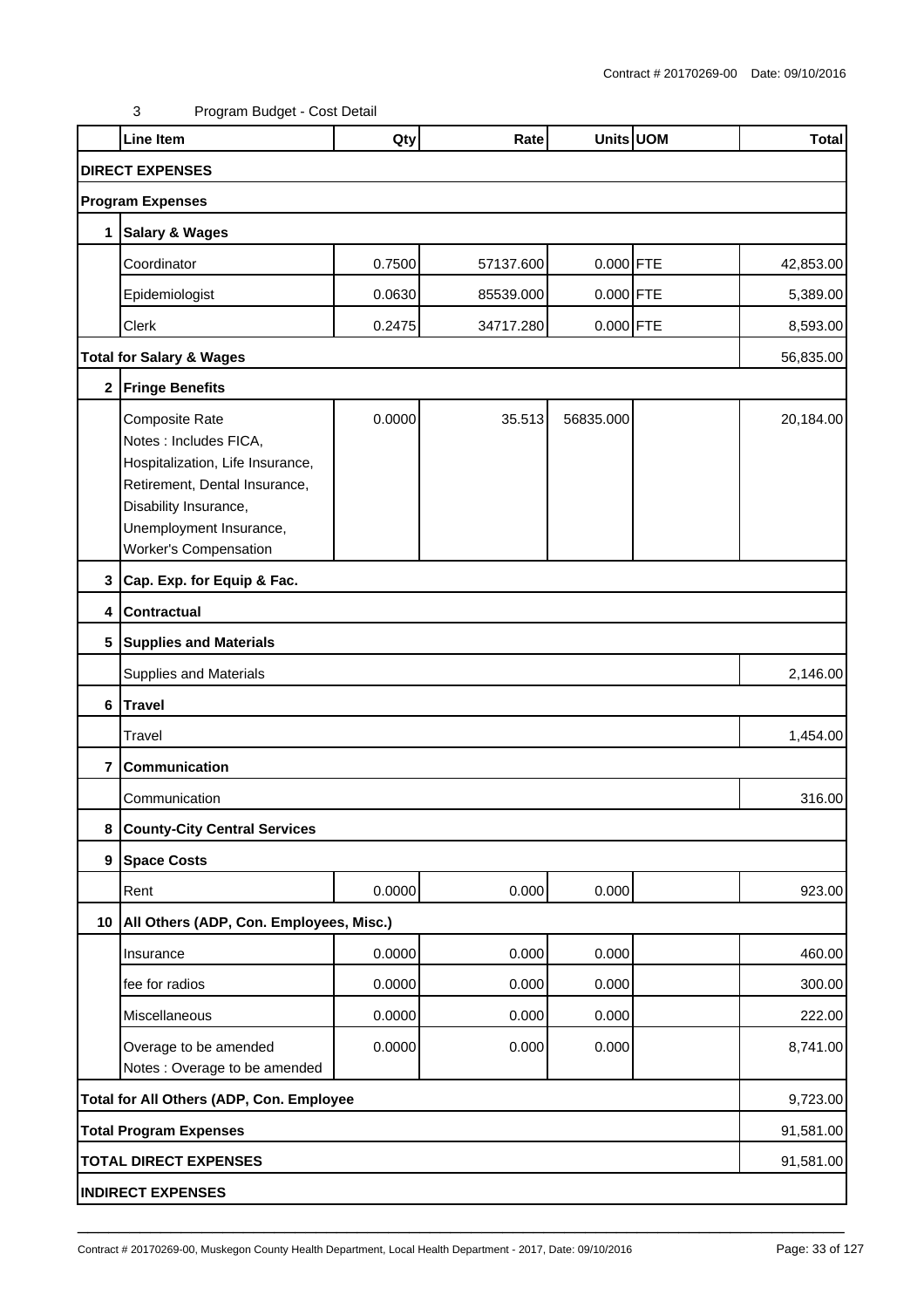Contract # 20170269-00 Date: 09/10/2016

|                | Line Item                                   | Qty    | Ratel |       | Units UOM | <b>Total</b> |  |  |  |  |
|----------------|---------------------------------------------|--------|-------|-------|-----------|--------------|--|--|--|--|
|                | <b>Indirect Costs</b>                       |        |       |       |           |              |  |  |  |  |
|                | <b>Indirect Costs</b>                       |        |       |       |           |              |  |  |  |  |
| 2 <sub>1</sub> | <b>Other Costs Distributions</b>            |        |       |       |           |              |  |  |  |  |
|                | <b>IHealth Adm Distribution</b>             | 0.0000 | 0.000 | 0.000 |           | 21,366.00    |  |  |  |  |
|                | <b>Total Indirect Costs</b>                 |        |       |       |           | 21,366.00    |  |  |  |  |
|                | <b>TOTAL INDIRECT EXPENSES</b><br>21,366.00 |        |       |       |           |              |  |  |  |  |
|                | <b>TOTAL EXPENDITURES</b>                   |        |       |       |           |              |  |  |  |  |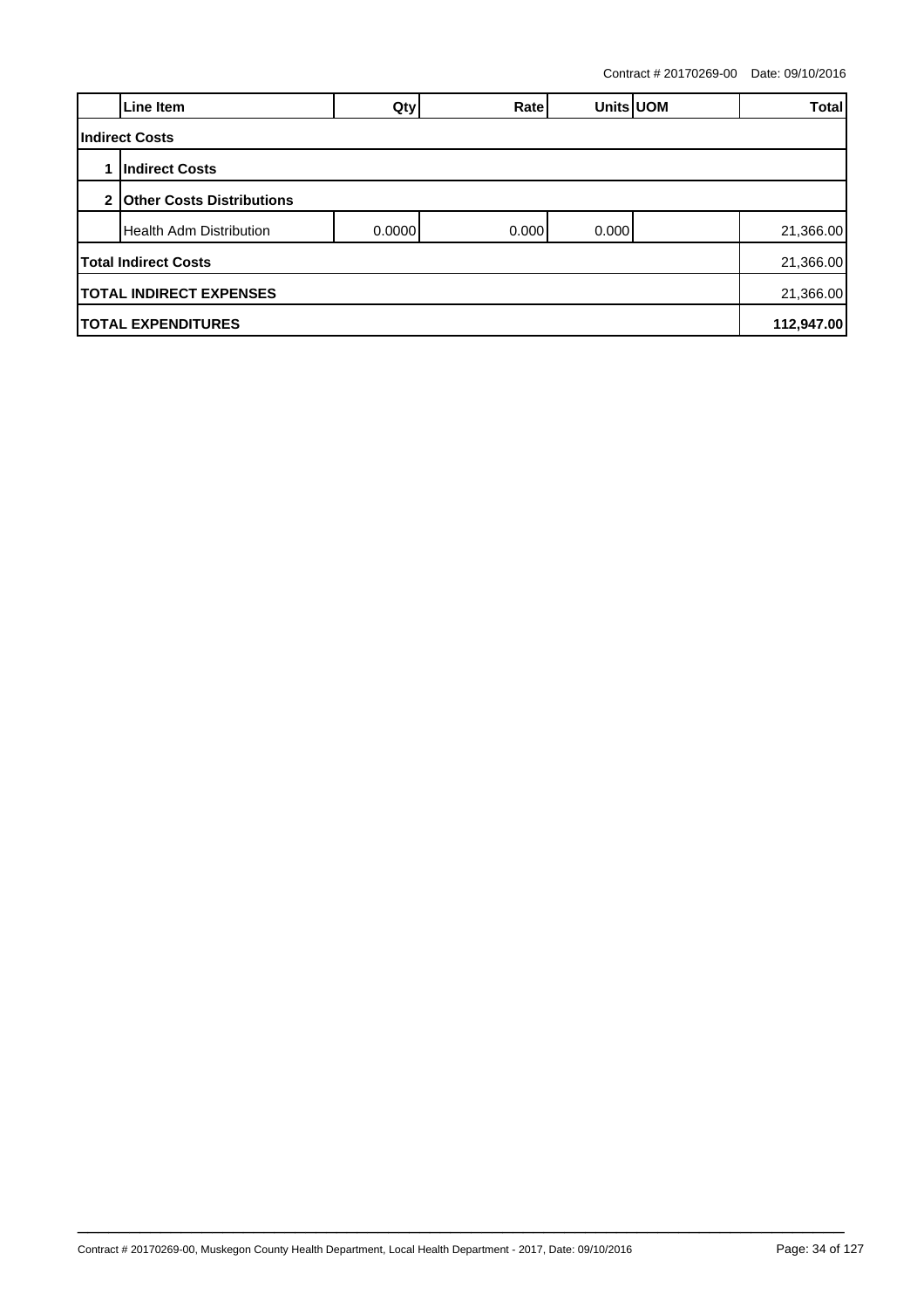1 Program Budget Summary

| <b>PROGRAM / PROJECT</b><br>Local Health Department - 2017 / Body Art Fixed Fee |                                            |                    | <b>DATE PREPARED</b><br>9/10/2016       |  |                      |                                          |                   |              |  |  |
|---------------------------------------------------------------------------------|--------------------------------------------|--------------------|-----------------------------------------|--|----------------------|------------------------------------------|-------------------|--------------|--|--|
| <b>CONTRACTOR NAME</b><br>Muskegon County Health Department                     |                                            |                    | <b>BUDGET PERIOD</b><br>From: 10/1/2016 |  |                      |                                          |                   |              |  |  |
|                                                                                 | <b>MAILING ADDRESS (Number and Street)</b> |                    |                                         |  |                      | To: 9/30/2017<br><b>BUDGET AGREEMENT</b> | <b>AMENDMENT#</b> |              |  |  |
|                                                                                 | 209 E. Apple Ave.                          |                    |                                         |  | $\nabla$ Original    | $\Box$ Amendment                         | 0                 |              |  |  |
| <b>CITY</b><br>Muskegon                                                         |                                            | <b>STATE</b><br>MI | <b>ZIP CODE</b><br>49442-3406           |  | 38-6006063           | <b>FEDERAL ID NUMBER</b>                 |                   |              |  |  |
|                                                                                 | Category                                   |                    |                                         |  |                      | <b>Amount</b>                            |                   | <b>Total</b> |  |  |
|                                                                                 | <b>DIRECT EXPENSES</b>                     |                    |                                         |  |                      |                                          |                   |              |  |  |
|                                                                                 | <b>Program Expenses</b>                    |                    |                                         |  |                      |                                          |                   |              |  |  |
| 1                                                                               | Salary & Wages                             |                    |                                         |  |                      | 0.00                                     |                   | 0.00         |  |  |
| $\overline{2}$                                                                  | <b>Fringe Benefits</b>                     |                    |                                         |  |                      | 0.00                                     |                   | 0.00         |  |  |
| 3                                                                               | Cap. Exp. for Equip & Fac.                 |                    |                                         |  |                      | 0.00                                     |                   | 0.00         |  |  |
| 4                                                                               | Contractual                                |                    |                                         |  | 0.00<br>0.00         |                                          |                   |              |  |  |
| 5                                                                               | Supplies and Materials                     |                    |                                         |  | 0.00<br>0.00         |                                          |                   |              |  |  |
| 6                                                                               | Travel                                     |                    |                                         |  |                      | 0.00<br>0.00                             |                   |              |  |  |
| 7                                                                               | Communication                              |                    |                                         |  | 0.00<br>0.00         |                                          |                   |              |  |  |
| 8                                                                               | <b>County-City Central Services</b>        |                    |                                         |  | 0.00<br>0.00         |                                          |                   |              |  |  |
| 9                                                                               | Space Costs                                |                    |                                         |  | 0.00<br>0.00         |                                          |                   |              |  |  |
| 10                                                                              | All Others (ADP, Con. Employees, Misc.)    |                    |                                         |  | 3,830.00<br>3,830.00 |                                          |                   |              |  |  |
|                                                                                 | <b>Total Program Expenses</b>              |                    |                                         |  | 3,830.00<br>3,830.00 |                                          |                   |              |  |  |
|                                                                                 | <b>TOTAL DIRECT EXPENSES</b>               |                    |                                         |  |                      | 3,830.00                                 | 3,830.00          |              |  |  |
|                                                                                 | <b>INDIRECT EXPENSES</b>                   |                    |                                         |  |                      |                                          |                   |              |  |  |
|                                                                                 | <b>Indirect Costs</b>                      |                    |                                         |  |                      |                                          |                   |              |  |  |
| 1                                                                               | <b>Indirect Costs</b>                      |                    |                                         |  |                      | 0.00                                     |                   | 0.00         |  |  |
| 2<br><b>Other Costs Distributions</b>                                           |                                            |                    |                                         |  | 0.00<br>0.00         |                                          |                   |              |  |  |
|                                                                                 | <b>Total Indirect Costs</b>                |                    |                                         |  |                      | 0.00<br>0.00                             |                   |              |  |  |
|                                                                                 | <b>TOTAL INDIRECT EXPENSES</b>             |                    |                                         |  | 0.00<br>0.00         |                                          |                   |              |  |  |
|                                                                                 | <b>TOTAL EXPENDITURES</b>                  |                    |                                         |  |                      | 3,830.00                                 | 3,830.00          |              |  |  |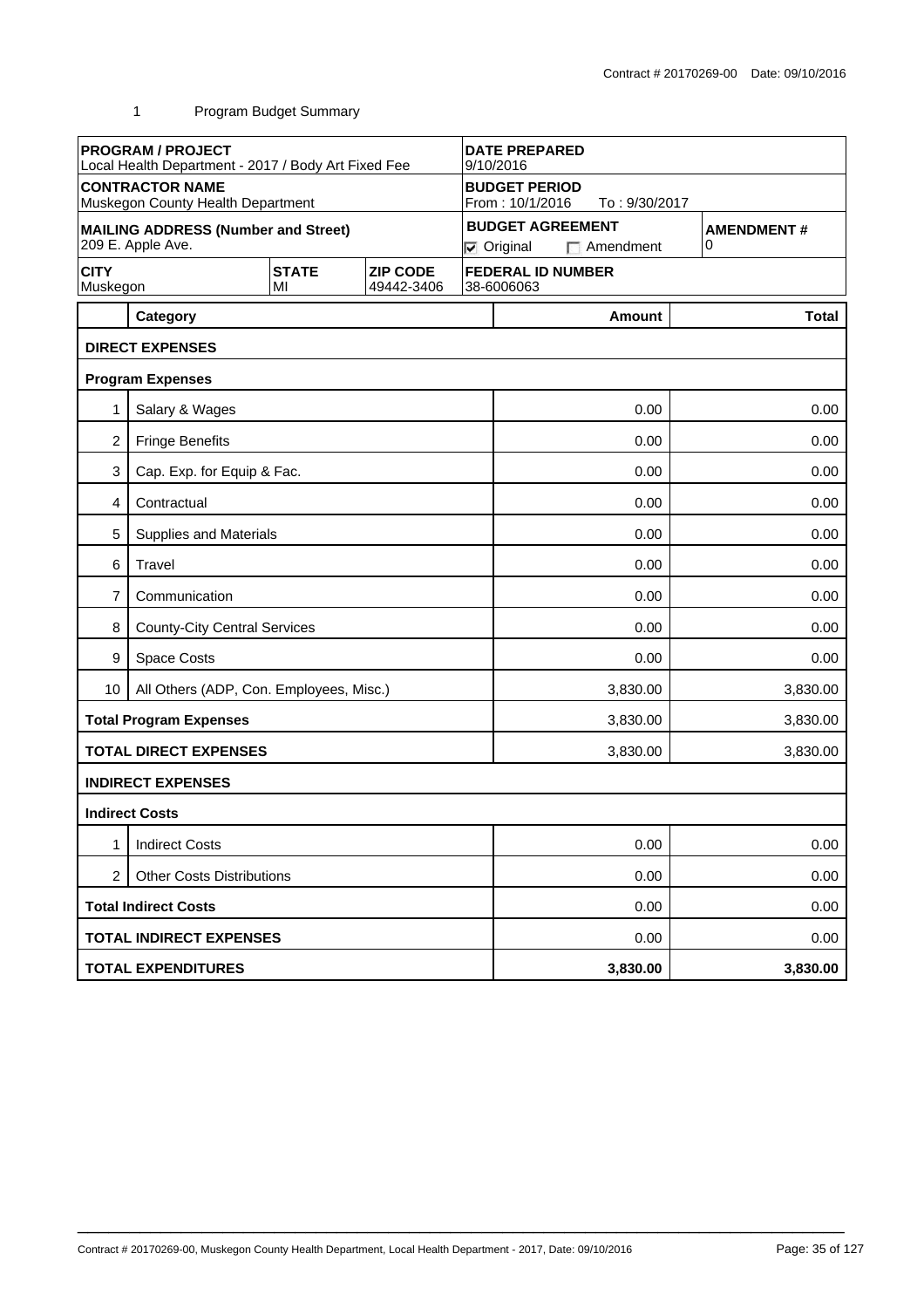#### 2 Program Budget - Source of Funds

#### **SOURCE OF FUNDS**

|              | Category                                    | <b>Amount</b> | Cash | <b>Inkind</b> | <b>Total</b> |  |  |  |  |  |
|--------------|---------------------------------------------|---------------|------|---------------|--------------|--|--|--|--|--|
| $\mathbf{1}$ | <b>Source of Funds</b>                      |               |      |               |              |  |  |  |  |  |
|              | Fees and Collections - 1st and 2nd<br>Party | 0.00          | 0.00 | 0.00          | 0.00         |  |  |  |  |  |
|              | Fees and Collections - 3rd Party            | 0.00          | 0.00 | 0.00          | 0.00         |  |  |  |  |  |
|              | Federal or State (Non MDHHS)                | 0.00          | 0.00 | 0.00          | 0.00         |  |  |  |  |  |
|              | <b>Federal Cost Based Reimbursement</b>     | 0.00          | 0.00 | 0.00          | 0.00         |  |  |  |  |  |
|              | <b>Federally Provided Vaccines</b>          | 0.00          | 0.00 | 0.00          | 0.00         |  |  |  |  |  |
|              | <b>Federal Medicaid Outreach</b>            | 0.00          | 0.00 | 0.00          | 0.00         |  |  |  |  |  |
|              | Required Match - Local                      | 0.00          | 0.00 | 0.00          | 0.00         |  |  |  |  |  |
|              | Local Non-ELPHS                             | 0.00          | 0.00 | 0.00          | 0.00         |  |  |  |  |  |
|              | Local Non-ELPHS                             | 0.00          | 0.00 | 0.00          | 0.00         |  |  |  |  |  |
|              | Local Non-ELPHS                             | 0.00          | 0.00 | 0.00          | 0.00         |  |  |  |  |  |
|              | Other Non-ELPHS                             | 0.00          | 0.00 | 0.00          | 0.00         |  |  |  |  |  |
|              | <b>MDHHS Non Comprehensive</b>              | 0.00          | 0.00 | 0.00          | 0.00         |  |  |  |  |  |
|              | <b>MDHHS Comprehensive</b>                  | 0.00          | 0.00 | 0.00          | 0.00         |  |  |  |  |  |
|              | ELPHS - MDHHS Hearing                       | 0.00          | 0.00 | 0.00          | 0.00         |  |  |  |  |  |
|              | ELPHS - MDHHS Vision                        | 0.00          | 0.00 | 0.00          | 0.00         |  |  |  |  |  |
|              | ELPHS - MDHHS Other                         | 0.00          | 0.00 | 0.00          | 0.00         |  |  |  |  |  |
|              | ELPHS - Food                                | 0.00          | 0.00 | 0.00          | 0.00         |  |  |  |  |  |
|              | ELPHS - Private / Type III Water<br>Supply  | 0.00          | 0.00 | 0.00          | 0.00         |  |  |  |  |  |
|              | ELPHS - On-Site Wastewater<br>Treatment     | 0.00          | 0.00 | 0.00          | 0.00         |  |  |  |  |  |
|              | <b>MCH Funding</b>                          | 0.00          | 0.00 | 0.00          | 0.00         |  |  |  |  |  |
|              | Local Funds - Other                         | 0.00          | 0.00 | 0.00          | 0.00         |  |  |  |  |  |
|              | <b>Inkind Match</b>                         | 0.00          | 0.00 | 0.00          | 0.00         |  |  |  |  |  |
|              | <b>MDHHS Fixed Unit Rate</b>                |               |      |               |              |  |  |  |  |  |
|              | Body Art Fee                                | 3,830.00      | 0.00 | 0.00          | 3,830.00     |  |  |  |  |  |
|              | <b>Totals</b>                               | 3,830.00      | 0.00 | 0.00          | 3,830.00     |  |  |  |  |  |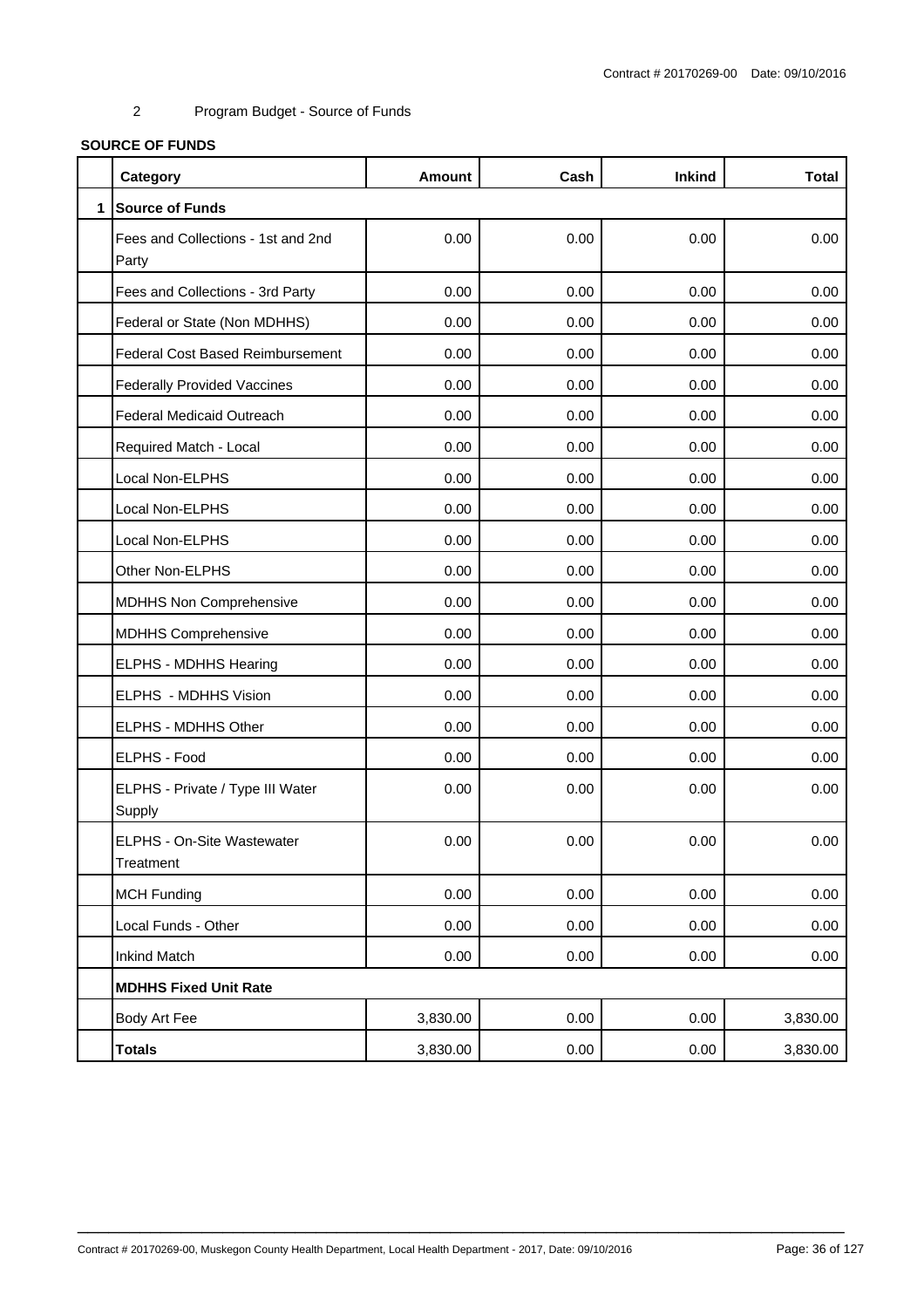|                        | <b>Line Item</b>                             | Qty    | Rate  | Units UOM |  | <b>Total</b> |  |  |  |
|------------------------|----------------------------------------------|--------|-------|-----------|--|--------------|--|--|--|
| <b>DIRECT EXPENSES</b> |                                              |        |       |           |  |              |  |  |  |
|                        | <b>Program Expenses</b>                      |        |       |           |  |              |  |  |  |
| 1                      | <b>Salary &amp; Wages</b>                    |        |       |           |  |              |  |  |  |
|                        | 2 Fringe Benefits                            |        |       |           |  |              |  |  |  |
| 3                      | Cap. Exp. for Equip & Fac.                   |        |       |           |  |              |  |  |  |
| 4                      | <b>Contractual</b>                           |        |       |           |  |              |  |  |  |
| 5                      | <b>Supplies and Materials</b>                |        |       |           |  |              |  |  |  |
| 6                      | <b>Travel</b>                                |        |       |           |  |              |  |  |  |
| 7                      | Communication                                |        |       |           |  |              |  |  |  |
| 8                      | <b>County-City Central Services</b>          |        |       |           |  |              |  |  |  |
| $\boldsymbol{9}$       | <b>Space Costs</b>                           |        |       |           |  |              |  |  |  |
| 10 <sup>1</sup>        | All Others (ADP, Con. Employees, Misc.)      |        |       |           |  |              |  |  |  |
|                        | Miscellaneous<br>Notes: 15 licenses @ 255.33 | 0.0000 | 0.000 | 0.000     |  | 3,830.00     |  |  |  |
|                        |                                              | 0.0000 | 0.000 | 0.000     |  | 0.00         |  |  |  |
|                        | Total for All Others (ADP, Con. Employee     |        |       |           |  | 3,830.00     |  |  |  |
|                        | <b>Total Program Expenses</b>                |        |       |           |  | 3,830.00     |  |  |  |
|                        | <b>TOTAL DIRECT EXPENSES</b>                 |        |       |           |  | 3,830.00     |  |  |  |
|                        | <b>INDIRECT EXPENSES</b>                     |        |       |           |  |              |  |  |  |
|                        | <b>Indirect Costs</b>                        |        |       |           |  |              |  |  |  |
| 1                      | <b>Indirect Costs</b>                        |        |       |           |  |              |  |  |  |
| $\mathbf{2}$           | <b>Other Costs Distributions</b>             |        |       |           |  |              |  |  |  |
|                        | <b>Total Indirect Costs</b><br>0.00          |        |       |           |  |              |  |  |  |
|                        | <b>TOTAL INDIRECT EXPENSES</b><br>0.00       |        |       |           |  |              |  |  |  |
|                        | <b>TOTAL EXPENDITURES</b>                    |        |       |           |  | 3,830.00     |  |  |  |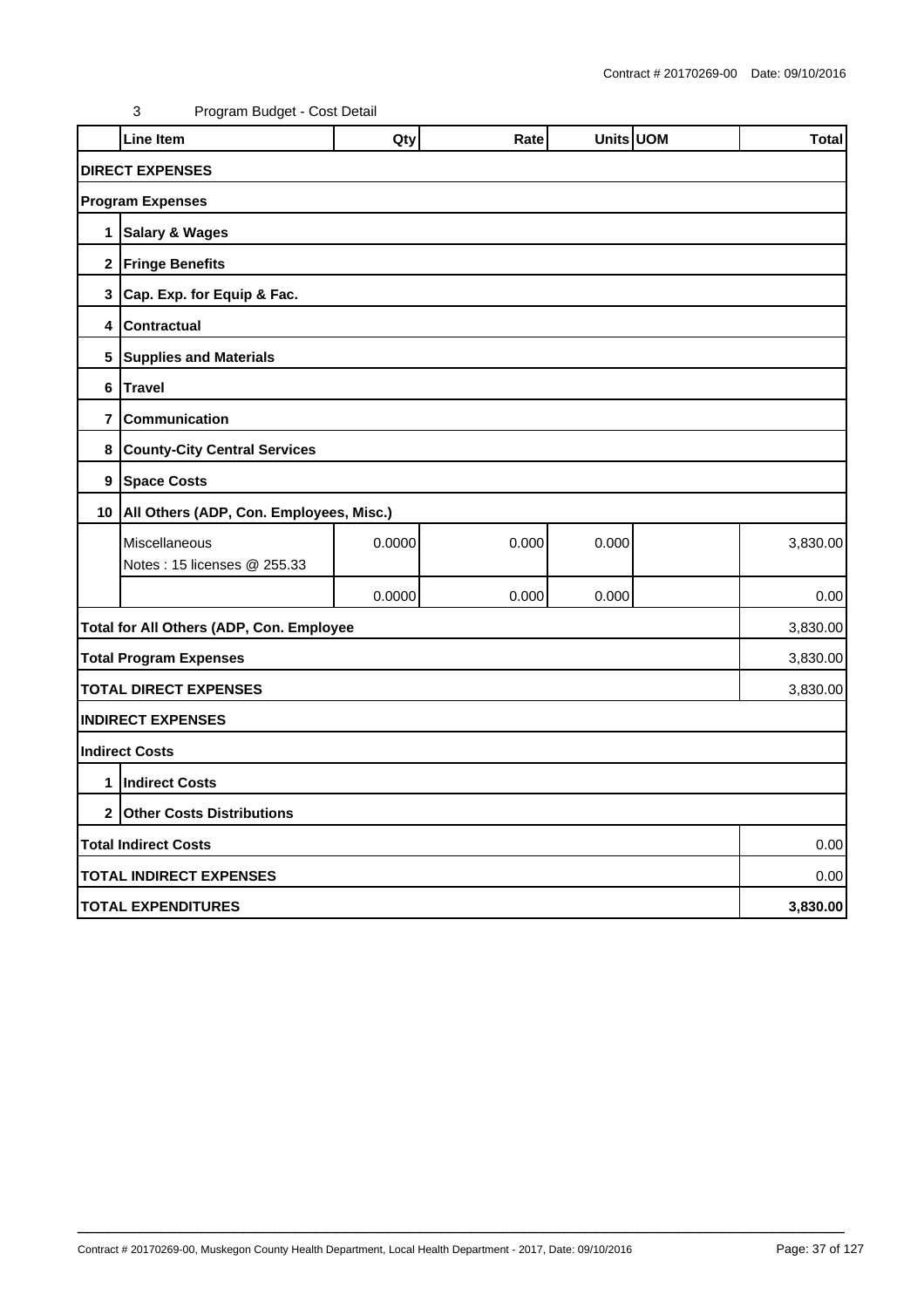|                                | <b>PROGRAM / PROJECT</b><br>Local Health Department - 2017 / Children's Special Hlth<br>Care Services (CSHCS) Care Coordination |                    |                               | <b>DATE PREPARED</b><br>9/10/2016                        |                                                                  |                        |  |  |
|--------------------------------|---------------------------------------------------------------------------------------------------------------------------------|--------------------|-------------------------------|----------------------------------------------------------|------------------------------------------------------------------|------------------------|--|--|
|                                | <b>CONTRACTOR NAME</b><br>Muskegon County Health Department                                                                     |                    |                               | <b>BUDGET PERIOD</b><br>From: 10/1/2016<br>To: 9/30/2017 |                                                                  |                        |  |  |
|                                | <b>MAILING ADDRESS (Number and Street)</b><br>209 E. Apple Ave.                                                                 |                    |                               |                                                          | <b>BUDGET AGREEMENT</b><br>$\nabla$ Original<br>$\Box$ Amendment | <b>AMENDMENT#</b><br>0 |  |  |
| <b>CITY</b><br>Muskegon        |                                                                                                                                 | <b>STATE</b><br>MI | <b>ZIP CODE</b><br>49442-3406 |                                                          | <b>FEDERAL ID NUMBER</b><br>38-6006063                           |                        |  |  |
|                                | Category                                                                                                                        |                    |                               |                                                          | <b>Amount</b>                                                    | <b>Total</b>           |  |  |
|                                | <b>DIRECT EXPENSES</b>                                                                                                          |                    |                               |                                                          |                                                                  |                        |  |  |
|                                | <b>Program Expenses</b>                                                                                                         |                    |                               |                                                          |                                                                  |                        |  |  |
| 1                              | Salary & Wages                                                                                                                  |                    |                               |                                                          | 0.00                                                             | 0.00                   |  |  |
| $\overline{c}$                 | <b>Fringe Benefits</b>                                                                                                          |                    |                               |                                                          | 0.00                                                             | 0.00                   |  |  |
| 3                              | Cap. Exp. for Equip & Fac.                                                                                                      |                    |                               |                                                          | 0.00                                                             |                        |  |  |
| 4                              | Contractual                                                                                                                     |                    |                               |                                                          | 0.00<br>0.00                                                     |                        |  |  |
| 5                              | <b>Supplies and Materials</b>                                                                                                   |                    |                               |                                                          | 0.00<br>0.00                                                     |                        |  |  |
| 6                              | Travel                                                                                                                          |                    |                               | 0.00<br>0.00                                             |                                                                  |                        |  |  |
| 7                              | Communication                                                                                                                   |                    |                               | 0.00<br>0.00                                             |                                                                  |                        |  |  |
| 8                              | <b>County-City Central Services</b>                                                                                             |                    |                               | 0.00<br>0.00                                             |                                                                  |                        |  |  |
| 9                              | <b>Space Costs</b>                                                                                                              |                    |                               | 0.00                                                     |                                                                  |                        |  |  |
| 10                             | All Others (ADP, Con. Employees, Misc.)                                                                                         |                    |                               |                                                          | 0.00                                                             | 0.00                   |  |  |
|                                | <b>INDIRECT EXPENSES</b>                                                                                                        |                    |                               |                                                          |                                                                  |                        |  |  |
|                                | <b>Indirect Costs</b>                                                                                                           |                    |                               |                                                          |                                                                  |                        |  |  |
| 1                              | <b>Indirect Costs</b>                                                                                                           |                    |                               |                                                          | 0.00                                                             | 0.00                   |  |  |
| $\overline{c}$                 | <b>Other Costs Distributions</b>                                                                                                |                    |                               | 61,765.00<br>61,765.00                                   |                                                                  |                        |  |  |
|                                | <b>Total Indirect Costs</b>                                                                                                     |                    |                               | 61,765.00<br>61,765.00                                   |                                                                  |                        |  |  |
| <b>TOTAL INDIRECT EXPENSES</b> |                                                                                                                                 |                    | 61,765.00                     | 61,765.00                                                |                                                                  |                        |  |  |
|                                | <b>TOTAL EXPENDITURES</b>                                                                                                       |                    |                               |                                                          | 61,765.00                                                        | 61,765.00              |  |  |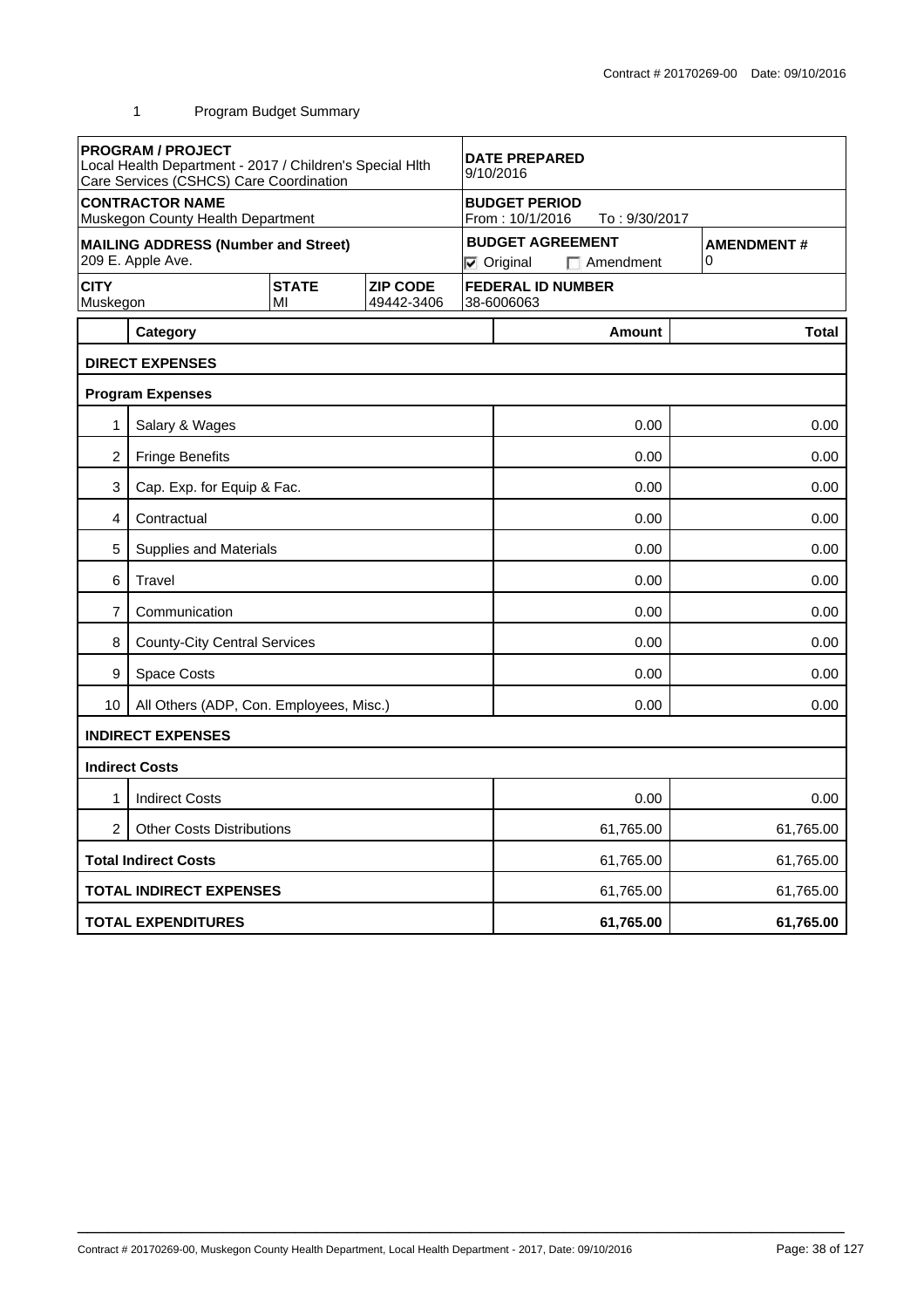# **SOURCE OF FUNDS**

|              | Category                                    | <b>Amount</b> | Cash | <b>Inkind</b> | <b>Total</b> |
|--------------|---------------------------------------------|---------------|------|---------------|--------------|
| $\mathbf{1}$ | <b>Source of Funds</b>                      |               |      |               |              |
|              | Fees and Collections - 1st and 2nd<br>Party | 0.00          | 0.00 | 0.00          | 0.00         |
|              | Fees and Collections - 3rd Party            | 0.00          | 0.00 | 0.00          | 0.00         |
|              | Federal or State (Non MDHHS)                | 0.00          | 0.00 | 0.00          | 0.00         |
|              | <b>Federal Cost Based Reimbursement</b>     | 0.00          | 0.00 | 0.00          | 0.00         |
|              | <b>Federally Provided Vaccines</b>          | 0.00          | 0.00 | 0.00          | 0.00         |
|              | Federal Medicaid Outreach                   | 0.00          | 0.00 | 0.00          | 0.00         |
|              | Required Match - Local                      | 0.00          | 0.00 | 0.00          | 0.00         |
|              | Local Non-ELPHS                             | 0.00          | 0.00 | 0.00          | 0.00         |
|              | Local Non-ELPHS                             | 0.00          | 0.00 | 0.00          | 0.00         |
|              | Local Non-ELPHS                             | 0.00          | 0.00 | 0.00          | 0.00         |
|              | Other Non-ELPHS                             | 0.00          | 0.00 | 0.00          | 0.00         |
|              | MDHHS Non Comprehensive                     | 0.00          | 0.00 | 0.00          | 0.00         |
|              | <b>MDHHS Comprehensive</b>                  | 0.00          | 0.00 | 0.00          | 0.00         |
|              | ELPHS - MDHHS Hearing                       | 0.00          | 0.00 | 0.00          | 0.00         |
|              | ELPHS - MDHHS Vision                        | 0.00          | 0.00 | 0.00          | 0.00         |
|              | ELPHS - MDHHS Other                         | 0.00          | 0.00 | 0.00          | 0.00         |
|              | ELPHS - Food                                | 0.00          | 0.00 | 0.00          | 0.00         |
|              | ELPHS - Private / Type III Water<br>Supply  | 0.00          | 0.00 | 0.00          | 0.00         |
|              | ELPHS - On-Site Wastewater<br>Treatment     | 0.00          | 0.00 | 0.00          | 0.00         |
|              | <b>MCH Funding</b>                          | 0.00          | 0.00 | 0.00          | 0.00         |
|              | Local Funds - Other                         | 0.00          | 0.00 | 0.00          | 0.00         |
|              | <b>Inkind Match</b>                         | 0.00          | 0.00 | 0.00          | 0.00         |
|              | <b>MDHHS Fixed Unit Rate</b>                |               |      |               |              |
|              | <b>CSHCS Care Coordination</b>              | 61,765.00     | 0.00 | 0.00          | 61,765.00    |
|              | <b>Totals</b>                               | 61,765.00     | 0.00 | 0.00          | 61,765.00    |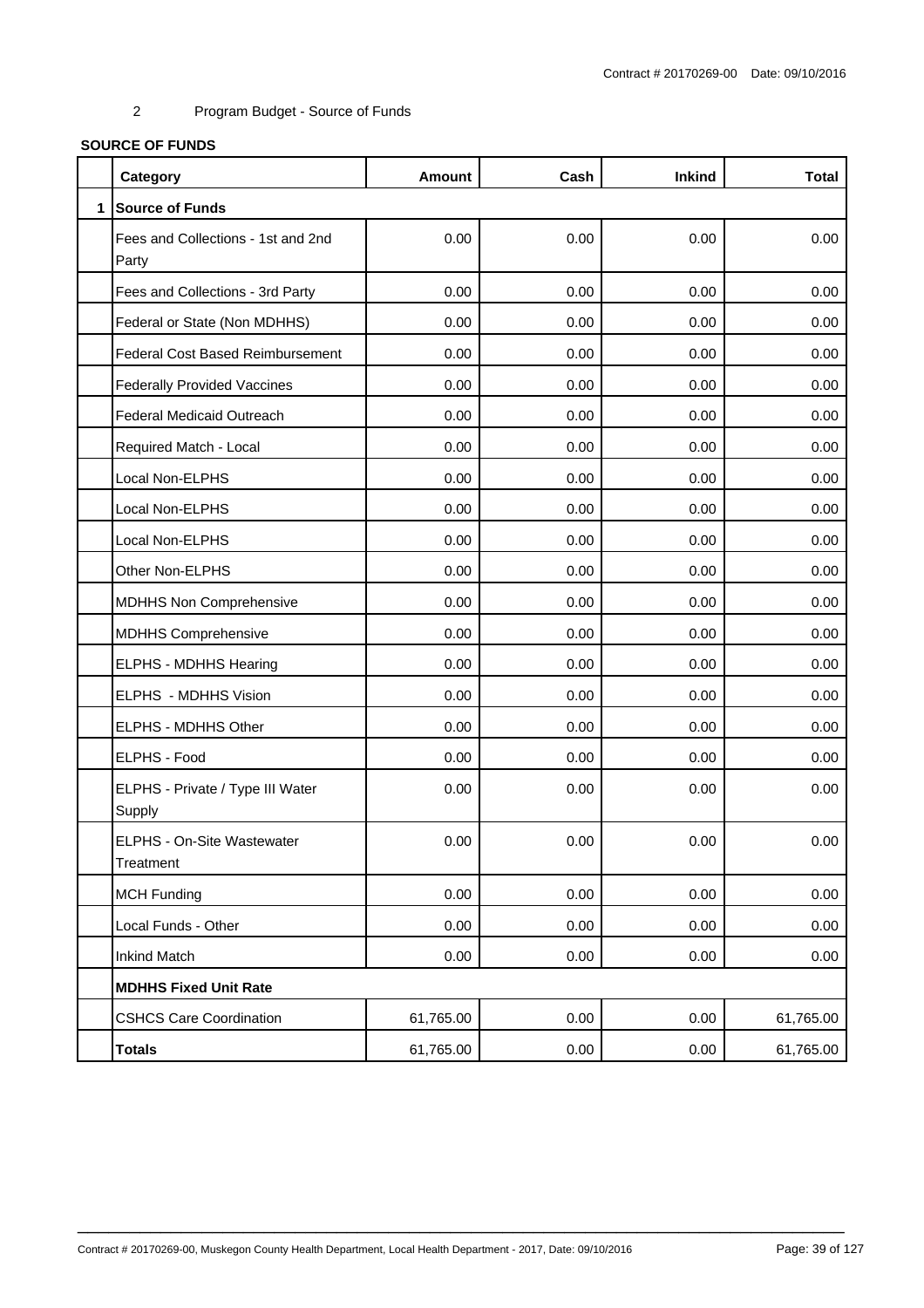|                | <b>Line Item</b>                             | Qty    | Rate  | Units UOM |  | <b>Total</b> |  |  |  |
|----------------|----------------------------------------------|--------|-------|-----------|--|--------------|--|--|--|
|                | <b>DIRECT EXPENSES</b>                       |        |       |           |  |              |  |  |  |
|                |                                              |        |       |           |  |              |  |  |  |
|                | <b>Program Expenses</b>                      |        |       |           |  |              |  |  |  |
| 1              | <b>Salary &amp; Wages</b>                    |        |       |           |  |              |  |  |  |
|                | 2 Fringe Benefits                            |        |       |           |  |              |  |  |  |
|                | 3 Cap. Exp. for Equip & Fac.                 |        |       |           |  |              |  |  |  |
| 4              | <b>Contractual</b>                           |        |       |           |  |              |  |  |  |
|                | 5 Supplies and Materials                     |        |       |           |  |              |  |  |  |
| 6              | <b>Travel</b>                                |        |       |           |  |              |  |  |  |
| $\overline{7}$ | Communication                                |        |       |           |  |              |  |  |  |
| 8              | <b>County-City Central Services</b>          |        |       |           |  |              |  |  |  |
|                | 9 Space Costs                                |        |       |           |  |              |  |  |  |
|                | 10   All Others (ADP, Con. Employees, Misc.) |        |       |           |  |              |  |  |  |
|                | <b>INDIRECT EXPENSES</b>                     |        |       |           |  |              |  |  |  |
|                | <b>Indirect Costs</b>                        |        |       |           |  |              |  |  |  |
| 1              | <b>Indirect Costs</b>                        |        |       |           |  |              |  |  |  |
| $\mathbf{2}$   | <b>Other Costs Distributions</b>             |        |       |           |  |              |  |  |  |
|                | Health Adm Distribution                      | 0.0000 | 0.000 | 0.000     |  | 61,765.00    |  |  |  |
|                | <b>Total Indirect Costs</b>                  |        |       |           |  | 61,765.00    |  |  |  |
|                | <b>TOTAL INDIRECT EXPENSES</b><br>61,765.00  |        |       |           |  |              |  |  |  |
|                | <b>TOTAL EXPENDITURES</b>                    |        |       |           |  | 61,765.00    |  |  |  |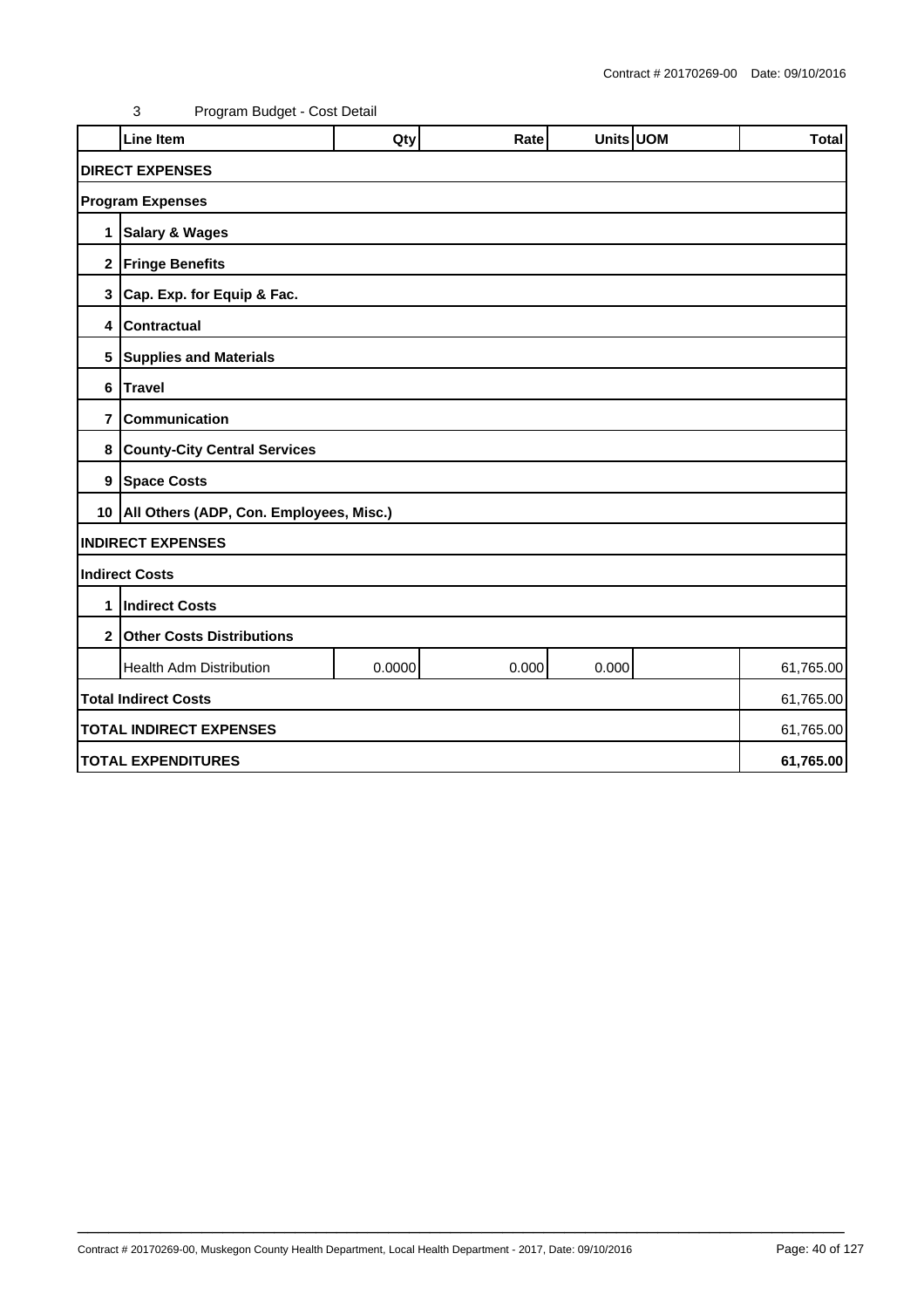|                                                                                | <b>PROGRAM / PROJECT</b><br>Local Health Department - 2017 / CSHCS Medicaid<br>Outreach |                                        |  | <b>DATE PREPARED</b><br>9/10/2016 |                                                                  |                        |  |  |  |
|--------------------------------------------------------------------------------|-----------------------------------------------------------------------------------------|----------------------------------------|--|-----------------------------------|------------------------------------------------------------------|------------------------|--|--|--|
|                                                                                | <b>CONTRACTOR NAME</b><br>Muskegon County Health Department                             |                                        |  |                                   | <b>BUDGET PERIOD</b><br>From: 10/1/2016<br>To: 9/30/2017         |                        |  |  |  |
|                                                                                | <b>MAILING ADDRESS (Number and Street)</b><br>209 E. Apple Ave.                         |                                        |  |                                   | <b>BUDGET AGREEMENT</b><br>$\nabla$ Original<br>$\Box$ Amendment | <b>AMENDMENT#</b><br>0 |  |  |  |
| <b>CITY</b><br><b>STATE</b><br><b>ZIP CODE</b><br>Muskegon<br>49442-3406<br>MI |                                                                                         | <b>FEDERAL ID NUMBER</b><br>38-6006063 |  |                                   |                                                                  |                        |  |  |  |
|                                                                                | Category                                                                                |                                        |  |                                   | <b>Amount</b>                                                    | <b>Total</b>           |  |  |  |
|                                                                                | <b>DIRECT EXPENSES</b>                                                                  |                                        |  |                                   |                                                                  |                        |  |  |  |
|                                                                                | <b>Program Expenses</b>                                                                 |                                        |  |                                   |                                                                  |                        |  |  |  |
| 1                                                                              | Salary & Wages                                                                          |                                        |  |                                   | 0.00                                                             | 0.00                   |  |  |  |
| 2                                                                              | <b>Fringe Benefits</b>                                                                  |                                        |  |                                   | 0.00                                                             | 0.00                   |  |  |  |
| 3                                                                              | Cap. Exp. for Equip & Fac.                                                              |                                        |  |                                   | 0.00                                                             | 0.00                   |  |  |  |
| 4                                                                              | Contractual                                                                             |                                        |  |                                   | 0.00                                                             |                        |  |  |  |
| 5                                                                              | <b>Supplies and Materials</b>                                                           |                                        |  |                                   | 0.00                                                             | 0.00                   |  |  |  |
| 6                                                                              | Travel                                                                                  |                                        |  |                                   | 0.00<br>0.00                                                     |                        |  |  |  |
| 7                                                                              | Communication                                                                           |                                        |  | 0.00<br>0.00                      |                                                                  |                        |  |  |  |
| 8                                                                              | <b>County-City Central Services</b>                                                     |                                        |  |                                   | 0.00<br>0.00                                                     |                        |  |  |  |
| 9                                                                              | <b>Space Costs</b>                                                                      |                                        |  | 0.00                              |                                                                  |                        |  |  |  |
| 10                                                                             | All Others (ADP, Con. Employees, Misc.)                                                 |                                        |  | 0.00<br>0.00                      |                                                                  |                        |  |  |  |
|                                                                                | <b>INDIRECT EXPENSES</b>                                                                |                                        |  |                                   |                                                                  |                        |  |  |  |
|                                                                                | <b>Indirect Costs</b>                                                                   |                                        |  |                                   |                                                                  |                        |  |  |  |
| 1                                                                              | <b>Indirect Costs</b>                                                                   |                                        |  |                                   | 0.00                                                             | 0.00                   |  |  |  |
| $\overline{2}$                                                                 | <b>Other Costs Distributions</b>                                                        |                                        |  |                                   | 0.00                                                             | 0.00                   |  |  |  |
|                                                                                | <b>Total Indirect Costs</b>                                                             |                                        |  |                                   | 0.00                                                             |                        |  |  |  |
| <b>TOTAL INDIRECT EXPENSES</b>                                                 |                                                                                         |                                        |  | 0.00                              | 0.00                                                             |                        |  |  |  |
|                                                                                | <b>TOTAL EXPENDITURES</b>                                                               |                                        |  |                                   | 0.00                                                             | 0.00                   |  |  |  |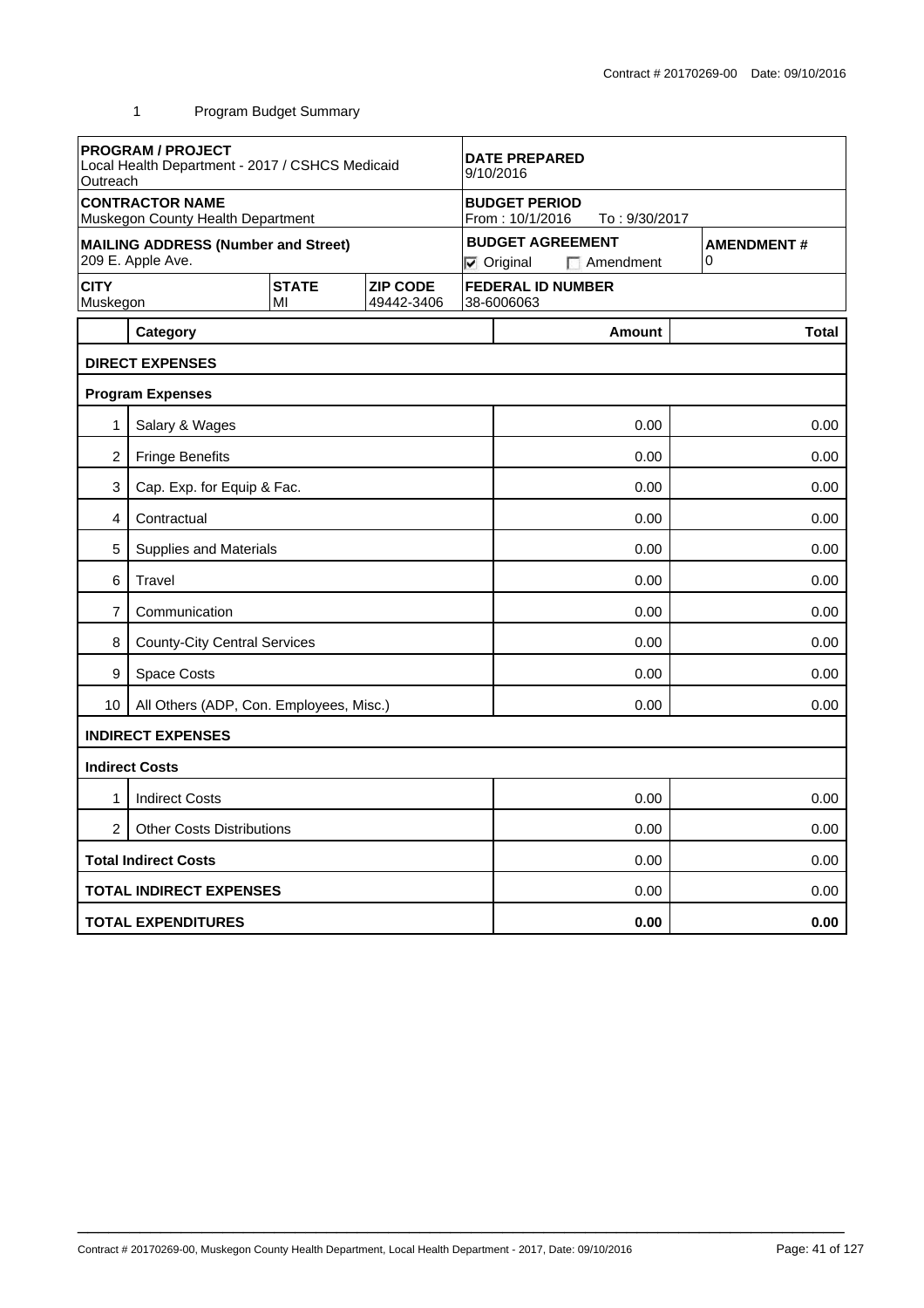# **SOURCE OF FUNDS**

|              | Category                                    | <b>Amount</b> | Cash | <b>Inkind</b> | <b>Total</b> |
|--------------|---------------------------------------------|---------------|------|---------------|--------------|
| $\mathbf{1}$ | <b>Source of Funds</b>                      |               |      |               |              |
|              | Fees and Collections - 1st and 2nd<br>Party | 0.00          | 0.00 | 0.00          | 0.00         |
|              | Fees and Collections - 3rd Party            | 0.00          | 0.00 | 0.00          | 0.00         |
|              | Federal or State (Non MDHHS)                | 0.00          | 0.00 | 0.00          | 0.00         |
|              | <b>Federal Cost Based Reimbursement</b>     | 0.00          | 0.00 | 0.00          | 0.00         |
|              | <b>Federally Provided Vaccines</b>          | 0.00          | 0.00 | 0.00          | 0.00         |
|              | Federal Medicaid Outreach                   | 0.00          | 0.00 | 0.00          | 0.00         |
|              | Required Match - Local                      | 0.00          | 0.00 | 0.00          | 0.00         |
|              | Local Non-ELPHS                             | 0.00          | 0.00 | 0.00          | 0.00         |
|              | Local Non-ELPHS                             | 0.00          | 0.00 | 0.00          | 0.00         |
|              | Local Non-ELPHS                             | 0.00          | 0.00 | 0.00          | 0.00         |
|              | Other Non-ELPHS                             | 0.00          | 0.00 | 0.00          | 0.00         |
|              | <b>MDHHS Non Comprehensive</b>              | 0.00          | 0.00 | 0.00          | 0.00         |
|              | <b>MDHHS Comprehensive</b>                  | 0.00          | 0.00 | 0.00          | 0.00         |
|              | ELPHS - MDHHS Hearing                       | 0.00          | 0.00 | 0.00          | 0.00         |
|              | ELPHS - MDHHS Vision                        | 0.00          | 0.00 | 0.00          | 0.00         |
|              | ELPHS - MDHHS Other                         | 0.00          | 0.00 | 0.00          | 0.00         |
|              | ELPHS - Food                                | 0.00          | 0.00 | 0.00          | 0.00         |
|              | ELPHS - Private / Type III Water<br>Supply  | 0.00          | 0.00 | 0.00          | 0.00         |
|              | ELPHS - On-Site Wastewater<br>Treatment     | 0.00          | 0.00 | 0.00          | 0.00         |
|              | <b>MCH Funding</b>                          | 0.00          | 0.00 | 0.00          | 0.00         |
|              | Local Funds - Other                         | 0.00          | 0.00 | 0.00          | 0.00         |
|              | <b>Inkind Match</b>                         | 0.00          | 0.00 | 0.00          | 0.00         |
|              | <b>MDHHS Fixed Unit Rate</b>                |               |      |               |              |
|              | <b>Totals</b>                               | 0.00          | 0.00 | 0.00          | 0.00         |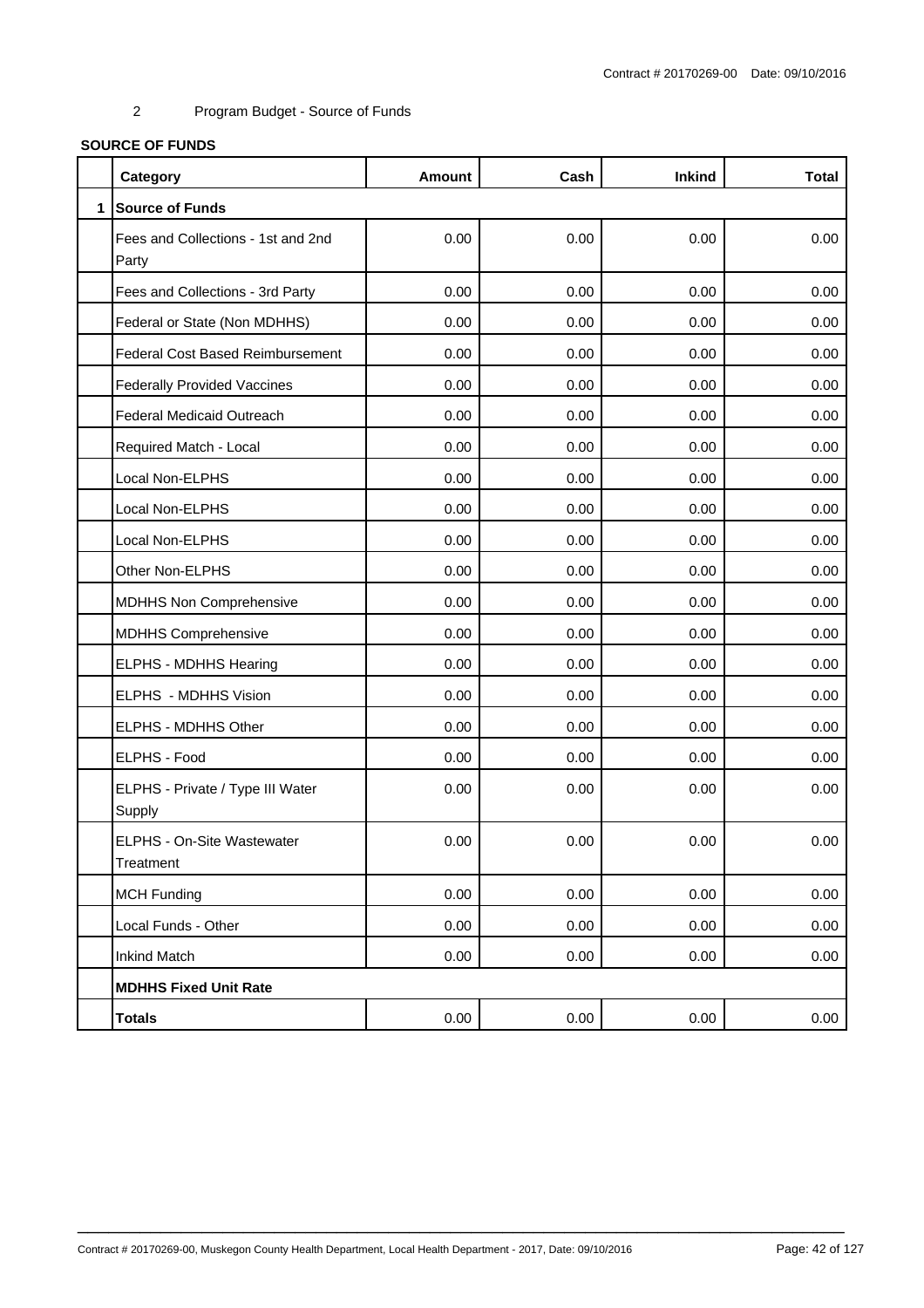|                | <b>Line Item</b>                             | Qty | Rate | Units UOM |  | <b>Total</b> |  |  |  |
|----------------|----------------------------------------------|-----|------|-----------|--|--------------|--|--|--|
|                | <b>DIRECT EXPENSES</b>                       |     |      |           |  |              |  |  |  |
|                | <b>Program Expenses</b>                      |     |      |           |  |              |  |  |  |
| 1              | <b>Salary &amp; Wages</b>                    |     |      |           |  |              |  |  |  |
|                | 2 Fringe Benefits                            |     |      |           |  |              |  |  |  |
|                | 3 Cap. Exp. for Equip & Fac.                 |     |      |           |  |              |  |  |  |
| 4              | <b>Contractual</b>                           |     |      |           |  |              |  |  |  |
|                | 5 Supplies and Materials                     |     |      |           |  |              |  |  |  |
| 6              | Travel                                       |     |      |           |  |              |  |  |  |
| $\overline{7}$ | <b>Communication</b>                         |     |      |           |  |              |  |  |  |
|                | 8 County-City Central Services               |     |      |           |  |              |  |  |  |
|                | 9   Space Costs                              |     |      |           |  |              |  |  |  |
|                | 10   All Others (ADP, Con. Employees, Misc.) |     |      |           |  |              |  |  |  |
|                | <b>INDIRECT EXPENSES</b>                     |     |      |           |  |              |  |  |  |
|                | <b>Indirect Costs</b>                        |     |      |           |  |              |  |  |  |
| 1              | <b>Indirect Costs</b>                        |     |      |           |  |              |  |  |  |
|                | 2 Other Costs Distributions                  |     |      |           |  |              |  |  |  |
|                | <b>Total Indirect Costs</b><br>0.00          |     |      |           |  |              |  |  |  |
|                | <b>TOTAL INDIRECT EXPENSES</b><br>0.00       |     |      |           |  |              |  |  |  |
|                | <b>TOTAL EXPENDITURES</b><br>0.00            |     |      |           |  |              |  |  |  |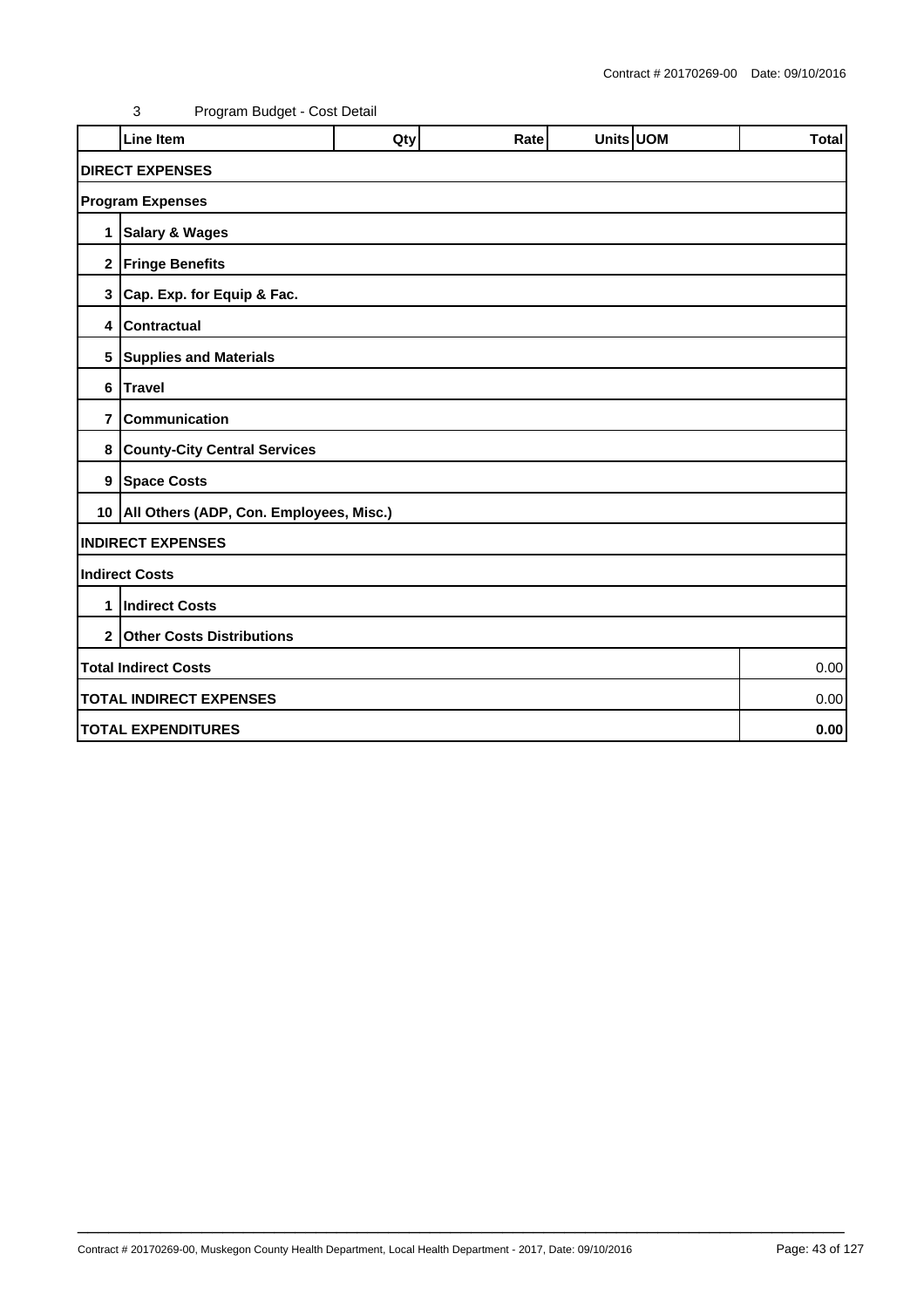|                                                                                | <b>PROGRAM / PROJECT</b><br>Local Health Department - 2017 / Childhood Lead Poisoning<br>Prevention |  |  | <b>DATE PREPARED</b><br>9/10/2016                        |                          |                                             |          |                        |  |  |
|--------------------------------------------------------------------------------|-----------------------------------------------------------------------------------------------------|--|--|----------------------------------------------------------|--------------------------|---------------------------------------------|----------|------------------------|--|--|
|                                                                                | <b>CONTRACTOR NAME</b><br>Muskegon County Health Department                                         |  |  | <b>BUDGET PERIOD</b><br>From: 10/1/2016<br>To: 9/30/2017 |                          |                                             |          |                        |  |  |
|                                                                                | <b>MAILING ADDRESS (Number and Street)</b><br>209 E. Apple Ave.                                     |  |  |                                                          | $\nabla$ Original        | <b>BUDGET AGREEMENT</b><br>$\Box$ Amendment |          | <b>AMENDMENT#</b><br>0 |  |  |
| <b>CITY</b><br><b>STATE</b><br><b>ZIP CODE</b><br>Muskegon<br>MI<br>49442-3406 |                                                                                                     |  |  | 38-6006063                                               | <b>FEDERAL ID NUMBER</b> |                                             |          |                        |  |  |
|                                                                                | Category                                                                                            |  |  |                                                          |                          | Amount                                      |          | <b>Total</b>           |  |  |
|                                                                                | <b>DIRECT EXPENSES</b>                                                                              |  |  |                                                          |                          |                                             |          |                        |  |  |
|                                                                                | <b>Program Expenses</b>                                                                             |  |  |                                                          |                          |                                             |          |                        |  |  |
| 1                                                                              | Salary & Wages                                                                                      |  |  |                                                          |                          | 9,636.00                                    |          | 9,636.00               |  |  |
| 2                                                                              | <b>Fringe Benefits</b>                                                                              |  |  |                                                          |                          | 4,902.00                                    |          | 4,902.00               |  |  |
| 3                                                                              | Cap. Exp. for Equip & Fac.                                                                          |  |  |                                                          | 0.00                     |                                             |          | 0.00                   |  |  |
| 4                                                                              | Contractual                                                                                         |  |  |                                                          | 0.00                     |                                             |          | 0.00                   |  |  |
| 5                                                                              | <b>Supplies and Materials</b>                                                                       |  |  |                                                          |                          | 952.00                                      |          | 952.00                 |  |  |
| 6                                                                              | Travel                                                                                              |  |  |                                                          | 0.00                     |                                             |          | 0.00                   |  |  |
| 7                                                                              | Communication                                                                                       |  |  |                                                          | 12.00                    |                                             |          | 12.00                  |  |  |
| 8                                                                              | <b>County-City Central Services</b>                                                                 |  |  | 0.00                                                     |                          |                                             | 0.00     |                        |  |  |
| 9                                                                              | <b>Space Costs</b>                                                                                  |  |  | 72.00                                                    |                          |                                             |          | 72.00                  |  |  |
| 10                                                                             | All Others (ADP, Con. Employees, Misc.)                                                             |  |  |                                                          | 80.00<br>80.00           |                                             |          |                        |  |  |
|                                                                                | <b>Total Program Expenses</b>                                                                       |  |  |                                                          |                          | 15,654.00                                   |          | 15,654.00              |  |  |
|                                                                                | <b>TOTAL DIRECT EXPENSES</b>                                                                        |  |  |                                                          |                          | 15,654.00                                   |          | 15,654.00              |  |  |
|                                                                                | <b>INDIRECT EXPENSES</b>                                                                            |  |  |                                                          |                          |                                             |          |                        |  |  |
|                                                                                | <b>Indirect Costs</b>                                                                               |  |  |                                                          |                          |                                             |          |                        |  |  |
| 1                                                                              | <b>Indirect Costs</b>                                                                               |  |  |                                                          |                          | 0.00                                        |          | 0.00                   |  |  |
| $\overline{2}$                                                                 | <b>Other Costs Distributions</b>                                                                    |  |  | 4,346.00                                                 |                          |                                             | 4,346.00 |                        |  |  |
|                                                                                | <b>Total Indirect Costs</b>                                                                         |  |  | 4,346.00                                                 |                          |                                             | 4,346.00 |                        |  |  |
|                                                                                | <b>TOTAL INDIRECT EXPENSES</b>                                                                      |  |  |                                                          |                          | 4,346.00                                    |          | 4,346.00               |  |  |
|                                                                                | <b>TOTAL EXPENDITURES</b>                                                                           |  |  |                                                          |                          | 20,000.00                                   |          | 20,000.00              |  |  |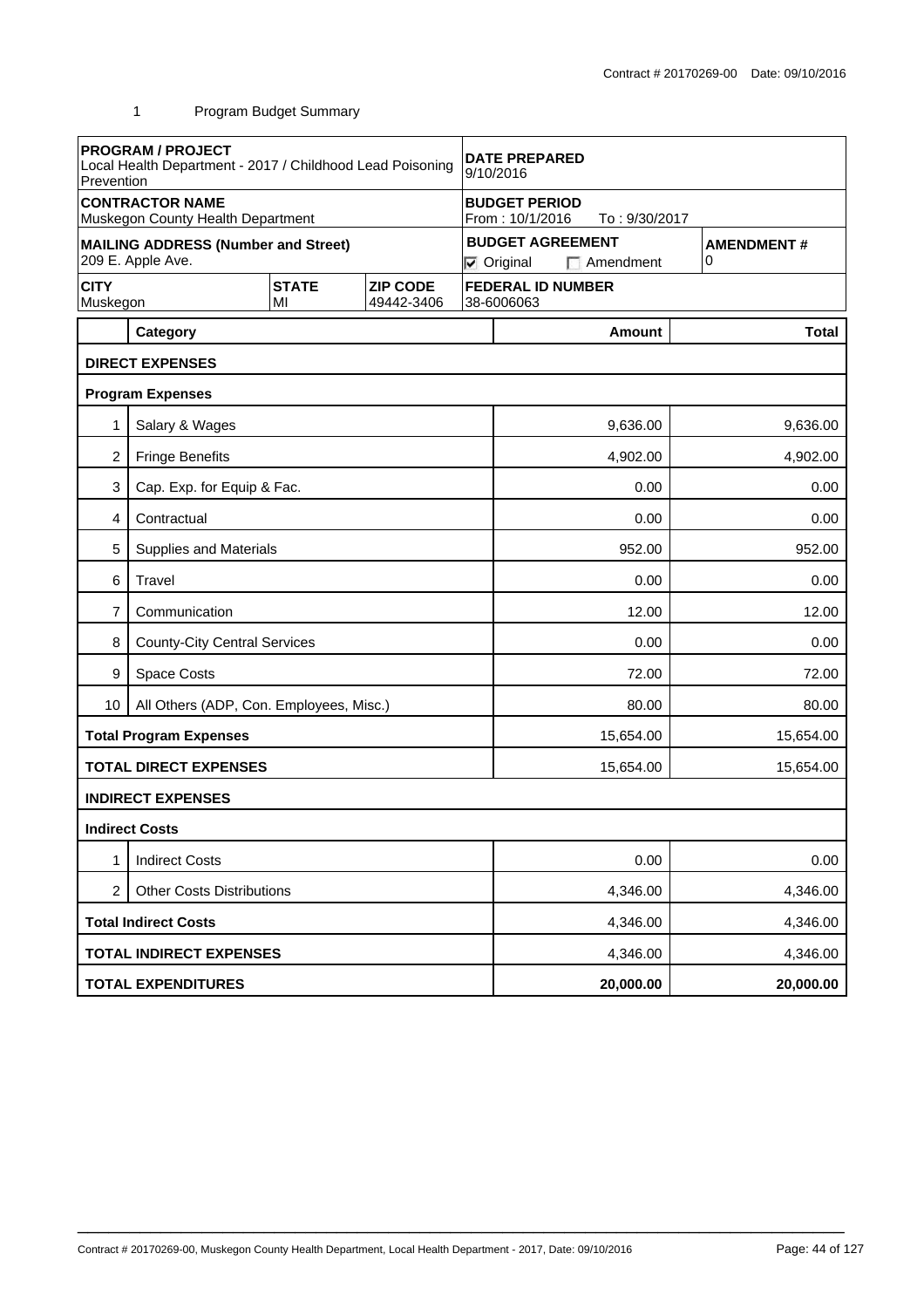# **SOURCE OF FUNDS**

|              | Category                                    | <b>Amount</b> | Cash | <b>Inkind</b> | <b>Total</b> |
|--------------|---------------------------------------------|---------------|------|---------------|--------------|
| $\mathbf{1}$ | <b>Source of Funds</b>                      |               |      |               |              |
|              | Fees and Collections - 1st and 2nd<br>Party | 0.00          | 0.00 | 0.00          | 0.00         |
|              | Fees and Collections - 3rd Party            | 0.00          | 0.00 | 0.00          | 0.00         |
|              | Federal or State (Non MDHHS)                | 0.00          | 0.00 | 0.00          | 0.00         |
|              | <b>Federal Cost Based Reimbursement</b>     | 0.00          | 0.00 | 0.00          | 0.00         |
|              | <b>Federally Provided Vaccines</b>          | 0.00          | 0.00 | 0.00          | 0.00         |
|              | Federal Medicaid Outreach                   | 0.00          | 0.00 | 0.00          | 0.00         |
|              | Required Match - Local                      | 0.00          | 0.00 | 0.00          | 0.00         |
|              | Local Non-ELPHS                             | 0.00          | 0.00 | 0.00          | 0.00         |
|              | Local Non-ELPHS                             | 0.00          | 0.00 | 0.00          | 0.00         |
|              | Local Non-ELPHS                             | 0.00          | 0.00 | 0.00          | 0.00         |
|              | Other Non-ELPHS                             | 0.00          | 0.00 | 0.00          | 0.00         |
|              | <b>MDHHS Non Comprehensive</b>              | 0.00          | 0.00 | 0.00          | 0.00         |
|              | <b>MDHHS Comprehensive</b>                  | 20,000.00     | 0.00 | 0.00          | 20,000.00    |
|              | ELPHS - MDHHS Hearing                       | 0.00          | 0.00 | 0.00          | 0.00         |
|              | ELPHS - MDHHS Vision                        | 0.00          | 0.00 | 0.00          | 0.00         |
|              | ELPHS - MDHHS Other                         | 0.00          | 0.00 | 0.00          | 0.00         |
|              | ELPHS - Food                                | 0.00          | 0.00 | 0.00          | 0.00         |
|              | ELPHS - Private / Type III Water<br>Supply  | 0.00          | 0.00 | 0.00          | 0.00         |
|              | ELPHS - On-Site Wastewater<br>Treatment     | 0.00          | 0.00 | 0.00          | 0.00         |
|              | <b>MCH Funding</b>                          | 0.00          | 0.00 | 0.00          | 0.00         |
|              | Local Funds - Other                         | 0.00          | 0.00 | 0.00          | 0.00         |
|              | <b>Inkind Match</b>                         | 0.00          | 0.00 | 0.00          | 0.00         |
|              | <b>MDHHS Fixed Unit Rate</b>                |               |      |               |              |
|              | <b>Totals</b>                               | 20,000.00     | 0.00 | 0.00          | 20,000.00    |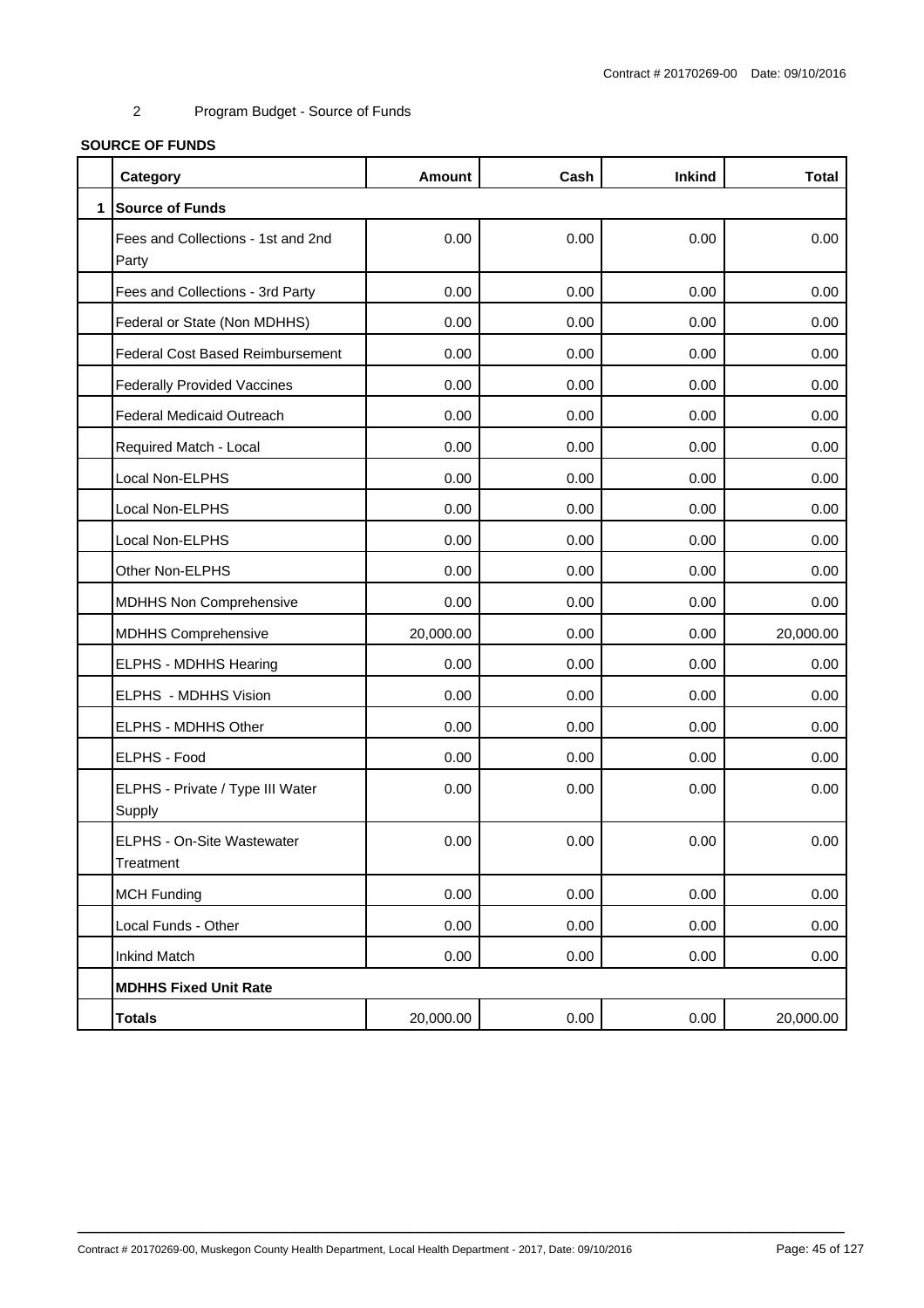|                         | <b>Line Item</b>                                                                                                                                                                                                                                                         | Qty    | Rate      |             | Units UOM | <b>Total</b> |  |  |  |  |
|-------------------------|--------------------------------------------------------------------------------------------------------------------------------------------------------------------------------------------------------------------------------------------------------------------------|--------|-----------|-------------|-----------|--------------|--|--|--|--|
| <b>DIRECT EXPENSES</b>  |                                                                                                                                                                                                                                                                          |        |           |             |           |              |  |  |  |  |
| <b>Program Expenses</b> |                                                                                                                                                                                                                                                                          |        |           |             |           |              |  |  |  |  |
| 1                       | <b>Salary &amp; Wages</b>                                                                                                                                                                                                                                                |        |           |             |           |              |  |  |  |  |
|                         | Supervisor                                                                                                                                                                                                                                                               | 0.1587 | 58600.000 | 0.000 FTE   |           | 9,300.00     |  |  |  |  |
|                         | Clerk                                                                                                                                                                                                                                                                    | 0.0100 | 33619.000 | $0.000$ FTE |           | 336.00       |  |  |  |  |
|                         | <b>Total for Salary &amp; Wages</b>                                                                                                                                                                                                                                      |        |           |             |           | 9,636.00     |  |  |  |  |
|                         | 2 Fringe Benefits                                                                                                                                                                                                                                                        |        |           |             |           |              |  |  |  |  |
|                         | Composite Rate<br>Notes : Includes the following<br>fringe benefits:<br><b>FICA</b><br>Life Insurance<br>Retirement<br><b>Medical Insurance</b><br>Dental Insurance<br><b>Medical Retirement</b><br>Long Term Disability<br>Unemployment<br><b>Worker's Compensation</b> | 0.0000 | 50.870    | 9636.000    |           | 4,902.00     |  |  |  |  |
|                         | 3 Cap. Exp. for Equip & Fac.                                                                                                                                                                                                                                             |        |           |             |           |              |  |  |  |  |
| 4                       | Contractual                                                                                                                                                                                                                                                              |        |           |             |           |              |  |  |  |  |
| 5                       | <b>Supplies and Materials</b>                                                                                                                                                                                                                                            |        |           |             |           |              |  |  |  |  |
|                         | <b>Supplies and Materials</b>                                                                                                                                                                                                                                            |        |           |             |           | 952.00       |  |  |  |  |
| 6                       | <b>Travel</b>                                                                                                                                                                                                                                                            |        |           |             |           |              |  |  |  |  |
|                         | 7 Communication                                                                                                                                                                                                                                                          |        |           |             |           |              |  |  |  |  |
|                         | Communication                                                                                                                                                                                                                                                            |        |           |             |           | 12.00        |  |  |  |  |
| 8                       | <b>County-City Central Services</b>                                                                                                                                                                                                                                      |        |           |             |           |              |  |  |  |  |
| 9                       | <b>Space Costs</b>                                                                                                                                                                                                                                                       |        |           |             |           |              |  |  |  |  |
|                         | Rent                                                                                                                                                                                                                                                                     | 0.0000 | 0.000     | 0.000       |           | 72.00        |  |  |  |  |
|                         | 10   All Others (ADP, Con. Employees, Misc.)                                                                                                                                                                                                                             |        |           |             |           |              |  |  |  |  |
|                         | All Others (ADP, Con. Employees, Misc.)                                                                                                                                                                                                                                  |        |           |             |           | 80.00        |  |  |  |  |
|                         | <b>Total Program Expenses</b>                                                                                                                                                                                                                                            |        |           |             |           | 15,654.00    |  |  |  |  |
|                         | <b>TOTAL DIRECT EXPENSES</b>                                                                                                                                                                                                                                             |        |           |             |           | 15,654.00    |  |  |  |  |
|                         | <b>INDIRECT EXPENSES</b>                                                                                                                                                                                                                                                 |        |           |             |           |              |  |  |  |  |
|                         | <b>Indirect Costs</b>                                                                                                                                                                                                                                                    |        |           |             |           |              |  |  |  |  |
| 1                       | <b>Indirect Costs</b>                                                                                                                                                                                                                                                    |        |           |             |           |              |  |  |  |  |
| $\mathbf{2}$            | <b>Other Costs Distributions</b>                                                                                                                                                                                                                                         |        |           |             |           |              |  |  |  |  |
|                         | Health Adm Distribution                                                                                                                                                                                                                                                  | 0.0000 | 0.000     | 0.000       |           | 4,346.00     |  |  |  |  |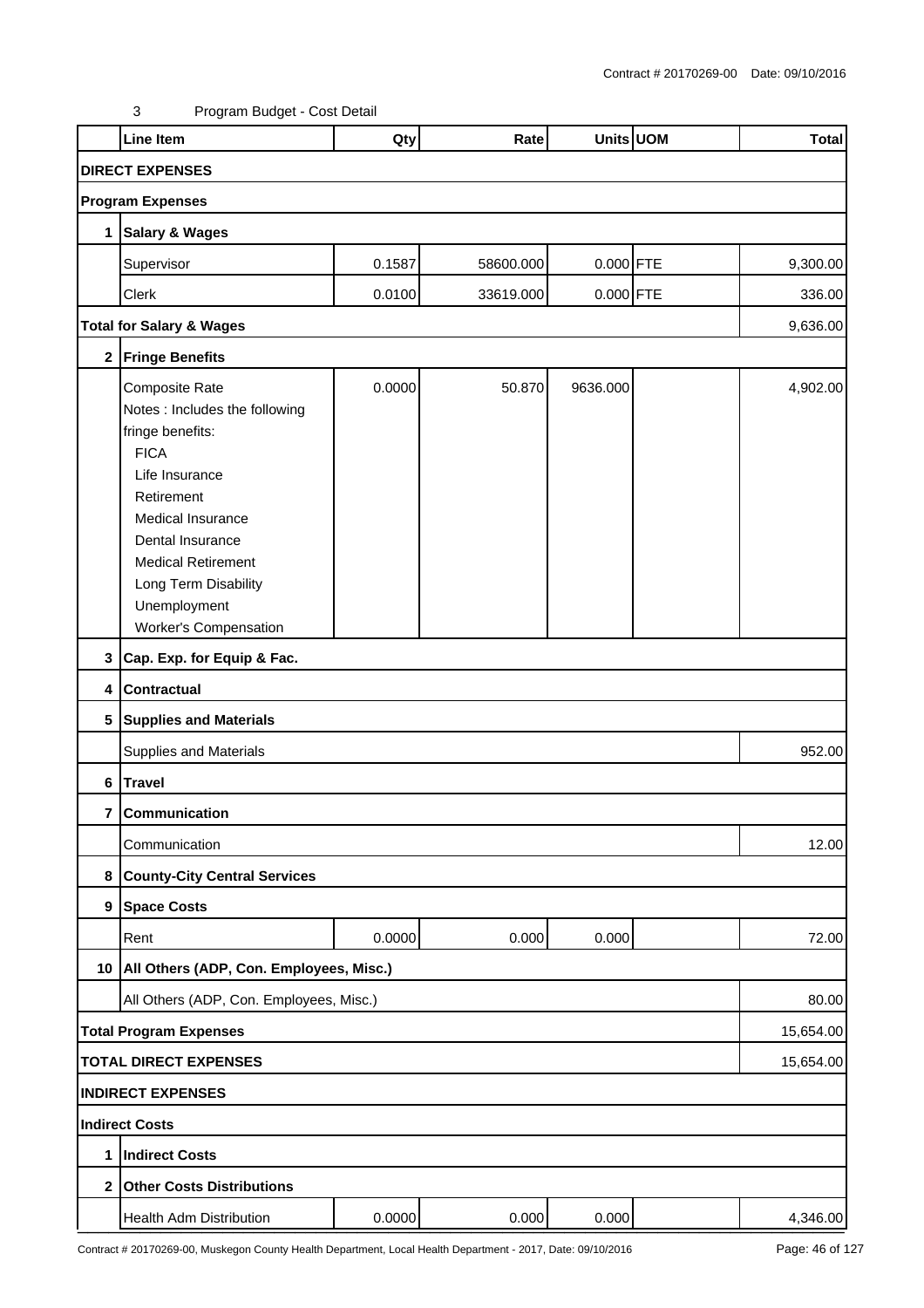|                                         | Line Item | Qtv | Ratel |  | <b>Units UOM</b> | Total |  |  |
|-----------------------------------------|-----------|-----|-------|--|------------------|-------|--|--|
| <b>Total Indirect Costs</b>             |           |     |       |  |                  |       |  |  |
| <b>ITOTAL INDIRECT EXPENSES</b>         |           |     |       |  |                  |       |  |  |
| <b>ITOTAL EXPENDITURES</b><br>20,000.00 |           |     |       |  |                  |       |  |  |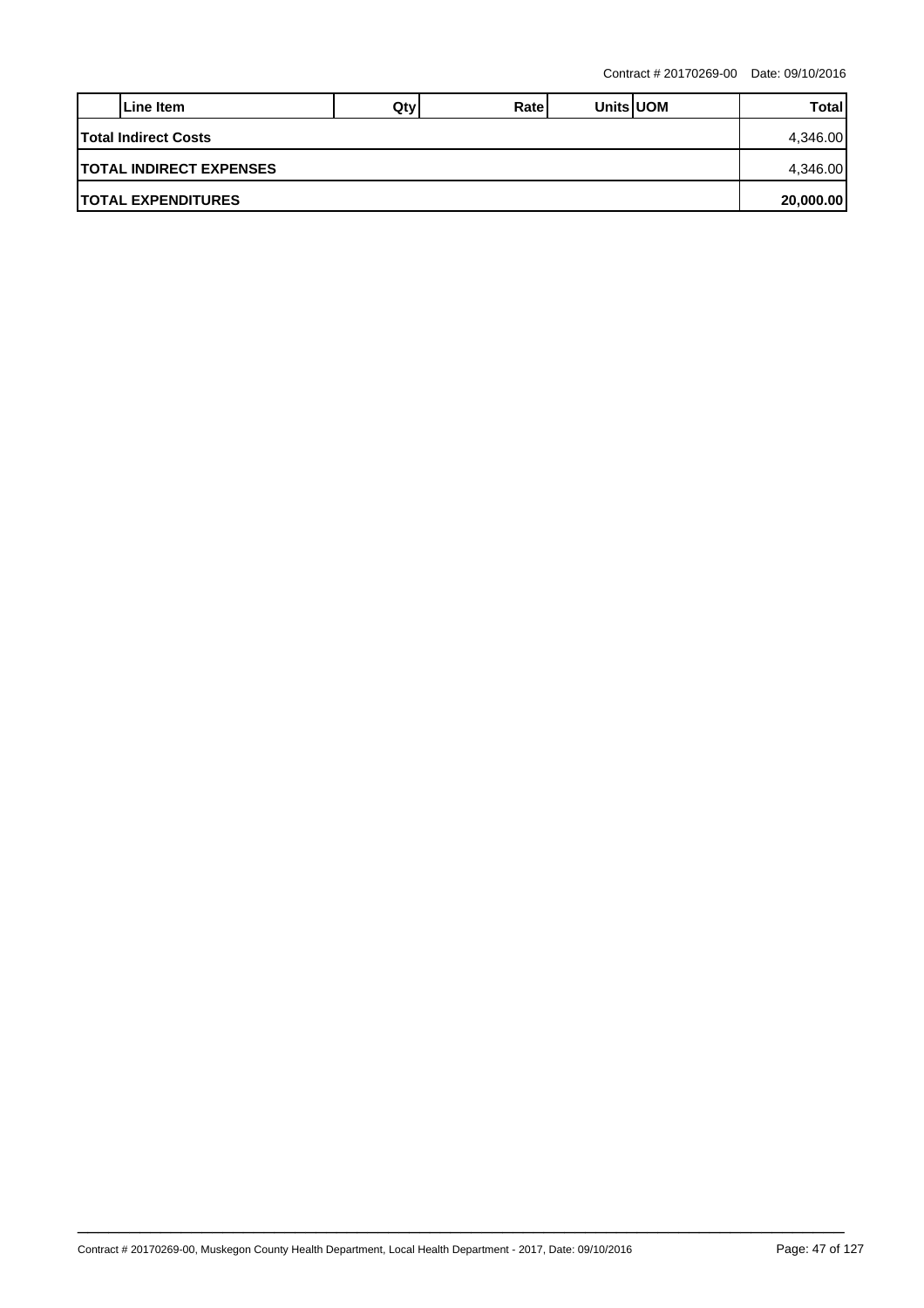|                                                                 | <b>PROGRAM / PROJECT</b><br>Local Health Department - 2017 / Children's Special Hlth<br>Care Services (CSHCS) Outreach & Advocacy |                    |                               | <b>DATE PREPARED</b><br>9/10/2016                        |                                             |                          |                        |              |
|-----------------------------------------------------------------|-----------------------------------------------------------------------------------------------------------------------------------|--------------------|-------------------------------|----------------------------------------------------------|---------------------------------------------|--------------------------|------------------------|--------------|
|                                                                 | <b>CONTRACTOR NAME</b><br>Muskegon County Health Department                                                                       |                    |                               | <b>BUDGET PERIOD</b><br>From: 10/1/2016<br>To: 9/30/2017 |                                             |                          |                        |              |
| <b>MAILING ADDRESS (Number and Street)</b><br>209 E. Apple Ave. |                                                                                                                                   |                    |                               | $\nabla$ Original                                        | <b>BUDGET AGREEMENT</b><br>$\Box$ Amendment |                          | <b>AMENDMENT#</b><br>0 |              |
| <b>CITY</b><br>Muskegon                                         |                                                                                                                                   | <b>STATE</b><br>MI | <b>ZIP CODE</b><br>49442-3406 |                                                          | 38-6006063                                  | <b>FEDERAL ID NUMBER</b> |                        |              |
|                                                                 | Category                                                                                                                          |                    |                               |                                                          |                                             | <b>Amount</b>            |                        | <b>Total</b> |
|                                                                 | <b>DIRECT EXPENSES</b>                                                                                                            |                    |                               |                                                          |                                             |                          |                        |              |
|                                                                 | <b>Program Expenses</b>                                                                                                           |                    |                               |                                                          |                                             |                          |                        |              |
| 1                                                               | Salary & Wages                                                                                                                    |                    |                               |                                                          |                                             | 94,021.00                |                        | 94,021.00    |
| $\overline{c}$                                                  | <b>Fringe Benefits</b>                                                                                                            |                    |                               |                                                          |                                             | 38,079.00                |                        | 38,079.00    |
| 3                                                               | Cap. Exp. for Equip & Fac.                                                                                                        |                    |                               |                                                          | 0.00                                        |                          |                        | 0.00         |
| 4                                                               | Contractual                                                                                                                       |                    |                               |                                                          | 0.00                                        |                          |                        | 0.00         |
| 5                                                               | <b>Supplies and Materials</b>                                                                                                     |                    |                               |                                                          |                                             | 3,900.00                 |                        | 3,900.00     |
| 6                                                               | Travel                                                                                                                            |                    |                               |                                                          |                                             | 750.00                   |                        | 750.00       |
| 7                                                               | Communication                                                                                                                     |                    |                               |                                                          | 1,086.00                                    |                          |                        | 1,086.00     |
| 8                                                               | <b>County-City Central Services</b>                                                                                               |                    |                               |                                                          | 0.00                                        |                          |                        | 0.00         |
| 9                                                               | Space Costs                                                                                                                       |                    |                               |                                                          |                                             | 2,286.00                 |                        | 2,286.00     |
| 10                                                              | All Others (ADP, Con. Employees, Misc.)                                                                                           |                    |                               |                                                          |                                             | 1,211.00                 |                        | 1,211.00     |
|                                                                 | <b>Total Program Expenses</b>                                                                                                     |                    |                               |                                                          |                                             | 141,333.00               |                        | 141,333.00   |
|                                                                 | <b>TOTAL DIRECT EXPENSES</b>                                                                                                      |                    |                               |                                                          |                                             | 141,333.00               |                        | 141,333.00   |
|                                                                 | <b>INDIRECT EXPENSES</b>                                                                                                          |                    |                               |                                                          |                                             |                          |                        |              |
|                                                                 | <b>Indirect Costs</b>                                                                                                             |                    |                               |                                                          |                                             |                          |                        |              |
|                                                                 | <b>Indirect Costs</b>                                                                                                             |                    |                               |                                                          |                                             | 0.00                     |                        | 0.00         |
| 2                                                               | <b>Other Costs Distributions</b>                                                                                                  |                    |                               |                                                          | $-28,333.00$                                |                          |                        | $-28,333.00$ |
|                                                                 | <b>Total Indirect Costs</b>                                                                                                       |                    |                               |                                                          | $-28,333.00$                                |                          |                        | $-28,333.00$ |
|                                                                 | <b>TOTAL INDIRECT EXPENSES</b>                                                                                                    |                    |                               |                                                          |                                             | $-28,333.00$             |                        | $-28,333.00$ |
|                                                                 | <b>TOTAL EXPENDITURES</b>                                                                                                         |                    |                               |                                                          |                                             | 113,000.00               |                        | 113,000.00   |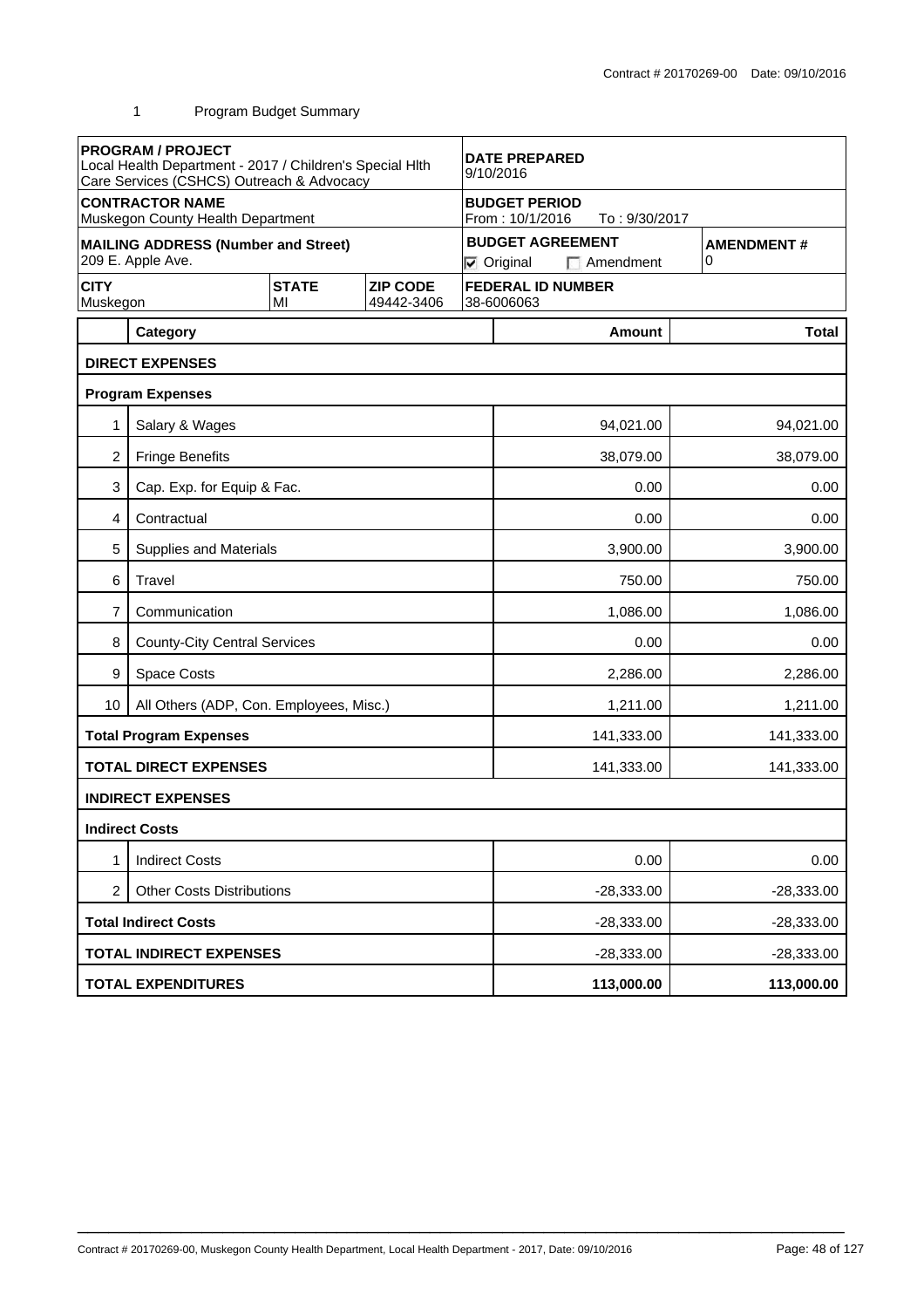# **SOURCE OF FUNDS**

|              | Category                                    | <b>Amount</b> | Cash | <b>Inkind</b> | <b>Total</b> |
|--------------|---------------------------------------------|---------------|------|---------------|--------------|
| $\mathbf{1}$ | <b>Source of Funds</b>                      |               |      |               |              |
|              | Fees and Collections - 1st and 2nd<br>Party | 0.00          | 0.00 | 0.00          | 0.00         |
|              | Fees and Collections - 3rd Party            | 0.00          | 0.00 | 0.00          | 0.00         |
|              | Federal or State (Non MDHHS)                | 0.00          | 0.00 | 0.00          | 0.00         |
|              | <b>Federal Cost Based Reimbursement</b>     | 0.00          | 0.00 | 0.00          | 0.00         |
|              | <b>Federally Provided Vaccines</b>          | 0.00          | 0.00 | 0.00          | 0.00         |
|              | Federal Medicaid Outreach                   | 0.00          | 0.00 | 0.00          | 0.00         |
|              | Required Match - Local                      | 0.00          | 0.00 | 0.00          | 0.00         |
|              | Local Non-ELPHS                             | 0.00          | 0.00 | 0.00          | 0.00         |
|              | Local Non-ELPHS                             | 0.00          | 0.00 | 0.00          | 0.00         |
|              | Local Non-ELPHS                             | 0.00          | 0.00 | 0.00          | 0.00         |
|              | Other Non-ELPHS                             | 0.00          | 0.00 | 0.00          | 0.00         |
|              | <b>MDHHS Non Comprehensive</b>              | 0.00          | 0.00 | 0.00          | 0.00         |
|              | <b>MDHHS Comprehensive</b>                  | 113,000.00    | 0.00 | 0.00          | 113,000.00   |
|              | ELPHS - MDHHS Hearing                       | 0.00          | 0.00 | 0.00          | 0.00         |
|              | ELPHS - MDHHS Vision                        | 0.00          | 0.00 | 0.00          | 0.00         |
|              | ELPHS - MDHHS Other                         | 0.00          | 0.00 | 0.00          | 0.00         |
|              | ELPHS - Food                                | 0.00          | 0.00 | 0.00          | 0.00         |
|              | ELPHS - Private / Type III Water<br>Supply  | 0.00          | 0.00 | 0.00          | 0.00         |
|              | ELPHS - On-Site Wastewater<br>Treatment     | 0.00          | 0.00 | 0.00          | 0.00         |
|              | <b>MCH Funding</b>                          | 0.00          | 0.00 | 0.00          | 0.00         |
|              | Local Funds - Other                         | 0.00          | 0.00 | 0.00          | 0.00         |
|              | <b>Inkind Match</b>                         | 0.00          | 0.00 | 0.00          | 0.00         |
|              | <b>MDHHS Fixed Unit Rate</b>                |               |      |               |              |
|              | <b>Totals</b>                               | 113,000.00    | 0.00 | 0.00          | 113,000.00   |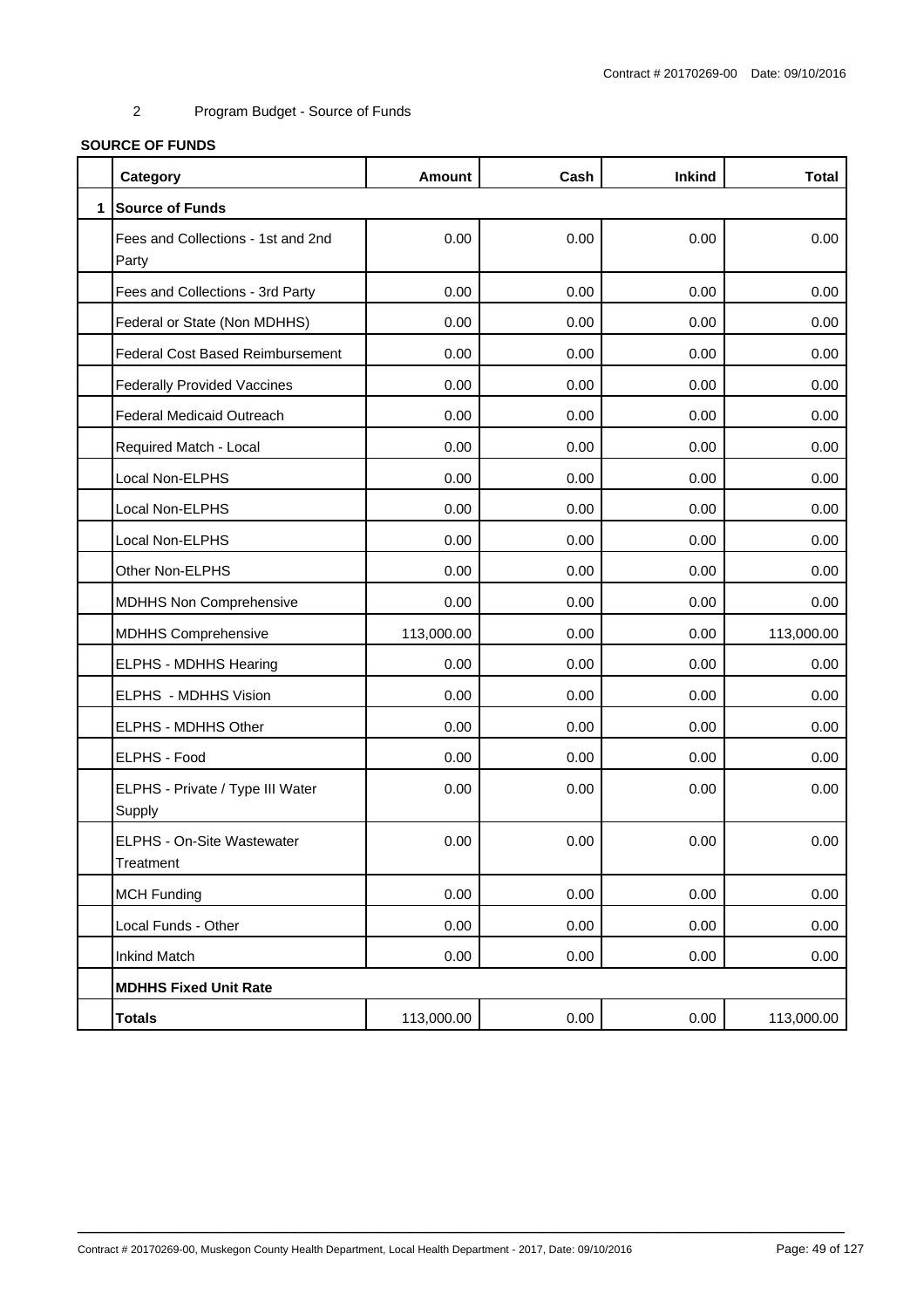|                 | <b>Line Item</b>                                                                                                                                                            | Qty    | Rate      |             | Units UOM | <b>Total</b> |
|-----------------|-----------------------------------------------------------------------------------------------------------------------------------------------------------------------------|--------|-----------|-------------|-----------|--------------|
|                 | <b>DIRECT EXPENSES</b>                                                                                                                                                      |        |           |             |           |              |
|                 | <b>Program Expenses</b>                                                                                                                                                     |        |           |             |           |              |
| 1               | <b>Salary &amp; Wages</b>                                                                                                                                                   |        |           |             |           |              |
|                 | Clerk                                                                                                                                                                       | 0.7900 | 34427.000 | $0.000$ FTE |           | 27,197.00    |
|                 | <b>Public Health Nurse</b>                                                                                                                                                  | 1.0000 | 55844.000 | $0.000$ FTE |           | 55,844.00    |
|                 | Supervisor                                                                                                                                                                  | 0.1700 | 64588.000 | $0.000$ FTE |           | 10,980.00    |
|                 | <b>Total for Salary &amp; Wages</b>                                                                                                                                         |        |           |             |           | 94,021.00    |
| $\mathbf 2$     | <b>Fringe Benefits</b>                                                                                                                                                      |        |           |             |           |              |
|                 | Composite Rate<br>Notes: FICA<br><b>LIFE INSURANCE</b><br><b>RETIREMENT</b><br><b>UNEMPLOYMENT</b><br><b>WORKER'S COMPENSATION</b><br>DENTAL INSURANCE<br>MEDICAL INSURANCE | 0.0000 | 40.500    | 94022.000   |           | 38,079.00    |
|                 | 3 Cap. Exp. for Equip & Fac.                                                                                                                                                |        |           |             |           |              |
| 4               | <b>Contractual</b>                                                                                                                                                          |        |           |             |           |              |
| $5\phantom{.0}$ | <b>Supplies and Materials</b>                                                                                                                                               |        |           |             |           |              |
|                 | <b>Supplies and Materials</b>                                                                                                                                               |        |           |             |           | 3,900.00     |
| 6               | Travel                                                                                                                                                                      |        |           |             |           |              |
|                 | Travel                                                                                                                                                                      |        |           |             |           | 750.00       |
| 7               | Communication                                                                                                                                                               |        |           |             |           |              |
|                 | Communication                                                                                                                                                               |        |           |             |           | 1,086.00     |
| 8               | <b>County-City Central Services</b>                                                                                                                                         |        |           |             |           |              |
|                 | 9 Space Costs                                                                                                                                                               |        |           |             |           |              |
|                 | Rent                                                                                                                                                                        | 0.0000 | 0.000     | 0.000       |           | 2,286.00     |
| 10              | All Others (ADP, Con. Employees, Misc.)                                                                                                                                     |        |           |             |           |              |
|                 | All Others (ADP, Con. Employees, Misc.)                                                                                                                                     |        |           |             |           | 1,211.00     |
|                 | <b>Total Program Expenses</b>                                                                                                                                               |        |           |             |           | 141,333.00   |
|                 | <b>TOTAL DIRECT EXPENSES</b>                                                                                                                                                |        |           |             |           | 141,333.00   |
|                 | <b>INDIRECT EXPENSES</b>                                                                                                                                                    |        |           |             |           |              |
|                 | <b>Indirect Costs</b>                                                                                                                                                       |        |           |             |           |              |
| 1               | <b>Indirect Costs</b>                                                                                                                                                       |        |           |             |           |              |
| $\mathbf{2}$    | <b>Other Costs Distributions</b>                                                                                                                                            |        |           |             |           |              |
|                 | Health Adm Distribution                                                                                                                                                     | 0.0000 | 0.000     | 0.000       |           | 33,432.00    |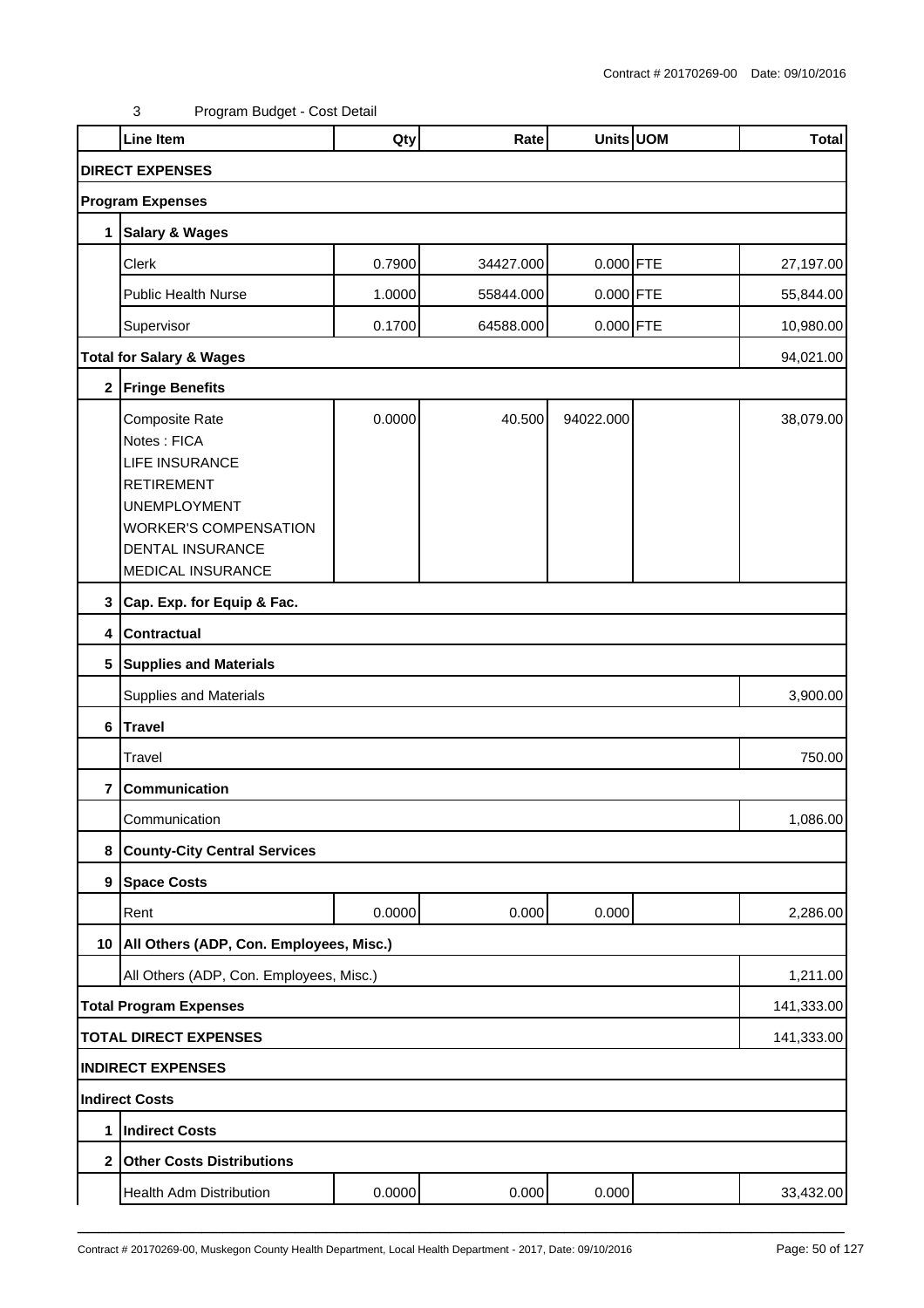|                                            | Line Item                                   | Qty    | Ratel  | <b>Units UOM</b> |  | Totall       |  |  |
|--------------------------------------------|---------------------------------------------|--------|--------|------------------|--|--------------|--|--|
|                                            | Cost Distributions for Fees-Care<br>Coordin | 0.0000 | 0.0001 | 0.000            |  | $-61,765.00$ |  |  |
| <b>Total for Other Costs Distributions</b> |                                             |        |        |                  |  |              |  |  |
|                                            | <b>Total Indirect Costs</b>                 |        |        |                  |  | $-28,333.00$ |  |  |
| <b>TOTAL INDIRECT EXPENSES</b>             |                                             |        |        |                  |  |              |  |  |
| <b>ITOTAL EXPENDITURES</b>                 |                                             |        |        |                  |  |              |  |  |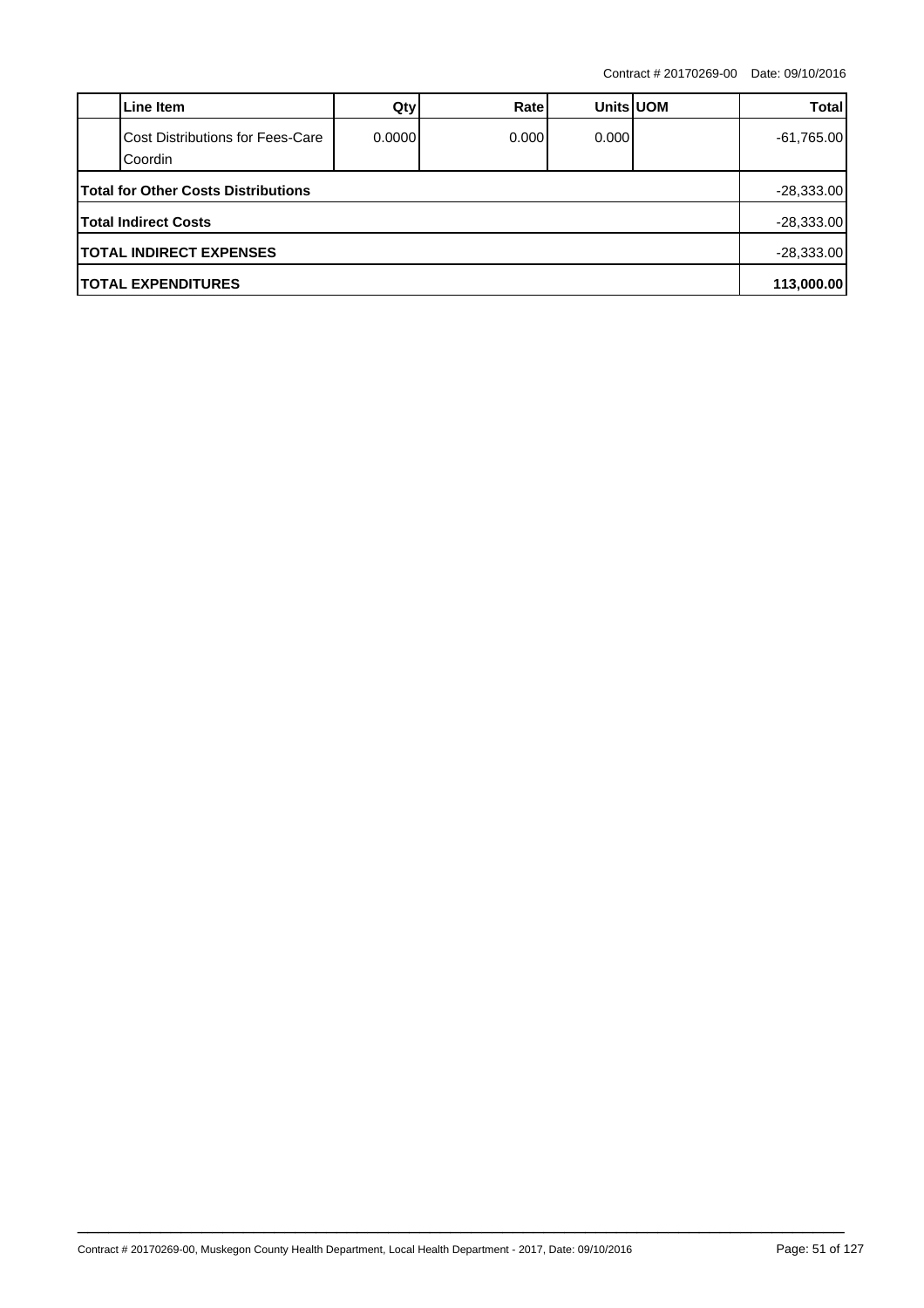| - MCH                       | <b>PROGRAM / PROJECT</b><br>Local Health Department - 2017 / Enabling Services Children |                    |                               | <b>DATE PREPARED</b><br>9/10/2016                        |                                                                                            |                        |  |           |  |
|-----------------------------|-----------------------------------------------------------------------------------------|--------------------|-------------------------------|----------------------------------------------------------|--------------------------------------------------------------------------------------------|------------------------|--|-----------|--|
|                             | <b>CONTRACTOR NAME</b><br>Muskegon County Health Department                             |                    |                               | <b>BUDGET PERIOD</b><br>From: 10/1/2016<br>To: 9/30/2017 |                                                                                            |                        |  |           |  |
|                             | <b>MAILING ADDRESS (Number and Street)</b><br>209 E. Apple Ave.                         |                    |                               |                                                          | <b>BUDGET AGREEMENT</b><br><b>AMENDMENT#</b><br>0<br>$\nabla$ Original<br>$\Box$ Amendment |                        |  |           |  |
| <b>CITY</b><br>Muskegon     |                                                                                         | <b>STATE</b><br>MI | <b>ZIP CODE</b><br>49442-3406 | <b>FEDERAL ID NUMBER</b><br>38-6006063                   |                                                                                            |                        |  |           |  |
|                             | Category                                                                                |                    |                               |                                                          |                                                                                            | <b>Amount</b>          |  | Total     |  |
|                             | <b>DIRECT EXPENSES</b>                                                                  |                    |                               |                                                          |                                                                                            |                        |  |           |  |
|                             | <b>Program Expenses</b>                                                                 |                    |                               |                                                          |                                                                                            |                        |  |           |  |
| 1                           | Salary & Wages                                                                          |                    |                               |                                                          |                                                                                            | 31,432.00              |  | 31,432.00 |  |
| $\overline{c}$              | <b>Fringe Benefits</b>                                                                  |                    |                               |                                                          |                                                                                            | 16,301.00              |  | 16,301.00 |  |
| 3                           | Cap. Exp. for Equip & Fac.                                                              |                    |                               |                                                          | 0.00                                                                                       |                        |  | 0.00      |  |
| 4                           | Contractual                                                                             |                    |                               |                                                          | 0.00                                                                                       |                        |  | 0.00      |  |
| 5                           | <b>Supplies and Materials</b>                                                           |                    |                               |                                                          |                                                                                            | 537.00                 |  | 537.00    |  |
| 6                           | Travel                                                                                  |                    |                               |                                                          |                                                                                            | 588.00                 |  | 588.00    |  |
| 7                           | Communication                                                                           |                    |                               |                                                          | 170.00<br>170.00                                                                           |                        |  |           |  |
| 8                           | <b>County-City Central Services</b>                                                     |                    |                               |                                                          | 0.00<br>0.00                                                                               |                        |  |           |  |
| 9                           | <b>Space Costs</b>                                                                      |                    |                               |                                                          | 801.00<br>801.00                                                                           |                        |  |           |  |
| 10 <sup>°</sup>             | All Others (ADP, Con. Employees, Misc.)                                                 |                    |                               |                                                          | 326.00<br>326.00                                                                           |                        |  |           |  |
|                             | <b>Total Program Expenses</b>                                                           |                    |                               |                                                          | 50,155.00<br>50,155.00                                                                     |                        |  |           |  |
|                             | <b>TOTAL DIRECT EXPENSES</b>                                                            |                    |                               |                                                          |                                                                                            | 50,155.00              |  | 50,155.00 |  |
|                             | <b>INDIRECT EXPENSES</b>                                                                |                    |                               |                                                          |                                                                                            |                        |  |           |  |
|                             | <b>Indirect Costs</b>                                                                   |                    |                               |                                                          |                                                                                            |                        |  |           |  |
|                             | <b>Indirect Costs</b>                                                                   |                    |                               |                                                          |                                                                                            | 0.00                   |  | 0.00      |  |
| $\overline{2}$              | <b>Other Costs Distributions</b>                                                        |                    |                               |                                                          |                                                                                            | 12,345.00<br>12,345.00 |  |           |  |
| <b>Total Indirect Costs</b> |                                                                                         |                    |                               | 12,345.00                                                |                                                                                            |                        |  | 12,345.00 |  |
|                             | <b>TOTAL INDIRECT EXPENSES</b>                                                          |                    |                               |                                                          |                                                                                            | 12,345.00              |  | 12,345.00 |  |
|                             | <b>TOTAL EXPENDITURES</b>                                                               |                    |                               |                                                          |                                                                                            | 62,500.00              |  | 62,500.00 |  |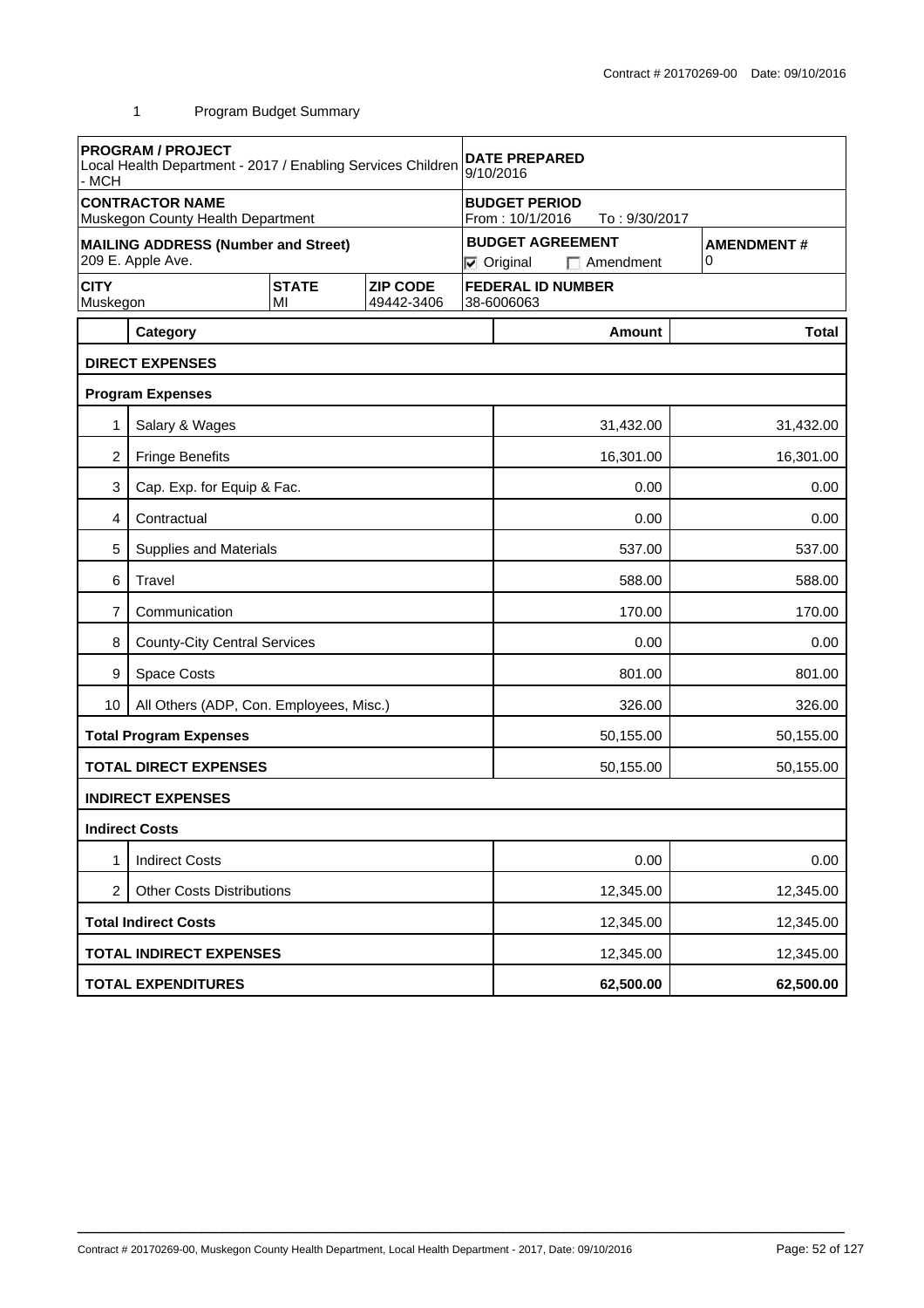# **SOURCE OF FUNDS**

|              | Category                                    | <b>Amount</b> | Cash | <b>Inkind</b> | <b>Total</b> |
|--------------|---------------------------------------------|---------------|------|---------------|--------------|
| $\mathbf{1}$ | <b>Source of Funds</b>                      |               |      |               |              |
|              | Fees and Collections - 1st and 2nd<br>Party | 0.00          | 0.00 | 0.00          | 0.00         |
|              | Fees and Collections - 3rd Party            | 0.00          | 0.00 | 0.00          | 0.00         |
|              | Federal or State (Non MDHHS)                | 0.00          | 0.00 | 0.00          | 0.00         |
|              | <b>Federal Cost Based Reimbursement</b>     | 0.00          | 0.00 | 0.00          | 0.00         |
|              | <b>Federally Provided Vaccines</b>          | 0.00          | 0.00 | 0.00          | 0.00         |
|              | Federal Medicaid Outreach                   | 0.00          | 0.00 | 0.00          | 0.00         |
|              | Required Match - Local                      | 0.00          | 0.00 | 0.00          | 0.00         |
|              | Local Non-ELPHS                             | 0.00          | 0.00 | 0.00          | 0.00         |
|              | Local Non-ELPHS                             | 0.00          | 0.00 | 0.00          | 0.00         |
|              | Local Non-ELPHS                             | 0.00          | 0.00 | 0.00          | 0.00         |
|              | Other Non-ELPHS                             | 0.00          | 0.00 | 0.00          | 0.00         |
|              | <b>MDHHS Non Comprehensive</b>              | 0.00          | 0.00 | 0.00          | 0.00         |
|              | <b>MDHHS Comprehensive</b>                  | 0.00          | 0.00 | 0.00          | 0.00         |
|              | ELPHS - MDHHS Hearing                       | 0.00          | 0.00 | 0.00          | 0.00         |
|              | ELPHS - MDHHS Vision                        | 0.00          | 0.00 | 0.00          | 0.00         |
|              | ELPHS - MDHHS Other                         | 0.00          | 0.00 | 0.00          | 0.00         |
|              | ELPHS - Food                                | 0.00          | 0.00 | 0.00          | 0.00         |
|              | ELPHS - Private / Type III Water<br>Supply  | 0.00          | 0.00 | 0.00          | 0.00         |
|              | ELPHS - On-Site Wastewater<br>Treatment     | 0.00          | 0.00 | 0.00          | 0.00         |
|              | <b>MCH Funding</b>                          | 62,500.00     | 0.00 | 0.00          | 62,500.00    |
|              | Local Funds - Other                         | 0.00          | 0.00 | 0.00          | 0.00         |
|              | <b>Inkind Match</b>                         | 0.00          | 0.00 | 0.00          | 0.00         |
|              | <b>MDHHS Fixed Unit Rate</b>                |               |      |               |              |
|              | <b>Totals</b>                               | 62,500.00     | 0.00 | 0.00          | 62,500.00    |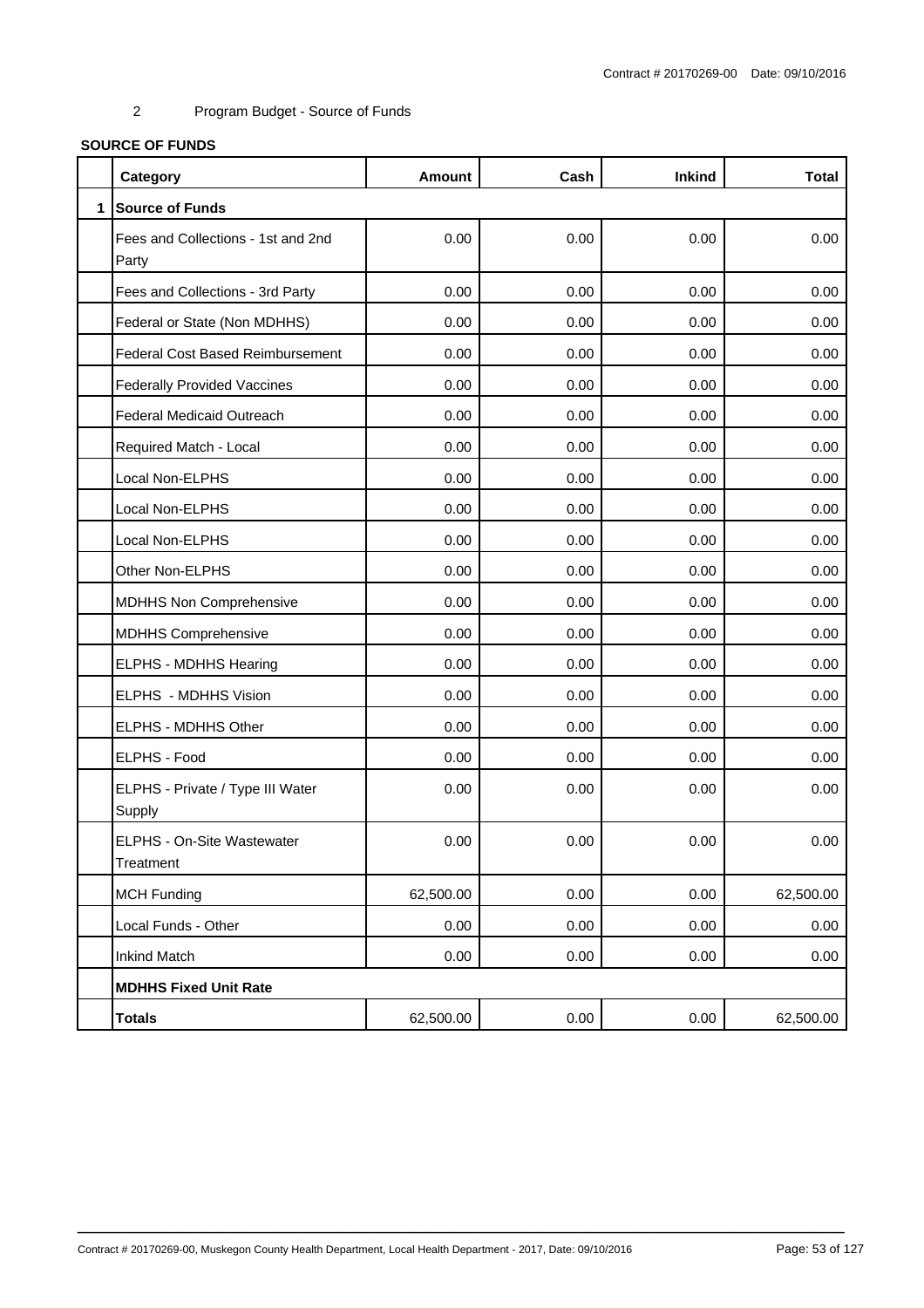|   | <b>Line Item</b>                                       | Qty    | Rate      |             | Units UOM | <b>Total</b> |  |  |  |  |
|---|--------------------------------------------------------|--------|-----------|-------------|-----------|--------------|--|--|--|--|
|   | <b>DIRECT EXPENSES</b>                                 |        |           |             |           |              |  |  |  |  |
|   | <b>Program Expenses</b>                                |        |           |             |           |              |  |  |  |  |
| 1 | <b>Salary &amp; Wages</b>                              |        |           |             |           |              |  |  |  |  |
|   | Supervisor                                             | 0.2350 | 65882.000 | $0.000$ FTE |           | 15,482.00    |  |  |  |  |
|   | <b>Health Educator</b>                                 | 0.3769 | 42318.000 | 0.000 FTE   |           | 15,950.00    |  |  |  |  |
|   | <b>Total for Salary &amp; Wages</b>                    |        |           |             |           |              |  |  |  |  |
|   |                                                        |        |           |             |           | 31,432.00    |  |  |  |  |
|   | 2 Fringe Benefits                                      |        |           |             |           |              |  |  |  |  |
|   | Composite Rate                                         | 0.0000 | 51.860    | 31432.000   |           | 16,301.00    |  |  |  |  |
|   | Notes: FICA                                            |        |           |             |           |              |  |  |  |  |
|   | Medical Insurance                                      |        |           |             |           |              |  |  |  |  |
|   | Life Insurance                                         |        |           |             |           |              |  |  |  |  |
|   | Retirement                                             |        |           |             |           |              |  |  |  |  |
|   | Dental Insurance                                       |        |           |             |           |              |  |  |  |  |
|   | Retirees'                                              |        |           |             |           |              |  |  |  |  |
|   | Vision                                                 |        |           |             |           |              |  |  |  |  |
|   | Long Term Disability Insurance                         |        |           |             |           |              |  |  |  |  |
|   | Unemployment Insurance<br><b>Worker's Compensation</b> |        |           |             |           |              |  |  |  |  |
|   |                                                        |        |           |             |           |              |  |  |  |  |
|   | Insurance                                              |        |           |             |           |              |  |  |  |  |
|   | 3 Cap. Exp. for Equip & Fac.                           |        |           |             |           |              |  |  |  |  |
|   | 4 Contractual                                          |        |           |             |           |              |  |  |  |  |
|   | 5 Supplies and Materials                               |        |           |             |           |              |  |  |  |  |
|   | <b>Supplies and Materials</b>                          |        |           |             |           | 537.00       |  |  |  |  |
|   | 6 Travel                                               |        |           |             |           |              |  |  |  |  |
|   | Travel                                                 |        |           |             |           | 588.00       |  |  |  |  |
| 7 | Communication                                          |        |           |             |           |              |  |  |  |  |
|   | Communication                                          |        |           |             |           | 170.00       |  |  |  |  |
| 8 | <b>County-City Central Services</b>                    |        |           |             |           |              |  |  |  |  |
|   | 9 Space Costs                                          |        |           |             |           |              |  |  |  |  |
|   | <b>Space Costs</b>                                     |        |           |             |           | 801.00       |  |  |  |  |
|   | 10   All Others (ADP, Con. Employees, Misc.)           |        |           |             |           |              |  |  |  |  |
|   | All Others (ADP, Con. Employees, Misc.)                |        |           |             |           | 326.00       |  |  |  |  |
|   | <b>Total Program Expenses</b><br>50,155.00             |        |           |             |           |              |  |  |  |  |
|   | <b>TOTAL DIRECT EXPENSES</b>                           |        |           |             |           | 50,155.00    |  |  |  |  |
|   | <b>INDIRECT EXPENSES</b>                               |        |           |             |           |              |  |  |  |  |
|   | <b>Indirect Costs</b>                                  |        |           |             |           |              |  |  |  |  |
| 1 | <b>Indirect Costs</b>                                  |        |           |             |           |              |  |  |  |  |
|   | 2 Other Costs Distributions                            |        |           |             |           |              |  |  |  |  |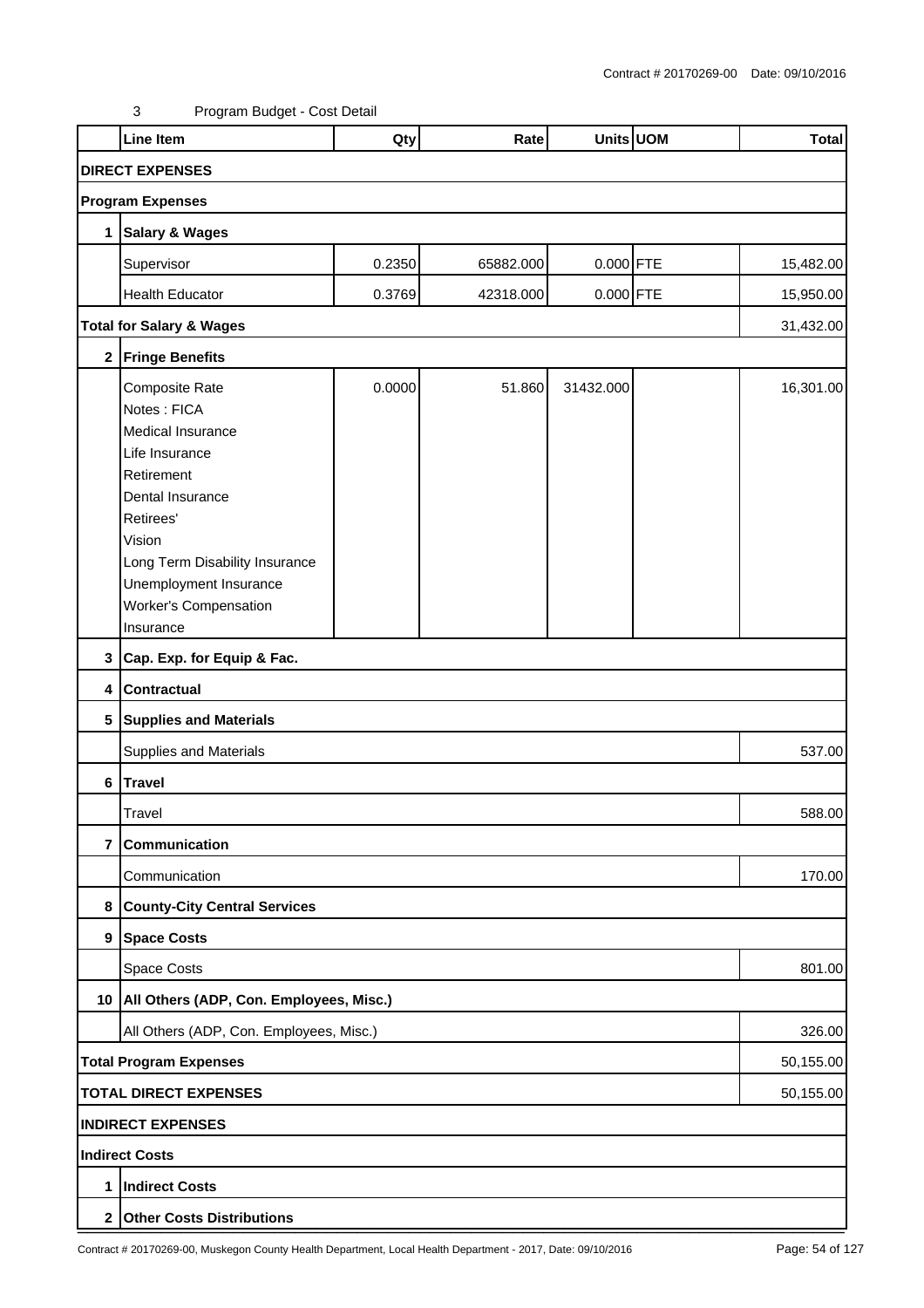|                                | Line Item                 | Qty     | Ratel  | <b>Units UOM</b> |  | <b>Total</b> |  |  |
|--------------------------------|---------------------------|---------|--------|------------------|--|--------------|--|--|
|                                | Health Adm Distribution   | 0.00001 | 0.0001 | 0.000            |  | 12,345.00    |  |  |
| <b>Total Indirect Costs</b>    |                           |         |        |                  |  |              |  |  |
| <b>TOTAL INDIRECT EXPENSES</b> |                           |         |        |                  |  |              |  |  |
|                                | <b>TOTAL EXPENDITURES</b> |         |        |                  |  | 62,500.00    |  |  |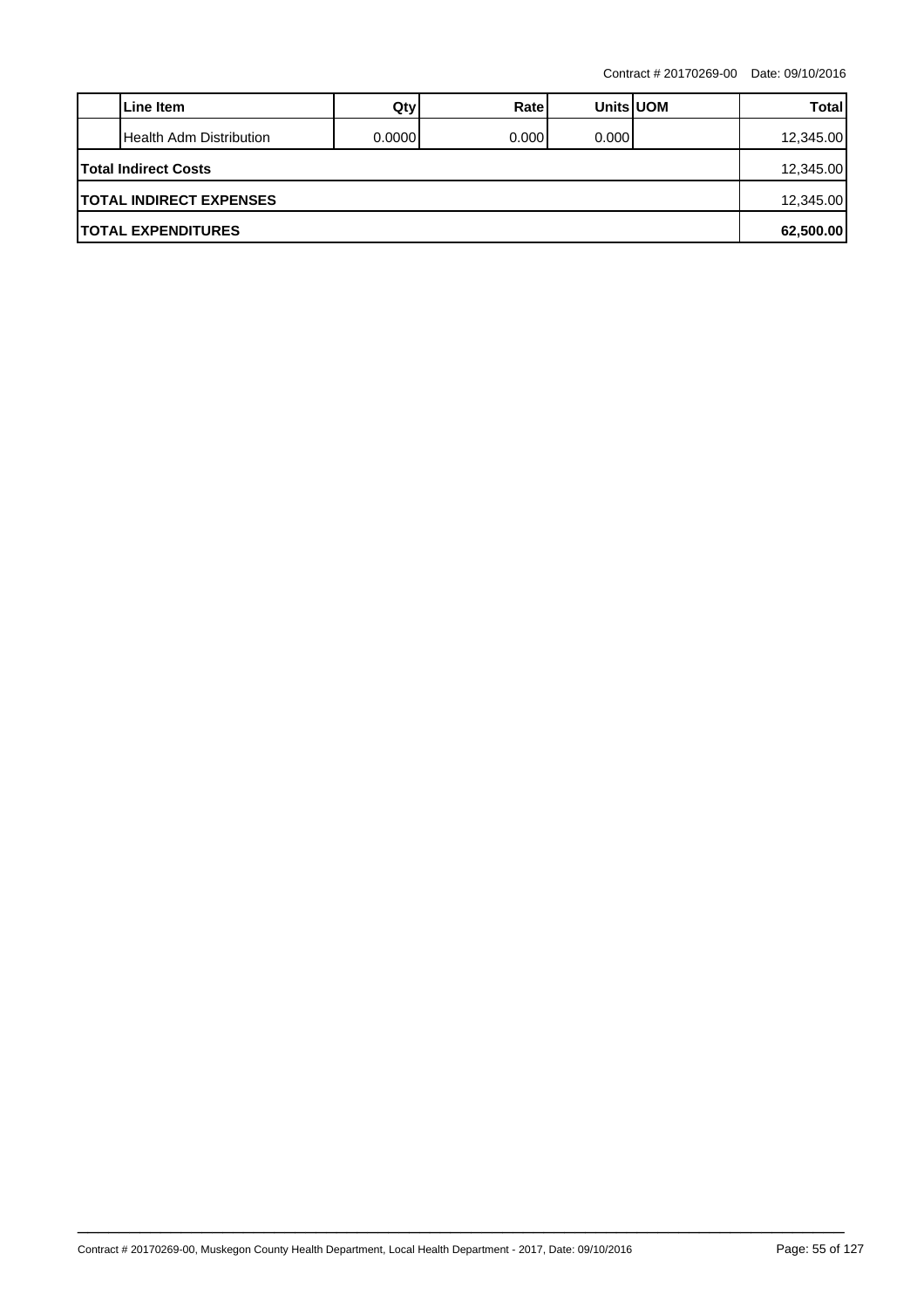| - MCH                                              | <b>PROGRAM / PROJECT</b><br>Local Health Department - 2017 / Enabling Services Women |                    |                               | <b>DATE PREPARED</b><br>9/10/2016                                                          |                        |                          |  |              |
|----------------------------------------------------|--------------------------------------------------------------------------------------|--------------------|-------------------------------|--------------------------------------------------------------------------------------------|------------------------|--------------------------|--|--------------|
|                                                    | <b>CONTRACTOR NAME</b><br>Muskegon County Health Department                          |                    |                               | <b>BUDGET PERIOD</b><br>From: 10/1/2016<br>To: 9/30/2017                                   |                        |                          |  |              |
|                                                    | <b>MAILING ADDRESS (Number and Street)</b><br>209 E. Apple Ave.                      |                    |                               | <b>BUDGET AGREEMENT</b><br><b>AMENDMENT#</b><br>0<br>$\nabla$ Original<br>$\Box$ Amendment |                        |                          |  |              |
| <b>CITY</b><br>Muskegon                            |                                                                                      | <b>STATE</b><br>MI | <b>ZIP CODE</b><br>49442-3406 |                                                                                            | 38-6006063             | <b>FEDERAL ID NUMBER</b> |  |              |
|                                                    | Category                                                                             |                    |                               |                                                                                            |                        | <b>Amount</b>            |  | <b>Total</b> |
|                                                    | <b>DIRECT EXPENSES</b>                                                               |                    |                               |                                                                                            |                        |                          |  |              |
|                                                    | <b>Program Expenses</b>                                                              |                    |                               |                                                                                            |                        |                          |  |              |
| 1                                                  | Salary & Wages                                                                       |                    |                               |                                                                                            |                        | 36,460.00                |  | 36,460.00    |
| 2                                                  | <b>Fringe Benefits</b>                                                               |                    |                               |                                                                                            |                        | 18,908.00                |  | 18,908.00    |
| 3                                                  | Cap. Exp. for Equip & Fac.                                                           |                    |                               |                                                                                            | 0.00<br>0.00           |                          |  |              |
| 4                                                  | Contractual                                                                          |                    |                               |                                                                                            |                        | 0.00                     |  | 0.00         |
| 5                                                  | <b>Supplies and Materials</b>                                                        |                    |                               |                                                                                            |                        | 628.00                   |  | 628.00       |
| 6                                                  | Travel                                                                               |                    |                               |                                                                                            |                        | 683.00                   |  | 683.00       |
| 7                                                  | Communication                                                                        |                    |                               |                                                                                            | 196.00<br>196.00       |                          |  |              |
| 8                                                  | <b>County-City Central Services</b>                                                  |                    |                               |                                                                                            | 0.00<br>0.00           |                          |  |              |
| 9                                                  | <b>Space Costs</b>                                                                   |                    |                               |                                                                                            | 928.00<br>928.00       |                          |  |              |
| 10                                                 | All Others (ADP, Con. Employees, Misc.)                                              |                    |                               |                                                                                            | 377.00<br>377.00       |                          |  |              |
|                                                    | <b>Total Program Expenses</b>                                                        |                    |                               |                                                                                            |                        | 58,180.00                |  | 58,180.00    |
|                                                    | <b>TOTAL DIRECT EXPENSES</b>                                                         |                    |                               |                                                                                            |                        | 58,180.00                |  | 58,180.00    |
|                                                    | <b>INDIRECT EXPENSES</b>                                                             |                    |                               |                                                                                            |                        |                          |  |              |
|                                                    | <b>Indirect Costs</b>                                                                |                    |                               |                                                                                            |                        |                          |  |              |
| 1                                                  | <b>Indirect Costs</b>                                                                |                    |                               |                                                                                            |                        | 0.00                     |  | 0.00         |
| $\overline{2}$<br><b>Other Costs Distributions</b> |                                                                                      |                    |                               |                                                                                            | 14,320.00              |                          |  | 14,320.00    |
|                                                    | <b>Total Indirect Costs</b>                                                          |                    |                               |                                                                                            | 14,320.00<br>14,320.00 |                          |  |              |
|                                                    | <b>TOTAL INDIRECT EXPENSES</b>                                                       |                    |                               | 14,320.00                                                                                  |                        |                          |  | 14,320.00    |
|                                                    | <b>TOTAL EXPENDITURES</b>                                                            |                    |                               |                                                                                            |                        | 72,500.00                |  | 72,500.00    |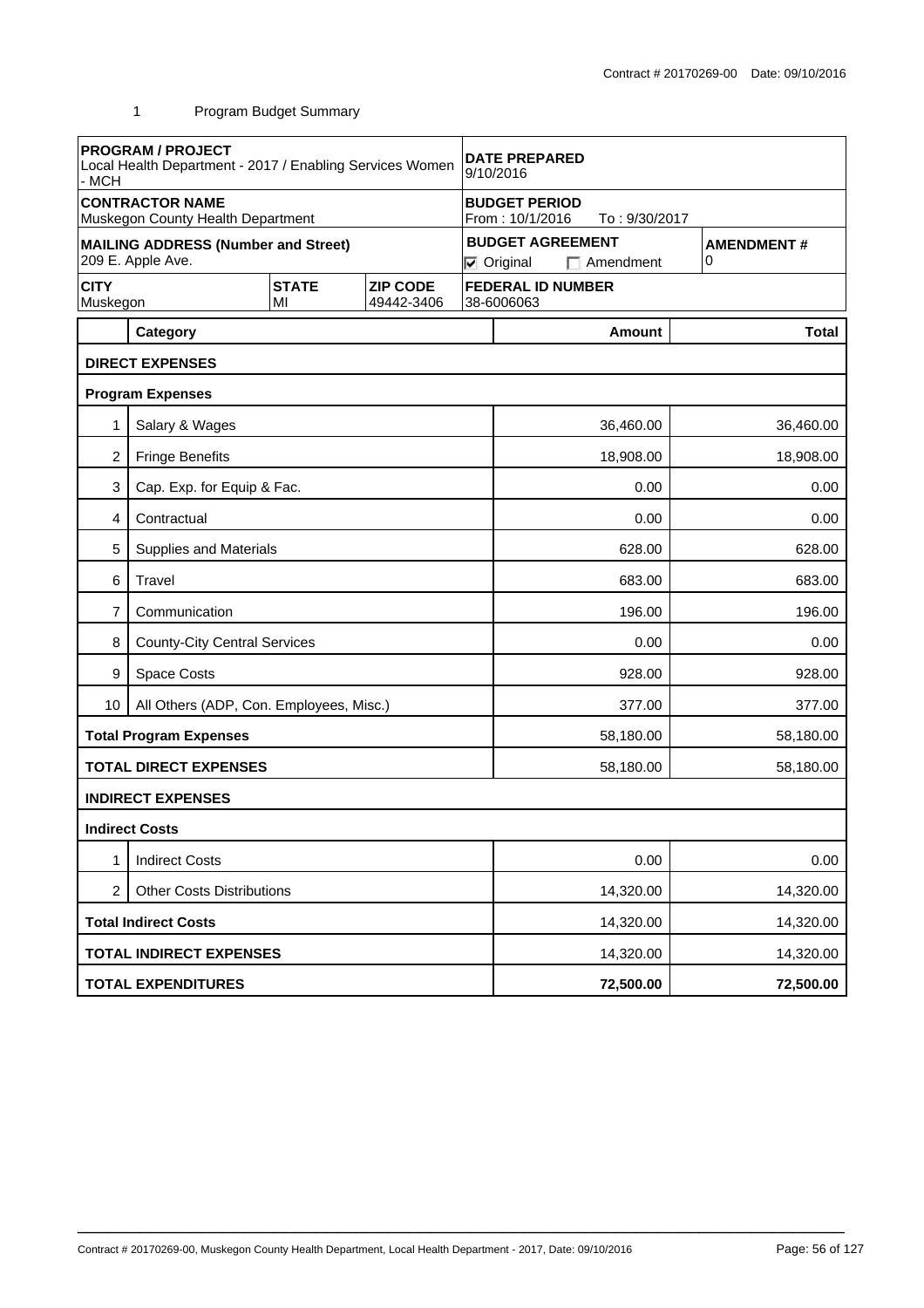# **SOURCE OF FUNDS**

|              | Category                                    | <b>Amount</b> | Cash | <b>Inkind</b> | <b>Total</b> |
|--------------|---------------------------------------------|---------------|------|---------------|--------------|
| $\mathbf{1}$ | <b>Source of Funds</b>                      |               |      |               |              |
|              | Fees and Collections - 1st and 2nd<br>Party | 0.00          | 0.00 | 0.00          | 0.00         |
|              | Fees and Collections - 3rd Party            | 0.00          | 0.00 | 0.00          | 0.00         |
|              | Federal or State (Non MDHHS)                | 0.00          | 0.00 | 0.00          | 0.00         |
|              | <b>Federal Cost Based Reimbursement</b>     | 0.00          | 0.00 | 0.00          | 0.00         |
|              | <b>Federally Provided Vaccines</b>          | 0.00          | 0.00 | 0.00          | 0.00         |
|              | <b>Federal Medicaid Outreach</b>            | 0.00          | 0.00 | 0.00          | 0.00         |
|              | Required Match - Local                      | 0.00          | 0.00 | 0.00          | 0.00         |
|              | Local Non-ELPHS                             | 0.00          | 0.00 | 0.00          | 0.00         |
|              | Local Non-ELPHS                             | 0.00          | 0.00 | 0.00          | 0.00         |
|              | Local Non-ELPHS                             | 0.00          | 0.00 | 0.00          | 0.00         |
|              | Other Non-ELPHS                             | 0.00          | 0.00 | 0.00          | 0.00         |
|              | <b>MDHHS Non Comprehensive</b>              | 0.00          | 0.00 | 0.00          | 0.00         |
|              | <b>MDHHS Comprehensive</b>                  | 0.00          | 0.00 | 0.00          | 0.00         |
|              | <b>ELPHS - MDHHS Hearing</b>                | 0.00          | 0.00 | 0.00          | 0.00         |
|              | ELPHS - MDHHS Vision                        | 0.00          | 0.00 | 0.00          | 0.00         |
|              | ELPHS - MDHHS Other                         | 0.00          | 0.00 | 0.00          | 0.00         |
|              | ELPHS - Food                                | 0.00          | 0.00 | 0.00          | 0.00         |
|              | ELPHS - Private / Type III Water<br>Supply  | 0.00          | 0.00 | 0.00          | 0.00         |
|              | ELPHS - On-Site Wastewater<br>Treatment     | 0.00          | 0.00 | 0.00          | 0.00         |
|              | <b>MCH Funding</b>                          | 72,500.00     | 0.00 | 0.00          | 72,500.00    |
|              | Local Funds - Other                         | 0.00          | 0.00 | 0.00          | 0.00         |
|              | <b>Inkind Match</b>                         | 0.00          | 0.00 | 0.00          | 0.00         |
|              | <b>MDHHS Fixed Unit Rate</b>                |               |      |               |              |
|              | <b>Totals</b>                               | 72,500.00     | 0.00 | 0.00          | 72,500.00    |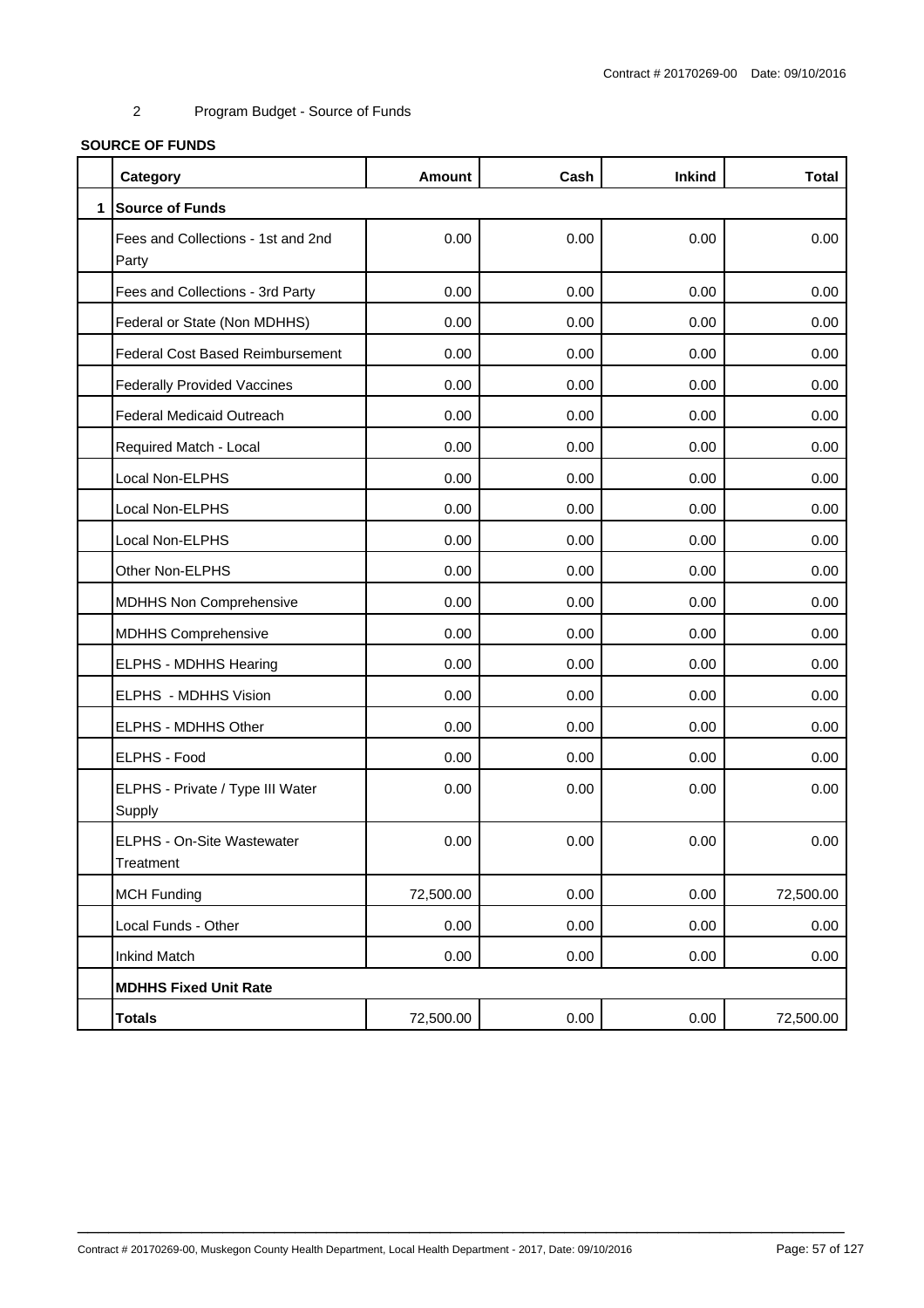|   | <b>Line Item</b>                             | Qty    | Rate      |             | Units UOM | <b>Total</b> |  |  |  |  |
|---|----------------------------------------------|--------|-----------|-------------|-----------|--------------|--|--|--|--|
|   | <b>DIRECT EXPENSES</b>                       |        |           |             |           |              |  |  |  |  |
|   | <b>Program Expenses</b>                      |        |           |             |           |              |  |  |  |  |
| 1 | <b>Salary &amp; Wages</b>                    |        |           |             |           |              |  |  |  |  |
|   | Supervisor                                   | 0.2726 | 65882.000 | $0.000$ FTE |           | 17,959.00    |  |  |  |  |
|   | <b>Health Educator</b>                       | 0.4372 | 42318.000 | 0.000 FTE   |           | 18,501.00    |  |  |  |  |
|   |                                              |        |           |             |           |              |  |  |  |  |
|   | <b>Total for Salary &amp; Wages</b>          |        |           |             |           | 36,460.00    |  |  |  |  |
|   | 2 Fringe Benefits                            |        |           |             |           |              |  |  |  |  |
|   | Composite Rate                               | 0.0000 | 51.860    | 36460.000   |           | 18,908.00    |  |  |  |  |
|   | Notes: FICA                                  |        |           |             |           |              |  |  |  |  |
|   | Medical Insurance                            |        |           |             |           |              |  |  |  |  |
|   | Life Insurance                               |        |           |             |           |              |  |  |  |  |
|   | Retirement                                   |        |           |             |           |              |  |  |  |  |
|   | Dental Insurance                             |        |           |             |           |              |  |  |  |  |
|   | Retirees'                                    |        |           |             |           |              |  |  |  |  |
|   | Vision                                       |        |           |             |           |              |  |  |  |  |
|   | Long Term Disability Insurance               |        |           |             |           |              |  |  |  |  |
|   | Unemployment Insurance                       |        |           |             |           |              |  |  |  |  |
|   | <b>Workers' Compensation</b>                 |        |           |             |           |              |  |  |  |  |
|   | Insurance                                    |        |           |             |           |              |  |  |  |  |
|   | 3 Cap. Exp. for Equip & Fac.                 |        |           |             |           |              |  |  |  |  |
|   | 4 Contractual                                |        |           |             |           |              |  |  |  |  |
|   | 5 Supplies and Materials                     |        |           |             |           |              |  |  |  |  |
|   | <b>Supplies and Materials</b>                |        |           |             |           | 628.00       |  |  |  |  |
|   | 6 Travel                                     |        |           |             |           |              |  |  |  |  |
|   | Travel                                       |        |           |             |           | 683.00       |  |  |  |  |
| 7 | Communication                                |        |           |             |           |              |  |  |  |  |
|   | Communication                                |        |           |             |           | 196.00       |  |  |  |  |
|   | 8 County-City Central Services               |        |           |             |           |              |  |  |  |  |
|   | 9 Space Costs                                |        |           |             |           |              |  |  |  |  |
|   | Space Costs                                  |        |           |             |           | 928.00       |  |  |  |  |
|   | 10   All Others (ADP, Con. Employees, Misc.) |        |           |             |           |              |  |  |  |  |
|   | All Others (ADP, Con. Employees, Misc.)      |        |           |             |           | 377.00       |  |  |  |  |
|   | <b>Total Program Expenses</b><br>58,180.00   |        |           |             |           |              |  |  |  |  |
|   | <b>TOTAL DIRECT EXPENSES</b><br>58,180.00    |        |           |             |           |              |  |  |  |  |
|   | <b>INDIRECT EXPENSES</b>                     |        |           |             |           |              |  |  |  |  |
|   | <b>Indirect Costs</b>                        |        |           |             |           |              |  |  |  |  |
| 1 | <b>Indirect Costs</b>                        |        |           |             |           |              |  |  |  |  |
|   | 2 Other Costs Distributions                  |        |           |             |           |              |  |  |  |  |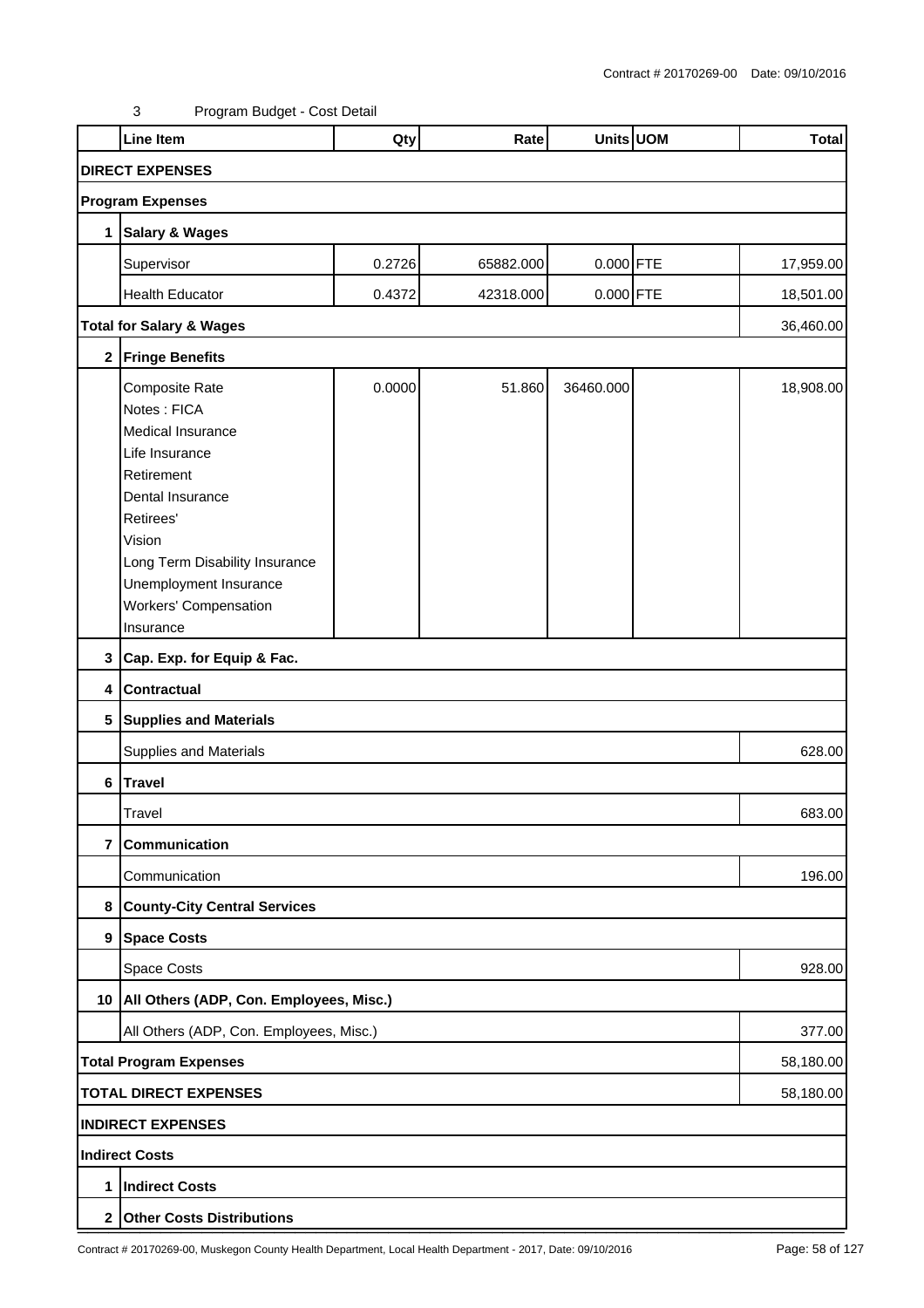|                                | Line Item                 | Qty     | Ratel  | <b>Units UOM</b> |  | <b>Total</b> |  |  |
|--------------------------------|---------------------------|---------|--------|------------------|--|--------------|--|--|
|                                | Health Adm Distribution   | 0.00001 | 0.0001 | 0.000            |  | 14,320.00    |  |  |
| <b>Total Indirect Costs</b>    |                           |         |        |                  |  |              |  |  |
| <b>TOTAL INDIRECT EXPENSES</b> |                           |         |        |                  |  |              |  |  |
|                                | <b>TOTAL EXPENDITURES</b> |         |        |                  |  | 72,500.00    |  |  |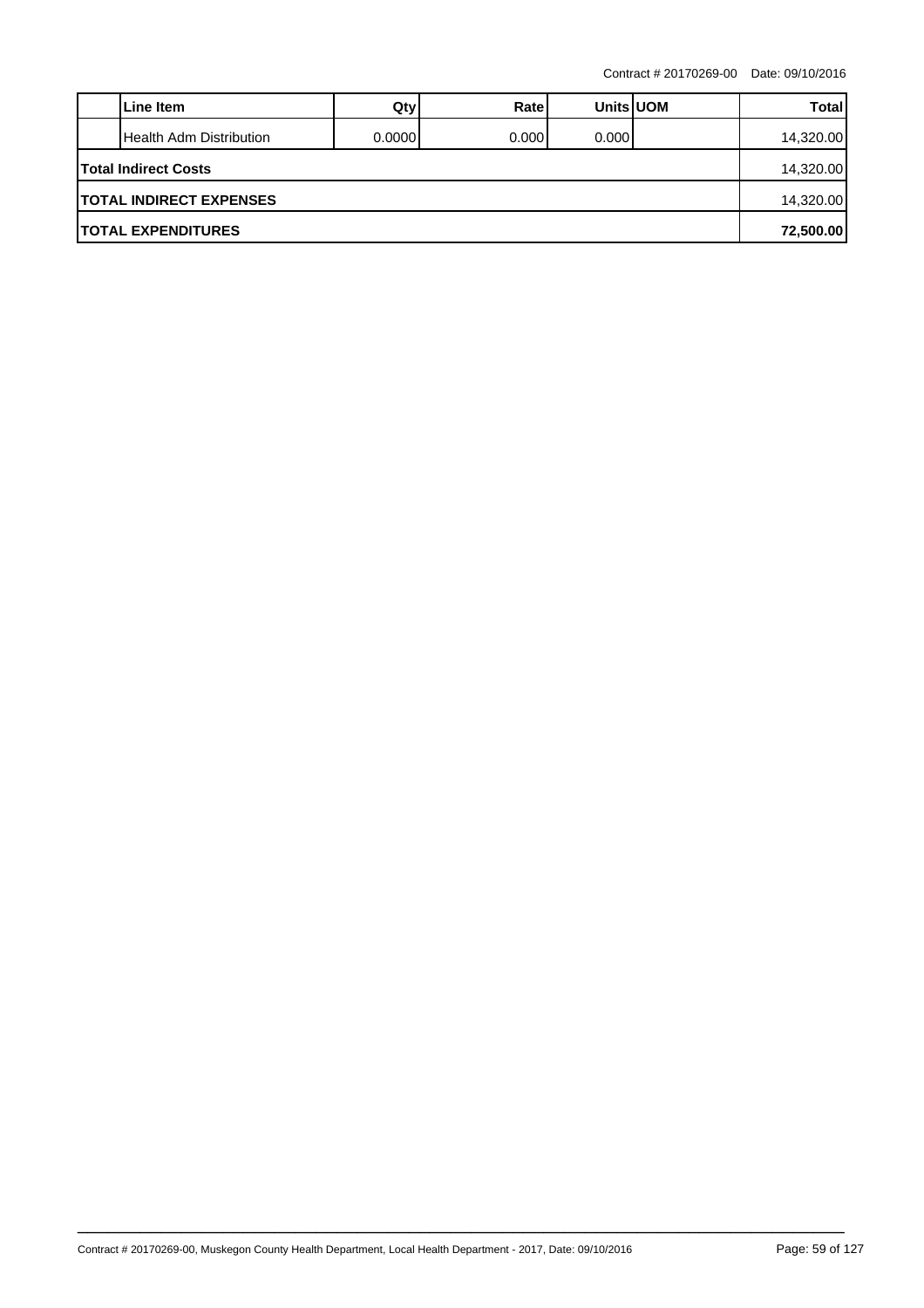|                         | <b>PROGRAM / PROJECT</b><br>Local Health Department - 2017 / Food ELPHS |                    |                               | <b>DATE PREPARED</b><br>9/10/2016 |                                              |                          |              |  |  |
|-------------------------|-------------------------------------------------------------------------|--------------------|-------------------------------|-----------------------------------|----------------------------------------------|--------------------------|--------------|--|--|
|                         | <b>CONTRACTOR NAME</b><br>Muskegon County Health Department             |                    |                               |                                   | <b>BUDGET PERIOD</b><br>From: 10/1/2016      | To: 9/30/2017            |              |  |  |
|                         | <b>MAILING ADDRESS (Number and Street)</b><br>209 E. Apple Ave.         |                    |                               |                                   | <b>BUDGET AGREEMENT</b><br>$\nabla$ Original | <b>AMENDMENT#</b><br>0   |              |  |  |
| <b>CITY</b><br>Muskegon |                                                                         | <b>STATE</b><br>MI | <b>ZIP CODE</b><br>49442-3406 |                                   | <b>FEDERAL ID NUMBER</b><br>38-6006063       |                          |              |  |  |
|                         | Category                                                                |                    |                               |                                   |                                              | Amount                   | <b>Total</b> |  |  |
|                         | <b>DIRECT EXPENSES</b>                                                  |                    |                               |                                   |                                              |                          |              |  |  |
|                         | <b>Program Expenses</b>                                                 |                    |                               |                                   |                                              |                          |              |  |  |
|                         | Salary & Wages                                                          |                    |                               |                                   |                                              | 322,147.00               | 322,147.00   |  |  |
| $\overline{2}$          | <b>Fringe Benefits</b>                                                  |                    |                               |                                   |                                              | 214,524.00               | 214,524.00   |  |  |
| 3                       | Cap. Exp. for Equip & Fac.                                              |                    |                               |                                   |                                              | 0.00                     | 0.00         |  |  |
| 4                       | Contractual                                                             |                    |                               |                                   | 0.00<br>0.00                                 |                          |              |  |  |
| 5                       | <b>Supplies and Materials</b>                                           |                    |                               |                                   |                                              | 7,731.00                 | 7,731.00     |  |  |
| 6                       | Travel                                                                  |                    |                               |                                   | 745.00<br>745.00                             |                          |              |  |  |
| 7                       | Communication                                                           |                    |                               |                                   | 3,500.00<br>3,500.00                         |                          |              |  |  |
| 8                       | <b>County-City Central Services</b>                                     |                    |                               |                                   | 0.00<br>0.00                                 |                          |              |  |  |
| 9                       | Space Costs                                                             |                    |                               |                                   |                                              | 5,750.00                 | 5,750.00     |  |  |
| 10                      | All Others (ADP, Con. Employees, Misc.)                                 |                    |                               |                                   |                                              | 15,093.00                | 15,093.00    |  |  |
|                         | <b>Total Program Expenses</b>                                           |                    |                               |                                   |                                              | 569,490.00               | 569,490.00   |  |  |
|                         | <b>TOTAL DIRECT EXPENSES</b>                                            |                    |                               |                                   |                                              | 569,490.00               | 569,490.00   |  |  |
|                         | <b>INDIRECT EXPENSES</b>                                                |                    |                               |                                   |                                              |                          |              |  |  |
|                         | <b>Indirect Costs</b>                                                   |                    |                               |                                   |                                              |                          |              |  |  |
| 1                       | <b>Indirect Costs</b>                                                   |                    |                               |                                   |                                              | 0.00                     | 0.00         |  |  |
| 2                       | <b>Other Costs Distributions</b>                                        |                    |                               |                                   |                                              | 175,910.00<br>175,910.00 |              |  |  |
|                         | <b>Total Indirect Costs</b>                                             |                    |                               |                                   |                                              | 175,910.00               | 175,910.00   |  |  |
|                         | <b>TOTAL INDIRECT EXPENSES</b>                                          |                    |                               |                                   |                                              | 175,910.00<br>175,910.00 |              |  |  |
|                         | <b>TOTAL EXPENDITURES</b>                                               |                    |                               |                                   |                                              | 745,400.00               | 745,400.00   |  |  |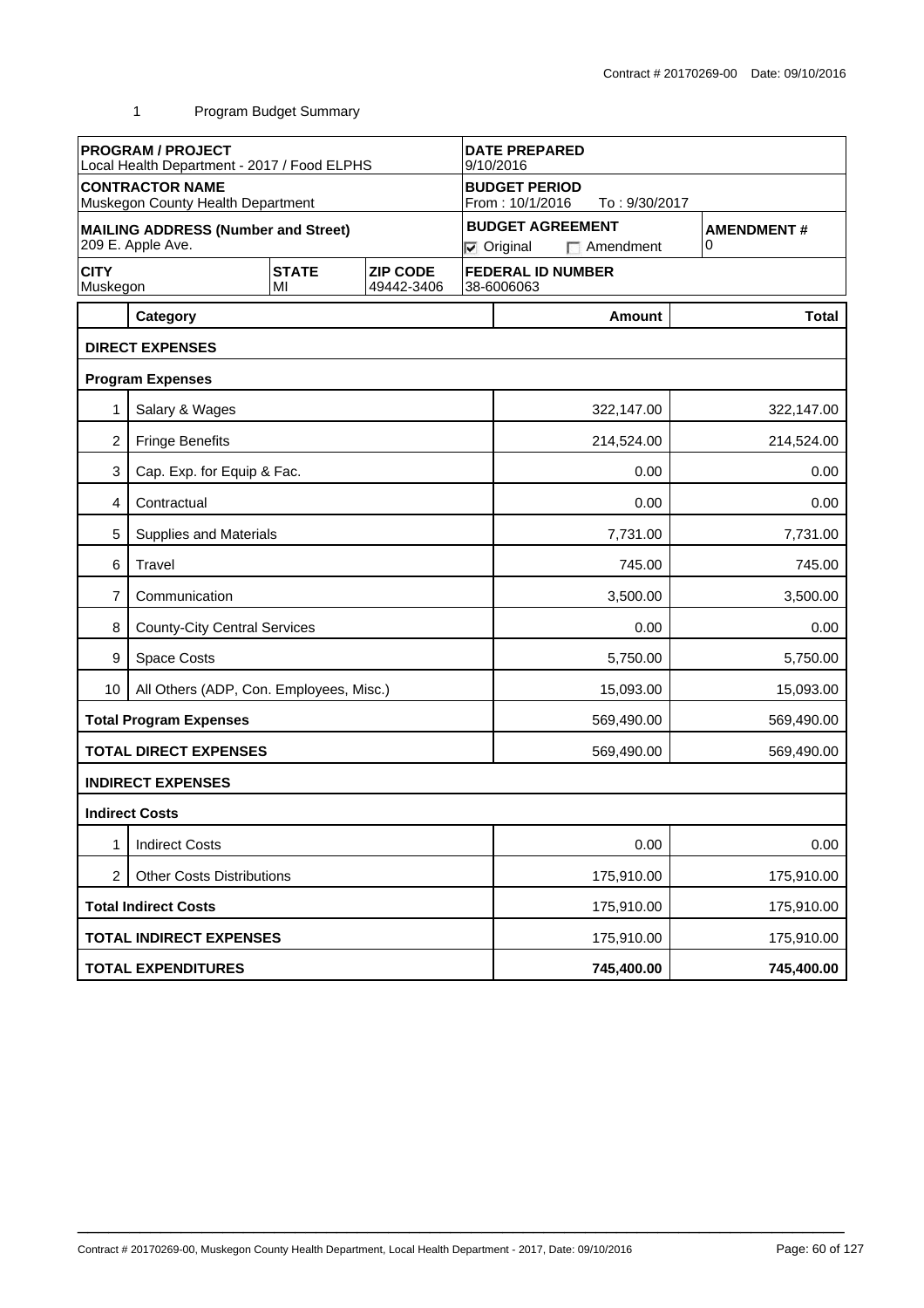# **SOURCE OF FUNDS**

|              | Category                                    | <b>Amount</b> | Cash       | <b>Inkind</b> | <b>Total</b> |
|--------------|---------------------------------------------|---------------|------------|---------------|--------------|
| $\mathbf{1}$ | <b>Source of Funds</b>                      |               |            |               |              |
|              | Fees and Collections - 1st and 2nd<br>Party | 0.00          | 335,600.00 | 0.00          | 335,600.00   |
|              | Fees and Collections - 3rd Party            | 0.00          | 0.00       | 0.00          | 0.00         |
|              | Federal or State (Non MDHHS)                | 0.00          | 0.00       | 0.00          | 0.00         |
|              | <b>Federal Cost Based Reimbursement</b>     | 0.00          | 0.00       | 0.00          | 0.00         |
|              | <b>Federally Provided Vaccines</b>          | 0.00          | 0.00       | 0.00          | 0.00         |
|              | Federal Medicaid Outreach                   | 0.00          | 0.00       | 0.00          | 0.00         |
|              | Required Match - Local                      | 0.00          | 0.00       | 0.00          | 0.00         |
|              | Local Non-ELPHS                             | 0.00          | 0.00       | 0.00          | 0.00         |
|              | Local Non-ELPHS                             | 0.00          | 0.00       | 0.00          | 0.00         |
|              | Local Non-ELPHS                             | 0.00          | 0.00       | 0.00          | 0.00         |
|              | Other Non-ELPHS                             | 0.00          | 0.00       | 0.00          | 0.00         |
|              | <b>MDHHS Non Comprehensive</b>              | 0.00          | 0.00       | 0.00          | 0.00         |
|              | <b>MDHHS Comprehensive</b>                  | 0.00          | 0.00       | 0.00          | 0.00         |
|              | ELPHS - MDHHS Hearing                       | 0.00          | 0.00       | 0.00          | 0.00         |
|              | ELPHS - MDHHS Vision                        | 0.00          | 0.00       | 0.00          | 0.00         |
|              | ELPHS - MDHHS Other                         | 0.00          | 0.00       | 0.00          | 0.00         |
|              | ELPHS - Food                                | 103,887.00    | 0.00       | 0.00          | 103,887.00   |
|              | ELPHS - Private / Type III Water<br>Supply  | 0.00          | 0.00       | 0.00          | 0.00         |
|              | ELPHS - On-Site Wastewater<br>Treatment     | 0.00          | 0.00       | 0.00          | 0.00         |
|              | <b>MCH Funding</b>                          | 0.00          | 0.00       | 0.00          | 0.00         |
|              | Local Funds - Other                         | 0.00          | 305,913.00 | 0.00          | 305,913.00   |
|              | <b>Inkind Match</b>                         | 0.00          | 0.00       | 0.00          | 0.00         |
|              | <b>MDHHS Fixed Unit Rate</b>                |               |            |               |              |
|              | <b>Totals</b>                               | 103,887.00    | 641,513.00 | 0.00          | 745,400.00   |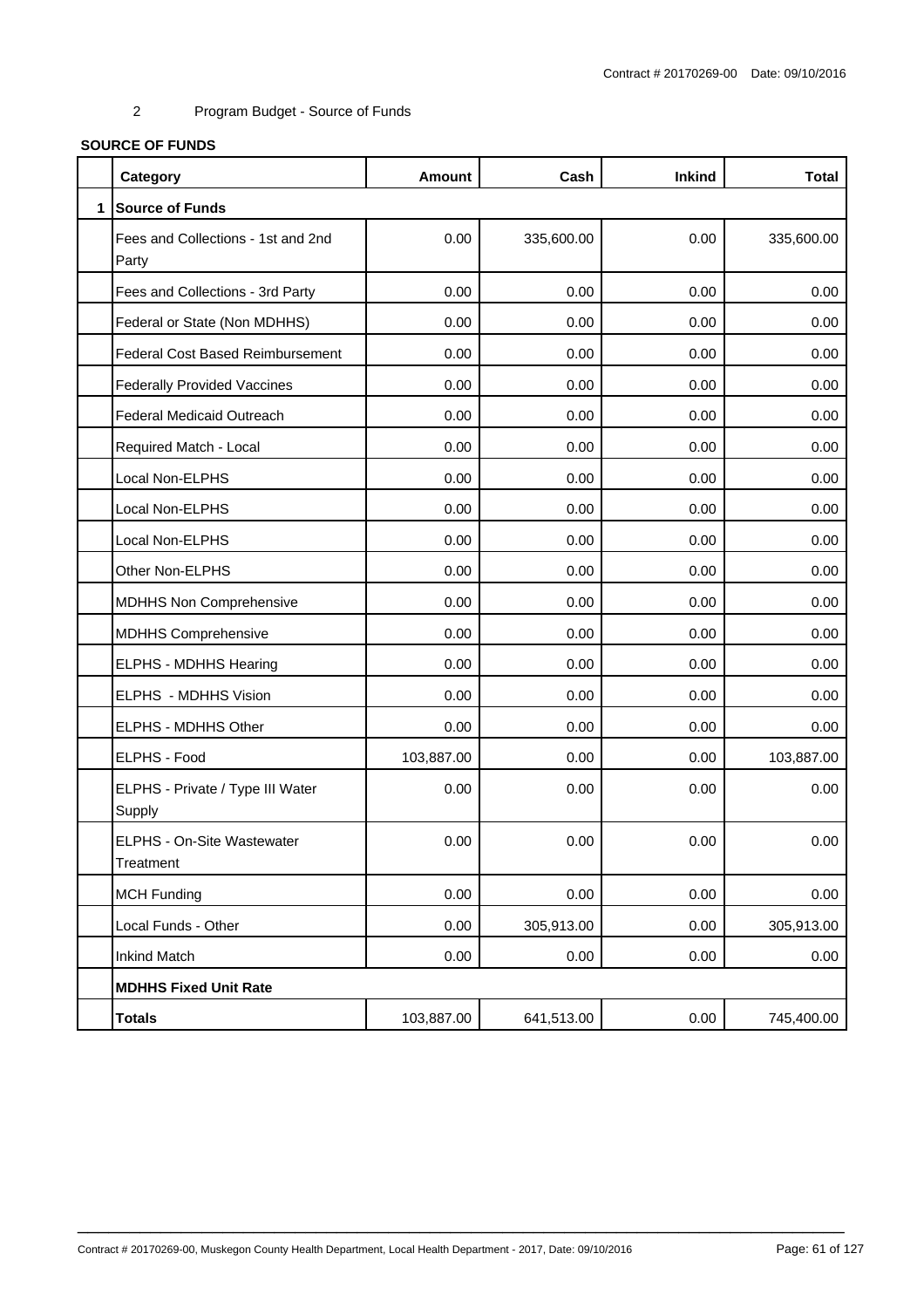|                | <b>Line Item</b>                                                                                                                                                            | Qty    | Rate      |             | Units UOM | <b>Total</b> |
|----------------|-----------------------------------------------------------------------------------------------------------------------------------------------------------------------------|--------|-----------|-------------|-----------|--------------|
|                | <b>DIRECT EXPENSES</b>                                                                                                                                                      |        |           |             |           |              |
|                | <b>Program Expenses</b>                                                                                                                                                     |        |           |             |           |              |
| 1              | Salary & Wages                                                                                                                                                              |        |           |             |           |              |
|                | Sanitarian                                                                                                                                                                  | 4.0000 | 56043.000 | $0.000$ FTE |           | 224,172.00   |
|                | Clerk                                                                                                                                                                       | 1.1400 | 36526.000 | 0.000 FTE   |           | 41,640.00    |
|                | Coordinator                                                                                                                                                                 | 1.0000 | 56335.000 | $0.000$ FTE |           | 56,335.00    |
|                | <b>Total for Salary &amp; Wages</b>                                                                                                                                         |        |           |             |           | 322,147.00   |
|                | 2 Fringe Benefits                                                                                                                                                           |        |           |             |           |              |
|                | Composite Rate<br>Notes: FICA<br><b>LIFE INSURANCE</b><br><b>RETIREMENT</b><br><b>UNEMPLOYMENT</b><br><b>WORKER'S COMPENSATION</b><br>DENTAL INSURANCE<br>MEDICAL INSURANCE | 0.0000 | 66.592    | 322147.000  |           | 214,524.00   |
|                | 3 Cap. Exp. for Equip & Fac.                                                                                                                                                |        |           |             |           |              |
|                | 4 Contractual                                                                                                                                                               |        |           |             |           |              |
|                | 5 Supplies and Materials                                                                                                                                                    |        |           |             |           |              |
|                | Supplies and Materials                                                                                                                                                      |        |           |             |           | 7,731.00     |
|                | 6 Travel                                                                                                                                                                    |        |           |             |           |              |
|                | Travel                                                                                                                                                                      |        |           |             |           | 745.00       |
| 7              | Communication                                                                                                                                                               |        |           |             |           |              |
|                | Communication                                                                                                                                                               |        |           |             |           | 3,500.00     |
| 8              | <b>County-City Central Services</b>                                                                                                                                         |        |           |             |           |              |
|                | 9 Space Costs                                                                                                                                                               |        |           |             |           |              |
|                | Rent                                                                                                                                                                        | 0.0000 | 0.000     | 0.000       |           | 5,750.00     |
|                | 10   All Others (ADP, Con. Employees, Misc.)                                                                                                                                |        |           |             |           |              |
|                | All Others (ADP, Con. Employees, Misc.)                                                                                                                                     |        |           |             |           | 15,093.00    |
|                | <b>Total Program Expenses</b>                                                                                                                                               |        |           |             |           | 569,490.00   |
|                | <b>TOTAL DIRECT EXPENSES</b>                                                                                                                                                |        |           |             |           | 569,490.00   |
|                | <b>INDIRECT EXPENSES</b>                                                                                                                                                    |        |           |             |           |              |
|                | Indirect Costs                                                                                                                                                              |        |           |             |           |              |
| 1              | <b>Indirect Costs</b>                                                                                                                                                       |        |           |             |           |              |
| 2 <sub>1</sub> | <b>Other Costs Distributions</b>                                                                                                                                            |        |           |             |           |              |
|                | Health Adm Distribution                                                                                                                                                     | 0.0000 | 0.000     | 0.000       |           | 175,910.00   |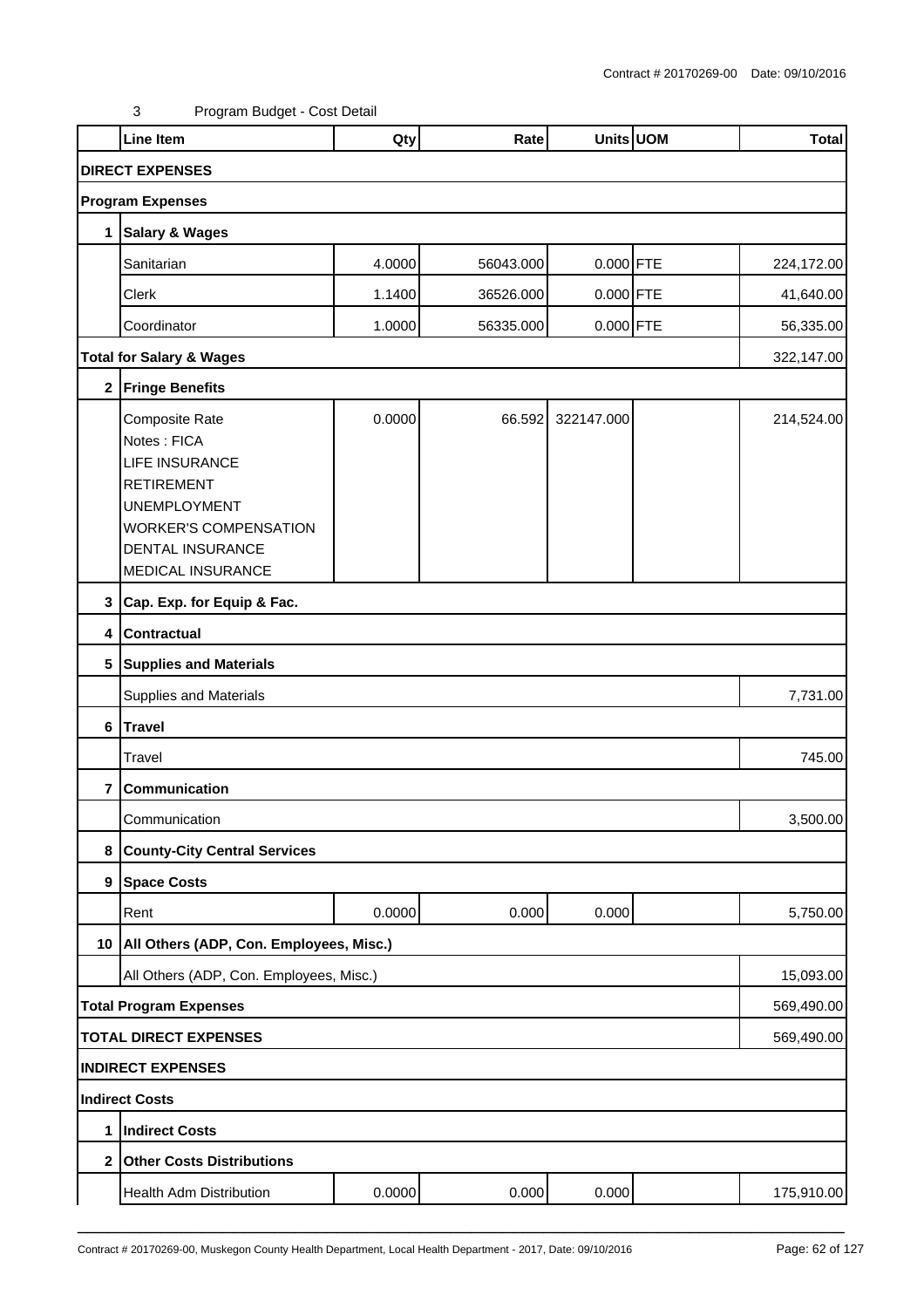|                                           | Line Item                  | $Q$ ty | Ratel |  | <b>Units UOM</b> | Total      |  |  |
|-------------------------------------------|----------------------------|--------|-------|--|------------------|------------|--|--|
| <b>Total Indirect Costs</b><br>175,910.00 |                            |        |       |  |                  |            |  |  |
| <b>ITOTAL INDIRECT EXPENSES</b>           |                            |        |       |  |                  |            |  |  |
|                                           | <b>ITOTAL EXPENDITURES</b> |        |       |  |                  | 745,400.00 |  |  |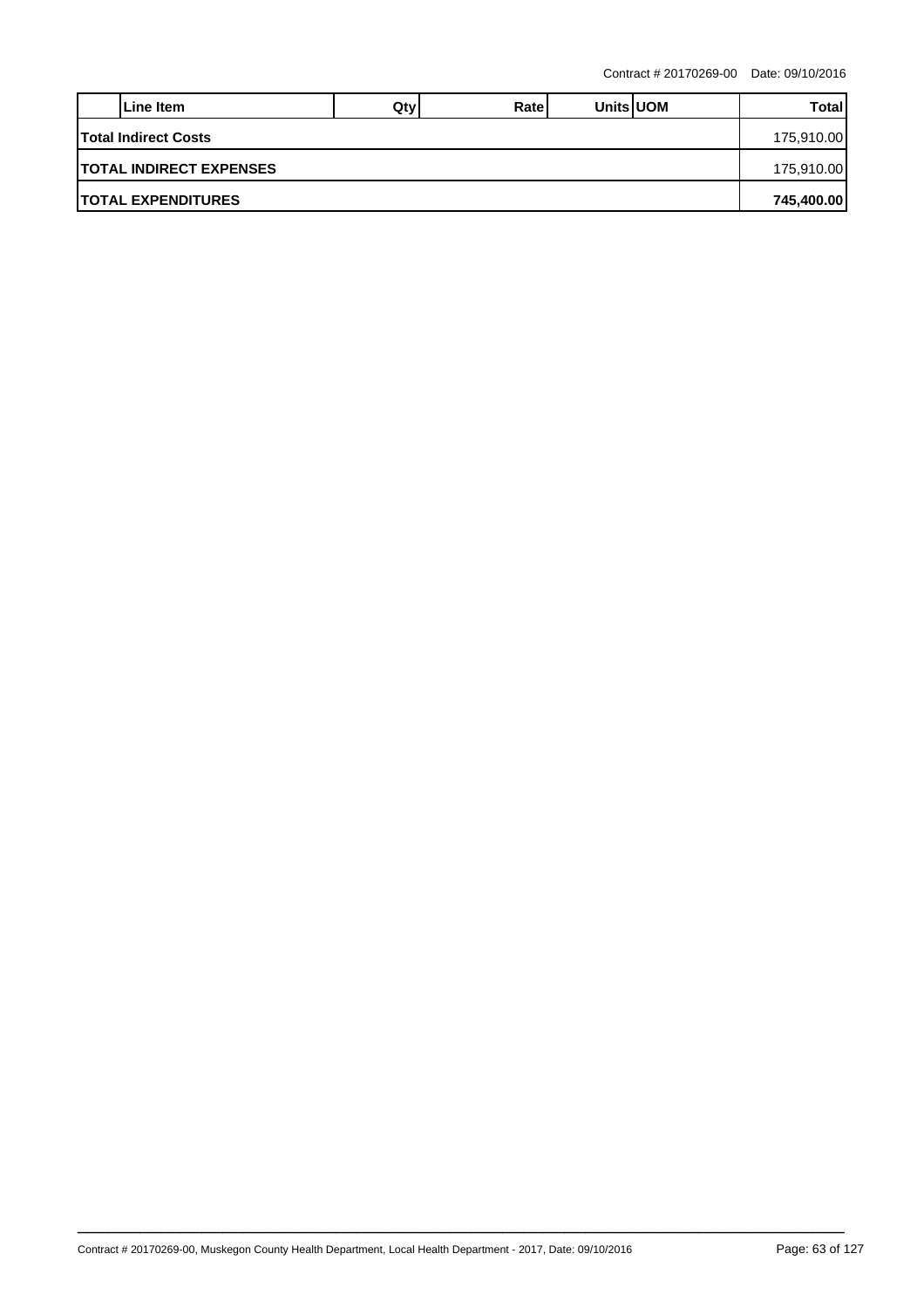|                                | <b>PROGRAM / PROJECT</b><br>Local Health Department - 2017 / General Communicable<br>Disease ELPHS |                    |                               | <b>DATE PREPARED</b><br>9/10/2016                                                          |                      |               |            |              |  |
|--------------------------------|----------------------------------------------------------------------------------------------------|--------------------|-------------------------------|--------------------------------------------------------------------------------------------|----------------------|---------------|------------|--------------|--|
|                                | <b>CONTRACTOR NAME</b><br>Muskegon County Health Department                                        |                    |                               | <b>BUDGET PERIOD</b><br>From: 10/1/2016<br>To: 9/30/2017                                   |                      |               |            |              |  |
|                                | <b>MAILING ADDRESS (Number and Street)</b><br>209 E. Apple Ave.                                    |                    |                               | <b>BUDGET AGREEMENT</b><br><b>AMENDMENT#</b><br>0<br>$\nabla$ Original<br>$\Box$ Amendment |                      |               |            |              |  |
| <b>CITY</b><br>Muskegon        |                                                                                                    | <b>STATE</b><br>MI | <b>ZIP CODE</b><br>49442-3406 | <b>FEDERAL ID NUMBER</b><br>38-6006063                                                     |                      |               |            |              |  |
|                                | Category                                                                                           |                    |                               |                                                                                            |                      | <b>Amount</b> |            | <b>Total</b> |  |
|                                | <b>DIRECT EXPENSES</b>                                                                             |                    |                               |                                                                                            |                      |               |            |              |  |
|                                | <b>Program Expenses</b>                                                                            |                    |                               |                                                                                            |                      |               |            |              |  |
| 1                              | Salary & Wages                                                                                     |                    |                               |                                                                                            |                      | 170,147.00    |            | 170,147.00   |  |
| 2                              | <b>Fringe Benefits</b>                                                                             |                    |                               |                                                                                            |                      | 144,346.00    |            | 144,346.00   |  |
| 3                              | Cap. Exp. for Equip & Fac.                                                                         |                    |                               |                                                                                            |                      | 0.00<br>0.00  |            |              |  |
| 4                              | Contractual                                                                                        |                    |                               |                                                                                            | 5,000.00<br>5,000.00 |               |            |              |  |
| 5                              | <b>Supplies and Materials</b>                                                                      |                    |                               |                                                                                            |                      | 6,331.00      |            | 6,331.00     |  |
| 6                              | Travel                                                                                             |                    |                               |                                                                                            | 1,493.00<br>1,493.00 |               |            |              |  |
| 7                              | Communication                                                                                      |                    |                               |                                                                                            | 1,893.00<br>1,893.00 |               |            |              |  |
| 8                              | <b>County-City Central Services</b>                                                                |                    |                               |                                                                                            | 0.00<br>0.00         |               |            |              |  |
| 9                              | Space Costs                                                                                        |                    |                               |                                                                                            | 3,943.00<br>3,943.00 |               |            |              |  |
| 10                             | All Others (ADP, Con. Employees, Misc.)                                                            |                    |                               |                                                                                            |                      | 4,068.00      |            | 4,068.00     |  |
|                                | <b>Total Program Expenses</b>                                                                      |                    |                               |                                                                                            |                      | 337,221.00    |            | 337,221.00   |  |
|                                | <b>TOTAL DIRECT EXPENSES</b>                                                                       |                    |                               |                                                                                            |                      | 337,221.00    |            | 337,221.00   |  |
|                                | <b>INDIRECT EXPENSES</b>                                                                           |                    |                               |                                                                                            |                      |               |            |              |  |
|                                | <b>Indirect Costs</b>                                                                              |                    |                               |                                                                                            |                      |               |            |              |  |
| 1                              | <b>Indirect Costs</b>                                                                              |                    |                               |                                                                                            |                      | 0.00          |            | 0.00         |  |
| 2                              | <b>Other Costs Distributions</b>                                                                   |                    |                               |                                                                                            | 170,087.00           |               |            | 170,087.00   |  |
|                                | <b>Total Indirect Costs</b>                                                                        |                    |                               |                                                                                            | 170,087.00           |               |            | 170,087.00   |  |
| <b>TOTAL INDIRECT EXPENSES</b> |                                                                                                    |                    |                               | 170,087.00                                                                                 |                      |               | 170,087.00 |              |  |
|                                | <b>TOTAL EXPENDITURES</b>                                                                          |                    |                               |                                                                                            |                      | 507,308.00    |            | 507,308.00   |  |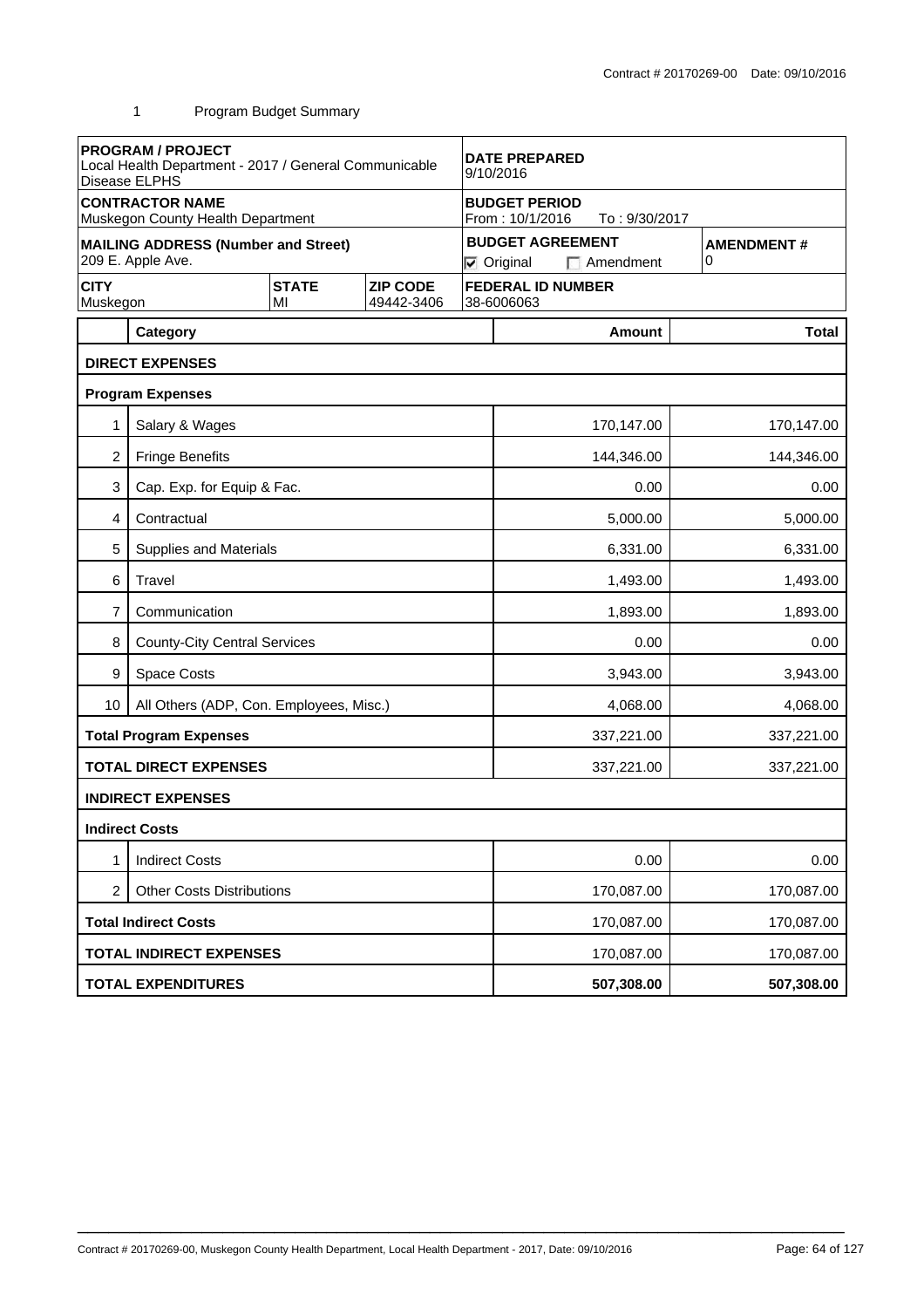# **SOURCE OF FUNDS**

|              | Category                                    | <b>Amount</b> | Cash       | <b>Inkind</b> | <b>Total</b> |
|--------------|---------------------------------------------|---------------|------------|---------------|--------------|
| $\mathbf{1}$ | <b>Source of Funds</b>                      |               |            |               |              |
|              | Fees and Collections - 1st and 2nd<br>Party | 0.00          | 0.00       | 0.00          | 0.00         |
|              | Fees and Collections - 3rd Party            | 0.00          | 0.00       | 0.00          | 0.00         |
|              | Federal or State (Non MDHHS)                | 0.00          | 0.00       | 0.00          | 0.00         |
|              | <b>Federal Cost Based Reimbursement</b>     | 0.00          | 0.00       | 0.00          | 0.00         |
|              | <b>Federally Provided Vaccines</b>          | 0.00          | 0.00       | 0.00          | 0.00         |
|              | Federal Medicaid Outreach                   | 0.00          | 0.00       | 0.00          | 0.00         |
|              | Required Match - Local                      | 0.00          | 0.00       | 0.00          | 0.00         |
|              | Local Non-ELPHS                             | 0.00          | 0.00       | 0.00          | 0.00         |
|              | Local Non-ELPHS                             | 0.00          | 0.00       | 0.00          | 0.00         |
|              | Local Non-ELPHS                             | 0.00          | 0.00       | 0.00          | 0.00         |
|              | Other Non-ELPHS                             | 0.00          | 0.00       | 0.00          | 0.00         |
|              | MDHHS Non Comprehensive                     | 0.00          | 0.00       | 0.00          | 0.00         |
|              | <b>MDHHS Comprehensive</b>                  | 0.00          | 0.00       | 0.00          | 0.00         |
|              | ELPHS - MDHHS Hearing                       | 0.00          | 0.00       | 0.00          | 0.00         |
|              | ELPHS - MDHHS Vision                        | 0.00          | 0.00       | 0.00          | 0.00         |
|              | ELPHS - MDHHS Other                         | 175,610.00    | 0.00       | 0.00          | 175,610.00   |
|              | ELPHS - Food                                | 0.00          | 0.00       | 0.00          | 0.00         |
|              | ELPHS - Private / Type III Water<br>Supply  | 0.00          | 0.00       | 0.00          | 0.00         |
|              | ELPHS - On-Site Wastewater<br>Treatment     | 0.00          | 0.00       | 0.00          | 0.00         |
|              | <b>MCH Funding</b>                          | 0.00          | 0.00       | 0.00          | 0.00         |
|              | Local Funds - Other                         | 0.00          | 331,698.00 | 0.00          | 331,698.00   |
|              | <b>Inkind Match</b>                         | 0.00          | 0.00       | 0.00          | 0.00         |
|              | <b>MDHHS Fixed Unit Rate</b>                |               |            |               |              |
|              | <b>Totals</b>                               | 175,610.00    | 331,698.00 | 0.00          | 507,308.00   |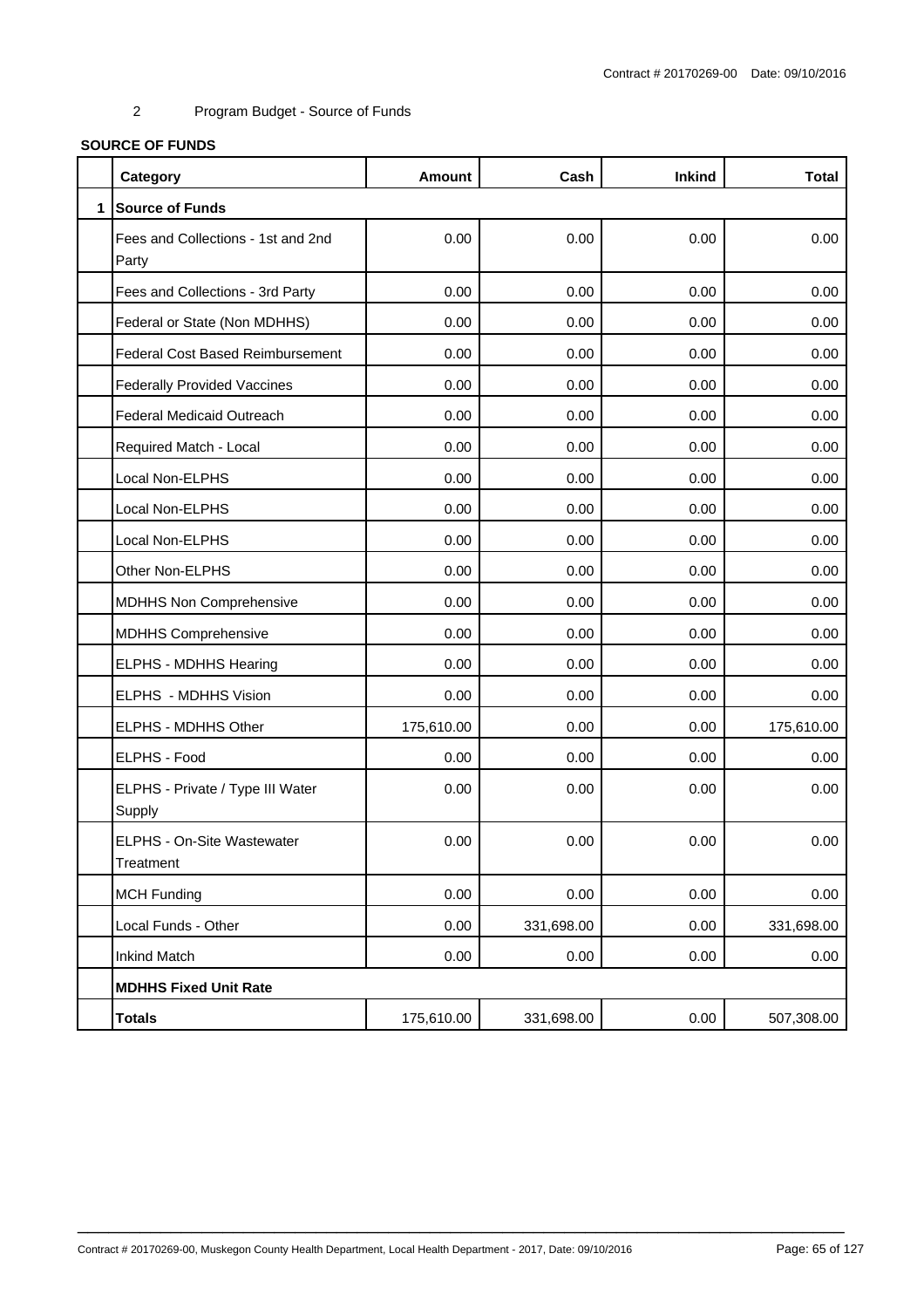|                | <b>Line Item</b>                                                                                                                                                                          | Qty    | Rate      |             | Units UOM | <b>Total</b> |  |  |
|----------------|-------------------------------------------------------------------------------------------------------------------------------------------------------------------------------------------|--------|-----------|-------------|-----------|--------------|--|--|
|                | <b>DIRECT EXPENSES</b>                                                                                                                                                                    |        |           |             |           |              |  |  |
|                | <b>Program Expenses</b>                                                                                                                                                                   |        |           |             |           |              |  |  |
| 1              | <b>Salary &amp; Wages</b>                                                                                                                                                                 |        |           |             |           |              |  |  |
|                | Epidemiologist                                                                                                                                                                            | 0.2000 | 85775.000 | $0.000$ FTE |           | 17,155.00    |  |  |
|                | Public Health Nurse                                                                                                                                                                       | 2.0000 | 59203.000 | 0.000 FTE   |           | 118,406.00   |  |  |
|                | Coordinator                                                                                                                                                                               | 0.8200 | 42178.000 | $0.000$ FTE |           | 34,586.00    |  |  |
|                | <b>Total for Salary &amp; Wages</b>                                                                                                                                                       |        |           |             |           | 170,147.00   |  |  |
|                | 2 Fringe Benefits                                                                                                                                                                         |        |           |             |           |              |  |  |
|                | <b>Composite Rate</b><br>Notes: FICA<br><b>LIFE INSURANCE</b><br><b>RETIREMENT</b><br><b>UNEMPLOYMENT</b><br><b>WORKER'S COMPENSATION</b><br>DENTAL INSURANCE<br><b>MEDICAL INSURANCE</b> | 0.0000 | 84.836    | 170147.000  |           | 144,346.00   |  |  |
| 3              | Cap. Exp. for Equip & Fac.                                                                                                                                                                |        |           |             |           |              |  |  |
| 4              | <b>Contractual</b>                                                                                                                                                                        |        |           |             |           |              |  |  |
|                | Subcontracting Agency-County<br>Sherriff's                                                                                                                                                | 0.0000 | 0.000     | 0.000       |           | 5,000.00     |  |  |
|                | 5 Supplies and Materials                                                                                                                                                                  |        |           |             |           |              |  |  |
|                | Supplies and Materials                                                                                                                                                                    |        |           |             |           | 6,331.00     |  |  |
| 6              | <b>Travel</b>                                                                                                                                                                             |        |           |             |           |              |  |  |
|                | Travel                                                                                                                                                                                    |        |           |             |           | 1,493.00     |  |  |
| $\overline{7}$ | Communication                                                                                                                                                                             |        |           |             |           |              |  |  |
|                | Communication                                                                                                                                                                             |        |           |             |           | 1,893.00     |  |  |
| 8              | <b>County-City Central Services</b>                                                                                                                                                       |        |           |             |           |              |  |  |
|                | 9 Space Costs                                                                                                                                                                             |        |           |             |           |              |  |  |
|                | Rent                                                                                                                                                                                      | 0.0000 | 0.000     | 0.000       |           | 3,943.00     |  |  |
| 10             | All Others (ADP, Con. Employees, Misc.)                                                                                                                                                   |        |           |             |           |              |  |  |
|                | All Others (ADP, Con. Employees, Misc.)                                                                                                                                                   |        |           |             |           | 4,068.00     |  |  |
|                | <b>Total Program Expenses</b>                                                                                                                                                             |        |           |             |           | 337,221.00   |  |  |
|                | <b>TOTAL DIRECT EXPENSES</b><br>337,221.00                                                                                                                                                |        |           |             |           |              |  |  |
|                | <b>INDIRECT EXPENSES</b>                                                                                                                                                                  |        |           |             |           |              |  |  |
|                | Indirect Costs                                                                                                                                                                            |        |           |             |           |              |  |  |
| 1              | <b>Indirect Costs</b>                                                                                                                                                                     |        |           |             |           |              |  |  |
|                | 2 Other Costs Distributions                                                                                                                                                               |        |           |             |           |              |  |  |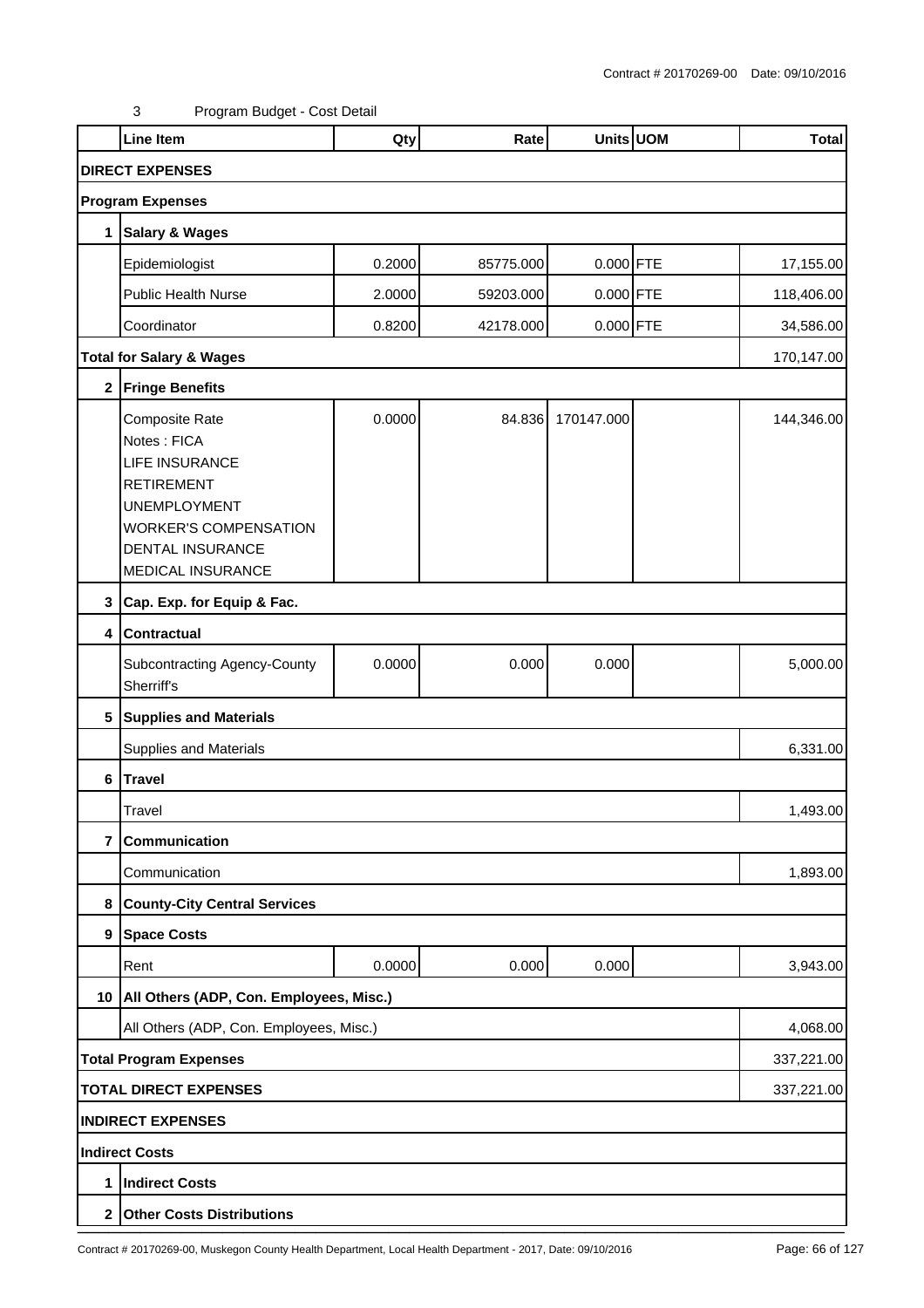|                                | Line Item               | Qty     | Ratel  | <b>Units UOM</b> |  | Total      |  |  |  |
|--------------------------------|-------------------------|---------|--------|------------------|--|------------|--|--|--|
|                                | Health Adm Distribution | 0.00001 | 0.0001 | 0.0001           |  | 170,087.00 |  |  |  |
| <b>Total Indirect Costs</b>    |                         |         |        |                  |  |            |  |  |  |
| <b>TOTAL INDIRECT EXPENSES</b> |                         |         |        |                  |  |            |  |  |  |
| <b>TOTAL EXPENDITURES</b>      |                         |         |        |                  |  |            |  |  |  |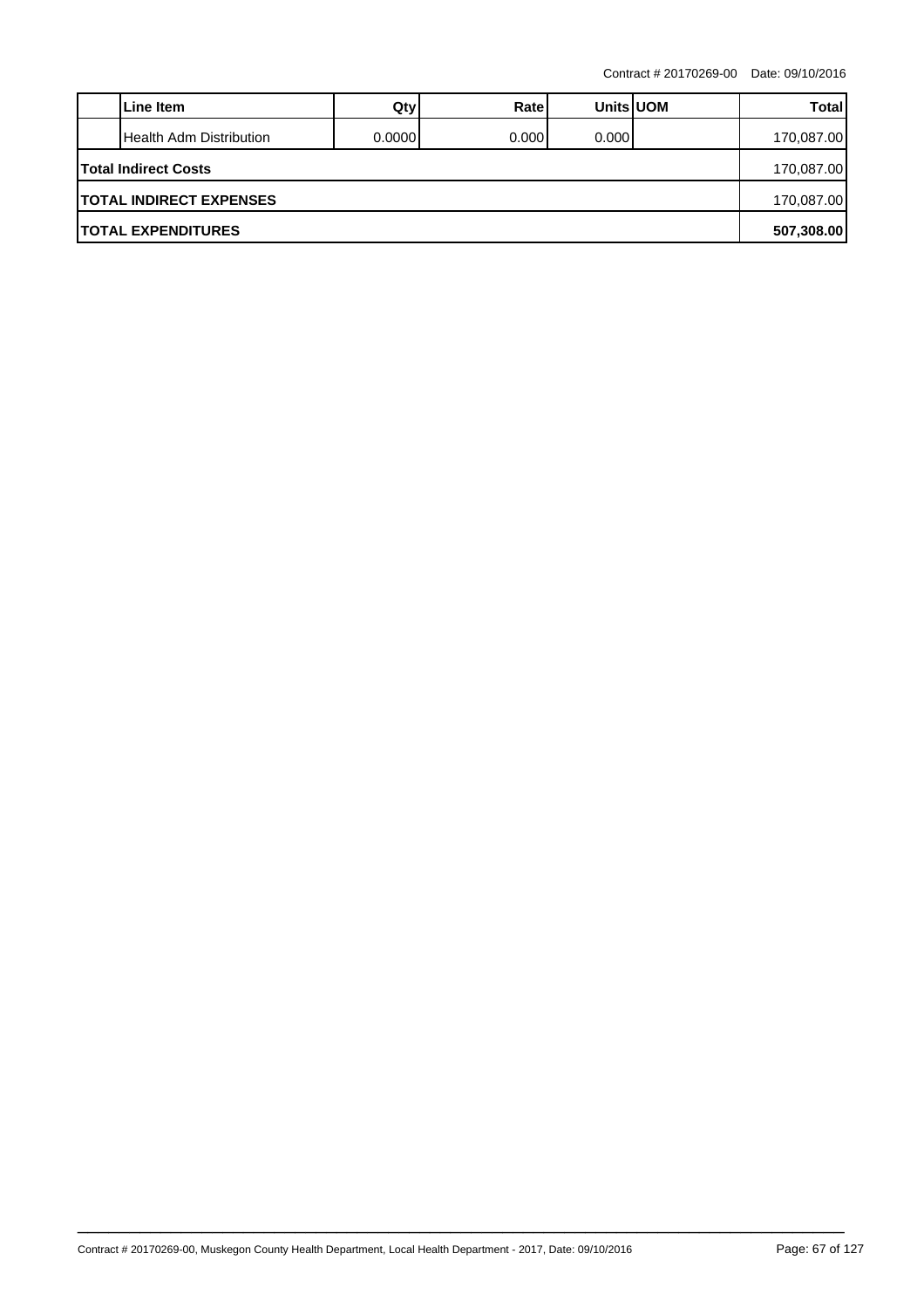|                         | <b>PROGRAM / PROJECT</b><br>Local Health Department - 2017 / Hearing ELPHS |                    | <b>DATE PREPARED</b><br>9/10/2016 |                                                          |                        |                                             |                        |  |  |
|-------------------------|----------------------------------------------------------------------------|--------------------|-----------------------------------|----------------------------------------------------------|------------------------|---------------------------------------------|------------------------|--|--|
|                         | <b>CONTRACTOR NAME</b><br>Muskegon County Health Department                |                    |                                   | <b>BUDGET PERIOD</b><br>From: 10/1/2016<br>To: 9/30/2017 |                        |                                             |                        |  |  |
|                         | <b>MAILING ADDRESS (Number and Street)</b><br>209 E. Apple Ave.            |                    |                                   |                                                          | $\nabla$ Original      | <b>BUDGET AGREEMENT</b><br>$\Box$ Amendment | <b>AMENDMENT#</b><br>0 |  |  |
| <b>CITY</b><br>Muskegon |                                                                            | <b>STATE</b><br>MI | <b>ZIP CODE</b><br>49442-3406     |                                                          | 38-6006063             | <b>FEDERAL ID NUMBER</b>                    |                        |  |  |
|                         | Category                                                                   |                    |                                   |                                                          |                        | Amount                                      | <b>Total</b>           |  |  |
|                         | <b>DIRECT EXPENSES</b>                                                     |                    |                                   |                                                          |                        |                                             |                        |  |  |
|                         | <b>Program Expenses</b>                                                    |                    |                                   |                                                          |                        |                                             |                        |  |  |
|                         | Salary & Wages                                                             |                    |                                   |                                                          |                        | 37,756.00                                   | 37,756.00              |  |  |
| $\overline{2}$          | <b>Fringe Benefits</b>                                                     |                    |                                   |                                                          |                        | 28,872.00                                   | 28,872.00              |  |  |
| 3                       | Cap. Exp. for Equip & Fac.                                                 |                    |                                   |                                                          |                        | 0.00                                        | 0.00                   |  |  |
| 4                       | Contractual                                                                |                    |                                   |                                                          | 0.00<br>0.00           |                                             |                        |  |  |
| 5                       | Supplies and Materials                                                     |                    |                                   |                                                          |                        | 1,930.00                                    | 1,930.00               |  |  |
| 6                       | Travel                                                                     |                    |                                   |                                                          | 1,506.00<br>1,506.00   |                                             |                        |  |  |
| 7                       | Communication                                                              |                    |                                   |                                                          | 307.00<br>307.00       |                                             |                        |  |  |
| 8                       | <b>County-City Central Services</b>                                        |                    |                                   |                                                          | 0.00<br>0.00           |                                             |                        |  |  |
| 9                       | Space Costs                                                                |                    |                                   |                                                          |                        | 1,721.00                                    | 1,721.00               |  |  |
| 10                      | All Others (ADP, Con. Employees, Misc.)                                    |                    |                                   |                                                          |                        | 1,125.00                                    | 1,125.00               |  |  |
|                         | <b>Total Program Expenses</b>                                              |                    |                                   |                                                          |                        | 73,217.00                                   | 73,217.00              |  |  |
|                         | <b>TOTAL DIRECT EXPENSES</b>                                               |                    |                                   |                                                          |                        | 73,217.00                                   | 73,217.00              |  |  |
|                         | <b>INDIRECT EXPENSES</b>                                                   |                    |                                   |                                                          |                        |                                             |                        |  |  |
|                         | <b>Indirect Costs</b>                                                      |                    |                                   |                                                          |                        |                                             |                        |  |  |
| 1                       | <b>Indirect Costs</b>                                                      |                    |                                   |                                                          |                        | 0.00                                        | 0.00                   |  |  |
| $\overline{2}$          | <b>Other Costs Distributions</b>                                           |                    |                                   |                                                          |                        | 17,258.00<br>17,258.00                      |                        |  |  |
|                         | <b>Total Indirect Costs</b>                                                |                    |                                   |                                                          | 17,258.00<br>17,258.00 |                                             |                        |  |  |
|                         | <b>TOTAL INDIRECT EXPENSES</b>                                             |                    |                                   |                                                          | 17,258.00<br>17,258.00 |                                             |                        |  |  |
|                         | <b>TOTAL EXPENDITURES</b>                                                  |                    |                                   |                                                          |                        | 90,475.00                                   | 90,475.00              |  |  |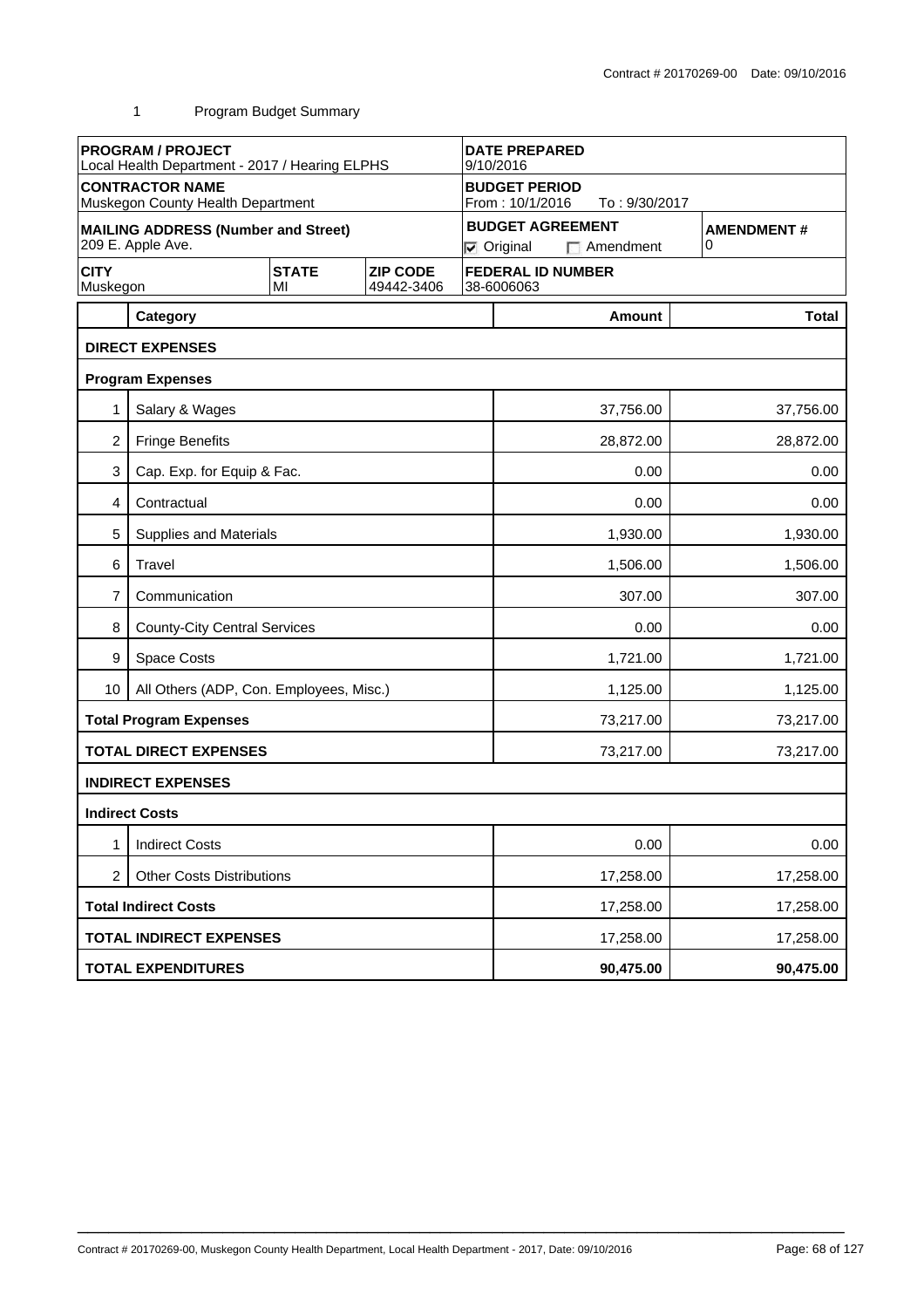# **SOURCE OF FUNDS**

|              | Category                                    | <b>Amount</b> | Cash      | <b>Inkind</b> | <b>Total</b> |
|--------------|---------------------------------------------|---------------|-----------|---------------|--------------|
| $\mathbf{1}$ | <b>Source of Funds</b>                      |               |           |               |              |
|              | Fees and Collections - 1st and 2nd<br>Party | 0.00          | 0.00      | 0.00          | 0.00         |
|              | Fees and Collections - 3rd Party            | 0.00          | 0.00      | 0.00          | 0.00         |
|              | Federal or State (Non MDHHS)                | 0.00          | 0.00      | 0.00          | 0.00         |
|              | <b>Federal Cost Based Reimbursement</b>     | 0.00          | 0.00      | 0.00          | 0.00         |
|              | <b>Federally Provided Vaccines</b>          | 0.00          | 0.00      | 0.00          | 0.00         |
|              | <b>Federal Medicaid Outreach</b>            | 0.00          | 0.00      | 0.00          | 0.00         |
|              | Required Match - Local                      | 0.00          | 0.00      | 0.00          | 0.00         |
|              | Local Non-ELPHS                             | 0.00          | 0.00      | 0.00          | 0.00         |
|              | Local Non-ELPHS                             | 0.00          | 0.00      | 0.00          | 0.00         |
|              | Local Non-ELPHS                             | 0.00          | 0.00      | 0.00          | 0.00         |
|              | Other Non-ELPHS                             | 0.00          | 0.00      | 0.00          | 0.00         |
|              | <b>MDHHS Non Comprehensive</b>              | 0.00          | 0.00      | 0.00          | 0.00         |
|              | <b>MDHHS Comprehensive</b>                  | 0.00          | 0.00      | 0.00          | 0.00         |
|              | <b>ELPHS - MDHHS Hearing</b>                | 40,582.00     | 0.00      | 0.00          | 40,582.00    |
|              | ELPHS - MDHHS Vision                        | 0.00          | 0.00      | 0.00          | 0.00         |
|              | ELPHS - MDHHS Other                         | 0.00          | 0.00      | 0.00          | 0.00         |
|              | <b>ELPHS - Food</b>                         | 0.00          | 0.00      | 0.00          | 0.00         |
|              | ELPHS - Private / Type III Water<br>Supply  | 0.00          | 0.00      | 0.00          | 0.00         |
|              | ELPHS - On-Site Wastewater<br>Treatment     | 0.00          | 0.00      | 0.00          | 0.00         |
|              | <b>MCH Funding</b>                          | 0.00          | 0.00      | 0.00          | 0.00         |
|              | Local Funds - Other                         | 0.00          | 49,893.00 | 0.00          | 49,893.00    |
|              | <b>Inkind Match</b>                         | 0.00          | 0.00      | 0.00          | 0.00         |
|              | <b>MDHHS Fixed Unit Rate</b>                |               |           |               |              |
|              | <b>Totals</b>                               | 40,582.00     | 49,893.00 | 0.00          | 90,475.00    |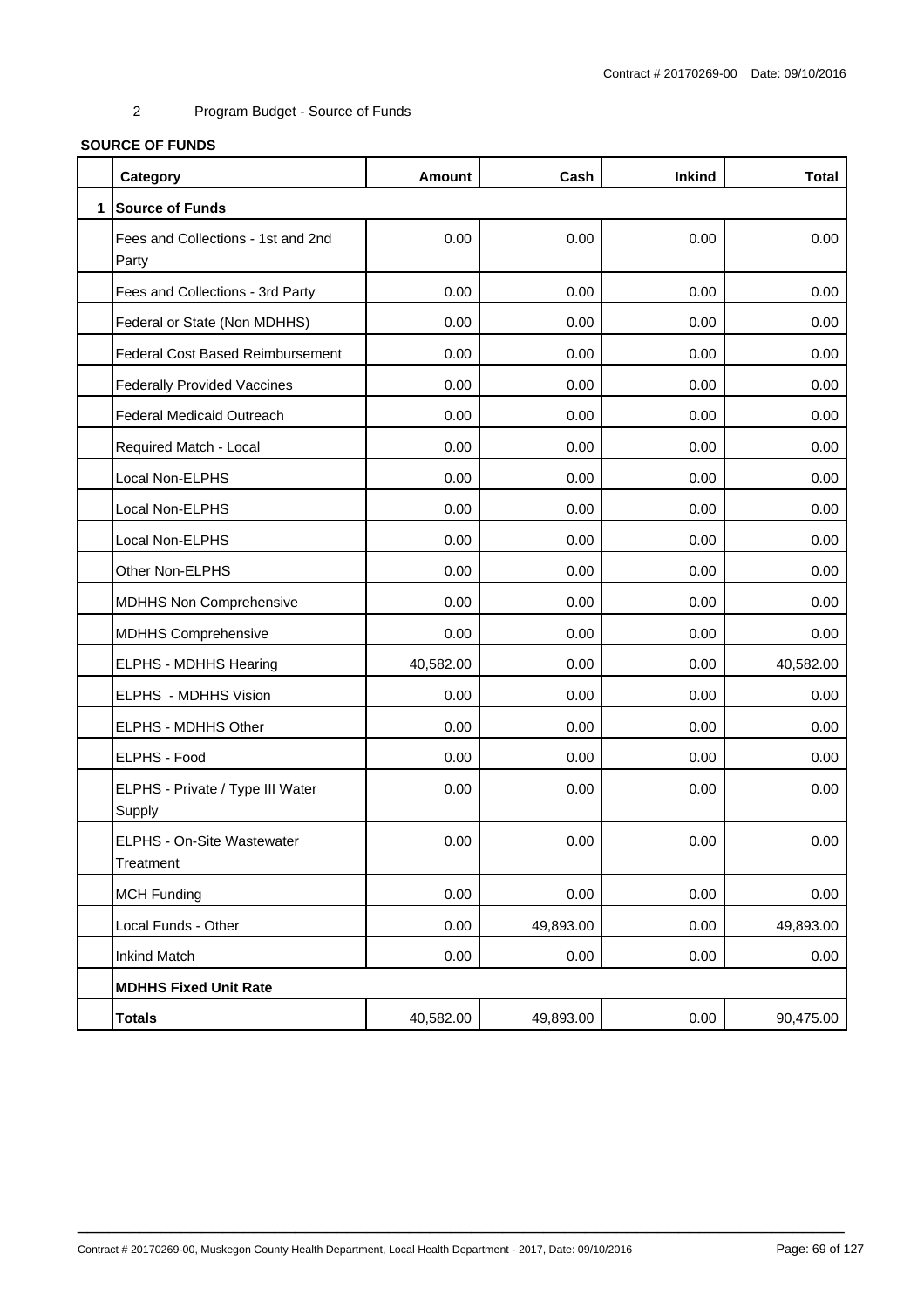|                | <b>Line Item</b>                                                                                                                                                            | Qty    | Rate      |             | Units UOM | <b>Total</b> |
|----------------|-----------------------------------------------------------------------------------------------------------------------------------------------------------------------------|--------|-----------|-------------|-----------|--------------|
|                | <b>DIRECT EXPENSES</b>                                                                                                                                                      |        |           |             |           |              |
|                | <b>Program Expenses</b>                                                                                                                                                     |        |           |             |           |              |
| 1              | <b>Salary &amp; Wages</b>                                                                                                                                                   |        |           |             |           |              |
|                | Technician                                                                                                                                                                  | 1.0167 | 28502.000 | 0.000 FTE   |           | 28,978.00    |
|                | Supervisor                                                                                                                                                                  | 0.0500 | 64588.000 | $0.000$ FTE |           | 3,229.00     |
|                | Clerk                                                                                                                                                                       | 0.1620 | 34255.000 | $0.000$ FTE |           | 5,549.00     |
|                | <b>Total for Salary &amp; Wages</b>                                                                                                                                         |        |           |             |           | 37,756.00    |
| $\mathbf 2$    | <b>Fringe Benefits</b>                                                                                                                                                      |        |           |             |           |              |
|                | Composite Rate<br>Notes: FICA<br>LIFE INSURANCE<br><b>RETIREMENT</b><br><b>UNEMPLOYMENT</b><br><b>WORKER'S COMPENSATION</b><br><b>DENTAL INSURANCE</b><br>MEDICAL INSURANCE | 0.0000 | 76.469    | 37756.000   |           | 28,872.00    |
|                | 3 Cap. Exp. for Equip & Fac.                                                                                                                                                |        |           |             |           |              |
| $\overline{4}$ | <b>Contractual</b>                                                                                                                                                          |        |           |             |           |              |
|                | 5 Supplies and Materials                                                                                                                                                    |        |           |             |           |              |
|                | <b>Supplies and Materials</b>                                                                                                                                               |        |           |             |           | 1,930.00     |
| 6              | Travel                                                                                                                                                                      |        |           |             |           |              |
|                | Travel                                                                                                                                                                      |        |           |             |           | 1,506.00     |
| 7              | Communication                                                                                                                                                               |        |           |             |           |              |
|                | Communication                                                                                                                                                               |        |           |             |           | 307.00       |
| 8              | <b>County-City Central Services</b>                                                                                                                                         |        |           |             |           |              |
|                | 9 Space Costs                                                                                                                                                               |        |           |             |           |              |
|                | Rent                                                                                                                                                                        | 0.0000 | 0.000     | 0.000       |           | 1,721.00     |
|                | 10   All Others (ADP, Con. Employees, Misc.)                                                                                                                                |        |           |             |           |              |
|                | All Others (ADP, Con. Employees, Misc.)                                                                                                                                     |        |           |             |           | 1,125.00     |
|                | <b>Total Program Expenses</b>                                                                                                                                               |        |           |             |           | 73,217.00    |
|                | <b>TOTAL DIRECT EXPENSES</b>                                                                                                                                                |        |           |             |           | 73,217.00    |
|                | <b>INDIRECT EXPENSES</b>                                                                                                                                                    |        |           |             |           |              |
|                | <b>Indirect Costs</b>                                                                                                                                                       |        |           |             |           |              |
| 1              | <b>Indirect Costs</b>                                                                                                                                                       |        |           |             |           |              |
|                | 2 Other Costs Distributions                                                                                                                                                 |        |           |             |           |              |
|                | Health Adm Distribution                                                                                                                                                     | 0.0000 | 0.000     | 0.000       |           | 17,258.00    |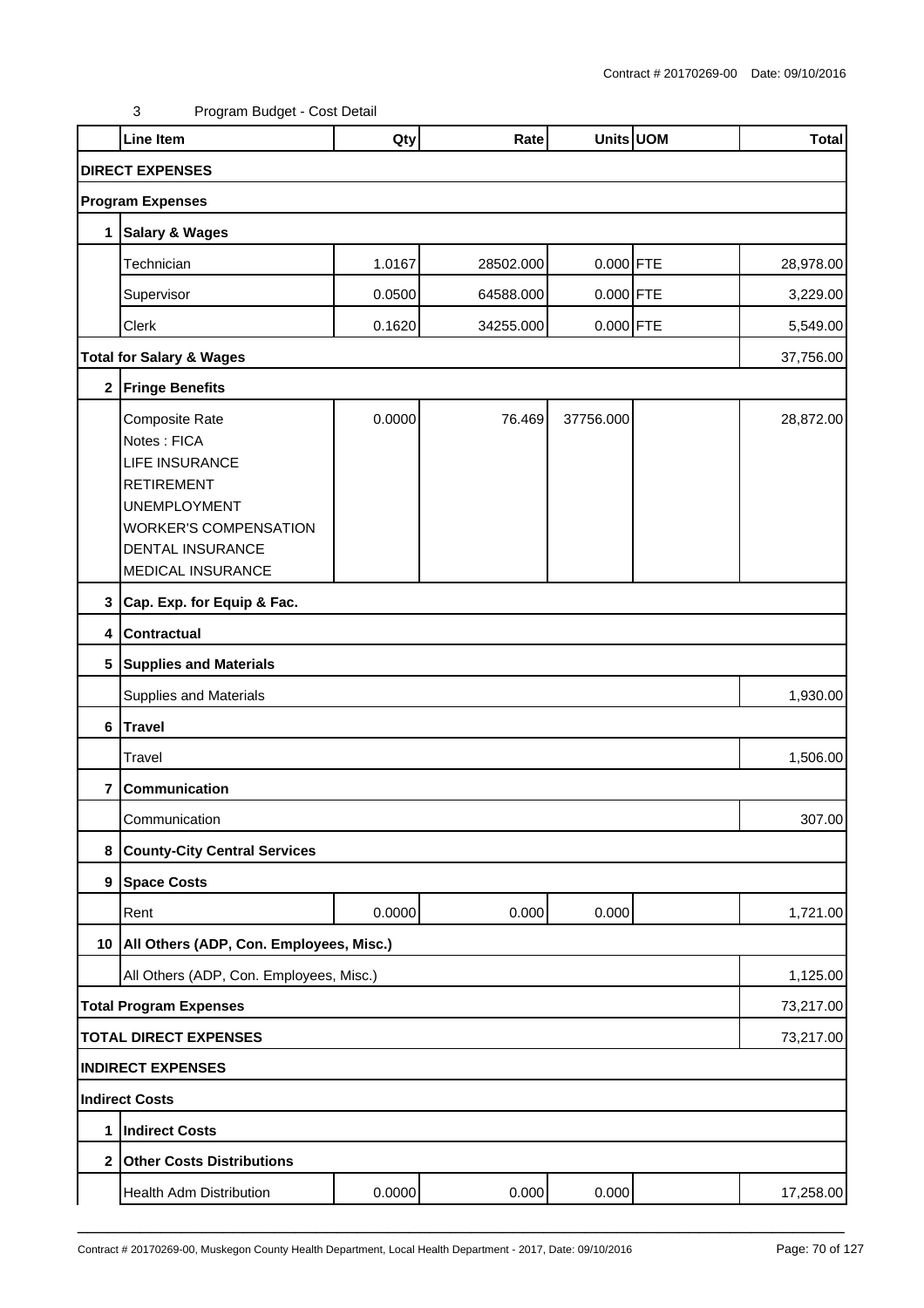|                                 | Line Item                  | Qtv | Ratel |  | <b>Units UOM</b> | Total     |  |  |
|---------------------------------|----------------------------|-----|-------|--|------------------|-----------|--|--|
| <b>Total Indirect Costs</b>     |                            |     |       |  |                  |           |  |  |
| <b>ITOTAL INDIRECT EXPENSES</b> |                            |     |       |  |                  |           |  |  |
|                                 | <b>ITOTAL EXPENDITURES</b> |     |       |  |                  | 90,475.00 |  |  |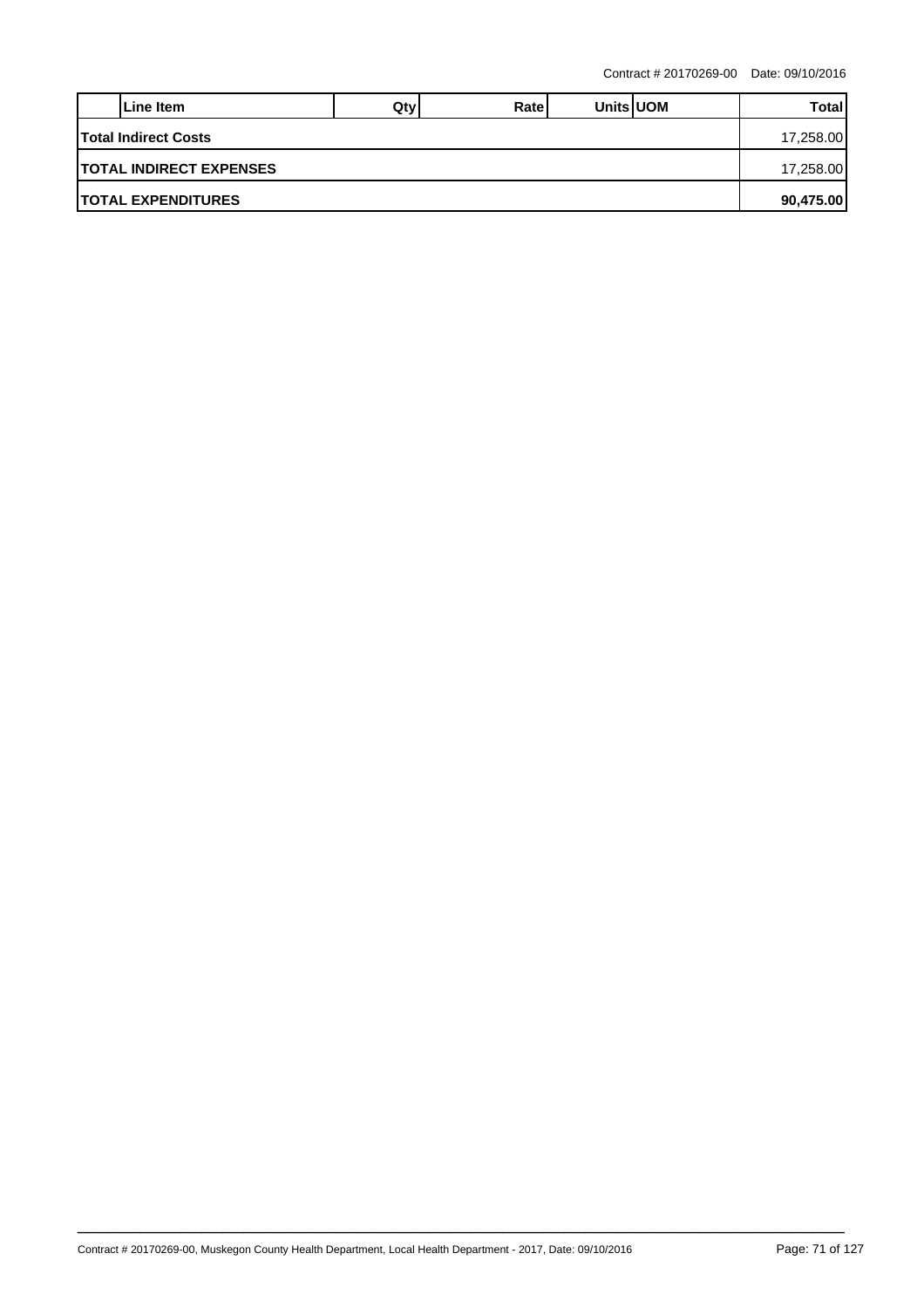|                         | <b>PROGRAM / PROJECT</b><br>Local Health Department - 2017 / HIV Prevention |                    | <b>DATE PREPARED</b><br>9/10/2016 |                                                          |                        |                                             |                        |  |  |
|-------------------------|-----------------------------------------------------------------------------|--------------------|-----------------------------------|----------------------------------------------------------|------------------------|---------------------------------------------|------------------------|--|--|
|                         | <b>CONTRACTOR NAME</b><br>Muskegon County Health Department                 |                    |                                   | <b>BUDGET PERIOD</b><br>From: 10/1/2016<br>To: 9/30/2017 |                        |                                             |                        |  |  |
|                         | <b>MAILING ADDRESS (Number and Street)</b><br>209 E. Apple Ave.             |                    |                                   |                                                          | $\nabla$ Original      | <b>BUDGET AGREEMENT</b><br>$\Box$ Amendment | <b>AMENDMENT#</b><br>0 |  |  |
| <b>CITY</b><br>Muskegon |                                                                             | <b>STATE</b><br>MI | <b>ZIP CODE</b><br>49442-3406     |                                                          | 38-6006063             | <b>FEDERAL ID NUMBER</b>                    |                        |  |  |
|                         | Category                                                                    |                    |                                   |                                                          |                        | Amount                                      | <b>Total</b>           |  |  |
|                         | <b>DIRECT EXPENSES</b>                                                      |                    |                                   |                                                          |                        |                                             |                        |  |  |
|                         | <b>Program Expenses</b>                                                     |                    |                                   |                                                          |                        |                                             |                        |  |  |
|                         | Salary & Wages                                                              |                    |                                   |                                                          |                        | 67,872.00                                   | 67,872.00              |  |  |
| $\overline{c}$          | <b>Fringe Benefits</b>                                                      |                    |                                   |                                                          |                        | 16,704.00                                   | 16,704.00              |  |  |
| 3                       | Cap. Exp. for Equip & Fac.                                                  |                    |                                   |                                                          |                        | 0.00                                        | 0.00                   |  |  |
| 4                       | Contractual                                                                 |                    |                                   |                                                          |                        | 0.00                                        | 0.00                   |  |  |
| 5                       | Supplies and Materials                                                      |                    |                                   |                                                          |                        | 2,214.00                                    | 2,214.00               |  |  |
| 6                       | Travel                                                                      |                    |                                   |                                                          |                        | 306.00                                      | 306.00                 |  |  |
| 7                       | Communication                                                               |                    |                                   |                                                          | 250.00<br>250.00       |                                             |                        |  |  |
| 8                       | <b>County-City Central Services</b>                                         |                    |                                   |                                                          | 0.00<br>0.00           |                                             |                        |  |  |
| 9                       | Space Costs                                                                 |                    |                                   |                                                          | 1,884.00<br>1,884.00   |                                             |                        |  |  |
| 10                      | All Others (ADP, Con. Employees, Misc.)                                     |                    |                                   |                                                          | 738.00<br>738.00       |                                             |                        |  |  |
|                         | <b>Total Program Expenses</b>                                               |                    |                                   |                                                          |                        | 89,968.00                                   | 89,968.00              |  |  |
|                         | <b>TOTAL DIRECT EXPENSES</b>                                                |                    |                                   |                                                          |                        | 89,968.00                                   | 89,968.00              |  |  |
|                         | <b>INDIRECT EXPENSES</b>                                                    |                    |                                   |                                                          |                        |                                             |                        |  |  |
|                         | <b>Indirect Costs</b>                                                       |                    |                                   |                                                          |                        |                                             |                        |  |  |
| 1                       | <b>Indirect Costs</b>                                                       |                    |                                   |                                                          | 0.00<br>0.00           |                                             |                        |  |  |
| 2                       | <b>Other Costs Distributions</b>                                            |                    |                                   |                                                          |                        | 21,079.00<br>21,079.00                      |                        |  |  |
|                         | <b>Total Indirect Costs</b>                                                 |                    |                                   |                                                          |                        | 21,079.00<br>21,079.00                      |                        |  |  |
|                         | <b>TOTAL INDIRECT EXPENSES</b>                                              |                    |                                   |                                                          | 21,079.00<br>21,079.00 |                                             |                        |  |  |
|                         | <b>TOTAL EXPENDITURES</b>                                                   |                    |                                   |                                                          |                        | 111,047.00                                  | 111,047.00             |  |  |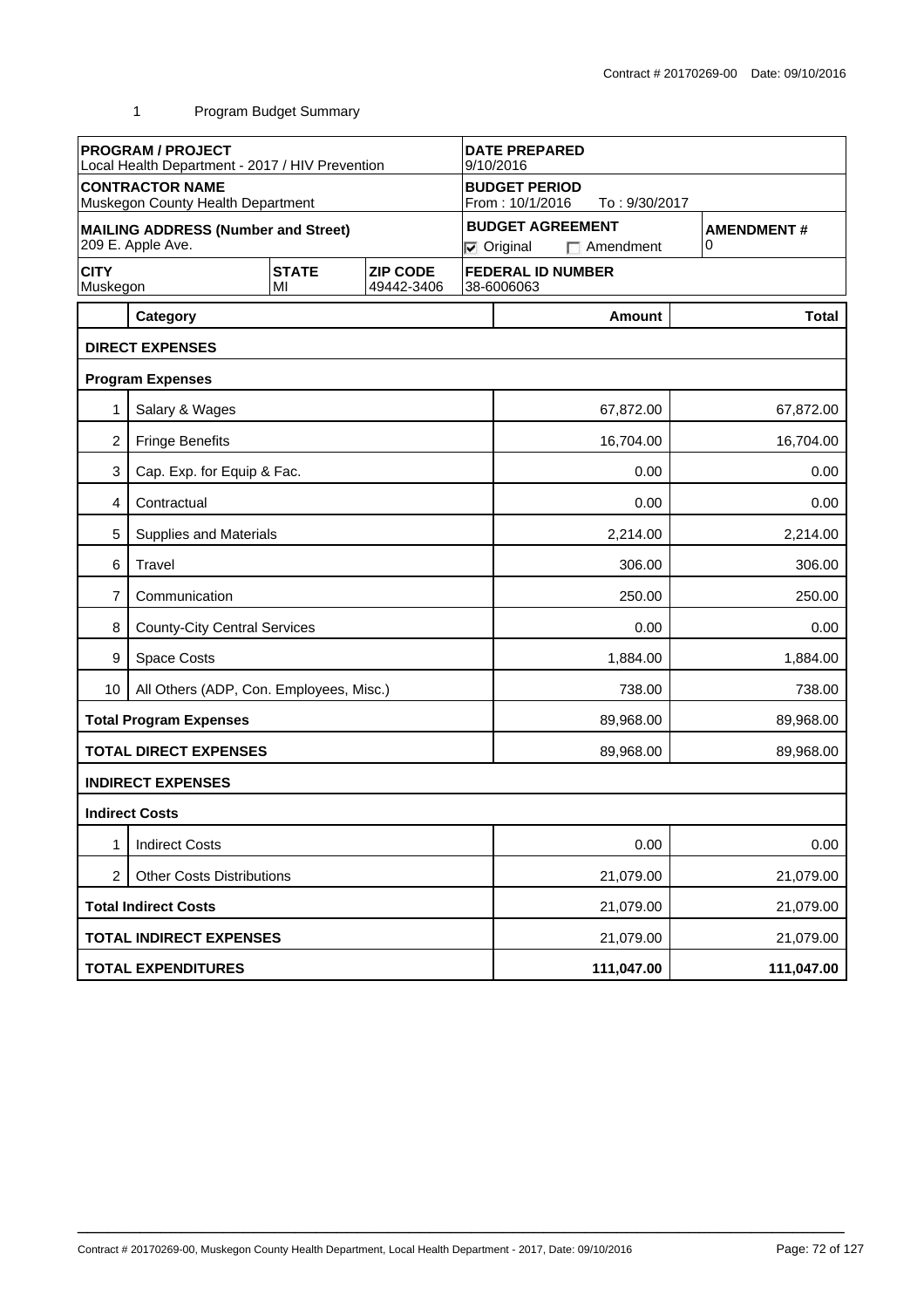# **SOURCE OF FUNDS**

|              | Category                                    | <b>Amount</b> | Cash | <b>Inkind</b> | <b>Total</b> |
|--------------|---------------------------------------------|---------------|------|---------------|--------------|
| $\mathbf{1}$ | <b>Source of Funds</b>                      |               |      |               |              |
|              | Fees and Collections - 1st and 2nd<br>Party | 0.00          | 0.00 | 0.00          | 0.00         |
|              | Fees and Collections - 3rd Party            | 0.00          | 0.00 | 0.00          | 0.00         |
|              | Federal or State (Non MDHHS)                | 0.00          | 0.00 | 0.00          | 0.00         |
|              | <b>Federal Cost Based Reimbursement</b>     | 0.00          | 0.00 | 0.00          | 0.00         |
|              | <b>Federally Provided Vaccines</b>          | 0.00          | 0.00 | 0.00          | 0.00         |
|              | <b>Federal Medicaid Outreach</b>            | 0.00          | 0.00 | 0.00          | 0.00         |
|              | Required Match - Local                      | 0.00          | 0.00 | 0.00          | 0.00         |
|              | Local Non-ELPHS                             | 0.00          | 0.00 | 0.00          | 0.00         |
|              | Local Non-ELPHS                             | 0.00          | 0.00 | 0.00          | 0.00         |
|              | Local Non-ELPHS                             | 0.00          | 0.00 | 0.00          | 0.00         |
|              | Other Non-ELPHS                             | 0.00          | 0.00 | 0.00          | 0.00         |
|              | <b>MDHHS Non Comprehensive</b>              | 0.00          | 0.00 | 0.00          | 0.00         |
|              | <b>MDHHS Comprehensive</b>                  | 111,047.00    | 0.00 | 0.00          | 111,047.00   |
|              | ELPHS - MDHHS Hearing                       | 0.00          | 0.00 | 0.00          | 0.00         |
|              | ELPHS - MDHHS Vision                        | 0.00          | 0.00 | 0.00          | 0.00         |
|              | ELPHS - MDHHS Other                         | 0.00          | 0.00 | 0.00          | 0.00         |
|              | ELPHS - Food                                | 0.00          | 0.00 | 0.00          | 0.00         |
|              | ELPHS - Private / Type III Water<br>Supply  | 0.00          | 0.00 | 0.00          | 0.00         |
|              | ELPHS - On-Site Wastewater<br>Treatment     | 0.00          | 0.00 | 0.00          | 0.00         |
|              | <b>MCH Funding</b>                          | 0.00          | 0.00 | 0.00          | 0.00         |
|              | Local Funds - Other                         | 0.00          | 0.00 | 0.00          | 0.00         |
|              | <b>Inkind Match</b>                         | 0.00          | 0.00 | 0.00          | 0.00         |
|              | <b>MDHHS Fixed Unit Rate</b>                |               |      |               |              |
|              | <b>Totals</b>                               | 111,047.00    | 0.00 | 0.00          | 111,047.00   |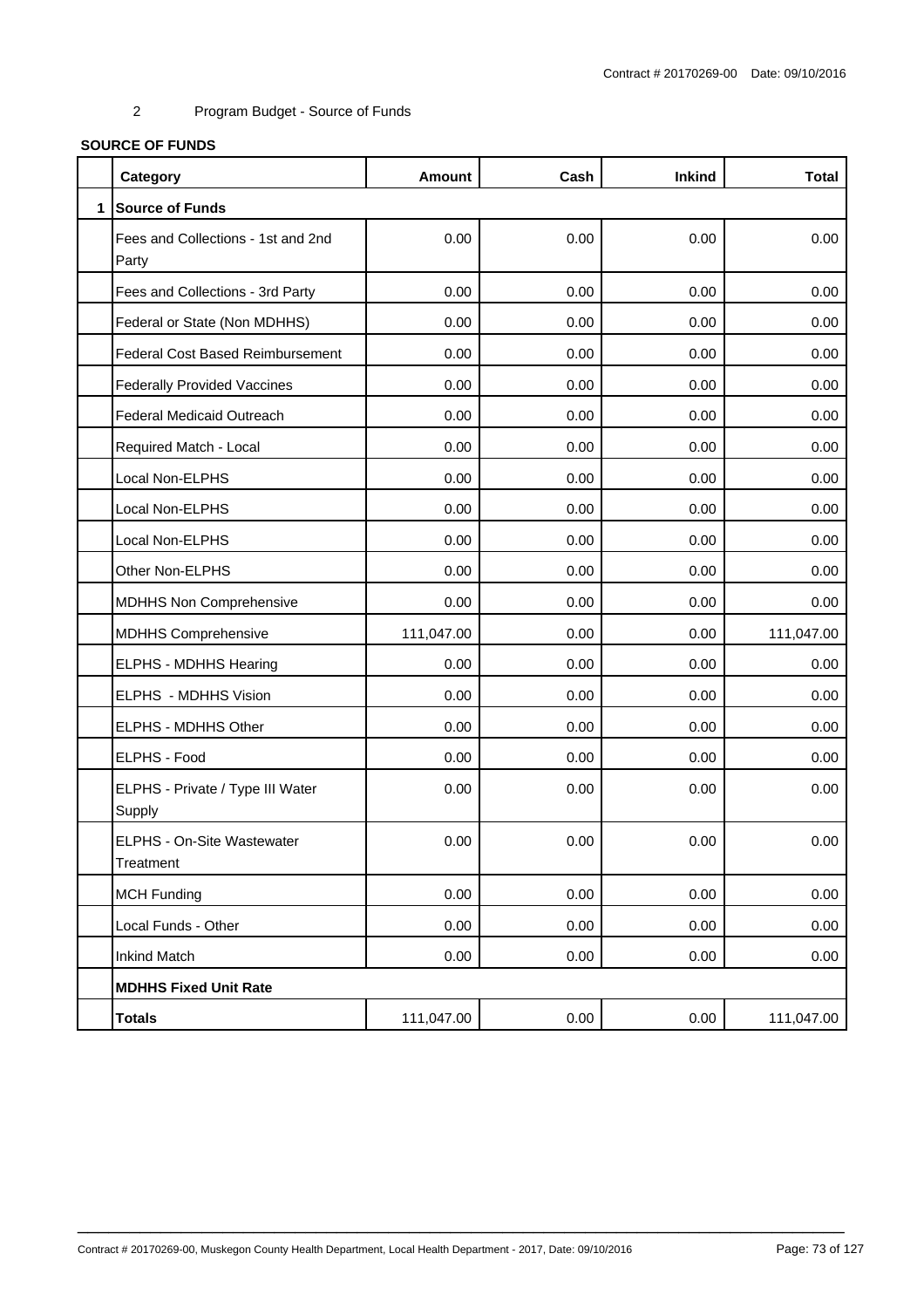|                | Line Item                                                                                                                                                                   | Qty    | Rate      |             | Units UOM | <b>Total</b> |
|----------------|-----------------------------------------------------------------------------------------------------------------------------------------------------------------------------|--------|-----------|-------------|-----------|--------------|
|                | <b>DIRECT EXPENSES</b>                                                                                                                                                      |        |           |             |           |              |
|                | <b>Program Expenses</b>                                                                                                                                                     |        |           |             |           |              |
| $\mathbf 1$    | Salary & Wages                                                                                                                                                              |        |           |             |           |              |
|                | <b>Public Health Nurse</b>                                                                                                                                                  | 1.0337 | 54956.000 | 0.000 FTE   |           | 56,809.00    |
|                | Supervisor                                                                                                                                                                  | 0.0500 | 66198.000 | $0.000$ FTE |           | 3,310.00     |
|                | Clerk                                                                                                                                                                       | 0.2300 | 33709.000 | 0.000 FTE   |           | 7,753.00     |
|                | <b>Total for Salary &amp; Wages</b>                                                                                                                                         |        |           |             |           | 67,872.00    |
|                | 2 Fringe Benefits                                                                                                                                                           |        |           |             |           |              |
|                | Composite Rate<br>Notes: FICA<br><b>LIFE INSURANCE</b><br><b>RETIREMENT</b><br><b>UNEMPLOYMENT</b><br><b>WORKER'S COMPENSATION</b><br>DENTAL INSURANCE<br>MEDICAL INSURANCE | 0.0000 | 24.611    | 67872.000   |           | 16,704.00    |
|                | 3 Cap. Exp. for Equip & Fac.                                                                                                                                                |        |           |             |           |              |
|                | 4 Contractual                                                                                                                                                               |        |           |             |           |              |
|                | 5 Supplies and Materials                                                                                                                                                    |        |           |             |           |              |
|                | Supplies and Materials                                                                                                                                                      |        |           |             |           | 2,214.00     |
|                | 6 Travel                                                                                                                                                                    |        |           |             |           |              |
|                | Travel                                                                                                                                                                      |        |           |             |           | 306.00       |
| 7              | Communication                                                                                                                                                               |        |           |             |           |              |
|                | Communication                                                                                                                                                               |        |           |             |           | 250.00       |
| 8              | <b>County-City Central Services</b>                                                                                                                                         |        |           |             |           |              |
|                | 9 Space Costs                                                                                                                                                               |        |           |             |           |              |
|                | Rent                                                                                                                                                                        | 0.0000 | 0.000     | 0.000       |           | 1,884.00     |
|                | 10   All Others (ADP, Con. Employees, Misc.)                                                                                                                                |        |           |             |           |              |
|                | All Others (ADP, Con. Employees, Misc.)                                                                                                                                     |        |           |             |           | 738.00       |
|                | <b>Total Program Expenses</b>                                                                                                                                               |        |           |             |           | 89,968.00    |
|                | <b>TOTAL DIRECT EXPENSES</b>                                                                                                                                                |        |           |             |           | 89,968.00    |
|                | <b>INDIRECT EXPENSES</b>                                                                                                                                                    |        |           |             |           |              |
|                | Indirect Costs                                                                                                                                                              |        |           |             |           |              |
| 1              | Indirect Costs                                                                                                                                                              |        |           |             |           |              |
| 2 <sub>1</sub> | <b>Other Costs Distributions</b>                                                                                                                                            |        |           |             |           |              |
|                | Health Adm Distribution                                                                                                                                                     | 0.0000 | 0.000     | 0.000       |           | 21,079.00    |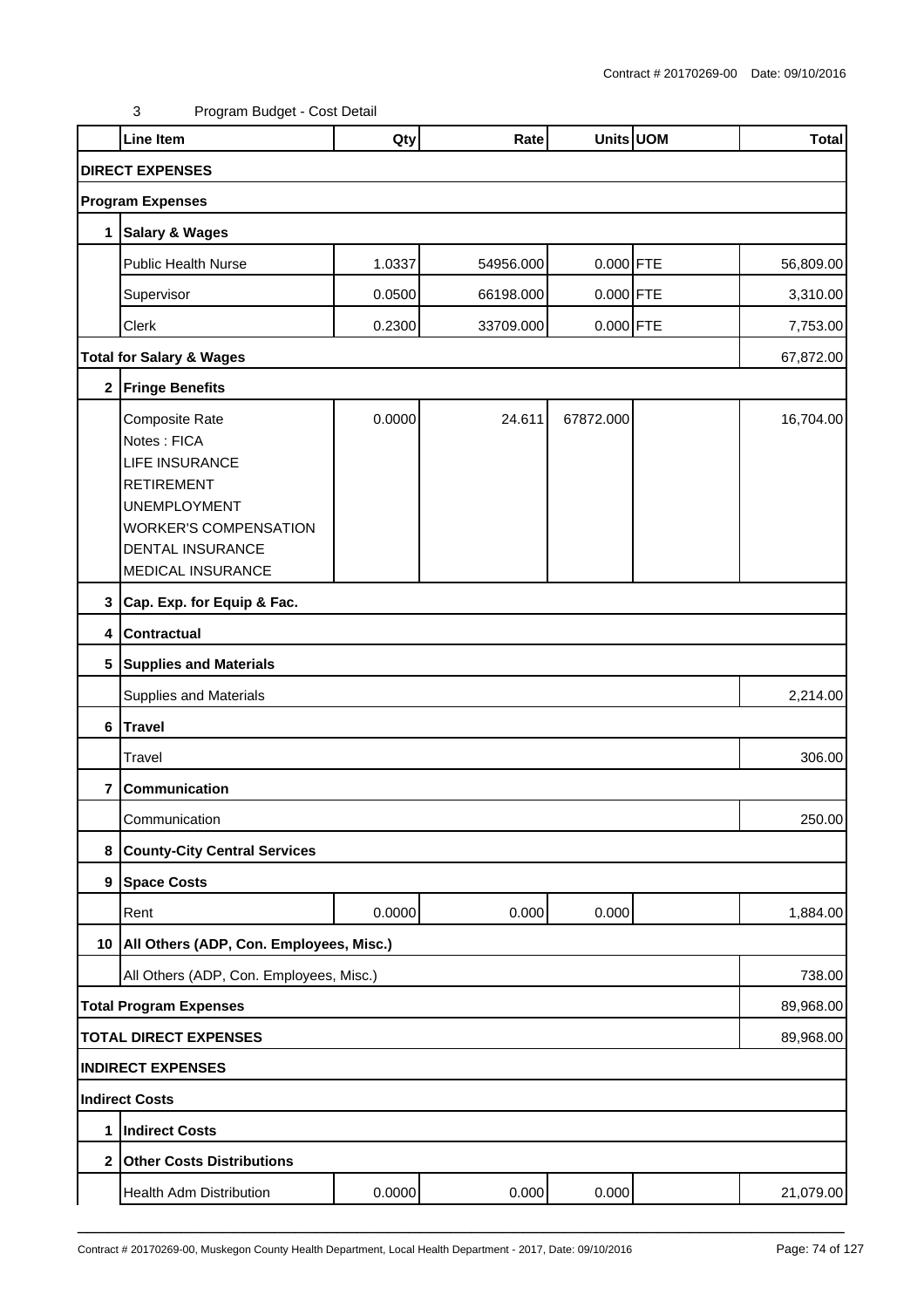|                                          | Line Item                  | Qtv | Ratel |  | <b>Units UOM</b> | Total      |  |  |  |
|------------------------------------------|----------------------------|-----|-------|--|------------------|------------|--|--|--|
| <b>Total Indirect Costs</b><br>21,079.00 |                            |     |       |  |                  |            |  |  |  |
| <b>ITOTAL INDIRECT EXPENSES</b>          |                            |     |       |  |                  |            |  |  |  |
|                                          | <b>ITOTAL EXPENDITURES</b> |     |       |  |                  | 111,047.00 |  |  |  |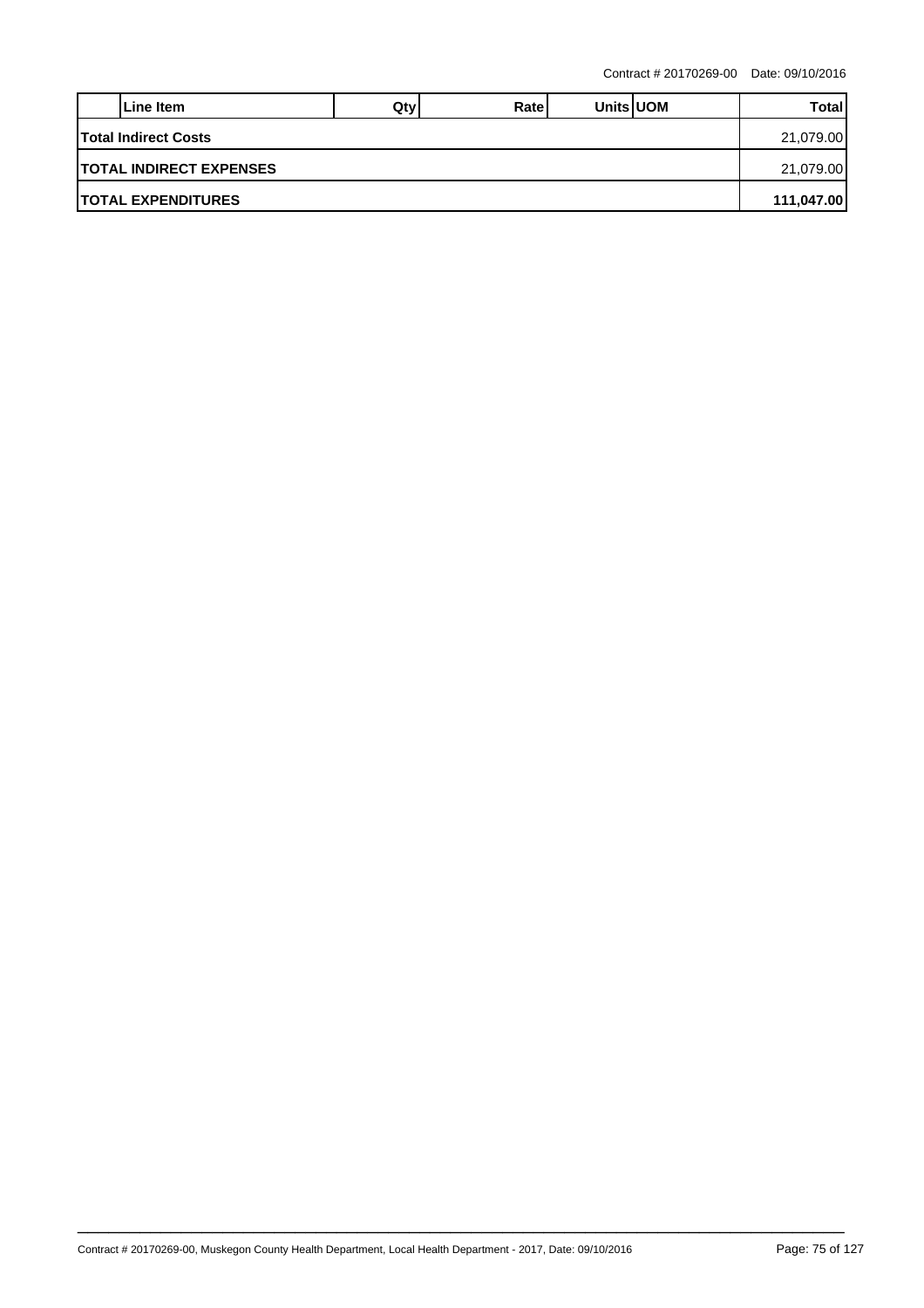|                         | <b>PROGRAM / PROJECT</b><br>Local Health Department - 2017 / Immunization Action Plan<br>(IAP) |                    |                               | <b>DATE PREPARED</b><br>9/10/2016                        |                        |                                             |           |                        |
|-------------------------|------------------------------------------------------------------------------------------------|--------------------|-------------------------------|----------------------------------------------------------|------------------------|---------------------------------------------|-----------|------------------------|
|                         | <b>CONTRACTOR NAME</b><br>Muskegon County Health Department                                    |                    |                               | <b>BUDGET PERIOD</b><br>From: 10/1/2016<br>To: 9/30/2017 |                        |                                             |           |                        |
|                         | <b>MAILING ADDRESS (Number and Street)</b><br>209 E. Apple Ave.                                |                    |                               |                                                          | $\nabla$ Original      | <b>BUDGET AGREEMENT</b><br>$\Box$ Amendment |           | <b>AMENDMENT#</b><br>0 |
| <b>CITY</b><br>Muskegon |                                                                                                | <b>STATE</b><br>MI | <b>ZIP CODE</b><br>49442-3406 |                                                          | 38-6006063             | <b>FEDERAL ID NUMBER</b>                    |           |                        |
|                         | Category                                                                                       |                    |                               |                                                          |                        | <b>Amount</b>                               |           | <b>Total</b>           |
|                         | <b>DIRECT EXPENSES</b>                                                                         |                    |                               |                                                          |                        |                                             |           |                        |
|                         | <b>Program Expenses</b>                                                                        |                    |                               |                                                          |                        |                                             |           |                        |
| 1                       | Salary & Wages                                                                                 |                    |                               |                                                          |                        | 47,752.00                                   |           | 47,752.00              |
| 2                       | <b>Fringe Benefits</b>                                                                         |                    |                               |                                                          |                        | 14,083.00                                   |           | 14,083.00              |
| 3                       | Cap. Exp. for Equip & Fac.                                                                     |                    |                               |                                                          | 0.00<br>0.00           |                                             |           |                        |
| 4                       | Contractual                                                                                    |                    |                               |                                                          | 0.00                   |                                             |           | 0.00                   |
| 5                       | <b>Supplies and Materials</b>                                                                  |                    |                               |                                                          |                        | 4,525.00                                    |           | 4,525.00               |
| 6                       | Travel                                                                                         |                    |                               |                                                          |                        | 603.00                                      |           | 603.00                 |
| 7                       | Communication                                                                                  |                    |                               |                                                          | 314.00<br>314.00       |                                             |           |                        |
| 8                       | <b>County-City Central Services</b>                                                            |                    |                               |                                                          | 0.00<br>0.00           |                                             |           |                        |
| 9                       | Space Costs                                                                                    |                    |                               |                                                          | 1,234.00<br>1,234.00   |                                             |           |                        |
| 10                      | All Others (ADP, Con. Employees, Misc.)                                                        |                    |                               |                                                          | 2,309.00<br>2,309.00   |                                             |           |                        |
|                         | <b>Total Program Expenses</b>                                                                  |                    |                               |                                                          |                        | 70,820.00                                   |           | 70,820.00              |
|                         | <b>TOTAL DIRECT EXPENSES</b>                                                                   |                    |                               |                                                          |                        | 70,820.00                                   |           | 70,820.00              |
|                         | <b>INDIRECT EXPENSES</b>                                                                       |                    |                               |                                                          |                        |                                             |           |                        |
|                         | <b>Indirect Costs</b>                                                                          |                    |                               |                                                          |                        |                                             |           |                        |
| 1                       | <b>Indirect Costs</b>                                                                          |                    |                               |                                                          |                        | 0.00                                        |           | 0.00                   |
| $\overline{c}$          | <b>Other Costs Distributions</b>                                                               |                    |                               |                                                          | 12,086.00<br>12,086.00 |                                             |           |                        |
|                         | <b>Total Indirect Costs</b>                                                                    |                    |                               | 12,086.00                                                |                        |                                             | 12,086.00 |                        |
|                         | <b>TOTAL INDIRECT EXPENSES</b>                                                                 |                    |                               |                                                          |                        | 12,086.00                                   |           | 12,086.00              |
|                         | <b>TOTAL EXPENDITURES</b>                                                                      |                    |                               |                                                          |                        | 82,906.00                                   |           | 82,906.00              |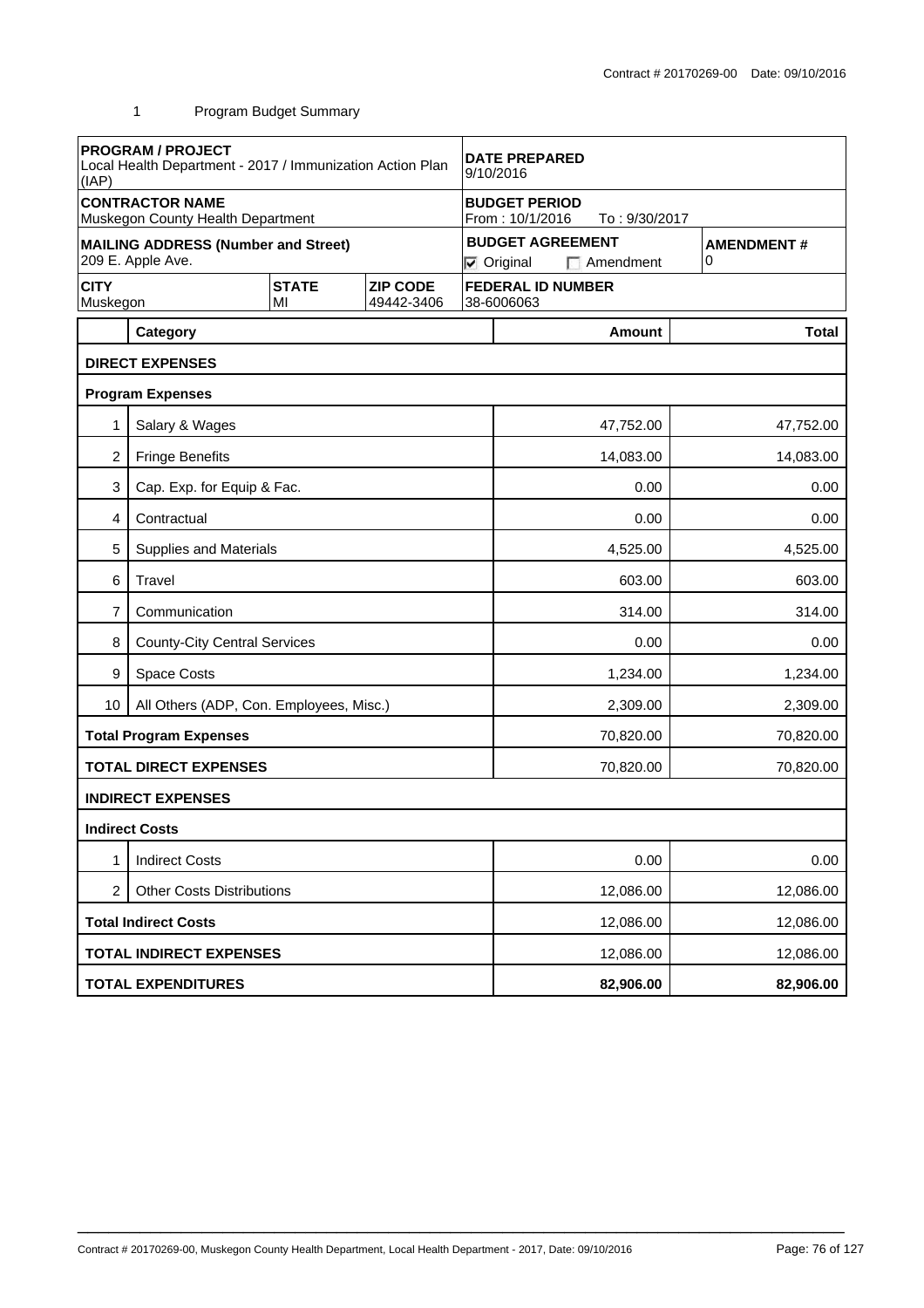# **SOURCE OF FUNDS**

|              | Category                                    | <b>Amount</b> | Cash | <b>Inkind</b> | <b>Total</b> |
|--------------|---------------------------------------------|---------------|------|---------------|--------------|
| $\mathbf{1}$ | <b>Source of Funds</b>                      |               |      |               |              |
|              | Fees and Collections - 1st and 2nd<br>Party | 0.00          | 0.00 | 0.00          | 0.00         |
|              | Fees and Collections - 3rd Party            | 0.00          | 0.00 | 0.00          | 0.00         |
|              | Federal or State (Non MDHHS)                | 0.00          | 0.00 | 0.00          | 0.00         |
|              | <b>Federal Cost Based Reimbursement</b>     | 0.00          | 0.00 | 0.00          | 0.00         |
|              | <b>Federally Provided Vaccines</b>          | 0.00          | 0.00 | 0.00          | 0.00         |
|              | <b>Federal Medicaid Outreach</b>            | 0.00          | 0.00 | 0.00          | 0.00         |
|              | Required Match - Local                      | 0.00          | 0.00 | 0.00          | 0.00         |
|              | Local Non-ELPHS                             | 0.00          | 0.00 | 0.00          | 0.00         |
|              | Local Non-ELPHS                             | 0.00          | 0.00 | 0.00          | 0.00         |
|              | Local Non-ELPHS                             | 0.00          | 0.00 | 0.00          | 0.00         |
|              | Other Non-ELPHS                             | 0.00          | 0.00 | 0.00          | 0.00         |
|              | MDHHS Non Comprehensive                     | 0.00          | 0.00 | 0.00          | 0.00         |
|              | <b>MDHHS Comprehensive</b>                  | 82,906.00     | 0.00 | 0.00          | 82,906.00    |
|              | ELPHS - MDHHS Hearing                       | 0.00          | 0.00 | 0.00          | 0.00         |
|              | ELPHS - MDHHS Vision                        | 0.00          | 0.00 | 0.00          | 0.00         |
|              | ELPHS - MDHHS Other                         | 0.00          | 0.00 | 0.00          | 0.00         |
|              | ELPHS - Food                                | 0.00          | 0.00 | 0.00          | 0.00         |
|              | ELPHS - Private / Type III Water<br>Supply  | 0.00          | 0.00 | 0.00          | 0.00         |
|              | ELPHS - On-Site Wastewater<br>Treatment     | 0.00          | 0.00 | 0.00          | 0.00         |
|              | <b>MCH Funding</b>                          | 0.00          | 0.00 | 0.00          | 0.00         |
|              | Local Funds - Other                         | 0.00          | 0.00 | 0.00          | 0.00         |
|              | <b>Inkind Match</b>                         | 0.00          | 0.00 | 0.00          | 0.00         |
|              | <b>MDHHS Fixed Unit Rate</b>                |               |      |               |              |
|              | <b>Totals</b>                               | 82,906.00     | 0.00 | 0.00          | 82,906.00    |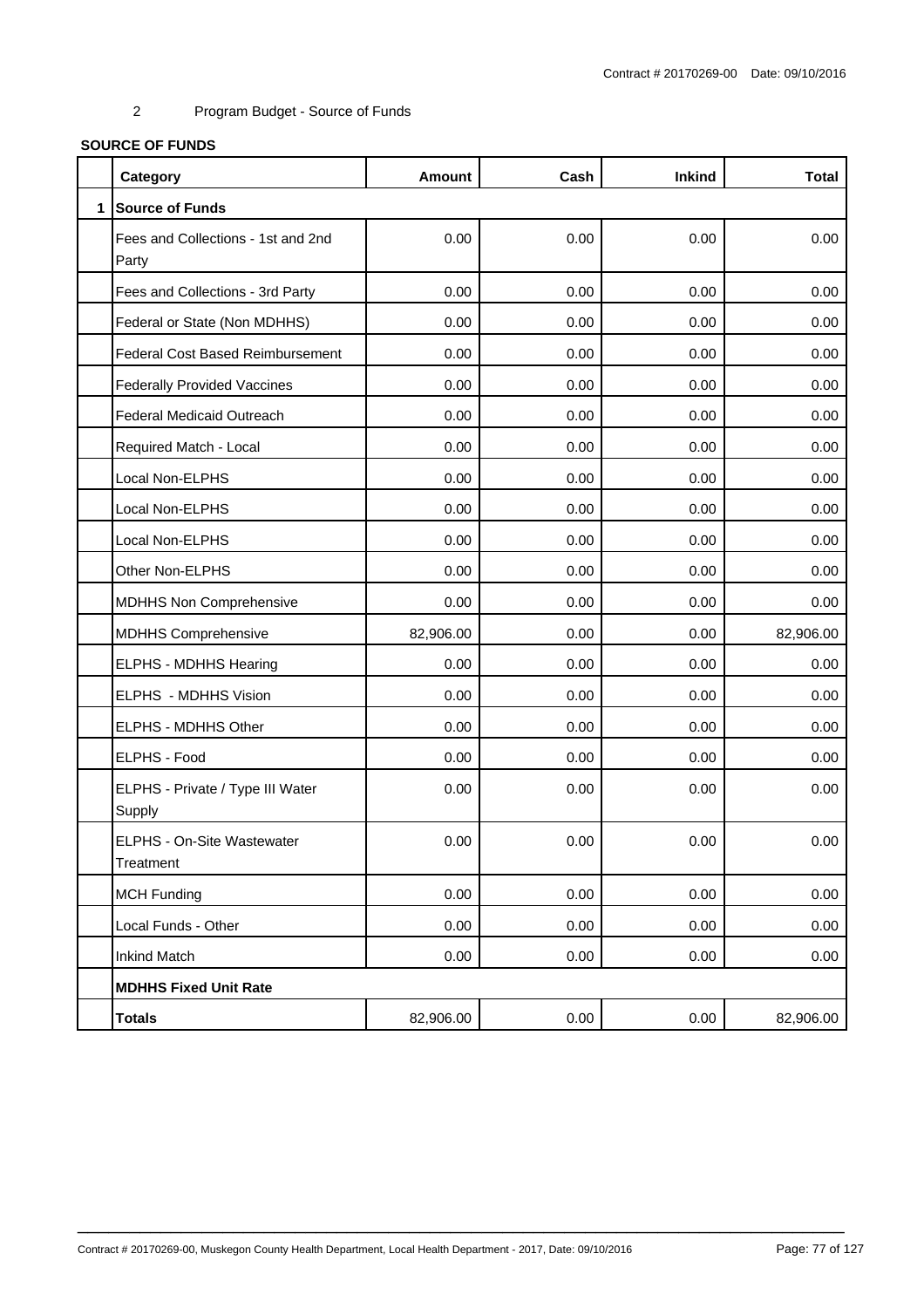|                | Line Item                                                                                                                                                                   | Qty    | Rate      |             | Units UOM | <b>Total</b> |  |  |
|----------------|-----------------------------------------------------------------------------------------------------------------------------------------------------------------------------|--------|-----------|-------------|-----------|--------------|--|--|
|                | <b>DIRECT EXPENSES</b>                                                                                                                                                      |        |           |             |           |              |  |  |
|                | <b>Program Expenses</b>                                                                                                                                                     |        |           |             |           |              |  |  |
| 1              | <b>Salary &amp; Wages</b>                                                                                                                                                   |        |           |             |           |              |  |  |
|                | Clerk                                                                                                                                                                       | 0.1900 | 34084.000 | $0.000$ FTE |           | 6,476.00     |  |  |
|                | <b>Public Health Nurse</b>                                                                                                                                                  | 0.7345 | 47657.000 | $0.000$ FTE |           | 35,004.00    |  |  |
|                | Supervisor                                                                                                                                                                  | 0.0900 | 69689.000 | $0.000$ FTE |           | 6,272.00     |  |  |
|                | <b>Total for Salary &amp; Wages</b>                                                                                                                                         |        |           |             |           | 47,752.00    |  |  |
|                | 2 Fringe Benefits                                                                                                                                                           |        |           |             |           |              |  |  |
|                | Composite Rate<br>Notes: FICA<br>LIFE INSURNACE<br><b>RETIREMENT</b><br><b>UNEMPLOYMENT</b><br><b>WORKER'S COMPENSATION</b><br><b>DENTAL INSURANCE</b><br>MEDICAL INSURANCE | 0.0000 | 29.493    | 47752.000   |           | 14,083.00    |  |  |
|                | 3 Cap. Exp. for Equip & Fac.                                                                                                                                                |        |           |             |           |              |  |  |
|                | 4 Contractual                                                                                                                                                               |        |           |             |           |              |  |  |
|                | 5 Supplies and Materials                                                                                                                                                    |        |           |             |           |              |  |  |
|                | <b>Supplies and Materials</b>                                                                                                                                               |        |           |             |           | 4,525.00     |  |  |
| 6              | <b>Travel</b>                                                                                                                                                               |        |           |             |           |              |  |  |
|                | Travel                                                                                                                                                                      |        |           |             |           | 603.00       |  |  |
| 7              | Communication                                                                                                                                                               |        |           |             |           |              |  |  |
|                | Communication                                                                                                                                                               |        |           |             |           | 314.00       |  |  |
| 8              | <b>County-City Central Services</b>                                                                                                                                         |        |           |             |           |              |  |  |
|                | 9 Space Costs                                                                                                                                                               |        |           |             |           |              |  |  |
|                | Rent                                                                                                                                                                        | 0.0000 | 0.000     | 0.000       |           | 1,234.00     |  |  |
| 10             | All Others (ADP, Con. Employees, Misc.)                                                                                                                                     |        |           |             |           |              |  |  |
|                | All Others (ADP, Con. Employees, Misc.)                                                                                                                                     |        |           |             |           | 2,309.00     |  |  |
|                | <b>Total Program Expenses</b>                                                                                                                                               |        |           |             |           | 70,820.00    |  |  |
|                | <b>TOTAL DIRECT EXPENSES</b>                                                                                                                                                |        |           |             |           | 70,820.00    |  |  |
|                | <b>INDIRECT EXPENSES</b>                                                                                                                                                    |        |           |             |           |              |  |  |
|                | <b>Indirect Costs</b>                                                                                                                                                       |        |           |             |           |              |  |  |
| 1              | <b>Indirect Costs</b>                                                                                                                                                       |        |           |             |           |              |  |  |
| 2 <sub>1</sub> | <b>Other Costs Distributions</b>                                                                                                                                            |        |           |             |           |              |  |  |
|                | Health Adm Distribution                                                                                                                                                     | 0.0000 | 0.000     | 0.000       |           | 12,086.00    |  |  |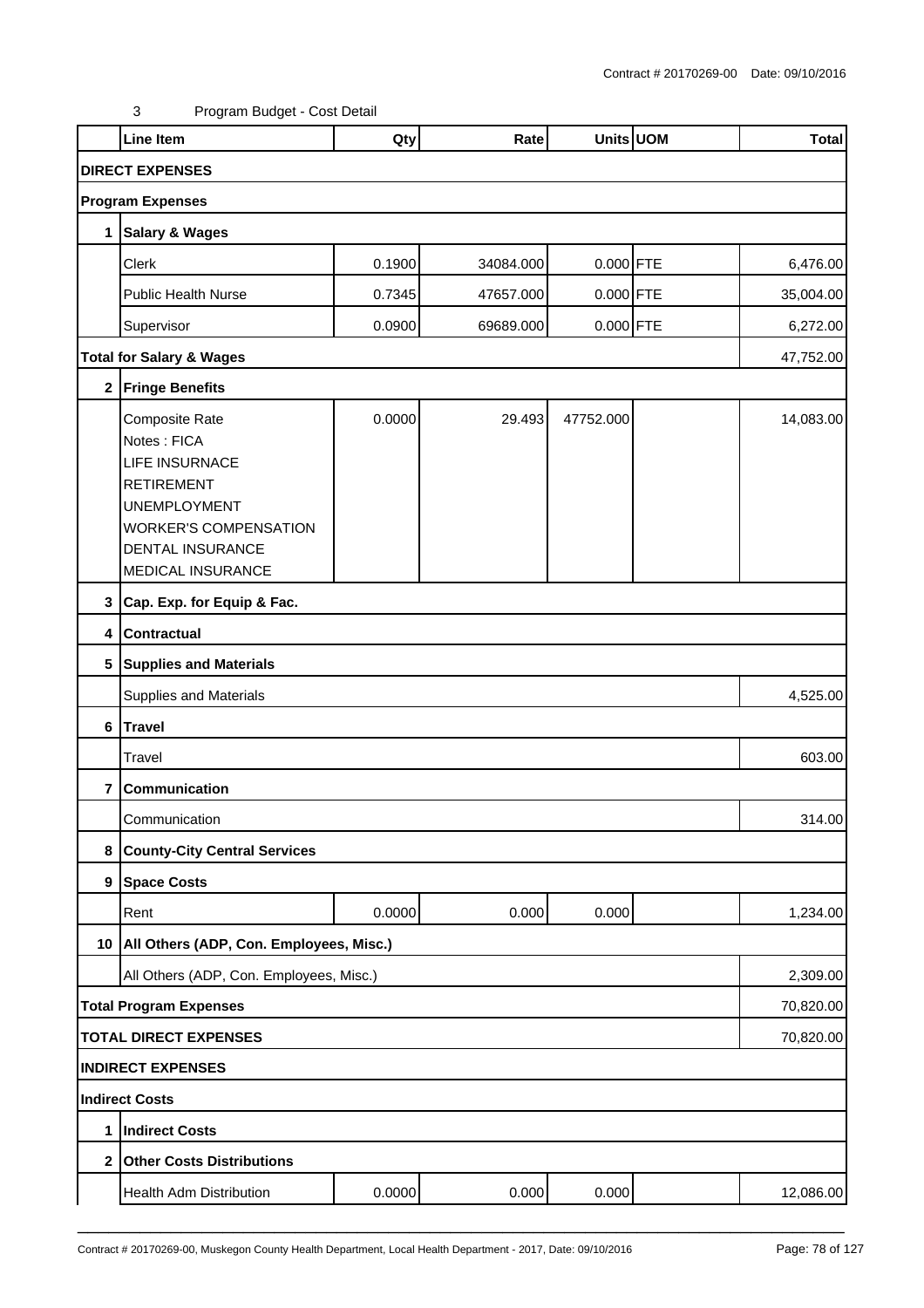|                                          | LLine Item                 | Qty | Ratel |  | <b>Units UOM</b> | Totall    |  |  |  |
|------------------------------------------|----------------------------|-----|-------|--|------------------|-----------|--|--|--|
| <b>Total Indirect Costs</b><br>12,086.00 |                            |     |       |  |                  |           |  |  |  |
| <b>ITOTAL INDIRECT EXPENSES</b>          |                            |     |       |  |                  |           |  |  |  |
|                                          | <b>ITOTAL EXPENDITURES</b> |     |       |  |                  | 82,906.00 |  |  |  |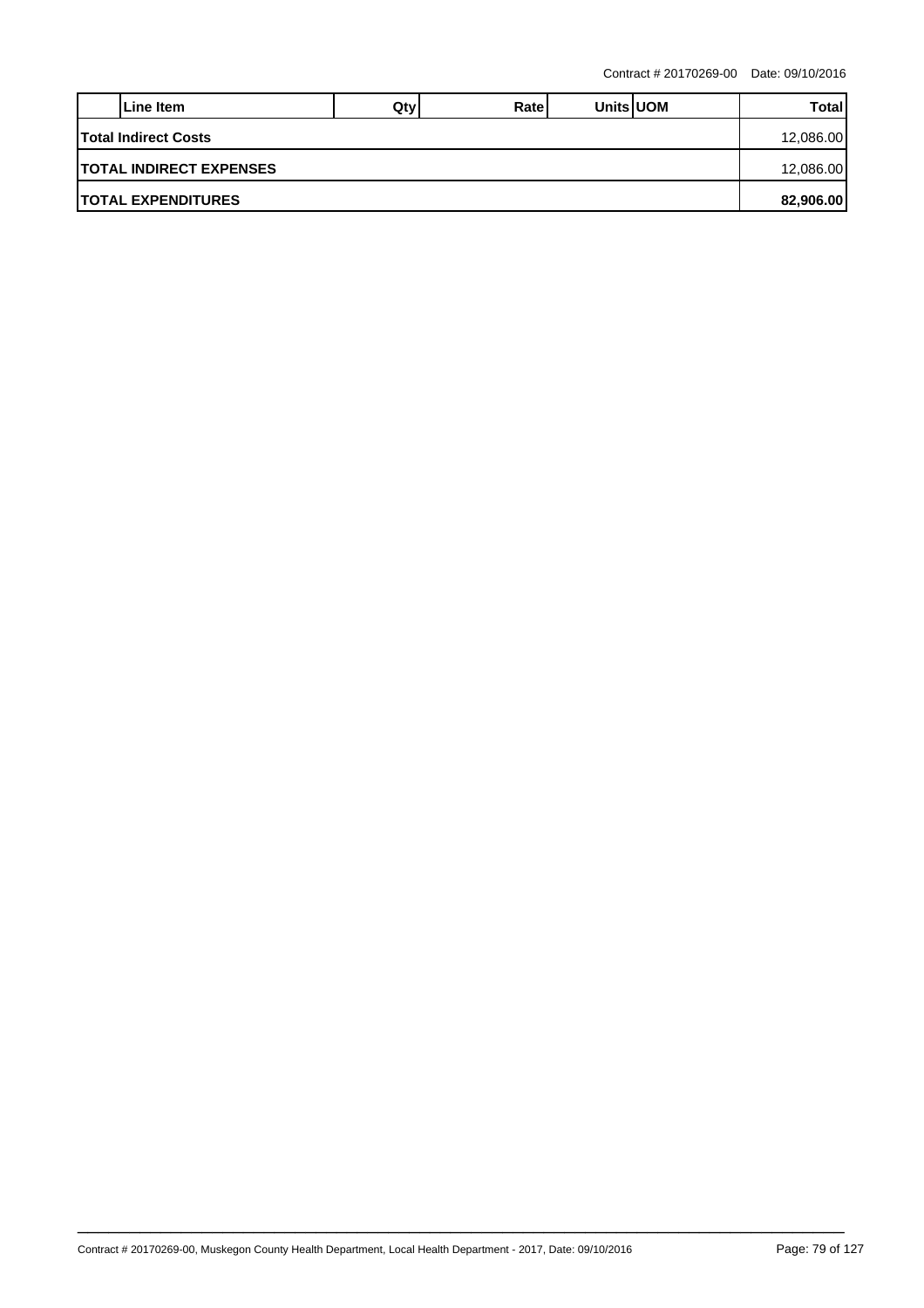|                         | <b>PROGRAM / PROJECT</b><br>Local Health Department - 2017 / Immunization ELPHS |                    | <b>DATE PREPARED</b><br>9/10/2016 |                                                          |                        |                                             |                        |  |  |
|-------------------------|---------------------------------------------------------------------------------|--------------------|-----------------------------------|----------------------------------------------------------|------------------------|---------------------------------------------|------------------------|--|--|
|                         | <b>CONTRACTOR NAME</b><br>Muskegon County Health Department                     |                    |                                   | <b>BUDGET PERIOD</b><br>From: 10/1/2016<br>To: 9/30/2017 |                        |                                             |                        |  |  |
|                         | <b>MAILING ADDRESS (Number and Street)</b><br>209 E. Apple Ave.                 |                    |                                   |                                                          | $\nabla$ Original      | <b>BUDGET AGREEMENT</b><br>$\Box$ Amendment | <b>AMENDMENT#</b><br>0 |  |  |
| <b>CITY</b><br>Muskegon |                                                                                 | <b>STATE</b><br>MI | <b>ZIP CODE</b><br>49442-3406     |                                                          | 38-6006063             | <b>FEDERAL ID NUMBER</b>                    |                        |  |  |
|                         | Category                                                                        |                    |                                   |                                                          |                        | Amount                                      | <b>Total</b>           |  |  |
|                         | <b>DIRECT EXPENSES</b>                                                          |                    |                                   |                                                          |                        |                                             |                        |  |  |
|                         | <b>Program Expenses</b>                                                         |                    |                                   |                                                          |                        |                                             |                        |  |  |
|                         | Salary & Wages                                                                  |                    |                                   |                                                          |                        | 83,595.00                                   | 83,595.00              |  |  |
| $\overline{2}$          | <b>Fringe Benefits</b>                                                          |                    |                                   |                                                          |                        | 41,166.00                                   | 41,166.00              |  |  |
| 3                       | Cap. Exp. for Equip & Fac.                                                      |                    |                                   |                                                          |                        | 0.00                                        | 0.00                   |  |  |
| 4                       | Contractual                                                                     |                    |                                   |                                                          | 0.00                   |                                             |                        |  |  |
| 5                       | Supplies and Materials                                                          |                    |                                   |                                                          |                        | 67,760.00                                   | 67,760.00              |  |  |
| 6                       | Travel                                                                          |                    |                                   |                                                          | 0.00<br>0.00           |                                             |                        |  |  |
| 7                       | Communication                                                                   |                    |                                   |                                                          | 917.00<br>917.00       |                                             |                        |  |  |
| 8                       | <b>County-City Central Services</b>                                             |                    |                                   |                                                          | 0.00<br>0.00           |                                             |                        |  |  |
| 9                       | Space Costs                                                                     |                    |                                   |                                                          | 3,602.00<br>3,602.00   |                                             |                        |  |  |
| 10                      | All Others (ADP, Con. Employees, Misc.)                                         |                    |                                   |                                                          |                        | 2,230.00                                    | 2,230.00               |  |  |
|                         | <b>Total Program Expenses</b>                                                   |                    |                                   |                                                          |                        | 199,270.00                                  | 199,270.00             |  |  |
|                         | <b>TOTAL DIRECT EXPENSES</b>                                                    |                    |                                   |                                                          |                        | 199,270.00                                  | 199,270.00             |  |  |
|                         | <b>INDIRECT EXPENSES</b>                                                        |                    |                                   |                                                          |                        |                                             |                        |  |  |
|                         | <b>Indirect Costs</b>                                                           |                    |                                   |                                                          |                        |                                             |                        |  |  |
| 1                       | <b>Indirect Costs</b>                                                           |                    |                                   |                                                          |                        | 0.00                                        | 0.00                   |  |  |
| $\overline{2}$          | <b>Other Costs Distributions</b>                                                |                    |                                   |                                                          |                        | 35,269.00                                   | 35,269.00              |  |  |
|                         | <b>Total Indirect Costs</b>                                                     |                    |                                   |                                                          | 35,269.00<br>35,269.00 |                                             |                        |  |  |
|                         | <b>TOTAL INDIRECT EXPENSES</b>                                                  |                    |                                   |                                                          | 35,269.00<br>35,269.00 |                                             |                        |  |  |
|                         | <b>TOTAL EXPENDITURES</b>                                                       |                    |                                   |                                                          |                        | 234,539.00                                  | 234,539.00             |  |  |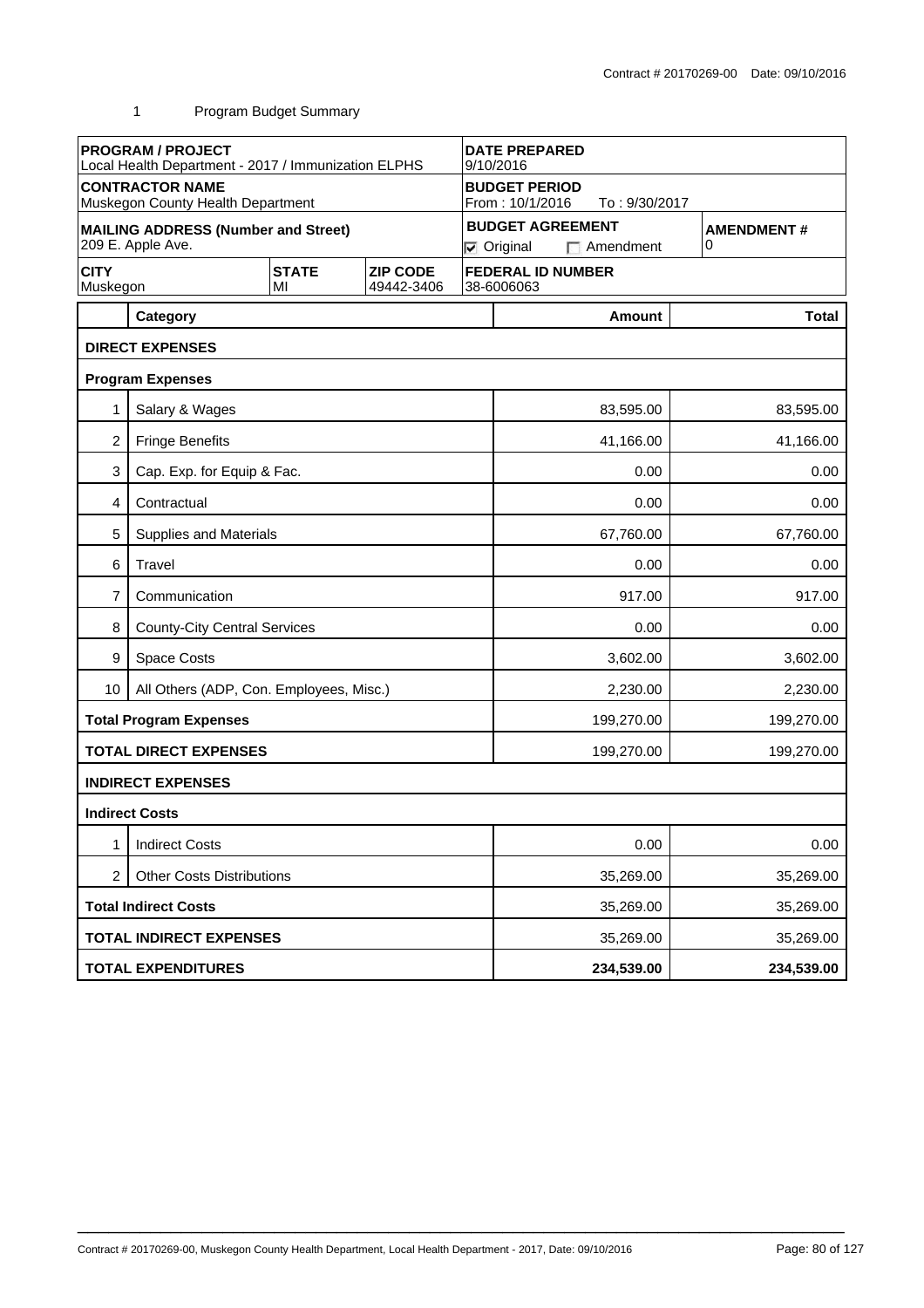# **SOURCE OF FUNDS**

|              | Category                                    | <b>Amount</b> | Cash      | <b>Inkind</b> | <b>Total</b> |
|--------------|---------------------------------------------|---------------|-----------|---------------|--------------|
| $\mathbf{1}$ | <b>Source of Funds</b>                      |               |           |               |              |
|              | Fees and Collections - 1st and 2nd<br>Party | 0.00          | 80,530.00 | 0.00          | 80,530.00    |
|              | Fees and Collections - 3rd Party            | 0.00          | 13,000.00 | 0.00          | 13,000.00    |
|              | Federal or State (Non MDHHS)                | 0.00          | 0.00      | 0.00          | 0.00         |
|              | Federal Cost Based Reimbursement            | 0.00          | 0.00      | 0.00          | 0.00         |
|              | <b>Federally Provided Vaccines</b>          | 0.00          | 0.00      | 0.00          | 0.00         |
|              | <b>Federal Medicaid Outreach</b>            | 0.00          | 0.00      | 0.00          | 0.00         |
|              | Required Match - Local                      | 0.00          | 0.00      | 0.00          | 0.00         |
|              | Local Non-ELPHS                             | 0.00          | 0.00      | 0.00          | 0.00         |
|              | Local Non-ELPHS                             | 0.00          | 0.00      | 0.00          | 0.00         |
|              | Local Non-ELPHS                             | 0.00          | 0.00      | 0.00          | 0.00         |
|              | Other Non-ELPHS                             | 0.00          | 0.00      | 0.00          | 0.00         |
|              | MDHHS Non Comprehensive                     | 0.00          | 0.00      | 0.00          | 0.00         |
|              | <b>MDHHS Comprehensive</b>                  | 0.00          | 0.00      | 0.00          | 0.00         |
|              | ELPHS - MDHHS Hearing                       | 0.00          | 0.00      | 0.00          | 0.00         |
|              | ELPHS - MDHHS Vision                        | 0.00          | 0.00      | 0.00          | 0.00         |
|              | ELPHS - MDHHS Other                         | 141,009.00    | 0.00      | 0.00          | 141,009.00   |
|              | ELPHS - Food                                | 0.00          | 0.00      | 0.00          | 0.00         |
|              | ELPHS - Private / Type III Water<br>Supply  | 0.00          | 0.00      | 0.00          | 0.00         |
|              | ELPHS - On-Site Wastewater<br>Treatment     | 0.00          | 0.00      | 0.00          | 0.00         |
|              | <b>MCH Funding</b>                          | 0.00          | 0.00      | 0.00          | 0.00         |
|              | Local Funds - Other                         | 0.00          | 0.00      | 0.00          | 0.00         |
|              | <b>Inkind Match</b>                         | 0.00          | 0.00      | 0.00          | 0.00         |
|              | <b>MDHHS Fixed Unit Rate</b>                |               |           |               |              |
|              | <b>Totals</b>                               | 141,009.00    | 93,530.00 | 0.00          | 234,539.00   |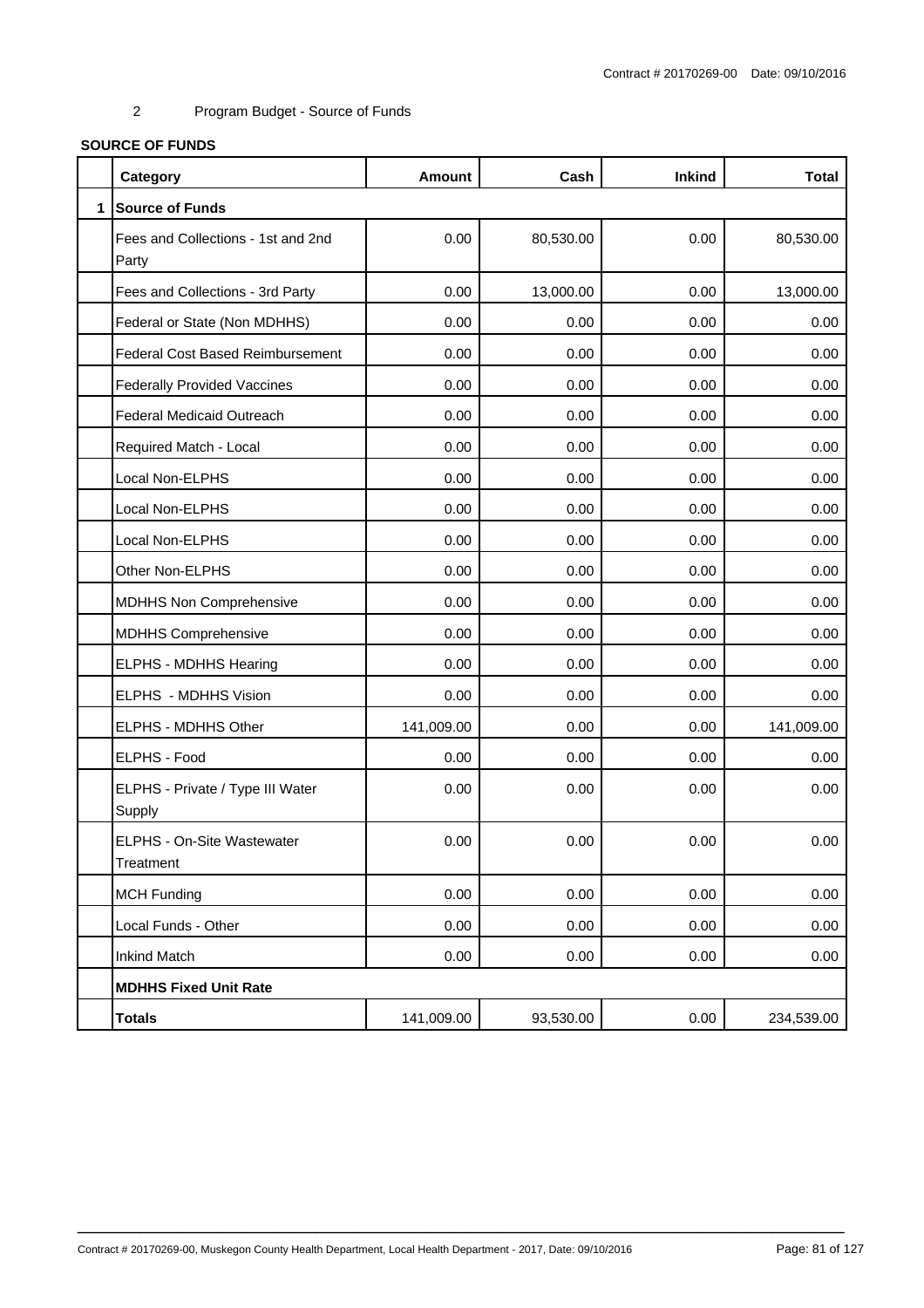|             | <b>Line Item</b>                                                                                                                                                                         | Qty    | Rate      | Units UOM   | <b>Total</b> |
|-------------|------------------------------------------------------------------------------------------------------------------------------------------------------------------------------------------|--------|-----------|-------------|--------------|
|             | <b>DIRECT EXPENSES</b>                                                                                                                                                                   |        |           |             |              |
|             | <b>Program Expenses</b>                                                                                                                                                                  |        |           |             |              |
| 1           | <b>Salary &amp; Wages</b>                                                                                                                                                                |        |           |             |              |
|             | <b>Public Health Nurse</b>                                                                                                                                                               | 1.0019 | 46306.000 | $0.000$ FTE | 46,394.00    |
|             | Supervisor                                                                                                                                                                               | 0.2764 | 66214.000 | $0.000$ FTE | 18,303.00    |
|             | Clerk                                                                                                                                                                                    | 0.5529 | 34180.640 | $0.000$ FTE | 18,898.00    |
|             | <b>Total for Salary &amp; Wages</b>                                                                                                                                                      |        |           |             | 83,595.00    |
| $\mathbf 2$ | <b>Fringe Benefits</b>                                                                                                                                                                   |        |           |             |              |
|             | <b>Composite Rate</b><br>Notes: FICA<br><b>LIFE INSURANCE</b><br><b>RETIREMENT</b><br><b>UNEMPLOYMENT</b><br><b>WORKER'S COMPENSATION</b><br><b>DENTAL INSURANCE</b><br>MEDICAL INSURACE | 0.0000 | 49.244    | 83595.000   | 41,166.00    |
| 3           | Cap. Exp. for Equip & Fac.                                                                                                                                                               |        |           |             |              |
| 4           | <b>Contractual</b>                                                                                                                                                                       |        |           |             |              |
| 5           | <b>Supplies and Materials</b>                                                                                                                                                            |        |           |             |              |
|             | Printing                                                                                                                                                                                 | 0.0000 | 0.000     | 0.000       | 1,105.00     |
|             | <b>Office Supplies</b>                                                                                                                                                                   | 0.0000 | 0.000     | 0.000       | 1,728.00     |
|             | Pharmaceuticals                                                                                                                                                                          | 0.0000 | 0.000     | 0.000       | 64,364.00    |
|             | <b>Medical Supplies</b>                                                                                                                                                                  | 0.0000 | 0.000     | 0.000       | 563.00       |
|             | <b>Total for Supplies and Materials</b>                                                                                                                                                  |        |           |             | 67,760.00    |
| 6           | Travel                                                                                                                                                                                   |        |           |             |              |
| 7           | Communication                                                                                                                                                                            |        |           |             |              |
|             | Communication                                                                                                                                                                            |        |           |             | 917.00       |
| 8           | <b>County-City Central Services</b>                                                                                                                                                      |        |           |             |              |
| 9           | <b>Space Costs</b>                                                                                                                                                                       |        |           |             |              |
|             | Rent                                                                                                                                                                                     | 0.0000 | 0.000     | 0.000       | 3,602.00     |
| 10          | All Others (ADP, Con. Employees, Misc.)                                                                                                                                                  |        |           |             |              |
|             | All Others (ADP, Con. Employees, Misc.)                                                                                                                                                  |        |           |             | 2,230.00     |
|             | <b>Total Program Expenses</b>                                                                                                                                                            |        |           |             | 199,270.00   |
|             | <b>TOTAL DIRECT EXPENSES</b>                                                                                                                                                             |        |           |             | 199,270.00   |
|             | <b>INDIRECT EXPENSES</b>                                                                                                                                                                 |        |           |             |              |
|             | <b>Indirect Costs</b>                                                                                                                                                                    |        |           |             |              |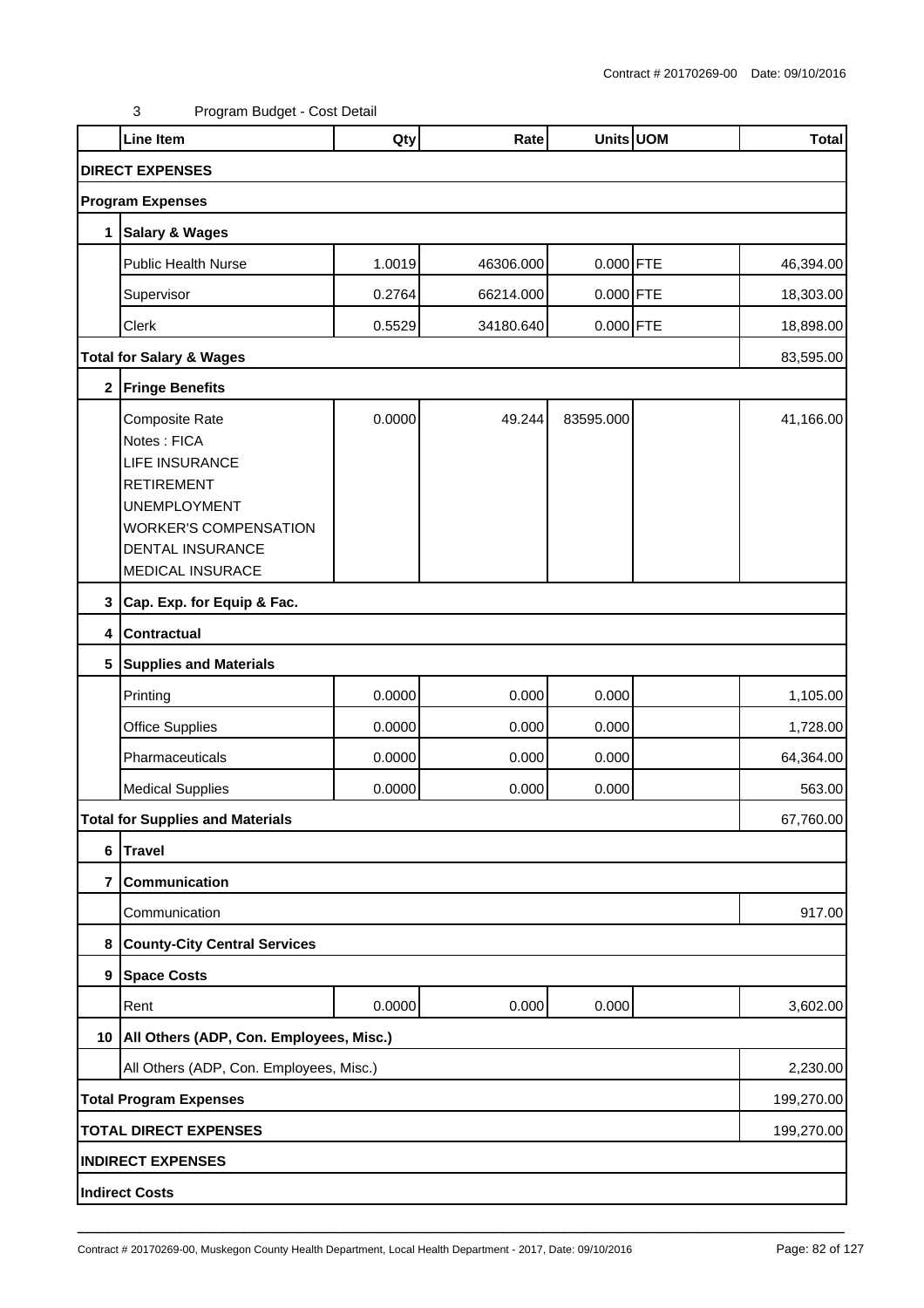| Line Item                                   | Qty    | Ratel  | Units UOM |  | <b>Total</b> |  |  |
|---------------------------------------------|--------|--------|-----------|--|--------------|--|--|
| <b>Indirect Costs</b>                       |        |        |           |  |              |  |  |
| 2 Other Costs Distributions                 |        |        |           |  |              |  |  |
| Health Adm Distribution                     | 0.0000 | 0.0001 | 0.000     |  | 35,269.00    |  |  |
| <b>Total Indirect Costs</b>                 |        |        |           |  | 35,269.00    |  |  |
| <b>TOTAL INDIRECT EXPENSES</b><br>35,269.00 |        |        |           |  |              |  |  |
| <b>TOTAL EXPENDITURES</b>                   |        |        |           |  | 234,539.00   |  |  |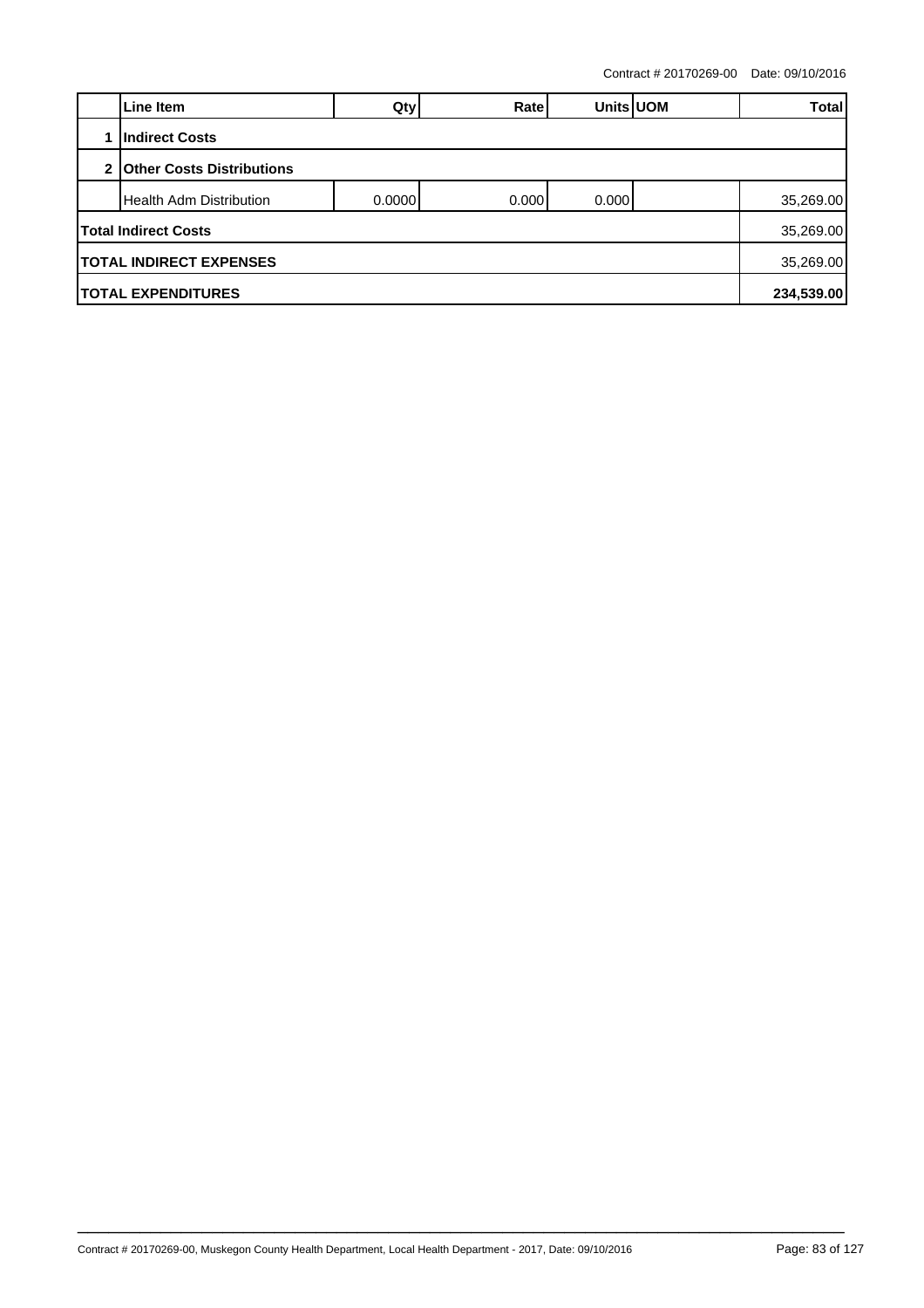|                         | <b>PROGRAM / PROJECT</b><br>Local Health Department - 2017 / Infant Safe Sleep |                    |                               | <b>DATE PREPARED</b><br>9/10/2016                        |                      |                                             |                        |  |
|-------------------------|--------------------------------------------------------------------------------|--------------------|-------------------------------|----------------------------------------------------------|----------------------|---------------------------------------------|------------------------|--|
|                         | <b>CONTRACTOR NAME</b><br>Muskegon County Health Department                    |                    |                               | <b>BUDGET PERIOD</b><br>From: 10/1/2016<br>To: 9/30/2017 |                      |                                             |                        |  |
|                         | <b>MAILING ADDRESS (Number and Street)</b><br>209 E. Apple Ave.                |                    |                               |                                                          | $\nabla$ Original    | <b>BUDGET AGREEMENT</b><br>$\Box$ Amendment | <b>AMENDMENT#</b><br>0 |  |
| <b>CITY</b><br>Muskegon |                                                                                | <b>STATE</b><br>MI | <b>ZIP CODE</b><br>49442-3406 |                                                          | 38-6006063           | <b>FEDERAL ID NUMBER</b>                    |                        |  |
|                         | Category                                                                       |                    |                               |                                                          |                      | Amount                                      | <b>Total</b>           |  |
|                         | <b>DIRECT EXPENSES</b>                                                         |                    |                               |                                                          |                      |                                             |                        |  |
|                         | <b>Program Expenses</b>                                                        |                    |                               |                                                          |                      |                                             |                        |  |
| 1                       | Salary & Wages                                                                 |                    |                               |                                                          |                      | 10,819.00                                   | 10,819.00              |  |
| $\overline{2}$          | <b>Fringe Benefits</b>                                                         |                    |                               |                                                          |                      | 5,611.00                                    | 5,611.00               |  |
| 3                       | Cap. Exp. for Equip & Fac.                                                     |                    |                               |                                                          |                      | 0.00                                        | 0.00                   |  |
| 4                       | Contractual                                                                    |                    |                               |                                                          |                      | 0.00                                        | 0.00                   |  |
| 5                       | Supplies and Materials                                                         |                    |                               |                                                          |                      | 3,700.00                                    | 3,700.00               |  |
| 6                       | Travel                                                                         |                    |                               |                                                          | 0.00<br>0.00         |                                             |                        |  |
| 7                       | Communication                                                                  |                    |                               |                                                          | 0.00<br>0.00         |                                             |                        |  |
| 8                       | <b>County-City Central Services</b>                                            |                    |                               |                                                          | 0.00<br>0.00         |                                             |                        |  |
| 9                       | Space Costs                                                                    |                    |                               |                                                          |                      | 0.00                                        | 0.00                   |  |
| 10                      | All Others (ADP, Con. Employees, Misc.)                                        |                    |                               |                                                          |                      | 0.00                                        | 0.00                   |  |
|                         | <b>Total Program Expenses</b>                                                  |                    |                               |                                                          |                      | 20,130.00                                   | 20,130.00              |  |
|                         | <b>TOTAL DIRECT EXPENSES</b>                                                   |                    |                               |                                                          |                      | 20,130.00                                   | 20,130.00              |  |
|                         | <b>INDIRECT EXPENSES</b>                                                       |                    |                               |                                                          |                      |                                             |                        |  |
|                         | <b>Indirect Costs</b>                                                          |                    |                               |                                                          |                      |                                             |                        |  |
| 1                       | <b>Indirect Costs</b>                                                          |                    |                               |                                                          |                      | 0.00                                        | 0.00                   |  |
| $\overline{2}$          | <b>Other Costs Distributions</b>                                               |                    |                               |                                                          | 2,370.00<br>2,370.00 |                                             |                        |  |
|                         | <b>Total Indirect Costs</b>                                                    |                    |                               |                                                          | 2,370.00<br>2,370.00 |                                             |                        |  |
|                         | <b>TOTAL INDIRECT EXPENSES</b>                                                 |                    |                               |                                                          | 2,370.00<br>2,370.00 |                                             |                        |  |
|                         | <b>TOTAL EXPENDITURES</b>                                                      |                    |                               |                                                          |                      | 22,500.00                                   | 22,500.00              |  |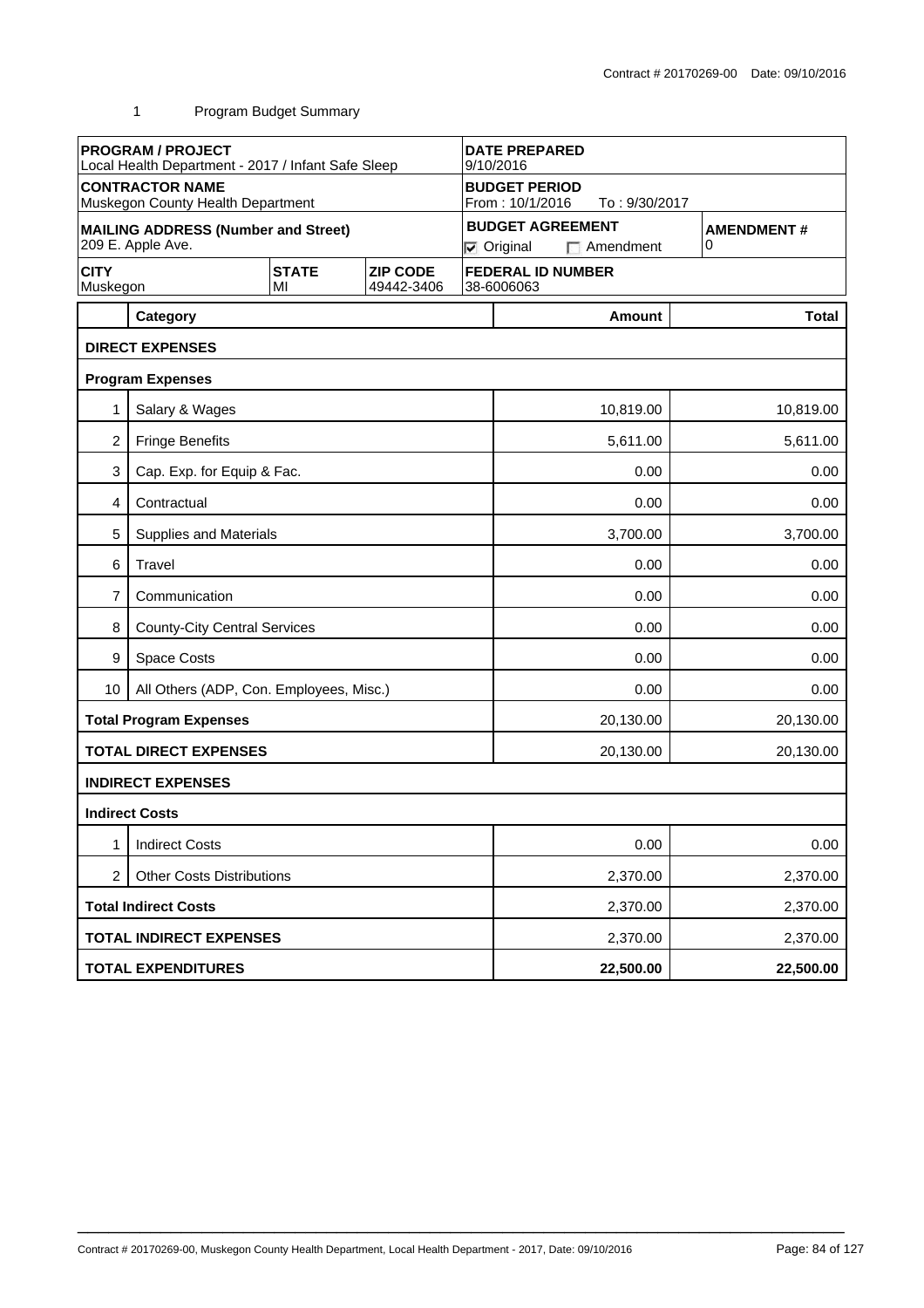# **SOURCE OF FUNDS**

|              | Category                                    | <b>Amount</b> | Cash | <b>Inkind</b> | <b>Total</b> |
|--------------|---------------------------------------------|---------------|------|---------------|--------------|
| $\mathbf{1}$ | <b>Source of Funds</b>                      |               |      |               |              |
|              | Fees and Collections - 1st and 2nd<br>Party | 0.00          | 0.00 | 0.00          | 0.00         |
|              | Fees and Collections - 3rd Party            | 0.00          | 0.00 | 0.00          | 0.00         |
|              | Federal or State (Non MDHHS)                | 0.00          | 0.00 | 0.00          | 0.00         |
|              | <b>Federal Cost Based Reimbursement</b>     | 0.00          | 0.00 | 0.00          | 0.00         |
|              | <b>Federally Provided Vaccines</b>          | 0.00          | 0.00 | 0.00          | 0.00         |
|              | <b>Federal Medicaid Outreach</b>            | 0.00          | 0.00 | 0.00          | 0.00         |
|              | Required Match - Local                      | 0.00          | 0.00 | 0.00          | 0.00         |
|              | Local Non-ELPHS                             | 0.00          | 0.00 | 0.00          | 0.00         |
|              | Local Non-ELPHS                             | 0.00          | 0.00 | 0.00          | 0.00         |
|              | Local Non-ELPHS                             | 0.00          | 0.00 | 0.00          | 0.00         |
|              | Other Non-ELPHS                             | 0.00          | 0.00 | 0.00          | 0.00         |
|              | <b>MDHHS Non Comprehensive</b>              | 0.00          | 0.00 | 0.00          | 0.00         |
|              | <b>MDHHS Comprehensive</b>                  | 22,500.00     | 0.00 | 0.00          | 22,500.00    |
|              | ELPHS - MDHHS Hearing                       | 0.00          | 0.00 | 0.00          | 0.00         |
|              | ELPHS - MDHHS Vision                        | 0.00          | 0.00 | 0.00          | 0.00         |
|              | ELPHS - MDHHS Other                         | 0.00          | 0.00 | 0.00          | 0.00         |
|              | ELPHS - Food                                | 0.00          | 0.00 | 0.00          | 0.00         |
|              | ELPHS - Private / Type III Water<br>Supply  | 0.00          | 0.00 | 0.00          | 0.00         |
|              | ELPHS - On-Site Wastewater<br>Treatment     | 0.00          | 0.00 | 0.00          | 0.00         |
|              | <b>MCH Funding</b>                          | 0.00          | 0.00 | 0.00          | 0.00         |
|              | Local Funds - Other                         | 0.00          | 0.00 | 0.00          | 0.00         |
|              | <b>Inkind Match</b>                         | 0.00          | 0.00 | 0.00          | 0.00         |
|              | <b>MDHHS Fixed Unit Rate</b>                |               |      |               |              |
|              | <b>Totals</b>                               | 22,500.00     | 0.00 | 0.00          | 22,500.00    |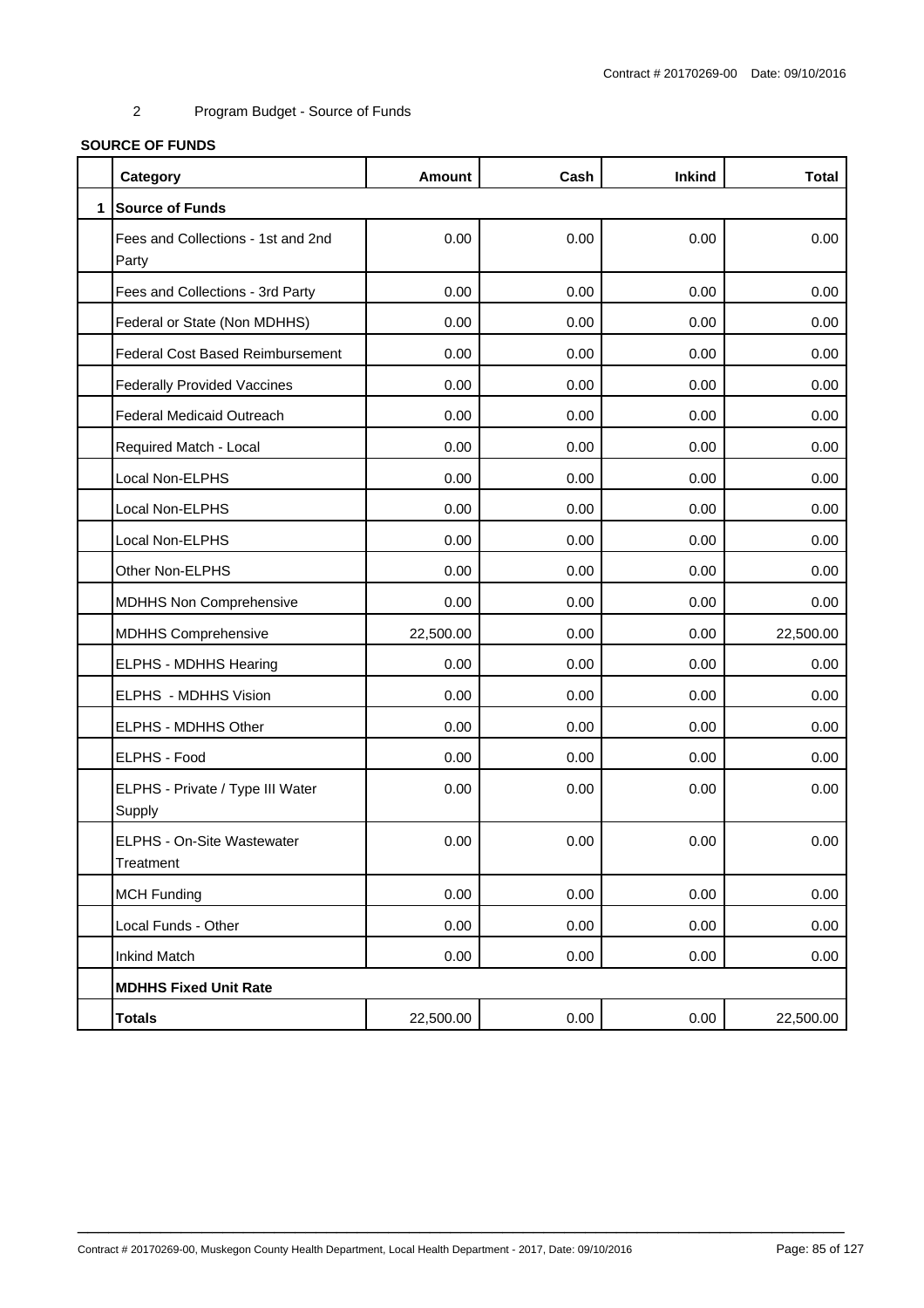|   | <b>Line Item</b>                             | Qty    | Rate      |             | Units UOM | <b>Total</b> |  |  |  |
|---|----------------------------------------------|--------|-----------|-------------|-----------|--------------|--|--|--|
|   | <b>DIRECT EXPENSES</b>                       |        |           |             |           |              |  |  |  |
|   | <b>Program Expenses</b>                      |        |           |             |           |              |  |  |  |
| 1 | <b>Salary &amp; Wages</b>                    |        |           |             |           |              |  |  |  |
|   | Supervisor                                   | 0.0500 | 59460.000 | $0.000$ FTE |           | 2,973.00     |  |  |  |
|   | <b>Health Educator</b>                       | 0.1500 | 52307.000 | 0.000 FTE   |           | 7,846.00     |  |  |  |
|   | <b>Total for Salary &amp; Wages</b>          |        |           |             |           | 10,819.00    |  |  |  |
|   | 2 Fringe Benefits                            |        |           |             |           |              |  |  |  |
|   | Composite Rate                               | 0.0000 | 51.860    | 10819.000   |           | 5,611.00     |  |  |  |
|   | Notes: FICA                                  |        |           |             |           |              |  |  |  |
|   | Medical Insurance                            |        |           |             |           |              |  |  |  |
|   | Life Insurance                               |        |           |             |           |              |  |  |  |
|   | Retirement                                   |        |           |             |           |              |  |  |  |
|   | Dental Insurance                             |        |           |             |           |              |  |  |  |
|   | <b>Retirees' Benefits</b>                    |        |           |             |           |              |  |  |  |
|   | Vision                                       |        |           |             |           |              |  |  |  |
|   | Long Term Disability Insurance               |        |           |             |           |              |  |  |  |
|   | Unemployment Insurance                       |        |           |             |           |              |  |  |  |
|   | <b>Workers' Compensation</b>                 |        |           |             |           |              |  |  |  |
|   | Insurance                                    |        |           |             |           |              |  |  |  |
|   | 3 Cap. Exp. for Equip & Fac.                 |        |           |             |           |              |  |  |  |
|   | 4 Contractual                                |        |           |             |           |              |  |  |  |
|   | 5 Supplies and Materials                     |        |           |             |           |              |  |  |  |
|   | Printing                                     | 0.0000 | 0.000     | 0.000       |           | 500.00       |  |  |  |
|   | Pack n' Plays Safe Sleep                     | 0.0000 | 0.000     | 0.000       |           | 3,200.00     |  |  |  |
|   | Survival                                     |        |           |             |           |              |  |  |  |
|   | <b>Total for Supplies and Materials</b>      |        |           |             |           | 3,700.00     |  |  |  |
| 6 | <b>Travel</b>                                |        |           |             |           |              |  |  |  |
|   | 7 Communication                              |        |           |             |           |              |  |  |  |
|   | 8 County-City Central Services               |        |           |             |           |              |  |  |  |
|   | 9 Space Costs                                |        |           |             |           |              |  |  |  |
|   | 10   All Others (ADP, Con. Employees, Misc.) |        |           |             |           |              |  |  |  |
|   | <b>Total Program Expenses</b>                |        |           |             |           | 20,130.00    |  |  |  |
|   | <b>TOTAL DIRECT EXPENSES</b>                 |        |           |             |           | 20,130.00    |  |  |  |
|   | <b>INDIRECT EXPENSES</b>                     |        |           |             |           |              |  |  |  |
|   | Indirect Costs                               |        |           |             |           |              |  |  |  |
| 1 | <b>Indirect Costs</b>                        |        |           |             |           |              |  |  |  |
|   | 2 Other Costs Distributions                  |        |           |             |           |              |  |  |  |
|   | Health Adm Distribution                      | 0.0000 | 0.000     | 0.000       |           | 2,370.00     |  |  |  |
|   |                                              |        |           |             |           |              |  |  |  |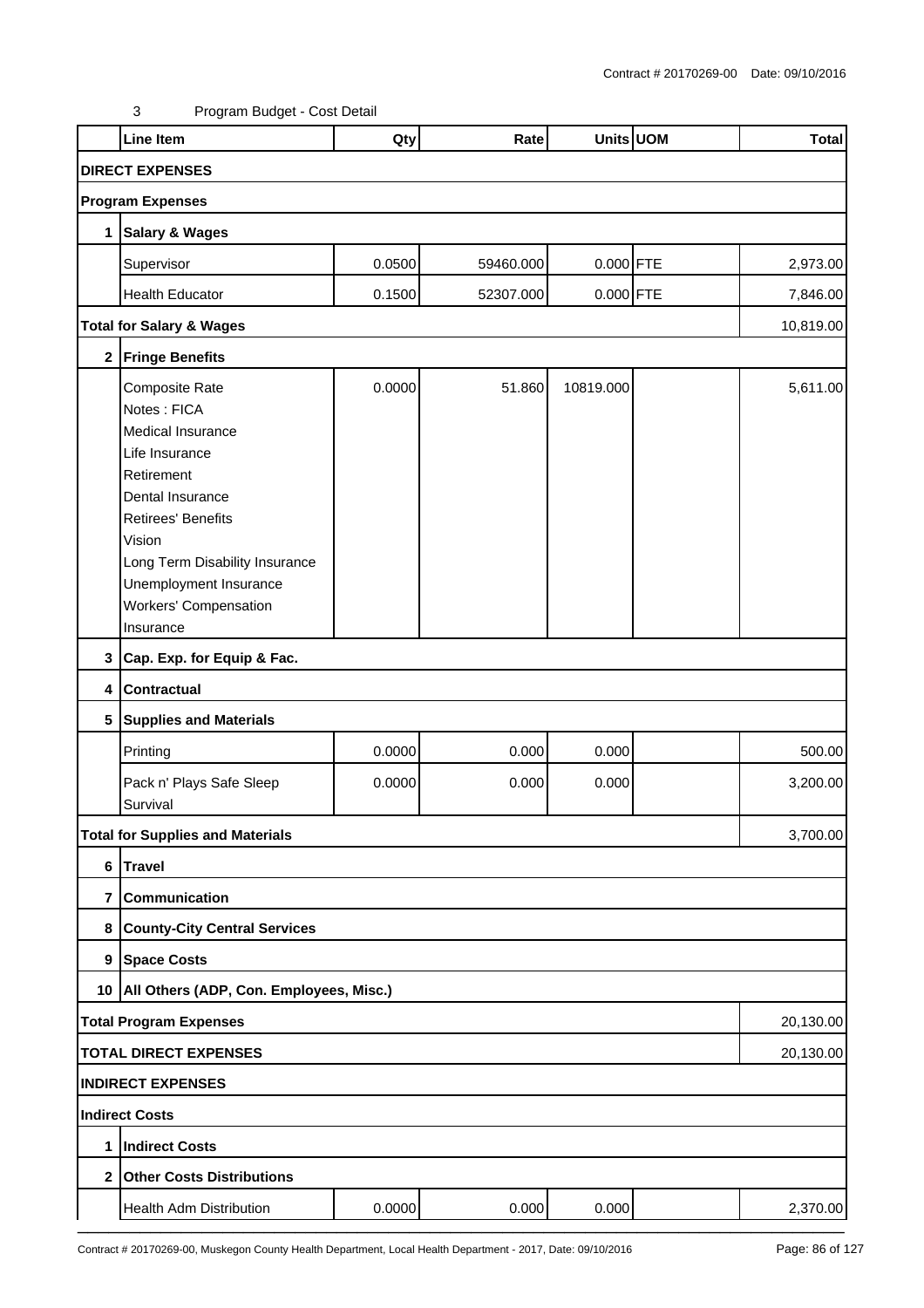|                                         | Line Item | Qtv | Ratel |  | <b>Units UOM</b> | Total |  |  |
|-----------------------------------------|-----------|-----|-------|--|------------------|-------|--|--|
| <b>Total Indirect Costs</b>             |           |     |       |  |                  |       |  |  |
| <b>ITOTAL INDIRECT EXPENSES</b>         |           |     |       |  |                  |       |  |  |
| <b>ITOTAL EXPENDITURES</b><br>22,500.00 |           |     |       |  |                  |       |  |  |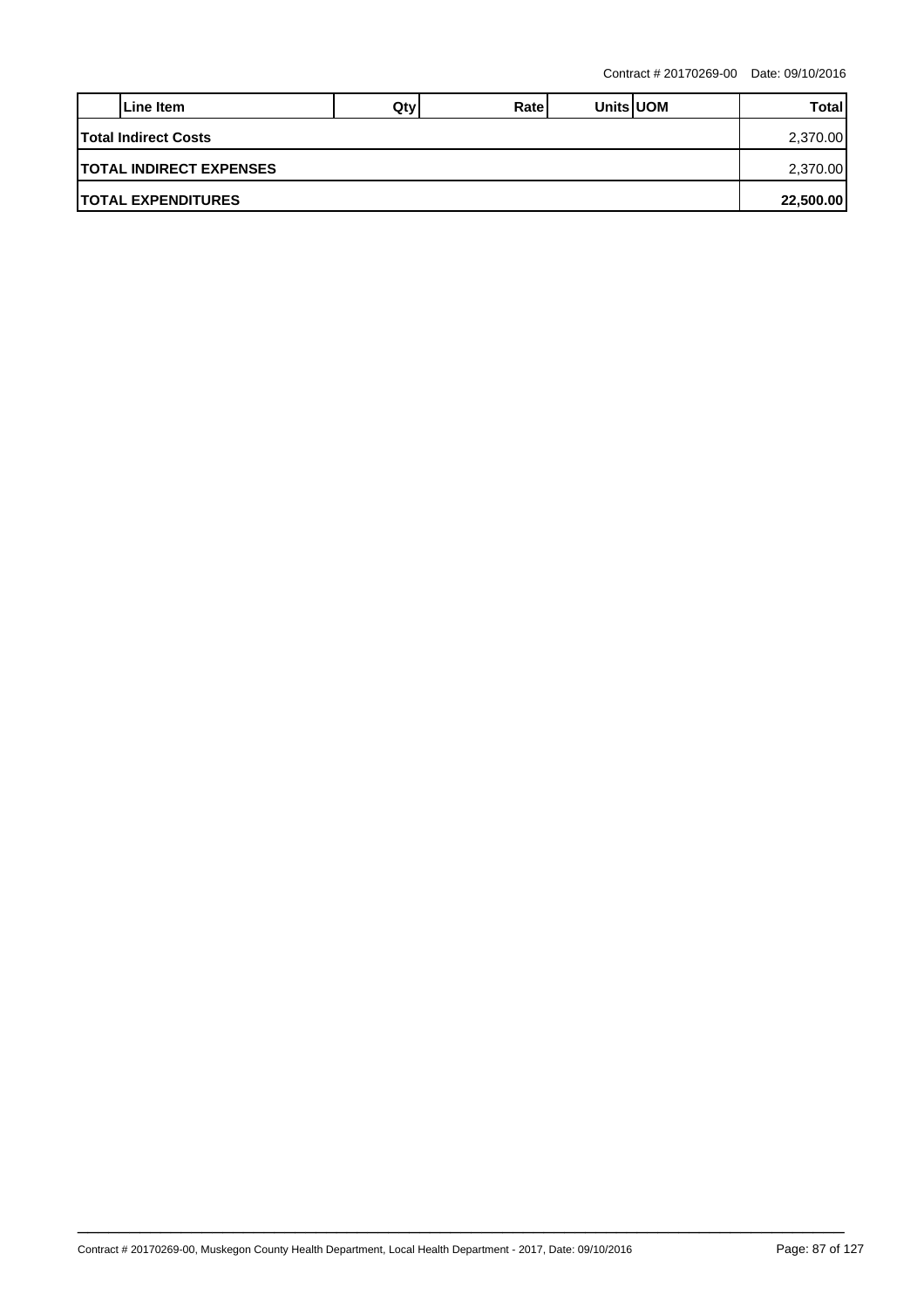|                         | <b>PROGRAM / PROJECT</b><br>Local Health Department - 2017 / Public Hith Functions &<br>Infratruct - MCH |                    |                               |  | <b>DATE PREPARED</b><br>9/10/2016                                                          |                          |  |              |  |
|-------------------------|----------------------------------------------------------------------------------------------------------|--------------------|-------------------------------|--|--------------------------------------------------------------------------------------------|--------------------------|--|--------------|--|
|                         | <b>CONTRACTOR NAME</b><br>Muskegon County Health Department                                              |                    |                               |  | <b>BUDGET PERIOD</b><br>From: 10/1/2016                                                    | To: 9/30/2017            |  |              |  |
|                         | <b>MAILING ADDRESS (Number and Street)</b><br>209 E. Apple Ave.                                          |                    |                               |  | <b>BUDGET AGREEMENT</b><br><b>AMENDMENT#</b><br>0<br>$\nabla$ Original<br>$\Box$ Amendment |                          |  |              |  |
| <b>CITY</b><br>Muskegon |                                                                                                          | <b>STATE</b><br>MI | <b>ZIP CODE</b><br>49442-3406 |  | 38-6006063                                                                                 | <b>FEDERAL ID NUMBER</b> |  |              |  |
|                         | Category                                                                                                 |                    |                               |  |                                                                                            | <b>Amount</b>            |  | <b>Total</b> |  |
|                         | <b>DIRECT EXPENSES</b>                                                                                   |                    |                               |  |                                                                                            |                          |  |              |  |
|                         | <b>Program Expenses</b>                                                                                  |                    |                               |  |                                                                                            |                          |  |              |  |
| 1                       | Salary & Wages                                                                                           |                    |                               |  |                                                                                            | 14,774.00                |  | 14,774.00    |  |
| 2                       | <b>Fringe Benefits</b>                                                                                   |                    |                               |  |                                                                                            | 7,662.00                 |  | 7,662.00     |  |
| 3                       | Cap. Exp. for Equip & Fac.                                                                               |                    |                               |  | 0.00<br>0.00                                                                               |                          |  |              |  |
| 4                       | Contractual                                                                                              |                    |                               |  |                                                                                            | 0.00                     |  | 0.00         |  |
| 5                       | <b>Supplies and Materials</b>                                                                            |                    |                               |  |                                                                                            | 263.00                   |  | 263.00       |  |
| 6                       | Travel                                                                                                   |                    |                               |  |                                                                                            | 290.00                   |  | 290.00       |  |
| 7                       | Communication                                                                                            |                    |                               |  | 84.00<br>84.00                                                                             |                          |  |              |  |
| 8                       | <b>County-City Central Services</b>                                                                      |                    |                               |  | 0.00<br>0.00                                                                               |                          |  |              |  |
| 9                       | Space Costs                                                                                              |                    |                               |  |                                                                                            | 395.00                   |  | 395.00       |  |
| 10                      | All Others (ADP, Con. Employees, Misc.)                                                                  |                    |                               |  |                                                                                            | 1,269.00                 |  | 1,269.00     |  |
|                         | <b>Total Program Expenses</b>                                                                            |                    |                               |  |                                                                                            | 24,737.00                |  | 24,737.00    |  |
|                         | <b>TOTAL DIRECT EXPENSES</b>                                                                             |                    |                               |  |                                                                                            | 24,737.00                |  | 24,737.00    |  |
|                         | <b>INDIRECT EXPENSES</b>                                                                                 |                    |                               |  |                                                                                            |                          |  |              |  |
|                         | <b>Indirect Costs</b>                                                                                    |                    |                               |  |                                                                                            |                          |  |              |  |
| 1                       | <b>Indirect Costs</b>                                                                                    |                    |                               |  |                                                                                            | 0.00                     |  | 0.00         |  |
| $\overline{c}$          | <b>Other Costs Distributions</b>                                                                         |                    |                               |  | 6,089.00<br>6,089.00                                                                       |                          |  |              |  |
|                         | <b>Total Indirect Costs</b>                                                                              |                    |                               |  | 6,089.00<br>6,089.00                                                                       |                          |  |              |  |
|                         | <b>TOTAL INDIRECT EXPENSES</b>                                                                           |                    |                               |  |                                                                                            | 6,089.00                 |  | 6,089.00     |  |
|                         | <b>TOTAL EXPENDITURES</b>                                                                                |                    |                               |  |                                                                                            | 30,826.00                |  | 30,826.00    |  |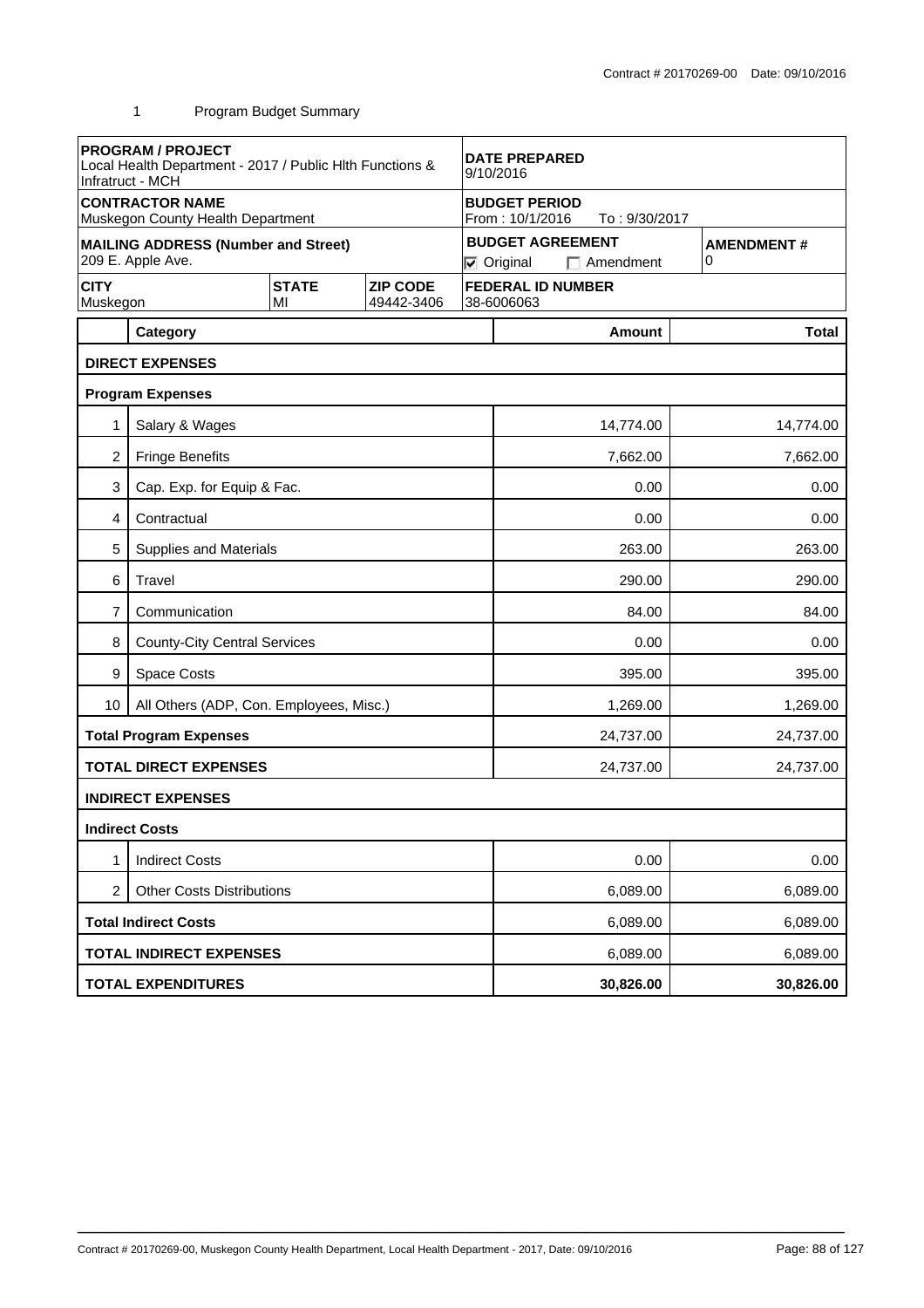# **SOURCE OF FUNDS**

|              | Category                                    | <b>Amount</b> | Cash | <b>Inkind</b> | <b>Total</b> |
|--------------|---------------------------------------------|---------------|------|---------------|--------------|
| $\mathbf{1}$ | <b>Source of Funds</b>                      |               |      |               |              |
|              | Fees and Collections - 1st and 2nd<br>Party | 0.00          | 0.00 | 0.00          | 0.00         |
|              | Fees and Collections - 3rd Party            | 0.00          | 0.00 | 0.00          | 0.00         |
|              | Federal or State (Non MDHHS)                | 0.00          | 0.00 | 0.00          | 0.00         |
|              | <b>Federal Cost Based Reimbursement</b>     | 0.00          | 0.00 | 0.00          | 0.00         |
|              | <b>Federally Provided Vaccines</b>          | 0.00          | 0.00 | 0.00          | 0.00         |
|              | <b>Federal Medicaid Outreach</b>            | 0.00          | 0.00 | 0.00          | 0.00         |
|              | Required Match - Local                      | 0.00          | 0.00 | 0.00          | 0.00         |
|              | Local Non-ELPHS                             | 0.00          | 0.00 | 0.00          | 0.00         |
|              | Local Non-ELPHS                             | 0.00          | 0.00 | 0.00          | 0.00         |
|              | Local Non-ELPHS                             | 0.00          | 0.00 | 0.00          | 0.00         |
|              | Other Non-ELPHS                             | 0.00          | 0.00 | 0.00          | 0.00         |
|              | <b>MDHHS Non Comprehensive</b>              | 0.00          | 0.00 | 0.00          | 0.00         |
|              | <b>MDHHS Comprehensive</b>                  | 0.00          | 0.00 | 0.00          | 0.00         |
|              | ELPHS - MDHHS Hearing                       | 0.00          | 0.00 | 0.00          | 0.00         |
|              | ELPHS - MDHHS Vision                        | 0.00          | 0.00 | 0.00          | 0.00         |
|              | ELPHS - MDHHS Other                         | 0.00          | 0.00 | 0.00          | 0.00         |
|              | ELPHS - Food                                | 0.00          | 0.00 | 0.00          | 0.00         |
|              | ELPHS - Private / Type III Water<br>Supply  | 0.00          | 0.00 | 0.00          | 0.00         |
|              | ELPHS - On-Site Wastewater<br>Treatment     | 0.00          | 0.00 | 0.00          | 0.00         |
|              | <b>MCH Funding</b>                          | 30,826.00     | 0.00 | 0.00          | 30,826.00    |
|              | Local Funds - Other                         | 0.00          | 0.00 | 0.00          | 0.00         |
|              | <b>Inkind Match</b>                         | 0.00          | 0.00 | 0.00          | 0.00         |
|              | <b>MDHHS Fixed Unit Rate</b>                |               |      |               |              |
|              | <b>Totals</b>                               | 30,826.00     | 0.00 | 0.00          | 30,826.00    |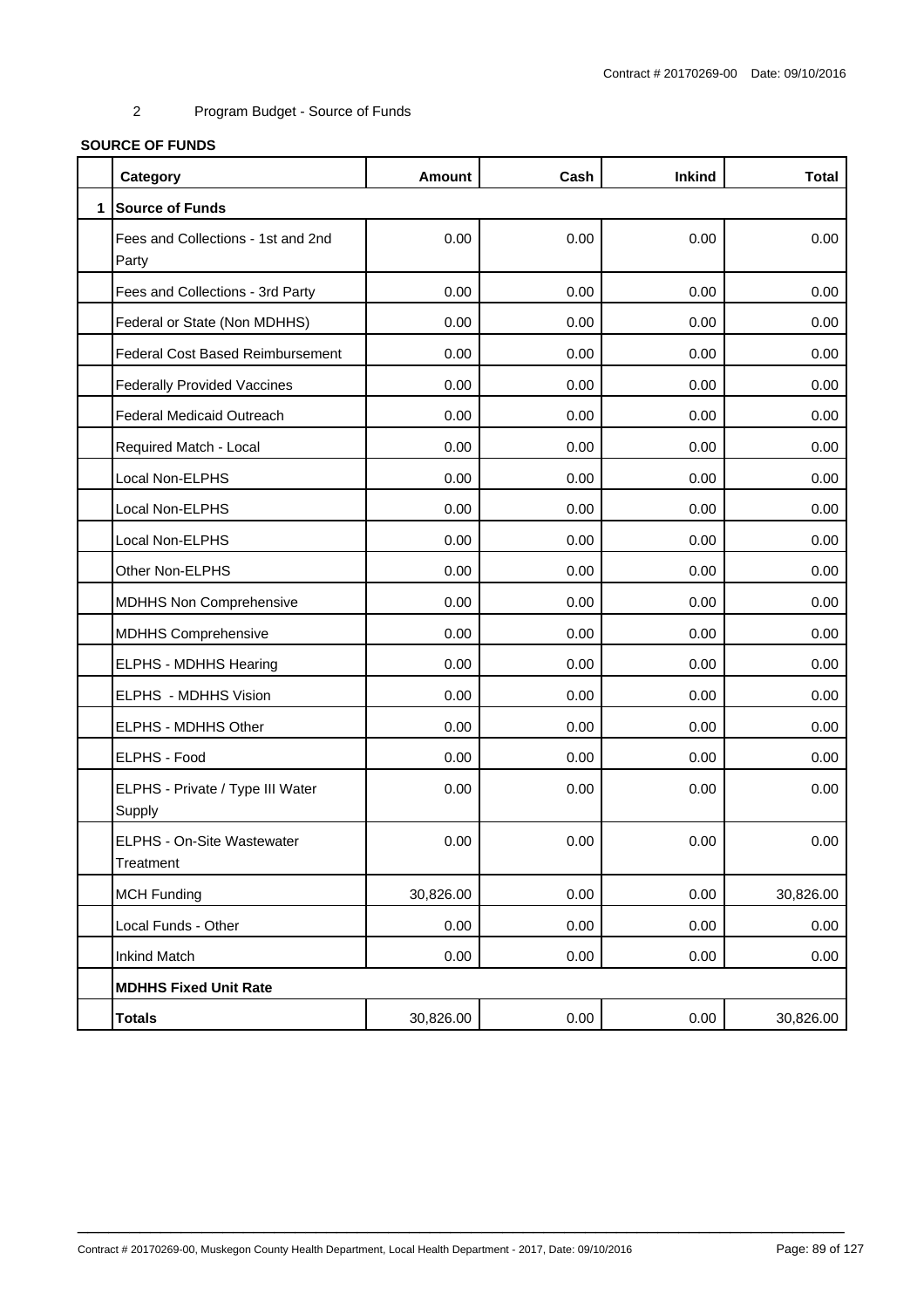|                         | <b>Line Item</b>                                                                                                                                                            | Qty    | Rate      |             | Units UOM | <b>Total</b> |  |  |
|-------------------------|-----------------------------------------------------------------------------------------------------------------------------------------------------------------------------|--------|-----------|-------------|-----------|--------------|--|--|
|                         | <b>DIRECT EXPENSES</b>                                                                                                                                                      |        |           |             |           |              |  |  |
|                         | <b>Program Expenses</b>                                                                                                                                                     |        |           |             |           |              |  |  |
| 1                       | <b>Salary &amp; Wages</b>                                                                                                                                                   |        |           |             |           |              |  |  |
|                         | Supervisor                                                                                                                                                                  | 0.1085 | 65882.000 | $0.000$ FTE |           | 7,148.00     |  |  |
|                         | <b>Health Educator</b>                                                                                                                                                      | 0.1802 | 42318.000 | $0.000$ FTE |           | 7,626.00     |  |  |
|                         | <b>Total for Salary &amp; Wages</b>                                                                                                                                         |        |           |             |           | 14,774.00    |  |  |
|                         | 2 Fringe Benefits                                                                                                                                                           |        |           |             |           |              |  |  |
|                         | Composite Rate<br>Notes: FICA<br><b>LIFE INSURANCE</b><br><b>RETIREMENT</b><br><b>UNEMPLOYMENT</b><br><b>WORKER'S COMPENSATION</b><br>DENTAL INSURANCE<br>MEDICAL INSURANCE | 0.0000 | 51.860    | 14774.000   |           | 7,662.00     |  |  |
| 3                       | Cap. Exp. for Equip & Fac.                                                                                                                                                  |        |           |             |           |              |  |  |
| 4                       | Contractual                                                                                                                                                                 |        |           |             |           |              |  |  |
|                         | 5 Supplies and Materials                                                                                                                                                    |        |           |             |           |              |  |  |
|                         | Supplies and Materials                                                                                                                                                      |        |           |             |           |              |  |  |
|                         | 6 Travel                                                                                                                                                                    |        |           |             |           |              |  |  |
|                         | Travel                                                                                                                                                                      |        |           |             |           | 290.00       |  |  |
| $\overline{\mathbf{r}}$ | Communication                                                                                                                                                               |        |           |             |           |              |  |  |
|                         | Communication                                                                                                                                                               |        |           |             |           | 84.00        |  |  |
| 8                       | <b>County-City Central Services</b>                                                                                                                                         |        |           |             |           |              |  |  |
|                         | 9 Space Costs                                                                                                                                                               |        |           |             |           |              |  |  |
|                         | Space Costs                                                                                                                                                                 |        |           |             |           | 395.00       |  |  |
|                         | 10   All Others (ADP, Con. Employees, Misc.)                                                                                                                                |        |           |             |           |              |  |  |
|                         | Insurance                                                                                                                                                                   | 0.0000 | 0.000     | 0.000       |           | 169.00       |  |  |
|                         | <b>Community Events</b><br>Notes: Refreshments for 6<br>training events                                                                                                     | 0.0000 | 0.000     | 0.000       |           | 1,100.00     |  |  |
|                         | Total for All Others (ADP, Con. Employee                                                                                                                                    |        |           |             |           | 1,269.00     |  |  |
|                         | <b>Total Program Expenses</b>                                                                                                                                               |        |           |             |           | 24,737.00    |  |  |
|                         | <b>TOTAL DIRECT EXPENSES</b>                                                                                                                                                |        |           |             |           | 24,737.00    |  |  |
|                         | <b>INDIRECT EXPENSES</b>                                                                                                                                                    |        |           |             |           |              |  |  |
|                         | <b>Indirect Costs</b>                                                                                                                                                       |        |           |             |           |              |  |  |
| 1                       | <b>Indirect Costs</b>                                                                                                                                                       |        |           |             |           |              |  |  |
|                         |                                                                                                                                                                             |        |           |             |           |              |  |  |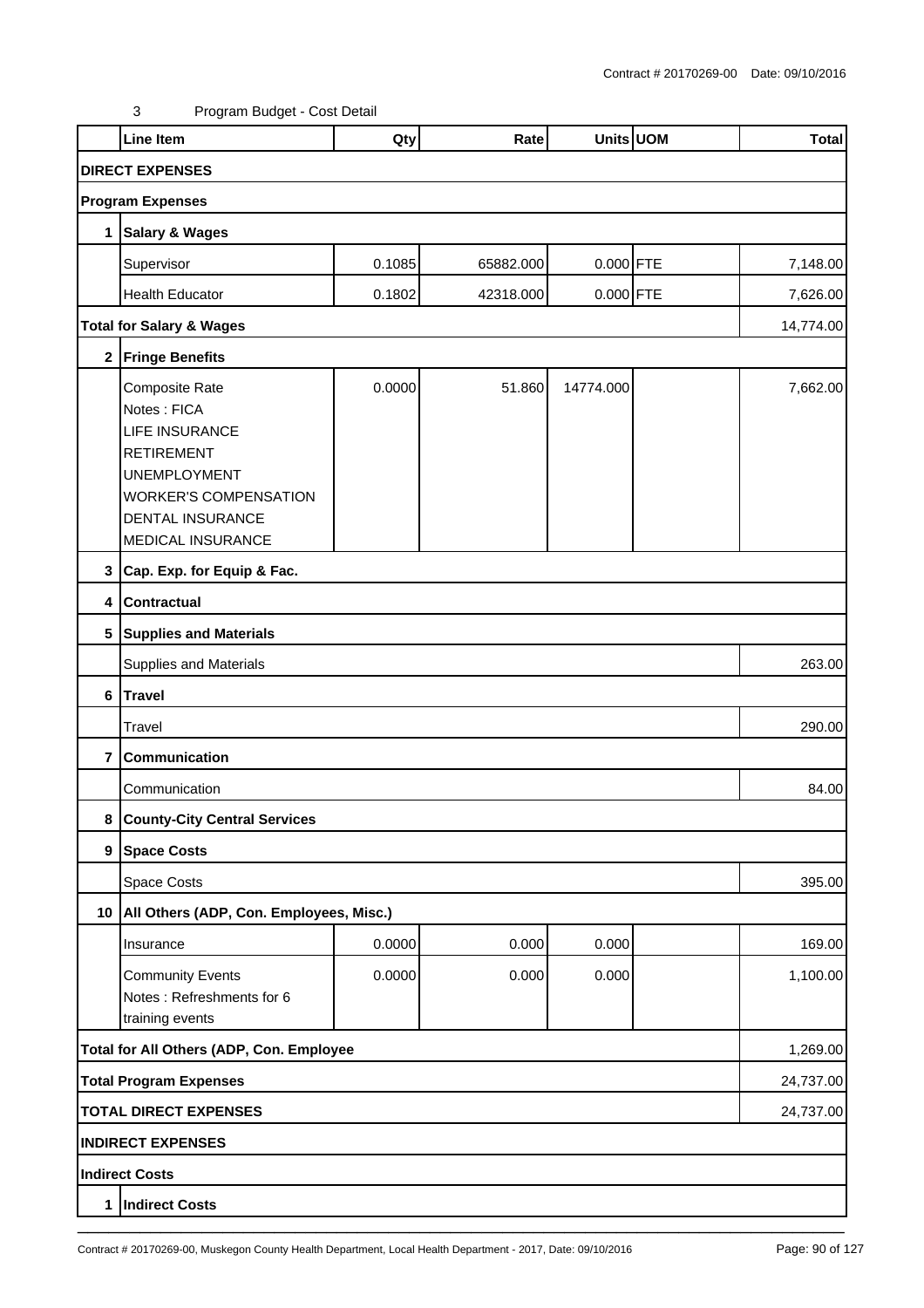Contract # 20170269-00 Date: 09/10/2016

|                                | Line Item                        | Qty     | Ratel | <b>Units UOM</b> |  | Total    |  |
|--------------------------------|----------------------------------|---------|-------|------------------|--|----------|--|
| $\mathfrak{p}$                 | <b>Other Costs Distributions</b> |         |       |                  |  |          |  |
|                                | <b>Health Adm Distribution</b>   | 0.00001 | 0.000 | 0.000            |  | 6,089.00 |  |
|                                | Total Indirect Costs             |         |       |                  |  | 6,089.00 |  |
| <b>TOTAL INDIRECT EXPENSES</b> |                                  |         |       |                  |  |          |  |
| <b>ITOTAL EXPENDITURES</b>     |                                  |         |       |                  |  |          |  |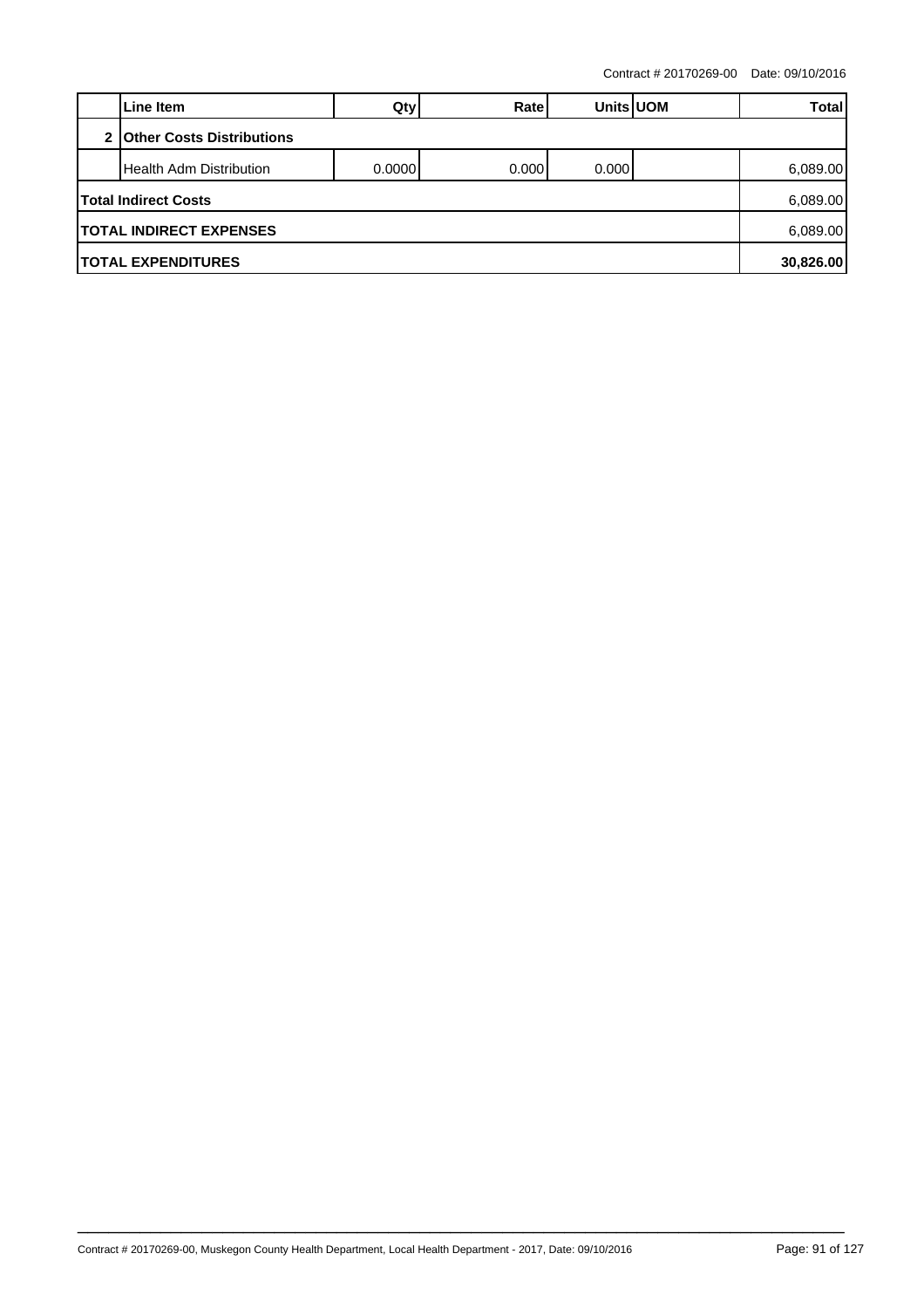|                                | <b>PROGRAM / PROJECT</b><br>Local Health Department - 2017 / Public Health Emergency<br>Preparedness (PHEP) Ebola Virus Disease (EVD) Phase II |                    |                               | <b>DATE PREPARED</b><br>9/10/2016                                                          |          |           |          |              |
|--------------------------------|------------------------------------------------------------------------------------------------------------------------------------------------|--------------------|-------------------------------|--------------------------------------------------------------------------------------------|----------|-----------|----------|--------------|
|                                | <b>CONTRACTOR NAME</b><br>Muskegon County Health Department                                                                                    |                    |                               | <b>BUDGET PERIOD</b><br>From: 10/1/2016<br>To: 9/30/2017                                   |          |           |          |              |
|                                | <b>MAILING ADDRESS (Number and Street)</b><br>209 E. Apple Ave.                                                                                |                    |                               | <b>BUDGET AGREEMENT</b><br><b>AMENDMENT#</b><br>0<br>$\nabla$ Original<br>$\Box$ Amendment |          |           |          |              |
| <b>CITY</b><br>Muskegon        |                                                                                                                                                | <b>STATE</b><br>MI | <b>ZIP CODE</b><br>49442-3406 | <b>FEDERAL ID NUMBER</b><br>38-6006063                                                     |          |           |          |              |
|                                | Category                                                                                                                                       |                    |                               |                                                                                            |          | Amount    |          | <b>Total</b> |
|                                | <b>DIRECT EXPENSES</b>                                                                                                                         |                    |                               |                                                                                            |          |           |          |              |
|                                | <b>Program Expenses</b>                                                                                                                        |                    |                               |                                                                                            |          |           |          |              |
| 1                              | Salary & Wages                                                                                                                                 |                    |                               |                                                                                            |          | 6,024.00  |          | 6,024.00     |
| 2                              | <b>Fringe Benefits</b>                                                                                                                         |                    |                               |                                                                                            |          | 3,093.00  |          | 3,093.00     |
| 3                              | Cap. Exp. for Equip & Fac.                                                                                                                     |                    |                               |                                                                                            | 0.00     |           |          |              |
| 4                              | Contractual                                                                                                                                    |                    |                               |                                                                                            | 0.00     |           |          | 0.00         |
| 5                              | Supplies and Materials                                                                                                                         |                    |                               |                                                                                            |          | 610.00    |          | 610.00       |
| 6                              | Travel                                                                                                                                         |                    |                               |                                                                                            |          | 500.00    |          | 500.00       |
| 7                              | Communication                                                                                                                                  |                    |                               | 65.00                                                                                      |          |           |          | 65.00        |
| 8                              | <b>County-City Central Services</b>                                                                                                            |                    |                               | 0.00                                                                                       |          |           |          | 0.00         |
| 9                              | Space Costs                                                                                                                                    |                    |                               | 400.00                                                                                     |          |           |          | 400.00       |
| 10                             | All Others (ADP, Con. Employees, Misc.)                                                                                                        |                    |                               | 44.00<br>44.00                                                                             |          |           |          |              |
|                                | <b>Total Program Expenses</b>                                                                                                                  |                    |                               | 10,736.00                                                                                  |          |           |          | 10,736.00    |
|                                | <b>TOTAL DIRECT EXPENSES</b>                                                                                                                   |                    |                               |                                                                                            |          | 10,736.00 |          | 10,736.00    |
|                                | <b>INDIRECT EXPENSES</b>                                                                                                                       |                    |                               |                                                                                            |          |           |          |              |
|                                | <b>Indirect Costs</b>                                                                                                                          |                    |                               |                                                                                            |          |           |          |              |
|                                | <b>Indirect Costs</b>                                                                                                                          |                    |                               |                                                                                            |          | 0.00      |          | 0.00         |
| 2                              | <b>Other Costs Distributions</b>                                                                                                               |                    |                               | 3,200.00                                                                                   |          |           | 3,200.00 |              |
|                                | <b>Total Indirect Costs</b>                                                                                                                    |                    |                               | 3,200.00                                                                                   |          |           | 3,200.00 |              |
| <b>TOTAL INDIRECT EXPENSES</b> |                                                                                                                                                |                    |                               |                                                                                            | 3,200.00 |           | 3,200.00 |              |
|                                | <b>TOTAL EXPENDITURES</b>                                                                                                                      |                    |                               |                                                                                            |          | 13,936.00 |          | 13,936.00    |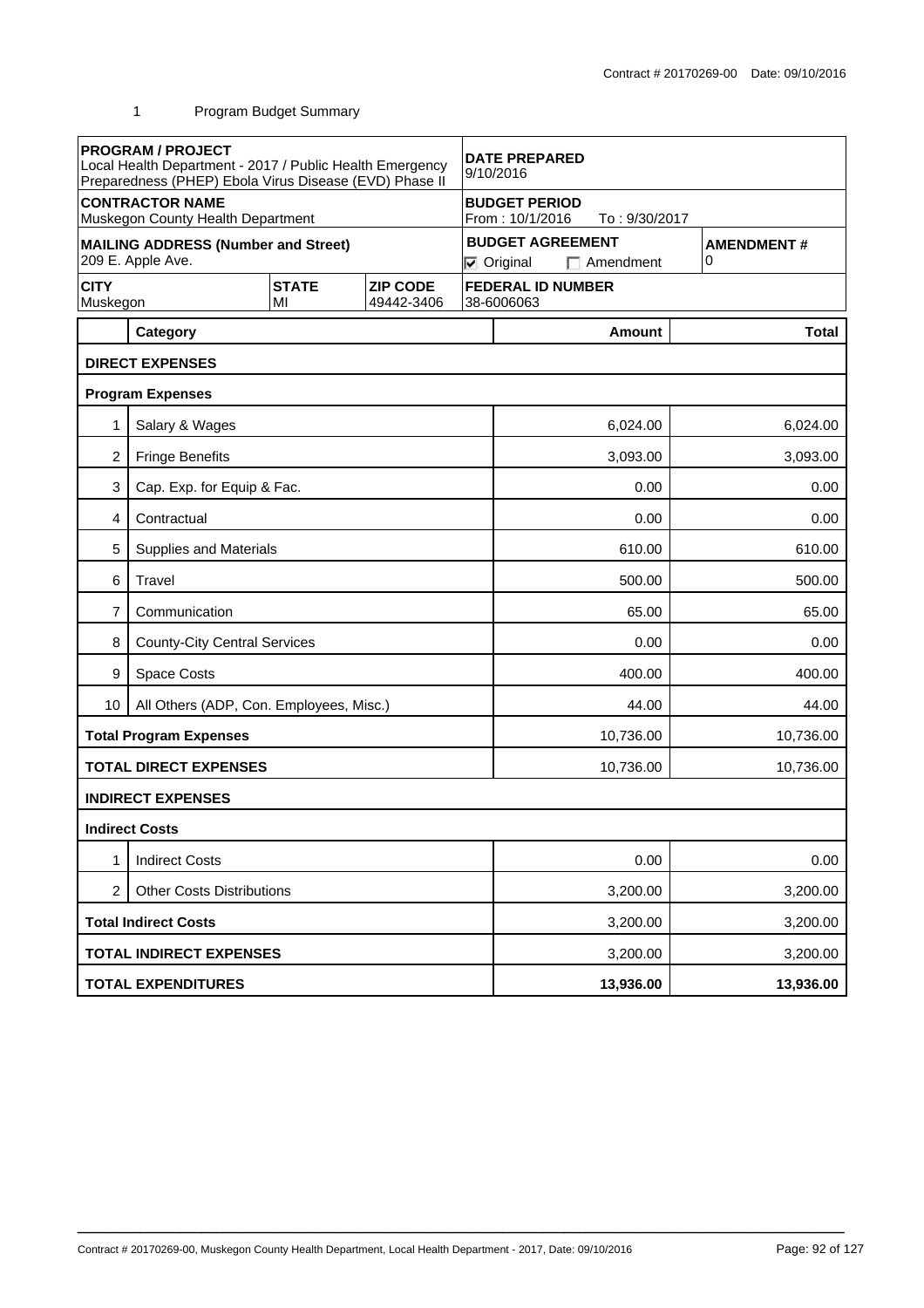# **SOURCE OF FUNDS**

|              | Category                                    | <b>Amount</b> | Cash | <b>Inkind</b> | <b>Total</b> |
|--------------|---------------------------------------------|---------------|------|---------------|--------------|
| $\mathbf{1}$ | <b>Source of Funds</b>                      |               |      |               |              |
|              | Fees and Collections - 1st and 2nd<br>Party | 0.00          | 0.00 | 0.00          | 0.00         |
|              | Fees and Collections - 3rd Party            | 0.00          | 0.00 | 0.00          | 0.00         |
|              | Federal or State (Non MDHHS)                | 0.00          | 0.00 | 0.00          | 0.00         |
|              | <b>Federal Cost Based Reimbursement</b>     | 0.00          | 0.00 | 0.00          | 0.00         |
|              | <b>Federally Provided Vaccines</b>          | 0.00          | 0.00 | 0.00          | 0.00         |
|              | <b>Federal Medicaid Outreach</b>            | 0.00          | 0.00 | 0.00          | 0.00         |
|              | Required Match - Local                      | 0.00          | 0.00 | 0.00          | 0.00         |
|              | Local Non-ELPHS                             | 0.00          | 0.00 | 0.00          | 0.00         |
|              | Local Non-ELPHS                             | 0.00          | 0.00 | 0.00          | 0.00         |
|              | Local Non-ELPHS                             | 0.00          | 0.00 | 0.00          | 0.00         |
|              | Other Non-ELPHS                             | 0.00          | 0.00 | 0.00          | 0.00         |
|              | <b>MDHHS Non Comprehensive</b>              | 0.00          | 0.00 | 0.00          | 0.00         |
|              | <b>MDHHS Comprehensive</b>                  | 13,936.00     | 0.00 | 0.00          | 13,936.00    |
|              | ELPHS - MDHHS Hearing                       | 0.00          | 0.00 | 0.00          | 0.00         |
|              | ELPHS - MDHHS Vision                        | 0.00          | 0.00 | 0.00          | 0.00         |
|              | ELPHS - MDHHS Other                         | 0.00          | 0.00 | 0.00          | 0.00         |
|              | ELPHS - Food                                | 0.00          | 0.00 | 0.00          | 0.00         |
|              | ELPHS - Private / Type III Water<br>Supply  | 0.00          | 0.00 | 0.00          | 0.00         |
|              | ELPHS - On-Site Wastewater<br>Treatment     | 0.00          | 0.00 | 0.00          | 0.00         |
|              | <b>MCH Funding</b>                          | 0.00          | 0.00 | 0.00          | 0.00         |
|              | Local Funds - Other                         | 0.00          | 0.00 | 0.00          | 0.00         |
|              | <b>Inkind Match</b>                         | 0.00          | 0.00 | 0.00          | 0.00         |
|              | <b>MDHHS Fixed Unit Rate</b>                |               |      |               |              |
|              | <b>Totals</b>                               | 13,936.00     | 0.00 | 0.00          | 13,936.00    |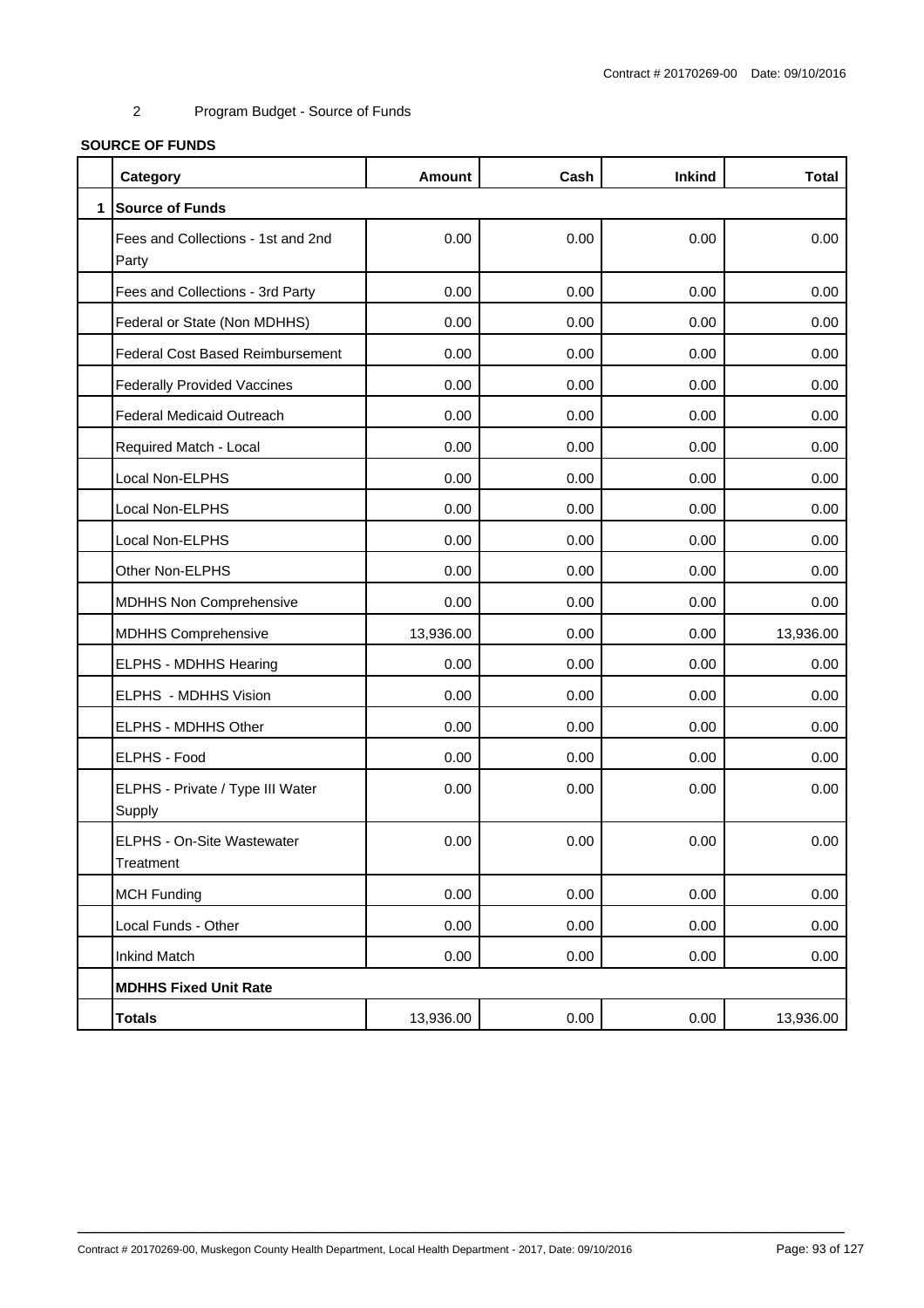|             | <b>Line Item</b>                                                                                                                                       | Qty    | Rate      |             | Units UOM | <b>Total</b> |  |  |  |
|-------------|--------------------------------------------------------------------------------------------------------------------------------------------------------|--------|-----------|-------------|-----------|--------------|--|--|--|
|             | <b>DIRECT EXPENSES</b>                                                                                                                                 |        |           |             |           |              |  |  |  |
|             | <b>Program Expenses</b>                                                                                                                                |        |           |             |           |              |  |  |  |
| 1           | <b>Salary &amp; Wages</b>                                                                                                                              |        |           |             |           |              |  |  |  |
|             | <b>Health Educator</b>                                                                                                                                 | 0.0440 | 44500.000 | $0.000$ FTE |           | 1,958.00     |  |  |  |
|             | Public Health Nurse                                                                                                                                    | 0.0440 | 54500.000 | 0.000 FTE   |           | 2,398.00     |  |  |  |
|             | Specialist                                                                                                                                             | 0.0400 | 41700.000 | $0.000$ FTE |           | 1,668.00     |  |  |  |
|             | <b>Total for Salary &amp; Wages</b>                                                                                                                    |        |           |             |           | 6,024.00     |  |  |  |
| $\mathbf 2$ | <b>Fringe Benefits</b>                                                                                                                                 |        |           |             |           |              |  |  |  |
|             | Composite Rate<br>Notes: FICA<br>Life Insurance<br>Retirement<br>Unemployment<br><b>Worker's Compensation</b><br>Dental Insurance<br>Medical Insurance | 0.0000 | 51.344    | 6024.000    |           | 3,093.00     |  |  |  |
|             | 3 Cap. Exp. for Equip & Fac.                                                                                                                           |        |           |             |           |              |  |  |  |
|             | 4 Contractual                                                                                                                                          |        |           |             |           |              |  |  |  |
|             | 5 Supplies and Materials                                                                                                                               |        |           |             |           |              |  |  |  |
|             | <b>Supplies and Materials</b>                                                                                                                          |        |           |             |           | 610.00       |  |  |  |
|             | 6 Travel                                                                                                                                               |        |           |             |           |              |  |  |  |
|             | Travel                                                                                                                                                 |        |           |             |           | 500.00       |  |  |  |
| 7           | Communication                                                                                                                                          |        |           |             |           |              |  |  |  |
|             | Communication                                                                                                                                          |        |           |             |           | 65.00        |  |  |  |
| 8           | <b>County-City Central Services</b>                                                                                                                    |        |           |             |           |              |  |  |  |
|             | 9 Space Costs                                                                                                                                          |        |           |             |           |              |  |  |  |
|             | Space Costs                                                                                                                                            |        |           |             |           | 400.00       |  |  |  |
|             | 10   All Others (ADP, Con. Employees, Misc.)                                                                                                           |        |           |             |           |              |  |  |  |
|             | All Others (ADP, Con. Employees, Misc.)                                                                                                                |        |           |             |           | 44.00        |  |  |  |
|             | <b>Total Program Expenses</b>                                                                                                                          |        |           |             |           | 10,736.00    |  |  |  |
|             | <b>TOTAL DIRECT EXPENSES</b>                                                                                                                           |        |           |             |           | 10,736.00    |  |  |  |
|             | <b>INDIRECT EXPENSES</b>                                                                                                                               |        |           |             |           |              |  |  |  |
|             | <b>Indirect Costs</b>                                                                                                                                  |        |           |             |           |              |  |  |  |
| 1           | Indirect Costs                                                                                                                                         |        |           |             |           |              |  |  |  |
|             | 2 Other Costs Distributions                                                                                                                            |        |           |             |           |              |  |  |  |
|             | Health Adm Distribution                                                                                                                                | 0.0000 | 0.000     | 0.000       |           | 3,200.00     |  |  |  |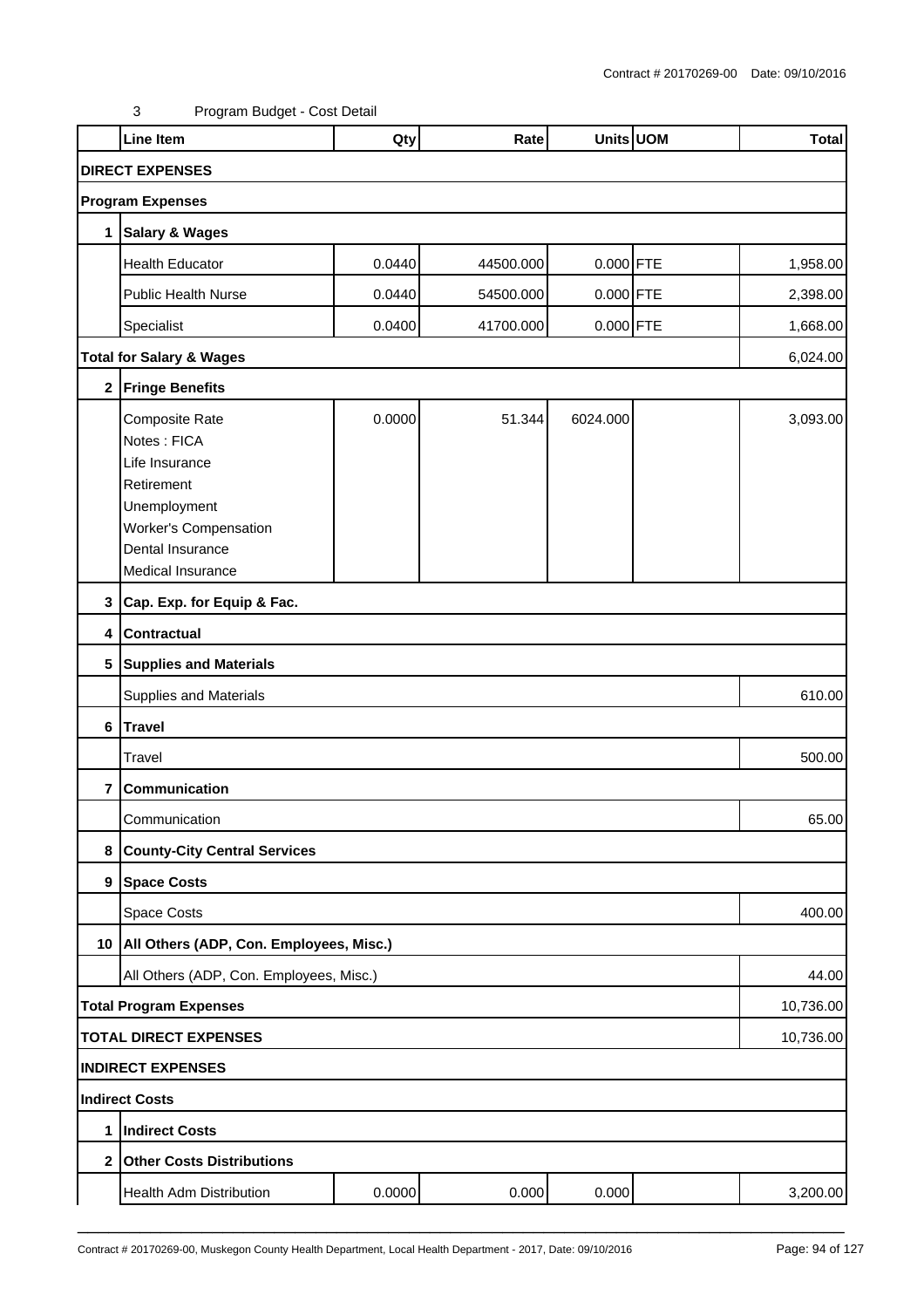|                                 | Line Item | Qtv | Ratel |  | <b>Units UOM</b> | Total |  |  |
|---------------------------------|-----------|-----|-------|--|------------------|-------|--|--|
| <b>Total Indirect Costs</b>     |           |     |       |  |                  |       |  |  |
| <b>ITOTAL INDIRECT EXPENSES</b> |           |     |       |  |                  |       |  |  |
| <b>ITOTAL EXPENDITURES</b>      |           |     |       |  |                  |       |  |  |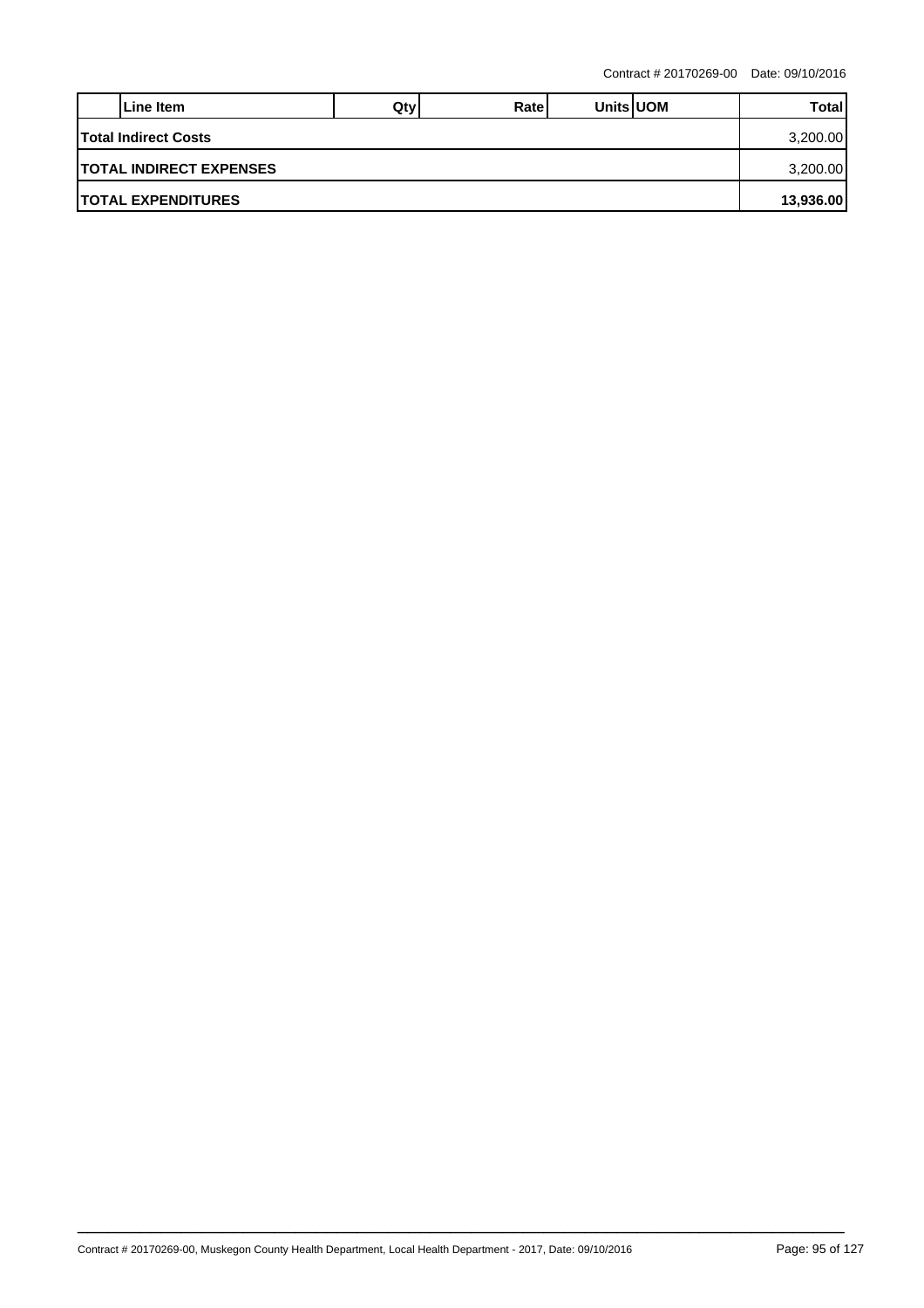|                         | <b>PROGRAM / PROJECT</b><br>Local Health Department - 2017 / MDEQ On-site<br><b>Wastewater Treatment</b> |                    | <b>DATE PREPARED</b><br>9/10/2016 |                                                                                            |                                                          |            |  |              |  |
|-------------------------|----------------------------------------------------------------------------------------------------------|--------------------|-----------------------------------|--------------------------------------------------------------------------------------------|----------------------------------------------------------|------------|--|--------------|--|
|                         | <b>CONTRACTOR NAME</b><br>Muskegon County Health Department                                              |                    |                                   |                                                                                            | <b>BUDGET PERIOD</b><br>From: 10/1/2016<br>To: 9/30/2017 |            |  |              |  |
|                         | <b>MAILING ADDRESS (Number and Street)</b><br>209 E. Apple Ave.                                          |                    |                                   | <b>BUDGET AGREEMENT</b><br><b>AMENDMENT#</b><br>0<br>$\nabla$ Original<br>$\Box$ Amendment |                                                          |            |  |              |  |
| <b>CITY</b><br>Muskegon |                                                                                                          | <b>STATE</b><br>MI | <b>ZIP CODE</b><br>49442-3406     | <b>FEDERAL ID NUMBER</b><br>38-6006063                                                     |                                                          |            |  |              |  |
|                         | Category                                                                                                 |                    |                                   |                                                                                            |                                                          | Amount     |  | <b>Total</b> |  |
|                         | <b>DIRECT EXPENSES</b>                                                                                   |                    |                                   |                                                                                            |                                                          |            |  |              |  |
|                         | <b>Program Expenses</b>                                                                                  |                    |                                   |                                                                                            |                                                          |            |  |              |  |
| 1                       | Salary & Wages                                                                                           |                    |                                   |                                                                                            |                                                          | 105,357.00 |  | 105,357.00   |  |
| $\overline{c}$          | <b>Fringe Benefits</b>                                                                                   |                    |                                   |                                                                                            |                                                          | 62,873.00  |  | 62,873.00    |  |
| 3                       | Cap. Exp. for Equip & Fac.                                                                               |                    |                                   |                                                                                            | 0.00<br>0.00                                             |            |  |              |  |
| 4                       | Contractual                                                                                              |                    |                                   |                                                                                            |                                                          | 0.00       |  | 0.00         |  |
| 5                       | Supplies and Materials                                                                                   |                    |                                   |                                                                                            |                                                          | 5,308.00   |  | 5,308.00     |  |
| 6                       | Travel                                                                                                   |                    |                                   |                                                                                            |                                                          | 958.00     |  | 958.00       |  |
| 7                       | Communication                                                                                            |                    |                                   |                                                                                            | 1,051.00<br>1,051.00                                     |            |  |              |  |
| 8                       | <b>County-City Central Services</b>                                                                      |                    |                                   |                                                                                            | 0.00<br>0.00                                             |            |  |              |  |
| 9                       | Space Costs                                                                                              |                    |                                   |                                                                                            |                                                          | 6,256.00   |  | 6,256.00     |  |
| 10 <sup>°</sup>         | All Others (ADP, Con. Employees, Misc.)                                                                  |                    |                                   |                                                                                            |                                                          | 7,694.00   |  | 7,694.00     |  |
|                         | <b>Total Program Expenses</b>                                                                            |                    |                                   |                                                                                            |                                                          | 189,497.00 |  | 189,497.00   |  |
|                         | <b>TOTAL DIRECT EXPENSES</b>                                                                             |                    |                                   |                                                                                            |                                                          | 189,497.00 |  | 189,497.00   |  |
|                         | <b>INDIRECT EXPENSES</b>                                                                                 |                    |                                   |                                                                                            |                                                          |            |  |              |  |
|                         | <b>Indirect Costs</b>                                                                                    |                    |                                   |                                                                                            |                                                          |            |  |              |  |
|                         | <b>Indirect Costs</b>                                                                                    |                    |                                   |                                                                                            |                                                          | 0.00       |  | 0.00         |  |
| $\overline{2}$          | <b>Other Costs Distributions</b>                                                                         |                    |                                   |                                                                                            | 41,717.00                                                |            |  | 41,717.00    |  |
|                         | <b>Total Indirect Costs</b>                                                                              |                    |                                   |                                                                                            | 41,717.00                                                |            |  | 41,717.00    |  |
|                         | <b>TOTAL INDIRECT EXPENSES</b>                                                                           |                    |                                   |                                                                                            |                                                          | 41,717.00  |  | 41,717.00    |  |
|                         | <b>TOTAL EXPENDITURES</b>                                                                                |                    |                                   |                                                                                            |                                                          | 231,214.00 |  | 231,214.00   |  |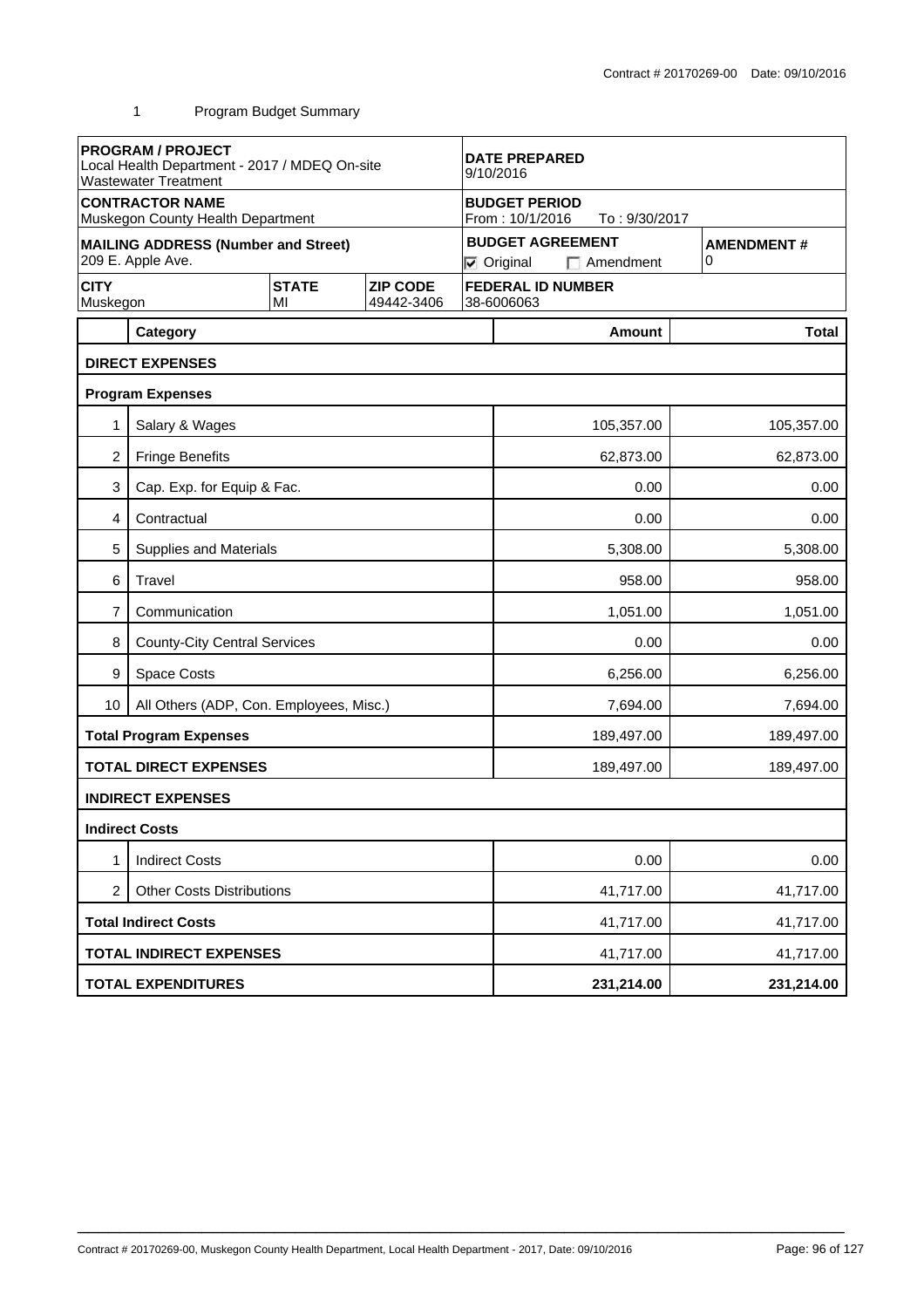# **SOURCE OF FUNDS**

|              | Category                                    | <b>Amount</b> | Cash       | <b>Inkind</b> | <b>Total</b> |
|--------------|---------------------------------------------|---------------|------------|---------------|--------------|
| $\mathbf{1}$ | <b>Source of Funds</b>                      |               |            |               |              |
|              | Fees and Collections - 1st and 2nd<br>Party | 0.00          | 47,820.00  | 0.00          | 47,820.00    |
|              | Fees and Collections - 3rd Party            | 0.00          | 0.00       | 0.00          | 0.00         |
|              | Federal or State (Non MDHHS)                | 0.00          | 0.00       | 0.00          | 0.00         |
|              | <b>Federal Cost Based Reimbursement</b>     | 0.00          | 0.00       | 0.00          | 0.00         |
|              | <b>Federally Provided Vaccines</b>          | 0.00          | 0.00       | 0.00          | 0.00         |
|              | <b>Federal Medicaid Outreach</b>            | 0.00          | 0.00       | 0.00          | 0.00         |
|              | Required Match - Local                      | 0.00          | 0.00       | 0.00          | 0.00         |
|              | Local Non-ELPHS                             | 0.00          | 0.00       | 0.00          | 0.00         |
|              | Local Non-ELPHS                             | 0.00          | 0.00       | 0.00          | 0.00         |
|              | Local Non-ELPHS                             | 0.00          | 0.00       | 0.00          | 0.00         |
|              | Other Non-ELPHS                             | 0.00          | 0.00       | 0.00          | 0.00         |
|              | <b>MDHHS Non Comprehensive</b>              | 0.00          | 0.00       | 0.00          | 0.00         |
|              | <b>MDHHS Comprehensive</b>                  | 0.00          | 0.00       | 0.00          | 0.00         |
|              | ELPHS - MDHHS Hearing                       | 0.00          | 0.00       | 0.00          | 0.00         |
|              | ELPHS - MDHHS Vision                        | 0.00          | 0.00       | 0.00          | 0.00         |
|              | ELPHS - MDHHS Other                         | 0.00          | 0.00       | 0.00          | 0.00         |
|              | ELPHS - Food                                | 0.00          | 0.00       | 0.00          | 0.00         |
|              | ELPHS - Private / Type III Water<br>Supply  | 0.00          | 0.00       | 0.00          | 0.00         |
|              | ELPHS - On-Site Wastewater<br>Treatment     | 50,396.00     | 0.00       | 0.00          | 50,396.00    |
|              | <b>MCH Funding</b>                          | 0.00          | 0.00       | 0.00          | 0.00         |
|              | Local Funds - Other                         | 0.00          | 132,998.00 | 0.00          | 132,998.00   |
|              | <b>Inkind Match</b>                         | 0.00          | 0.00       | 0.00          | 0.00         |
|              | <b>MDHHS Fixed Unit Rate</b>                |               |            |               |              |
|              | <b>Totals</b>                               | 50,396.00     | 180,818.00 | 0.00          | 231,214.00   |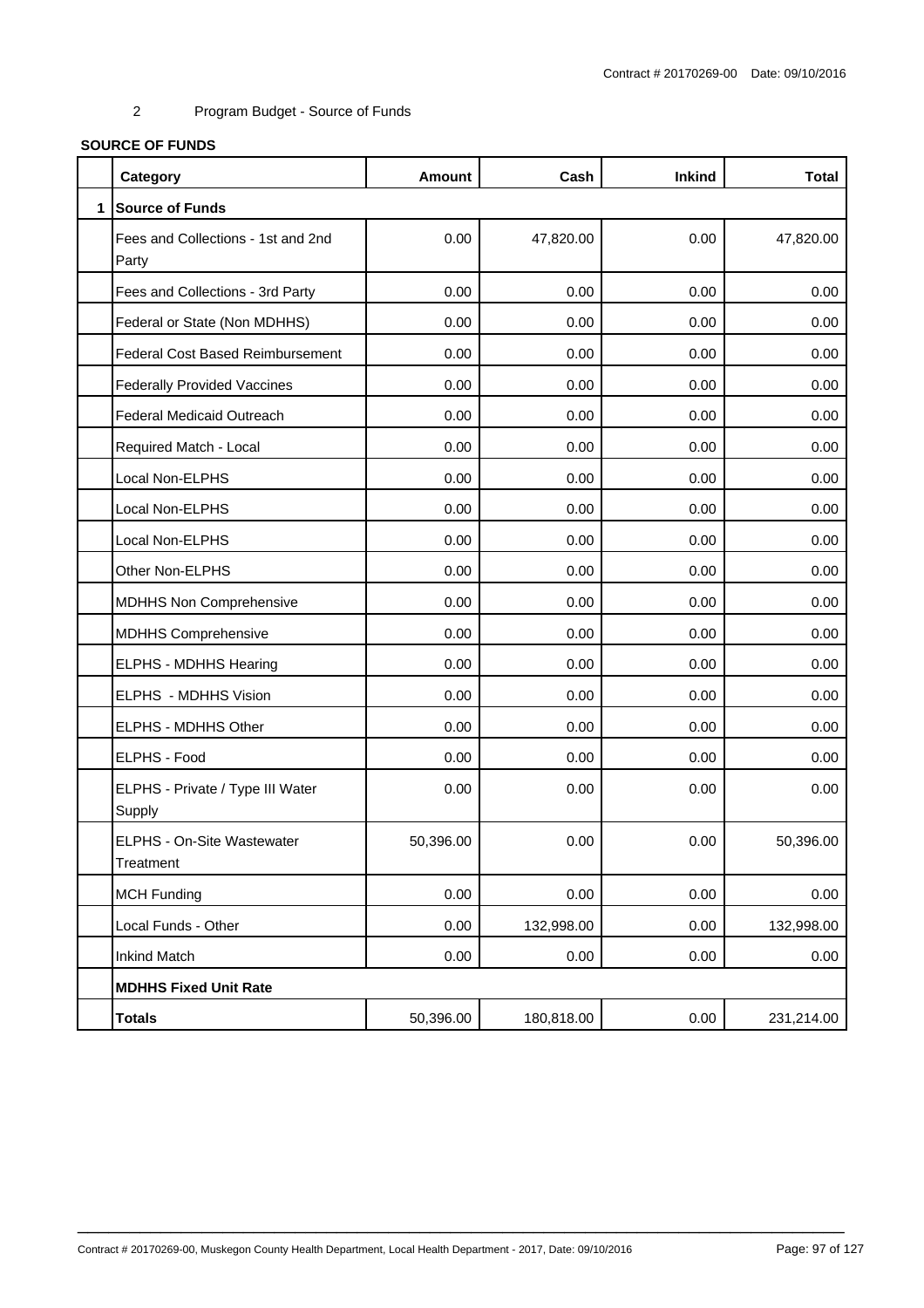|                         | Line Item                                                                                                                                                            | Qty    | Rate      |             | Units UOM | <b>Total</b> |
|-------------------------|----------------------------------------------------------------------------------------------------------------------------------------------------------------------|--------|-----------|-------------|-----------|--------------|
|                         | <b>DIRECT EXPENSES</b>                                                                                                                                               |        |           |             |           |              |
|                         | <b>Program Expenses</b>                                                                                                                                              |        |           |             |           |              |
|                         | 1 Salary & Wages                                                                                                                                                     |        |           |             |           |              |
|                         | Supervisor                                                                                                                                                           | 0.3353 | 54103.000 | 0.000 FTE   |           | 18,141.00    |
|                         | Sanitarian                                                                                                                                                           | 1.2775 | 45300.000 | $0.000$ FTE |           | 57,871.00    |
|                         | Clerk                                                                                                                                                                | 1.1940 | 24577.000 | $0.000$ FTE |           | 29,345.00    |
|                         | <b>Total for Salary &amp; Wages</b>                                                                                                                                  |        |           |             |           | 105,357.00   |
|                         | 2 Fringe Benefits                                                                                                                                                    |        |           |             |           |              |
|                         | Composite Rate<br>Notes: FICA<br>LIFE INSURANCE<br><b>RETIREMENT</b><br><b>UNEMPLOYMENT</b><br><b>WORKER'S COMPENSATION</b><br>DENTAL INSURANCE<br>MEDICAL INSURANCE | 0.0000 | 59.211    | 106185.000  |           | 62,873.00    |
|                         | 3 Cap. Exp. for Equip & Fac.                                                                                                                                         |        |           |             |           |              |
|                         | 4 Contractual                                                                                                                                                        |        |           |             |           |              |
| 5                       | <b>Supplies and Materials</b>                                                                                                                                        |        |           |             |           |              |
|                         | Supplies and Materials                                                                                                                                               |        |           |             |           | 5,308.00     |
| 6                       | <b>Travel</b>                                                                                                                                                        |        |           |             |           |              |
|                         | Travel                                                                                                                                                               |        |           |             |           | 958.00       |
| $\overline{\mathbf{r}}$ | Communication                                                                                                                                                        |        |           |             |           |              |
|                         | Communication                                                                                                                                                        |        |           |             |           | 1,051.00     |
| 8                       | <b>County-City Central Services</b>                                                                                                                                  |        |           |             |           |              |
|                         | 9 Space Costs                                                                                                                                                        |        |           |             |           |              |
|                         | Rent                                                                                                                                                                 | 0.0000 | 0.000     | 0.000       |           | 6,256.00     |
| 10                      | All Others (ADP, Con. Employees, Misc.)                                                                                                                              |        |           |             |           |              |
|                         | All Others (ADP, Con. Employees, Misc.)                                                                                                                              |        |           |             |           | 7,694.00     |
|                         | <b>Total Program Expenses</b>                                                                                                                                        |        |           |             |           | 189,497.00   |
|                         | <b>TOTAL DIRECT EXPENSES</b>                                                                                                                                         |        |           |             |           | 189,497.00   |
|                         | <b>INDIRECT EXPENSES</b>                                                                                                                                             |        |           |             |           |              |
|                         | Indirect Costs                                                                                                                                                       |        |           |             |           |              |
| 1                       | <b>Indirect Costs</b>                                                                                                                                                |        |           |             |           |              |
| $\mathbf{2}$            | <b>Other Costs Distributions</b>                                                                                                                                     |        |           |             |           |              |
|                         | Health Adm Distribution                                                                                                                                              | 0.0000 | 0.000     | 0.000       |           | 41,717.00    |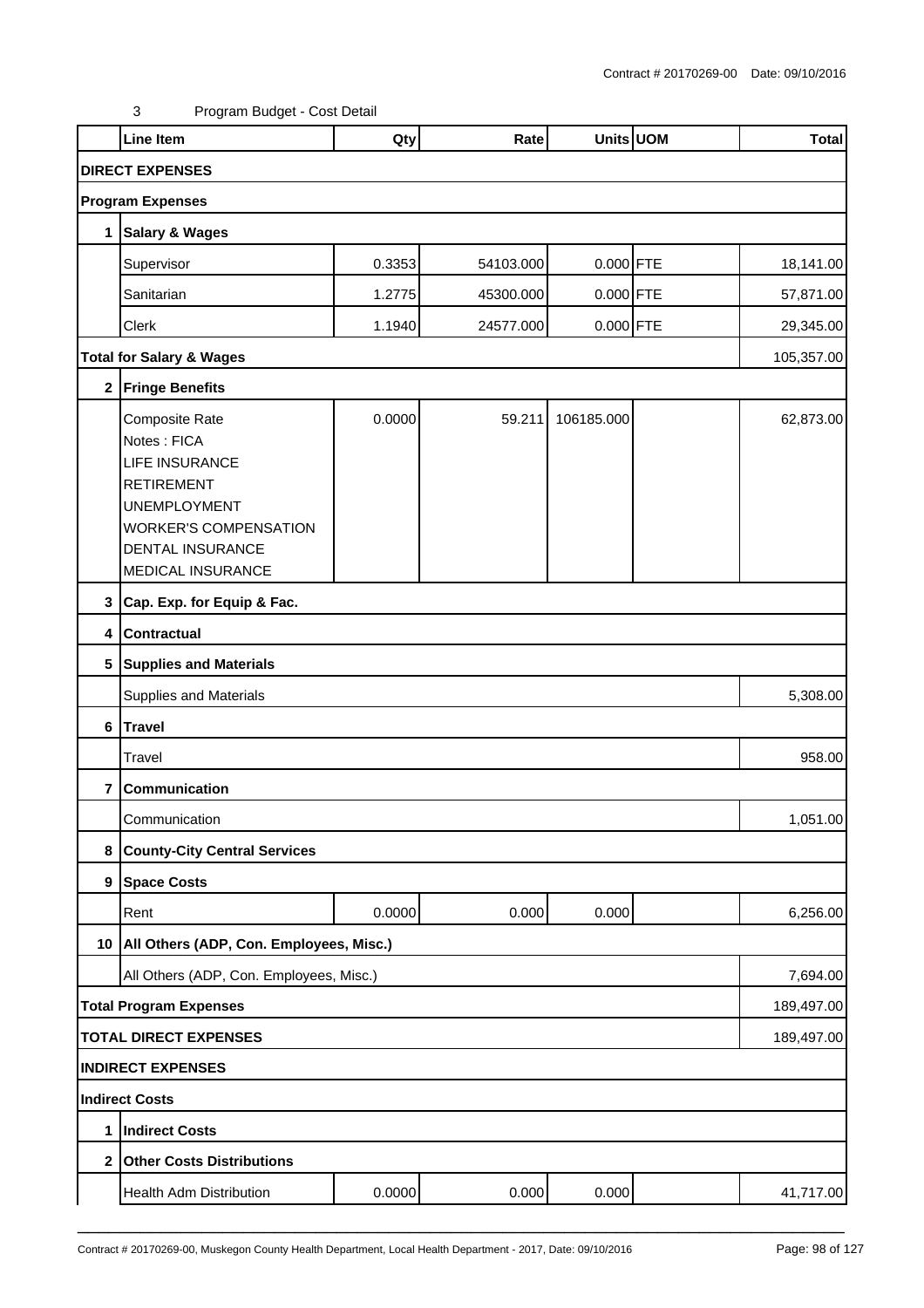|                                 | Line Item                   | Qtv | Ratel |  | <b>Units UOM</b> | Total |  |
|---------------------------------|-----------------------------|-----|-------|--|------------------|-------|--|
|                                 | <b>Total Indirect Costs</b> |     |       |  |                  |       |  |
| <b>ITOTAL INDIRECT EXPENSES</b> |                             |     |       |  |                  |       |  |
| <b>ITOTAL EXPENDITURES</b>      |                             |     |       |  |                  |       |  |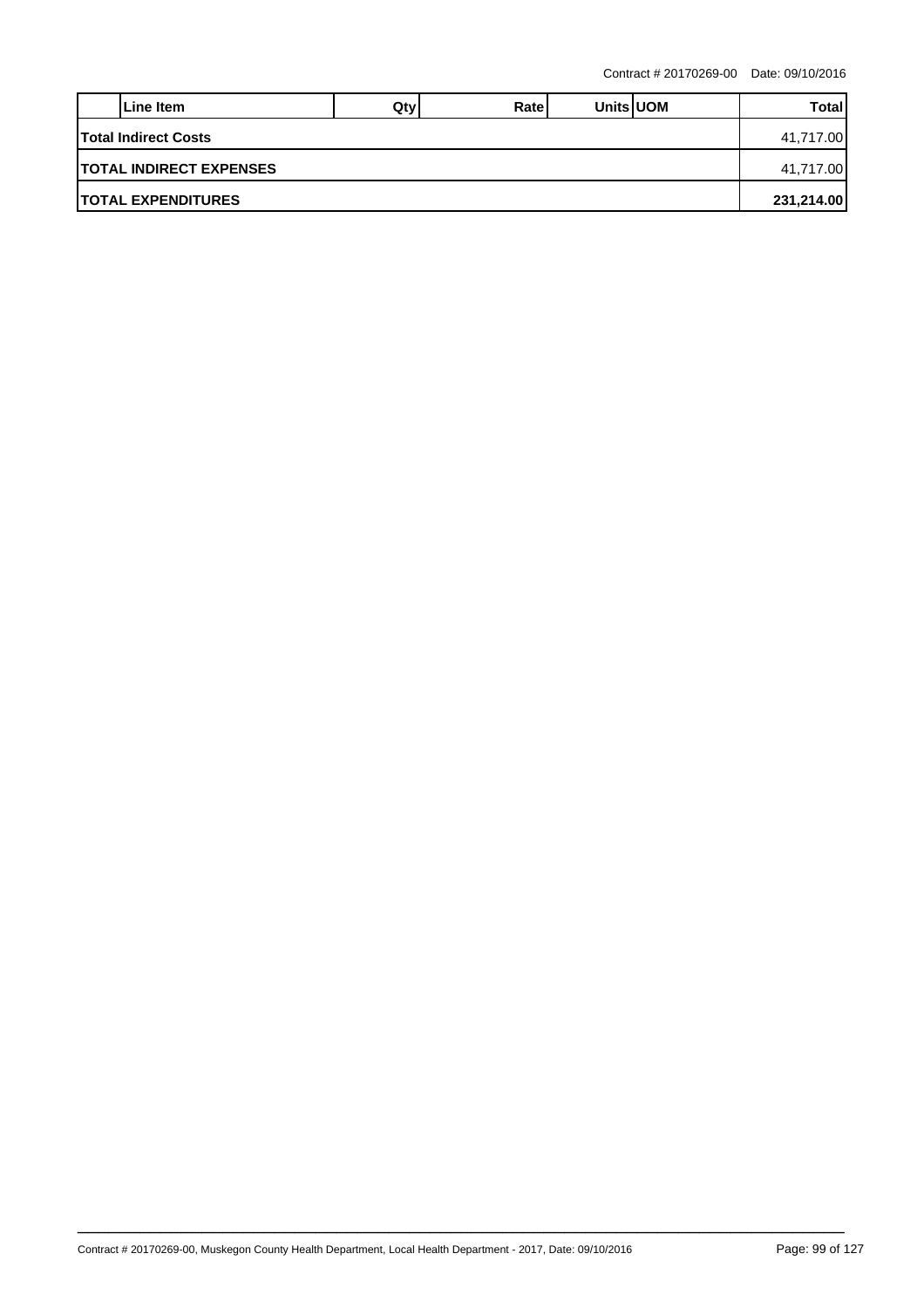|                         | <b>PROGRAM / PROJECT</b><br>Local Health Department - 2017 / Sexually Transmitted<br>Disease (STD) Control |                    | <b>DATE PREPARED</b><br>9/10/2016 |  |                                         |                                             |  |                        |
|-------------------------|------------------------------------------------------------------------------------------------------------|--------------------|-----------------------------------|--|-----------------------------------------|---------------------------------------------|--|------------------------|
|                         | <b>CONTRACTOR NAME</b><br>Muskegon County Health Department                                                |                    |                                   |  | <b>BUDGET PERIOD</b><br>From: 10/1/2016 | To: 9/30/2017                               |  |                        |
|                         | <b>MAILING ADDRESS (Number and Street)</b><br>209 E. Apple Ave.                                            |                    |                                   |  | $\nabla$ Original                       | <b>BUDGET AGREEMENT</b><br>$\Box$ Amendment |  | <b>AMENDMENT#</b><br>0 |
| <b>CITY</b><br>Muskegon |                                                                                                            | <b>STATE</b><br>MI | <b>ZIP CODE</b><br>49442-3406     |  | 38-6006063                              | <b>FEDERAL ID NUMBER</b>                    |  |                        |
|                         | Category                                                                                                   |                    |                                   |  |                                         | Amount                                      |  | <b>Total</b>           |
|                         | <b>DIRECT EXPENSES</b>                                                                                     |                    |                                   |  |                                         |                                             |  |                        |
|                         | <b>Program Expenses</b>                                                                                    |                    |                                   |  |                                         |                                             |  |                        |
| 1                       | Salary & Wages                                                                                             |                    |                                   |  |                                         | 172,334.00                                  |  | 172,334.00             |
| $\overline{2}$          | <b>Fringe Benefits</b>                                                                                     |                    |                                   |  |                                         | 61,904.00                                   |  | 61,904.00              |
| 3                       | Cap. Exp. for Equip & Fac.                                                                                 |                    |                                   |  |                                         | 0.00                                        |  | 0.00                   |
| 4                       | Contractual                                                                                                |                    |                                   |  |                                         | 40,000.00                                   |  | 40,000.00              |
| 5                       | <b>Supplies and Materials</b>                                                                              |                    |                                   |  |                                         | 9,202.00                                    |  | 9,202.00               |
| 6                       | Travel                                                                                                     |                    |                                   |  |                                         | 2,907.00                                    |  | 2,907.00               |
| 7                       | Communication                                                                                              |                    |                                   |  | 1,101.00<br>1,101.00                    |                                             |  |                        |
| 8                       | <b>County-City Central Services</b>                                                                        |                    |                                   |  | 0.00                                    |                                             |  | 0.00                   |
| 9                       | Space Costs                                                                                                |                    |                                   |  | 6,536.00<br>6,536.00                    |                                             |  |                        |
| 10                      | All Others (ADP, Con. Employees, Misc.)                                                                    |                    |                                   |  |                                         | 3,147.00                                    |  | 3,147.00               |
|                         | <b>Total Program Expenses</b>                                                                              |                    |                                   |  |                                         | 297,131.00                                  |  | 297,131.00             |
|                         | <b>TOTAL DIRECT EXPENSES</b>                                                                               |                    |                                   |  |                                         | 297,131.00                                  |  | 297,131.00             |
|                         | <b>INDIRECT EXPENSES</b>                                                                                   |                    |                                   |  |                                         |                                             |  |                        |
|                         | <b>Indirect Costs</b>                                                                                      |                    |                                   |  |                                         |                                             |  |                        |
| 1                       | <b>Indirect Costs</b>                                                                                      |                    |                                   |  |                                         | 0.00                                        |  | 0.00                   |
| 2                       | <b>Other Costs Distributions</b>                                                                           |                    |                                   |  | $-83,831.00$                            |                                             |  | $-83,831.00$           |
|                         | <b>Total Indirect Costs</b>                                                                                |                    |                                   |  |                                         | $-83,831.00$<br>$-83,831.00$                |  |                        |
|                         | <b>TOTAL INDIRECT EXPENSES</b>                                                                             |                    |                                   |  | $-83,831.00$                            |                                             |  | $-83,831.00$           |
|                         | <b>TOTAL EXPENDITURES</b>                                                                                  |                    |                                   |  |                                         | 213,300.00                                  |  | 213,300.00             |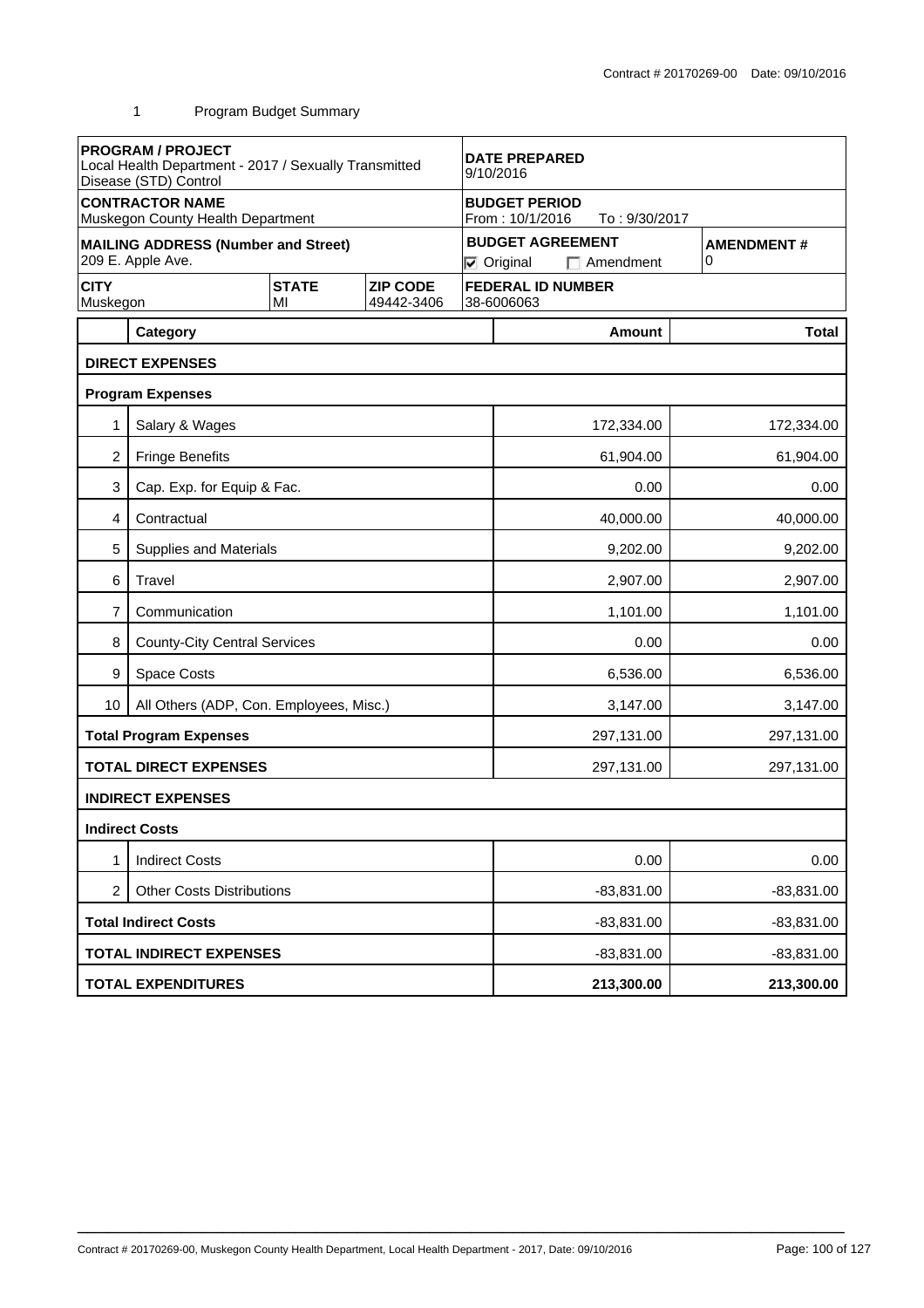# **SOURCE OF FUNDS**

|              | Category                                    | <b>Amount</b> | Cash       | <b>Inkind</b> | <b>Total</b> |
|--------------|---------------------------------------------|---------------|------------|---------------|--------------|
| $\mathbf{1}$ | <b>Source of Funds</b>                      |               |            |               |              |
|              | Fees and Collections - 1st and 2nd<br>Party | 0.00          | 0.00       | 0.00          | 0.00         |
|              | Fees and Collections - 3rd Party            | 0.00          | 0.00       | 0.00          | 0.00         |
|              | Federal or State (Non MDHHS)                | 0.00          | 0.00       | 0.00          | 0.00         |
|              | <b>Federal Cost Based Reimbursement</b>     | 0.00          | 0.00       | 0.00          | 0.00         |
|              | <b>Federally Provided Vaccines</b>          | 0.00          | 0.00       | 0.00          | 0.00         |
|              | <b>Federal Medicaid Outreach</b>            | 0.00          | 0.00       | 0.00          | 0.00         |
|              | Required Match - Local                      | 0.00          | 0.00       | 0.00          | 0.00         |
|              | Local Non-ELPHS                             | 0.00          | 0.00       | 0.00          | 0.00         |
|              | Local Non-ELPHS                             | 0.00          | 0.00       | 0.00          | 0.00         |
|              | Local Non-ELPHS                             | 0.00          | 0.00       | 0.00          | 0.00         |
|              | Other Non-ELPHS                             | 0.00          | 0.00       | 0.00          | 0.00         |
|              | MDHHS Non Comprehensive                     | 0.00          | 0.00       | 0.00          | 0.00         |
|              | <b>MDHHS Comprehensive</b>                  | 48,720.00     | 0.00       | 0.00          | 48,720.00    |
|              | ELPHS - MDHHS Hearing                       | 0.00          | 0.00       | 0.00          | 0.00         |
|              | ELPHS - MDHHS Vision                        | 0.00          | 0.00       | 0.00          | 0.00         |
|              | ELPHS - MDHHS Other                         | 0.00          | 0.00       | 0.00          | 0.00         |
|              | ELPHS - Food                                | 0.00          | 0.00       | 0.00          | 0.00         |
|              | ELPHS - Private / Type III Water<br>Supply  | 0.00          | 0.00       | 0.00          | 0.00         |
|              | ELPHS - On-Site Wastewater<br>Treatment     | 0.00          | 0.00       | 0.00          | 0.00         |
|              | <b>MCH Funding</b>                          | 0.00          | 0.00       | 0.00          | 0.00         |
|              | Local Funds - Other                         | 0.00          | 164,580.00 | 0.00          | 164,580.00   |
|              | <b>Inkind Match</b>                         | 0.00          | 0.00       | 0.00          | 0.00         |
|              | <b>MDHHS Fixed Unit Rate</b>                |               |            |               |              |
|              | <b>Totals</b>                               | 48,720.00     | 164,580.00 | 0.00          | 213,300.00   |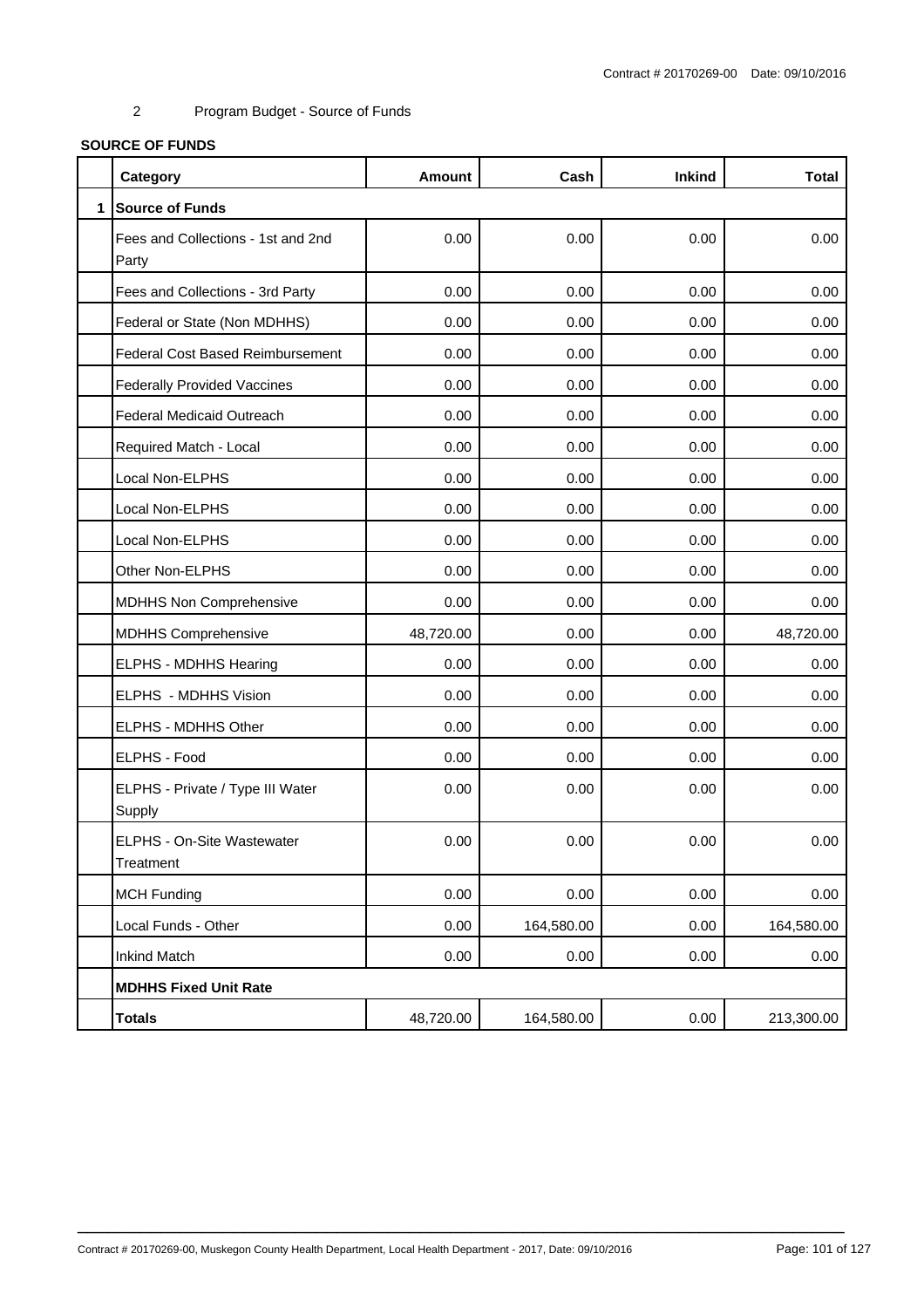|                | <b>Line Item</b>                                                                                                                                                                         | Qty    | Rate      |             | Units UOM | <b>Total</b> |
|----------------|------------------------------------------------------------------------------------------------------------------------------------------------------------------------------------------|--------|-----------|-------------|-----------|--------------|
|                | <b>DIRECT EXPENSES</b>                                                                                                                                                                   |        |           |             |           |              |
|                | <b>Program Expenses</b>                                                                                                                                                                  |        |           |             |           |              |
| 1              | <b>Salary &amp; Wages</b>                                                                                                                                                                |        |           |             |           |              |
|                | Nurse                                                                                                                                                                                    | 1.7000 | 49680.500 | $0.000$ FTE |           | 84,457.00    |
|                | Supervisor                                                                                                                                                                               | 0.3000 | 66190.000 | $0.000$ FTE |           | 19,857.00    |
|                | Clerk                                                                                                                                                                                    | 1.1500 | 25183.000 | $0.000$ FTE |           | 28,960.00    |
|                | Disease Investigation Spec                                                                                                                                                               | 1.0000 | 39060.000 | $0.000$ FTE |           | 39,060.00    |
|                | <b>Total for Salary &amp; Wages</b>                                                                                                                                                      |        |           |             |           | 172,334.00   |
| $\mathbf{2}$   | <b>Fringe Benefits</b>                                                                                                                                                                   |        |           |             |           |              |
|                | <b>Composite Rate</b><br>Notes : Includes FICA,<br>Hospitalization, Life Insurance,<br>Retirement, Dental, Disability,<br>Retiree's Benefits,<br>Unemployment, Worker's<br>Compensation. | 0.0000 | 35.921    | 172334.000  |           | 61,904.00    |
| 3              | Cap. Exp. for Equip & Fac.                                                                                                                                                               |        |           |             |           |              |
| 4              | <b>Contractual</b>                                                                                                                                                                       |        |           |             |           |              |
|                | Subcontracting Agency-Planned<br>Parenhood                                                                                                                                               | 0.0000 | 0.000     | 0.000       |           | 40,000.00    |
| 5              | <b>Supplies and Materials</b>                                                                                                                                                            |        |           |             |           |              |
|                | <b>Supplies and Materials</b>                                                                                                                                                            |        |           |             |           | 9,202.00     |
| $\bf 6$        | <b>Travel</b>                                                                                                                                                                            |        |           |             |           |              |
|                | Travel                                                                                                                                                                                   |        |           |             |           | 2,907.00     |
| $\overline{7}$ | Communication                                                                                                                                                                            |        |           |             |           |              |
|                | Communication                                                                                                                                                                            |        |           |             |           | 1,101.00     |
| 8              | <b>County-City Central Services</b>                                                                                                                                                      |        |           |             |           |              |
| 9              | <b>Space Costs</b>                                                                                                                                                                       |        |           |             |           |              |
|                | Rent                                                                                                                                                                                     | 0.0000 | 0.000     | 0.000       |           | 6,536.00     |
|                | 10   All Others (ADP, Con. Employees, Misc.)                                                                                                                                             |        |           |             |           |              |
|                | All Others (ADP, Con. Employees, Misc.)                                                                                                                                                  |        |           |             |           | 3,147.00     |
|                | <b>Total Program Expenses</b>                                                                                                                                                            |        |           |             |           | 297,131.00   |
|                | <b>TOTAL DIRECT EXPENSES</b><br>297,131.00                                                                                                                                               |        |           |             |           |              |
|                | <b>INDIRECT EXPENSES</b>                                                                                                                                                                 |        |           |             |           |              |
|                | Indirect Costs                                                                                                                                                                           |        |           |             |           |              |
| 1              | <b>Indirect Costs</b>                                                                                                                                                                    |        |           |             |           |              |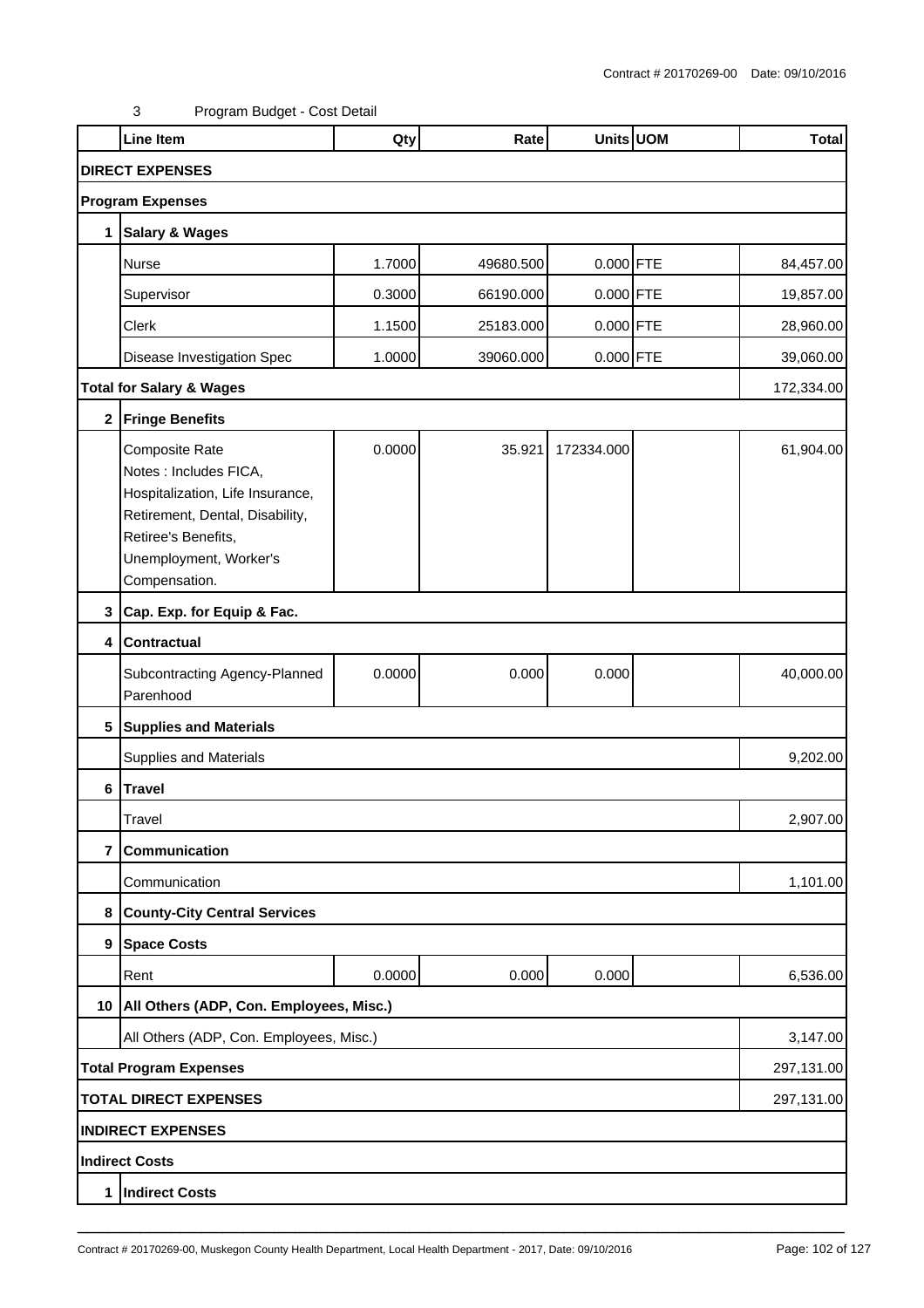|                                | Line Item                                  | Qty    | Ratel  | Units UOM |  | Total         |  |
|--------------------------------|--------------------------------------------|--------|--------|-----------|--|---------------|--|
| $\mathbf{2}$                   | <b>Other Costs Distributions</b>           |        |        |           |  |               |  |
|                                | Health Adm Distribution                    | 0.0000 | 0.0001 | 0.000     |  | 57,803.00     |  |
|                                | <b>Cost Distributions-LPHO</b>             | 0.0000 | 0.0001 | 0.000     |  | $-141,634.00$ |  |
|                                | <b>Total for Other Costs Distributions</b> |        |        |           |  | $-83,831.00$  |  |
|                                | <b>Total Indirect Costs</b>                |        |        |           |  | $-83,831.00$  |  |
| <b>TOTAL INDIRECT EXPENSES</b> |                                            |        |        |           |  | $-83,831.00$  |  |
| <b>TOTAL EXPENDITURES</b>      |                                            |        |        |           |  | 213,300.00    |  |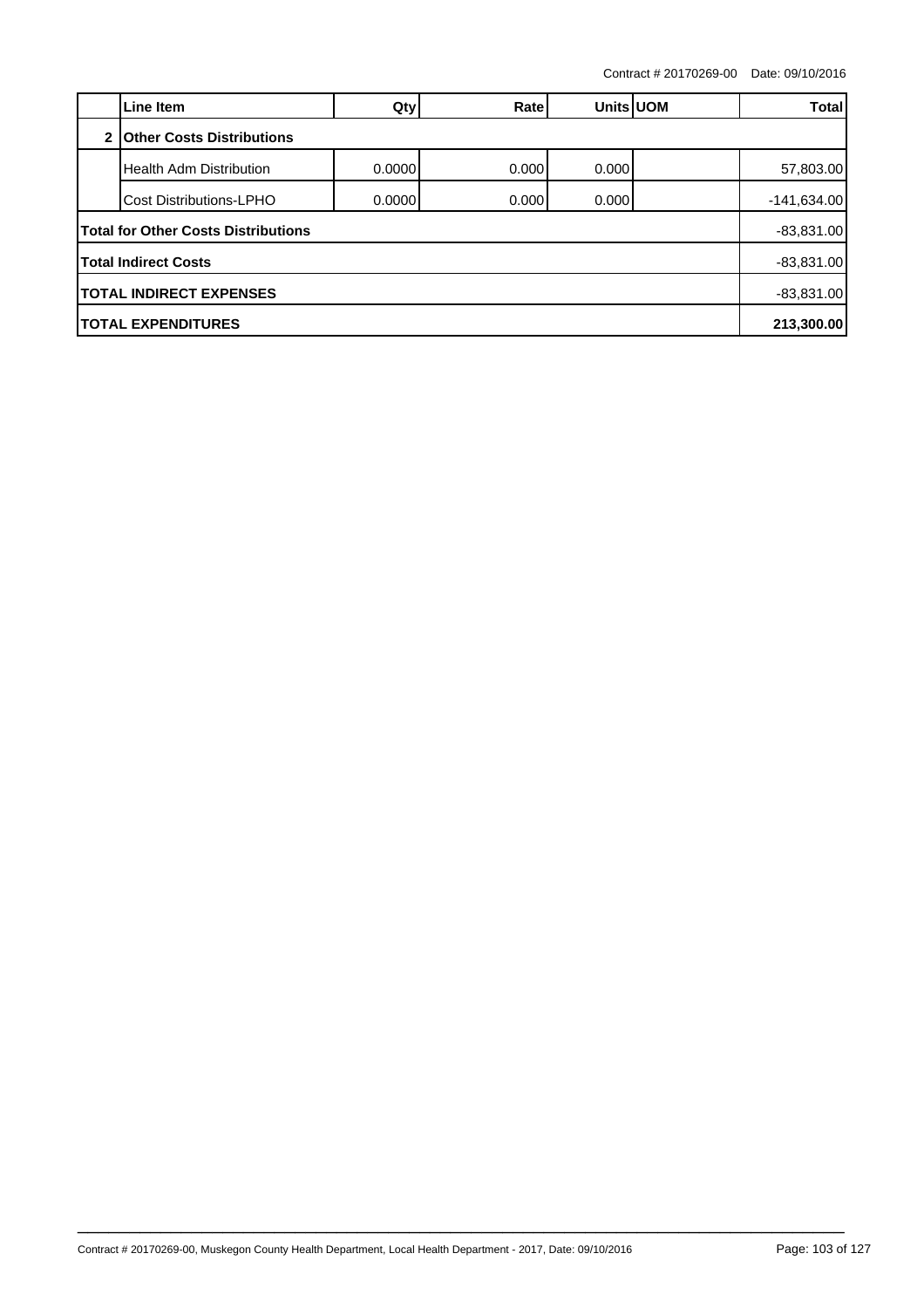|                                                                                | <b>PROGRAM / PROJECT</b><br>Local Health Department - 2017 / Sexually Transmitted<br>Disease (STD-ELPHS) |  | <b>DATE PREPARED</b><br>9/10/2016      |                                                          |                                                                  |                        |  |  |
|--------------------------------------------------------------------------------|----------------------------------------------------------------------------------------------------------|--|----------------------------------------|----------------------------------------------------------|------------------------------------------------------------------|------------------------|--|--|
|                                                                                | <b>CONTRACTOR NAME</b><br>Muskegon County Health Department                                              |  |                                        | <b>BUDGET PERIOD</b><br>From: 10/1/2016<br>To: 9/30/2017 |                                                                  |                        |  |  |
|                                                                                | <b>MAILING ADDRESS (Number and Street)</b><br>209 E. Apple Ave.                                          |  |                                        |                                                          | <b>BUDGET AGREEMENT</b><br>$\nabla$ Original<br>$\Box$ Amendment | <b>AMENDMENT#</b><br>0 |  |  |
| <b>CITY</b><br><b>STATE</b><br><b>ZIP CODE</b><br>Muskegon<br>49442-3406<br>MI |                                                                                                          |  | <b>FEDERAL ID NUMBER</b><br>38-6006063 |                                                          |                                                                  |                        |  |  |
|                                                                                | Category                                                                                                 |  |                                        |                                                          | <b>Amount</b>                                                    | <b>Total</b>           |  |  |
|                                                                                | <b>DIRECT EXPENSES</b>                                                                                   |  |                                        |                                                          |                                                                  |                        |  |  |
|                                                                                | <b>Program Expenses</b>                                                                                  |  |                                        |                                                          |                                                                  |                        |  |  |
| 1                                                                              | Salary & Wages                                                                                           |  |                                        |                                                          | 0.00                                                             | 0.00                   |  |  |
| 2                                                                              | <b>Fringe Benefits</b>                                                                                   |  |                                        |                                                          | 0.00                                                             | 0.00                   |  |  |
| 3                                                                              | Cap. Exp. for Equip & Fac.                                                                               |  |                                        |                                                          | 0.00                                                             |                        |  |  |
| 4                                                                              | Contractual                                                                                              |  |                                        |                                                          | 0.00                                                             |                        |  |  |
| 5                                                                              | <b>Supplies and Materials</b>                                                                            |  |                                        |                                                          | 0.00                                                             | 0.00                   |  |  |
| 6                                                                              | Travel                                                                                                   |  |                                        |                                                          | 0.00<br>0.00                                                     |                        |  |  |
| 7                                                                              | Communication                                                                                            |  |                                        |                                                          | 0.00<br>0.00                                                     |                        |  |  |
| 8                                                                              | <b>County-City Central Services</b>                                                                      |  |                                        |                                                          | 0.00<br>0.00                                                     |                        |  |  |
| 9                                                                              | <b>Space Costs</b>                                                                                       |  |                                        |                                                          | 0.00<br>0.00                                                     |                        |  |  |
| 10                                                                             | All Others (ADP, Con. Employees, Misc.)                                                                  |  |                                        |                                                          | 0.00                                                             | 0.00                   |  |  |
|                                                                                | <b>INDIRECT EXPENSES</b>                                                                                 |  |                                        |                                                          |                                                                  |                        |  |  |
|                                                                                | <b>Indirect Costs</b>                                                                                    |  |                                        |                                                          |                                                                  |                        |  |  |
| 1                                                                              | <b>Indirect Costs</b>                                                                                    |  |                                        |                                                          | 0.00                                                             | 0.00                   |  |  |
| $\overline{2}$                                                                 | <b>Other Costs Distributions</b>                                                                         |  |                                        | 141,634.00<br>141,634.00                                 |                                                                  |                        |  |  |
|                                                                                | <b>Total Indirect Costs</b>                                                                              |  |                                        |                                                          | 141,634.00                                                       | 141,634.00             |  |  |
|                                                                                | <b>TOTAL INDIRECT EXPENSES</b>                                                                           |  |                                        |                                                          | 141,634.00                                                       | 141,634.00             |  |  |
|                                                                                | <b>TOTAL EXPENDITURES</b>                                                                                |  |                                        |                                                          | 141,634.00                                                       | 141,634.00             |  |  |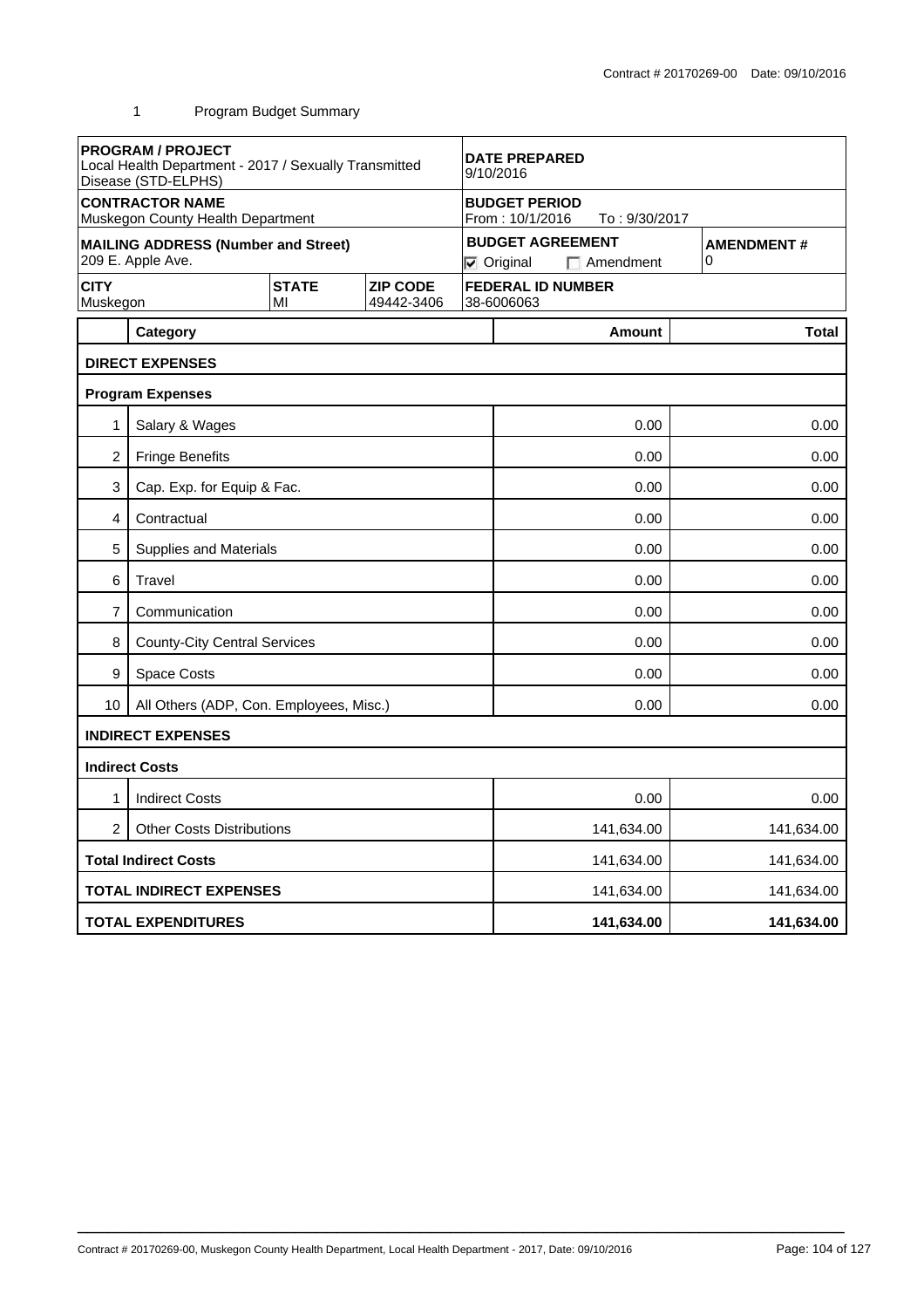# **SOURCE OF FUNDS**

|              | Category                                    | <b>Amount</b> | Cash | <b>Inkind</b> | <b>Total</b> |
|--------------|---------------------------------------------|---------------|------|---------------|--------------|
| $\mathbf{1}$ | <b>Source of Funds</b>                      |               |      |               |              |
|              | Fees and Collections - 1st and 2nd<br>Party | 0.00          | 0.00 | 0.00          | 0.00         |
|              | Fees and Collections - 3rd Party            | 0.00          | 0.00 | 0.00          | 0.00         |
|              | Federal or State (Non MDHHS)                | 0.00          | 0.00 | 0.00          | 0.00         |
|              | <b>Federal Cost Based Reimbursement</b>     | 0.00          | 0.00 | 0.00          | 0.00         |
|              | <b>Federally Provided Vaccines</b>          | 0.00          | 0.00 | 0.00          | 0.00         |
|              | <b>Federal Medicaid Outreach</b>            | 0.00          | 0.00 | 0.00          | 0.00         |
|              | Required Match - Local                      | 0.00          | 0.00 | 0.00          | 0.00         |
|              | Local Non-ELPHS                             | 0.00          | 0.00 | 0.00          | 0.00         |
|              | Local Non-ELPHS                             | 0.00          | 0.00 | 0.00          | 0.00         |
|              | Local Non-ELPHS                             | 0.00          | 0.00 | 0.00          | 0.00         |
|              | Other Non-ELPHS                             | 0.00          | 0.00 | 0.00          | 0.00         |
|              | <b>MDHHS Non Comprehensive</b>              | 0.00          | 0.00 | 0.00          | 0.00         |
|              | <b>MDHHS Comprehensive</b>                  | 0.00          | 0.00 | 0.00          | 0.00         |
|              | ELPHS - MDHHS Hearing                       | 0.00          | 0.00 | 0.00          | 0.00         |
|              | ELPHS - MDHHS Vision                        | 0.00          | 0.00 | 0.00          | 0.00         |
|              | ELPHS - MDHHS Other                         | 141,634.00    | 0.00 | 0.00          | 141,634.00   |
|              | ELPHS - Food                                | 0.00          | 0.00 | 0.00          | 0.00         |
|              | ELPHS - Private / Type III Water<br>Supply  | 0.00          | 0.00 | 0.00          | 0.00         |
|              | ELPHS - On-Site Wastewater<br>Treatment     | 0.00          | 0.00 | 0.00          | 0.00         |
|              | <b>MCH Funding</b>                          | 0.00          | 0.00 | 0.00          | 0.00         |
|              | Local Funds - Other                         | 0.00          | 0.00 | 0.00          | 0.00         |
|              | <b>Inkind Match</b>                         | 0.00          | 0.00 | 0.00          | 0.00         |
|              | <b>MDHHS Fixed Unit Rate</b>                |               |      |               |              |
|              | <b>Totals</b>                               | 141,634.00    | 0.00 | 0.00          | 141,634.00   |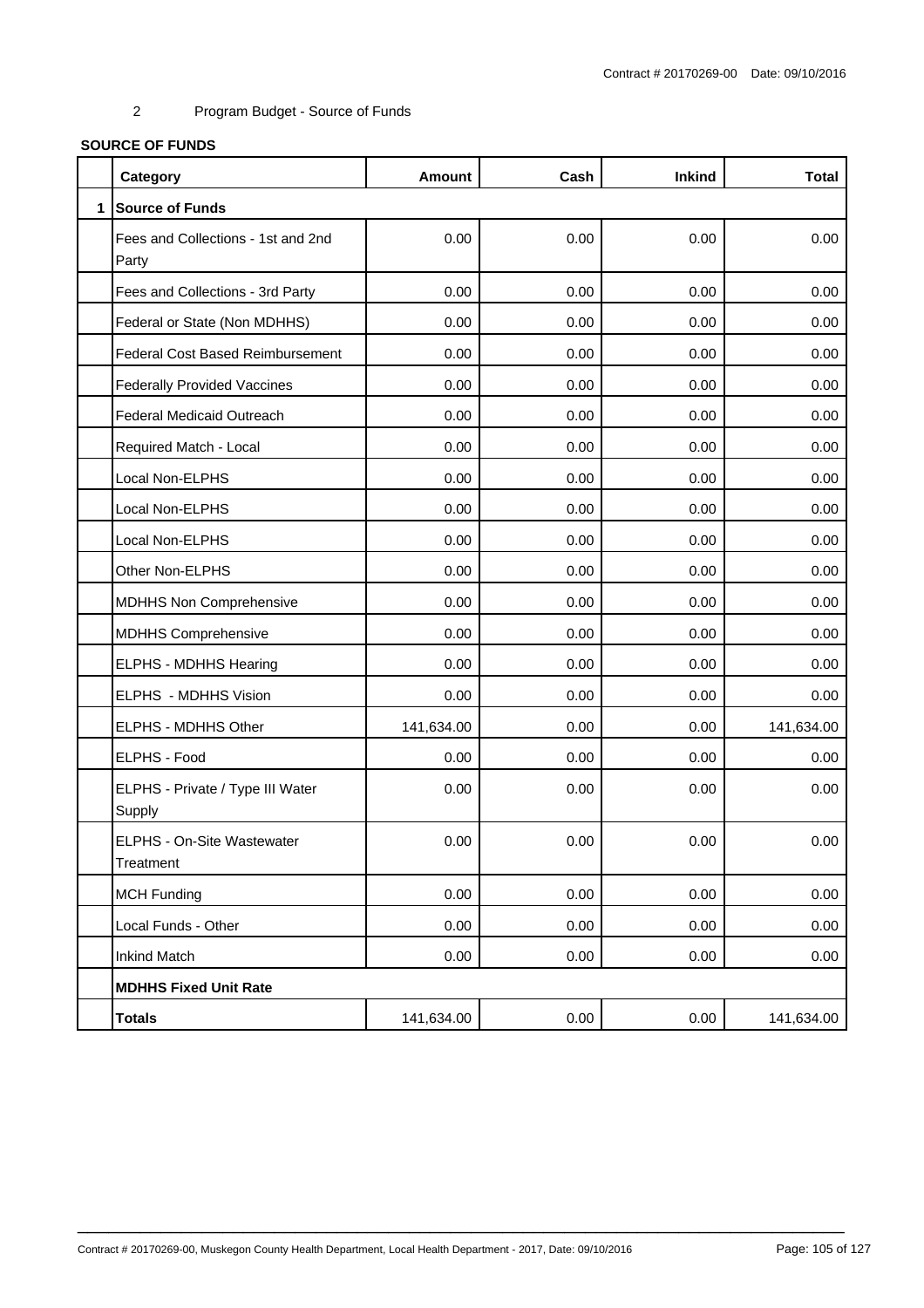|                | <b>Line Item</b>                             | Qty    | Rate  | Units UOM |  | <b>Total</b> |  |  |
|----------------|----------------------------------------------|--------|-------|-----------|--|--------------|--|--|
|                |                                              |        |       |           |  |              |  |  |
|                | <b>DIRECT EXPENSES</b>                       |        |       |           |  |              |  |  |
|                | <b>Program Expenses</b>                      |        |       |           |  |              |  |  |
| 1              | <b>Salary &amp; Wages</b>                    |        |       |           |  |              |  |  |
|                | 2 Fringe Benefits                            |        |       |           |  |              |  |  |
|                | 3 Cap. Exp. for Equip & Fac.                 |        |       |           |  |              |  |  |
| 4              | <b>Contractual</b>                           |        |       |           |  |              |  |  |
|                | 5 Supplies and Materials                     |        |       |           |  |              |  |  |
| 6              | <b>Travel</b>                                |        |       |           |  |              |  |  |
| $\overline{7}$ | Communication                                |        |       |           |  |              |  |  |
| 8              | <b>County-City Central Services</b>          |        |       |           |  |              |  |  |
|                | 9 Space Costs                                |        |       |           |  |              |  |  |
|                | 10   All Others (ADP, Con. Employees, Misc.) |        |       |           |  |              |  |  |
|                | <b>INDIRECT EXPENSES</b>                     |        |       |           |  |              |  |  |
|                | <b>Indirect Costs</b>                        |        |       |           |  |              |  |  |
| 1              | <b>Indirect Costs</b>                        |        |       |           |  |              |  |  |
| $\mathbf{2}$   | <b>Other Costs Distributions</b>             |        |       |           |  |              |  |  |
|                | <b>Cost Distributions-LPHO</b>               | 0.0000 | 0.000 | 0.000     |  | 141,634.00   |  |  |
|                | <b>Total Indirect Costs</b>                  |        |       |           |  | 141,634.00   |  |  |
|                | <b>TOTAL INDIRECT EXPENSES</b><br>141,634.00 |        |       |           |  |              |  |  |
|                | <b>TOTAL EXPENDITURES</b><br>141,634.00      |        |       |           |  |              |  |  |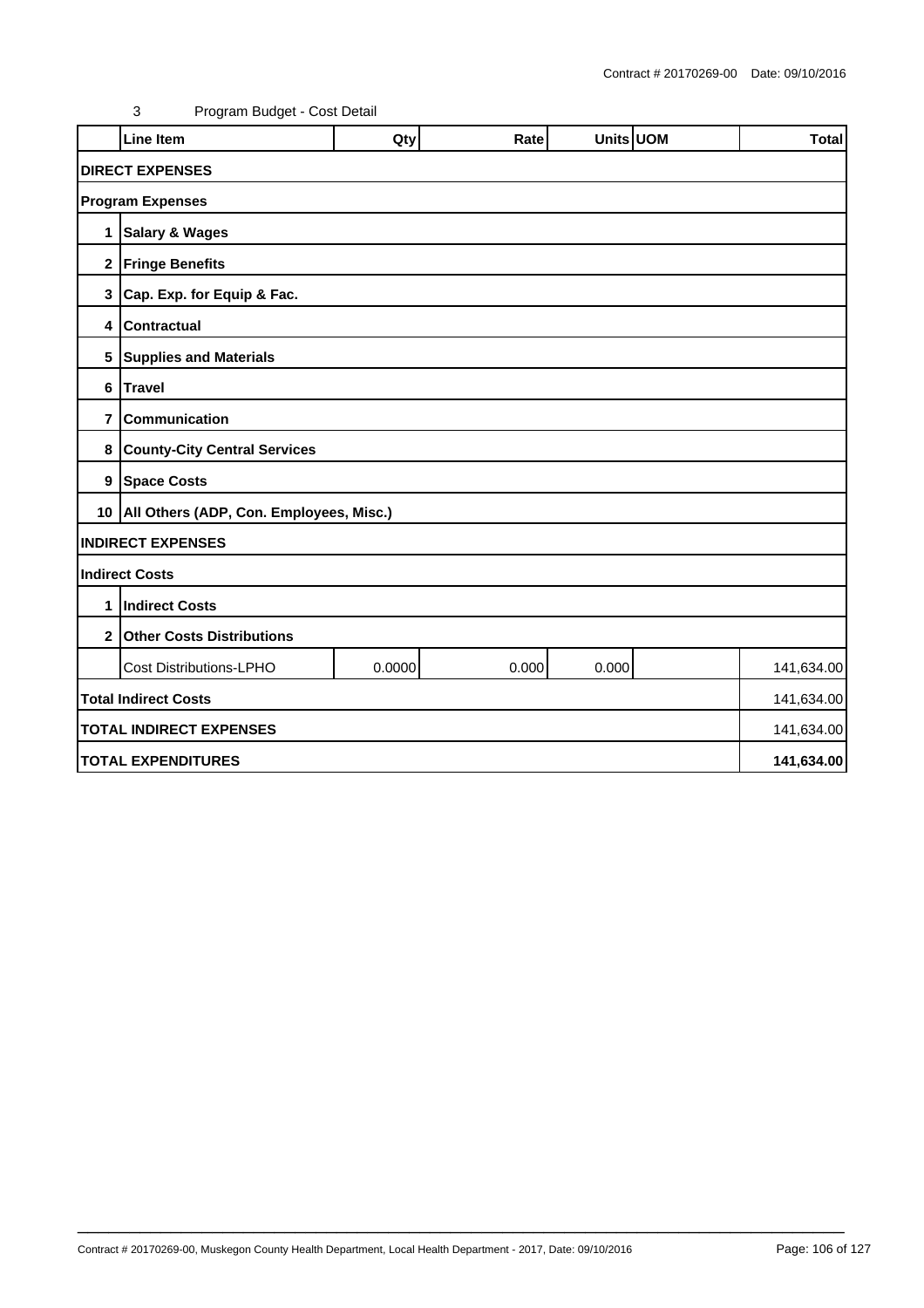|                                                                                | <b>PROGRAM / PROJECT</b><br>Local Health Department - 2017 / Immunization Fixed Fees |  |                                        | <b>DATE PREPARED</b><br>9/10/2016 |                      |                        |  |  |
|--------------------------------------------------------------------------------|--------------------------------------------------------------------------------------|--|----------------------------------------|-----------------------------------|----------------------|------------------------|--|--|
|                                                                                | <b>CONTRACTOR NAME</b>                                                               |  |                                        | <b>BUDGET PERIOD</b>              |                      |                        |  |  |
|                                                                                | Muskegon County Health Department                                                    |  |                                        | From: 10/1/2016<br>To: 9/30/2017  |                      |                        |  |  |
|                                                                                | <b>MAILING ADDRESS (Number and Street)</b>                                           |  |                                        | <b>BUDGET AGREEMENT</b>           |                      | <b>AMENDMENT#</b><br>0 |  |  |
|                                                                                | 209 E. Apple Ave.                                                                    |  |                                        | $\nabla$ Original                 | $\Box$ Amendment     |                        |  |  |
| <b>CITY</b><br><b>STATE</b><br><b>ZIP CODE</b><br>Muskegon<br>MI<br>49442-3406 |                                                                                      |  | <b>FEDERAL ID NUMBER</b><br>38-6006063 |                                   |                      |                        |  |  |
|                                                                                | Category                                                                             |  |                                        |                                   | <b>Amount</b>        | <b>Total</b>           |  |  |
|                                                                                | <b>DIRECT EXPENSES</b>                                                               |  |                                        |                                   |                      |                        |  |  |
|                                                                                | <b>Program Expenses</b>                                                              |  |                                        |                                   |                      |                        |  |  |
| 1                                                                              | Salary & Wages                                                                       |  |                                        |                                   | 0.00                 | 0.00                   |  |  |
| $\overline{2}$                                                                 | <b>Fringe Benefits</b>                                                               |  |                                        |                                   | 0.00                 | 0.00                   |  |  |
| 3                                                                              | Cap. Exp. for Equip & Fac.                                                           |  |                                        |                                   | 0.00                 |                        |  |  |
| 4                                                                              | Contractual                                                                          |  |                                        |                                   | 0.00<br>0.00         |                        |  |  |
| 5                                                                              | <b>Supplies and Materials</b>                                                        |  |                                        |                                   | 0.00<br>0.00         |                        |  |  |
| 6                                                                              | Travel                                                                               |  |                                        |                                   | 0.00<br>0.00         |                        |  |  |
| 7                                                                              | Communication                                                                        |  |                                        | 0.00<br>0.00                      |                      |                        |  |  |
| 8                                                                              | <b>County-City Central Services</b>                                                  |  |                                        |                                   | 0.00<br>0.00         |                        |  |  |
| 9                                                                              | <b>Space Costs</b>                                                                   |  |                                        |                                   | 0.00<br>0.00         |                        |  |  |
| 10                                                                             | All Others (ADP, Con. Employees, Misc.)                                              |  |                                        |                                   | 0.00                 | 0.00                   |  |  |
|                                                                                | <b>INDIRECT EXPENSES</b>                                                             |  |                                        |                                   |                      |                        |  |  |
|                                                                                | <b>Indirect Costs</b>                                                                |  |                                        |                                   |                      |                        |  |  |
| 1                                                                              | <b>Indirect Costs</b>                                                                |  |                                        |                                   | 0.00                 | 0.00                   |  |  |
| $\overline{2}$                                                                 | <b>Other Costs Distributions</b>                                                     |  |                                        |                                   | 7,000.00<br>7,000.00 |                        |  |  |
|                                                                                | <b>Total Indirect Costs</b>                                                          |  |                                        |                                   | 7,000.00<br>7,000.00 |                        |  |  |
|                                                                                | <b>TOTAL INDIRECT EXPENSES</b>                                                       |  |                                        |                                   | 7,000.00             | 7,000.00               |  |  |
|                                                                                | <b>TOTAL EXPENDITURES</b>                                                            |  |                                        |                                   | 7,000.00             | 7,000.00               |  |  |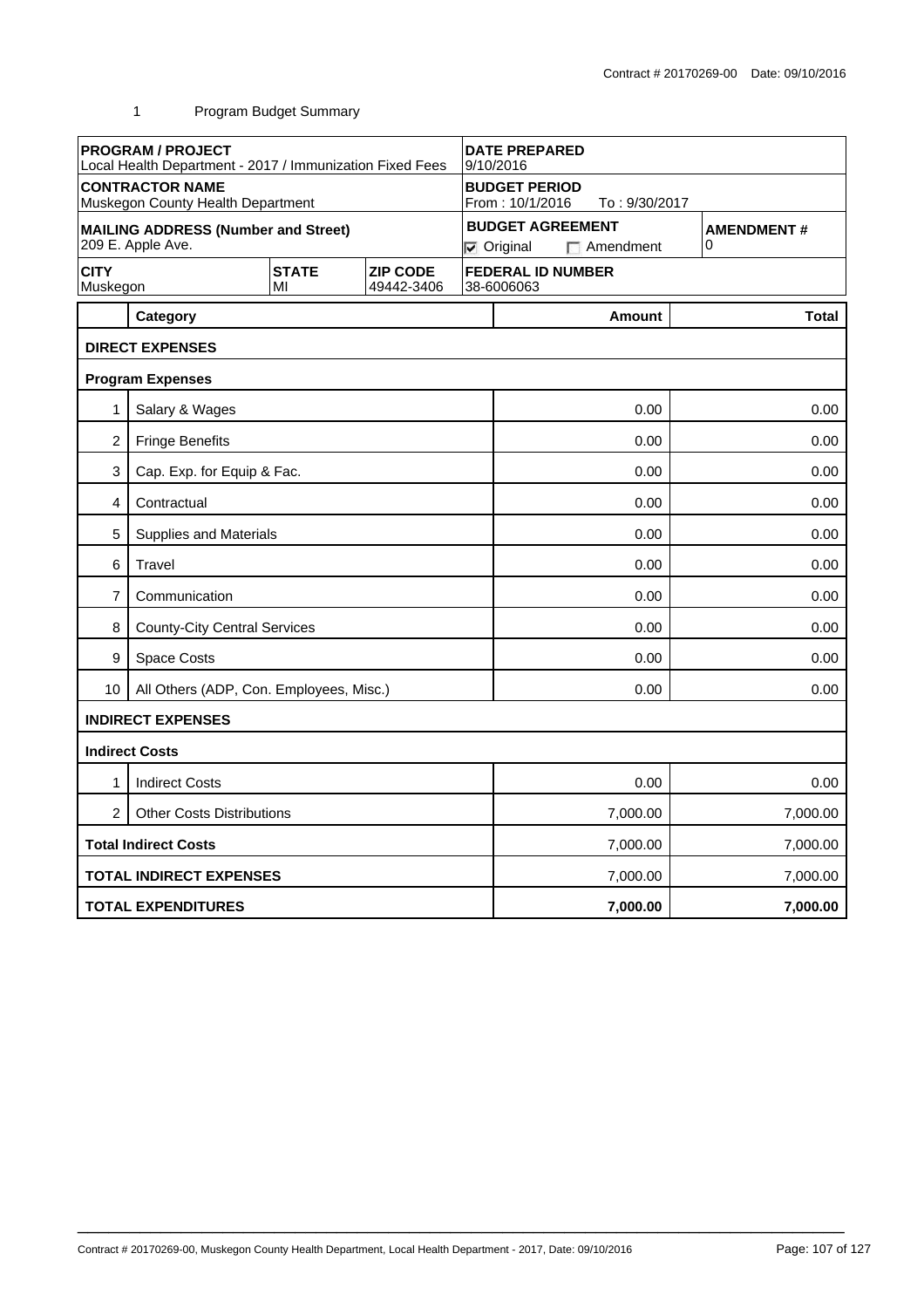# **SOURCE OF FUNDS**

|              | Category                                    | <b>Amount</b> | Cash | <b>Inkind</b> | <b>Total</b> |
|--------------|---------------------------------------------|---------------|------|---------------|--------------|
| $\mathbf{1}$ | <b>Source of Funds</b>                      |               |      |               |              |
|              | Fees and Collections - 1st and 2nd<br>Party | 0.00          | 0.00 | 0.00          | 0.00         |
|              | Fees and Collections - 3rd Party            | 0.00          | 0.00 | 0.00          | 0.00         |
|              | Federal or State (Non MDHHS)                | 0.00          | 0.00 | 0.00          | 0.00         |
|              | <b>Federal Cost Based Reimbursement</b>     | 0.00          | 0.00 | 0.00          | 0.00         |
|              | <b>Federally Provided Vaccines</b>          | 0.00          | 0.00 | 0.00          | 0.00         |
|              | <b>Federal Medicaid Outreach</b>            | 0.00          | 0.00 | 0.00          | 0.00         |
|              | Required Match - Local                      | 0.00          | 0.00 | 0.00          | 0.00         |
|              | Local Non-ELPHS                             | 0.00          | 0.00 | 0.00          | 0.00         |
|              | Local Non-ELPHS                             | 0.00          | 0.00 | 0.00          | 0.00         |
|              | Local Non-ELPHS                             | 0.00          | 0.00 | 0.00          | 0.00         |
|              | Other Non-ELPHS                             | 0.00          | 0.00 | 0.00          | 0.00         |
|              | <b>MDHHS Non Comprehensive</b>              | 0.00          | 0.00 | 0.00          | 0.00         |
|              | <b>MDHHS Comprehensive</b>                  | 0.00          | 0.00 | 0.00          | 0.00         |
|              | ELPHS - MDHHS Hearing                       | 0.00          | 0.00 | 0.00          | 0.00         |
|              | ELPHS - MDHHS Vision                        | 0.00          | 0.00 | 0.00          | 0.00         |
|              | ELPHS - MDHHS Other                         | 0.00          | 0.00 | 0.00          | 0.00         |
|              | ELPHS - Food                                | 0.00          | 0.00 | 0.00          | 0.00         |
|              | ELPHS - Private / Type III Water<br>Supply  | 0.00          | 0.00 | 0.00          | 0.00         |
|              | ELPHS - On-Site Wastewater<br>Treatment     | 0.00          | 0.00 | 0.00          | 0.00         |
|              | <b>MCH Funding</b>                          | 0.00          | 0.00 | 0.00          | 0.00         |
|              | Local Funds - Other                         | 0.00          | 0.00 | 0.00          | 0.00         |
|              | <b>Inkind Match</b>                         | 0.00          | 0.00 | 0.00          | 0.00         |
|              | <b>MDHHS Fixed Unit Rate</b>                |               |      |               |              |
|              | IMM: VFC - AFIX Visits                      | 7,000.00      | 0.00 | 0.00          | 7,000.00     |
|              | <b>Totals</b>                               | 7,000.00      | 0.00 | 0.00          | 7,000.00     |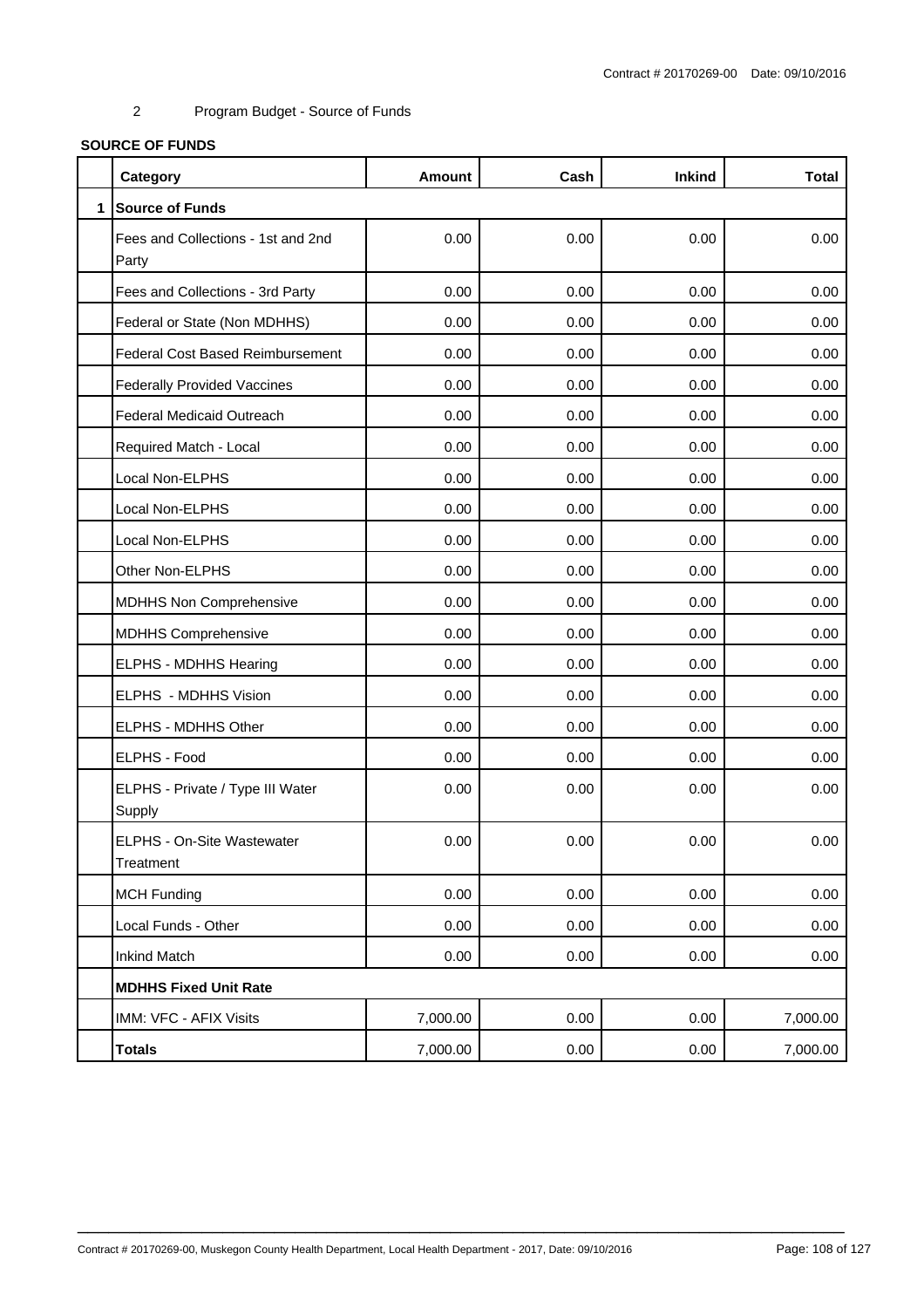|                                | <b>Line Item</b>                                   | Qty    | Rate  | Units UOM |  | <b>Total</b> |  |  |
|--------------------------------|----------------------------------------------------|--------|-------|-----------|--|--------------|--|--|
|                                | <b>DIRECT EXPENSES</b>                             |        |       |           |  |              |  |  |
|                                | <b>Program Expenses</b>                            |        |       |           |  |              |  |  |
| 1                              | <b>Salary &amp; Wages</b>                          |        |       |           |  |              |  |  |
|                                | 2 Fringe Benefits                                  |        |       |           |  |              |  |  |
| 3                              | Cap. Exp. for Equip & Fac.                         |        |       |           |  |              |  |  |
| 4                              | <b>Contractual</b>                                 |        |       |           |  |              |  |  |
|                                | 5 Supplies and Materials                           |        |       |           |  |              |  |  |
| 6                              | <b>Travel</b>                                      |        |       |           |  |              |  |  |
| $\overline{7}$                 | <b>Communication</b>                               |        |       |           |  |              |  |  |
| 8                              | <b>County-City Central Services</b>                |        |       |           |  |              |  |  |
|                                | 9 Space Costs                                      |        |       |           |  |              |  |  |
|                                | 10   All Others (ADP, Con. Employees, Misc.)       |        |       |           |  |              |  |  |
|                                | <b>INDIRECT EXPENSES</b>                           |        |       |           |  |              |  |  |
|                                | <b>Indirect Costs</b>                              |        |       |           |  |              |  |  |
| 1                              | <b>Indirect Costs</b>                              |        |       |           |  |              |  |  |
| 2 <sub>1</sub>                 | <b>Other Costs Distributions</b>                   |        |       |           |  |              |  |  |
|                                | Cost Distributions for Fees-VFC -<br><b>AFIX V</b> | 0.0000 | 0.000 | 0.000     |  | 7,000.00     |  |  |
|                                | <b>Total Indirect Costs</b>                        |        |       |           |  | 7,000.00     |  |  |
| <b>TOTAL INDIRECT EXPENSES</b> |                                                    |        |       |           |  | 7,000.00     |  |  |
|                                | <b>TOTAL EXPENDITURES</b>                          |        |       |           |  |              |  |  |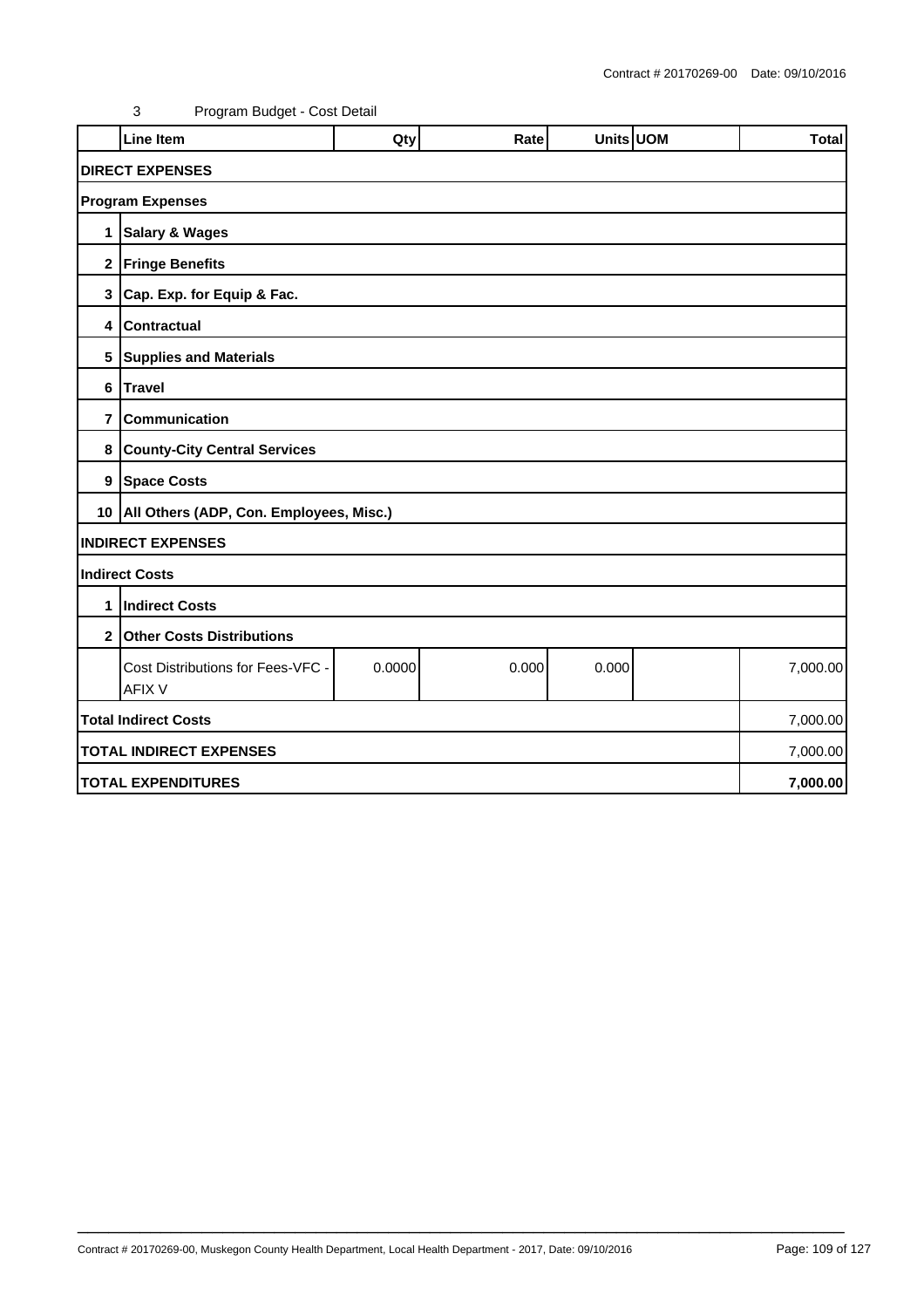|                         | <b>PROGRAM / PROJECT</b><br>Local Health Department - 2017 / Vision ELPHS |                    |                               | <b>DATE PREPARED</b><br>9/10/2016                        |                        |                                             |                        |  |
|-------------------------|---------------------------------------------------------------------------|--------------------|-------------------------------|----------------------------------------------------------|------------------------|---------------------------------------------|------------------------|--|
|                         | <b>CONTRACTOR NAME</b><br>Muskegon County Health Department               |                    |                               | <b>BUDGET PERIOD</b><br>From: 10/1/2016<br>To: 9/30/2017 |                        |                                             |                        |  |
|                         | <b>MAILING ADDRESS (Number and Street)</b><br>209 E. Apple Ave.           |                    |                               |                                                          | $\nabla$ Original      | <b>BUDGET AGREEMENT</b><br>$\Box$ Amendment | <b>AMENDMENT#</b><br>0 |  |
| <b>CITY</b><br>Muskegon |                                                                           | <b>STATE</b><br>MI | <b>ZIP CODE</b><br>49442-3406 |                                                          | 38-6006063             | <b>FEDERAL ID NUMBER</b>                    |                        |  |
|                         | Category                                                                  |                    |                               |                                                          |                        | Amount                                      | <b>Total</b>           |  |
|                         | <b>DIRECT EXPENSES</b>                                                    |                    |                               |                                                          |                        |                                             |                        |  |
|                         | <b>Program Expenses</b>                                                   |                    |                               |                                                          |                        |                                             |                        |  |
|                         | Salary & Wages                                                            |                    |                               |                                                          |                        | 37,756.00                                   | 37,756.00              |  |
| $\overline{2}$          | <b>Fringe Benefits</b>                                                    |                    |                               |                                                          |                        | 28,869.00                                   | 28,869.00              |  |
| 3                       | Cap. Exp. for Equip & Fac.                                                |                    |                               |                                                          |                        | 0.00                                        | 0.00                   |  |
| 4                       | Contractual                                                               |                    |                               |                                                          | 0.00                   |                                             |                        |  |
| 5                       | Supplies and Materials                                                    |                    |                               |                                                          |                        | 1,934.00                                    | 1,934.00               |  |
| 6                       | Travel                                                                    |                    |                               |                                                          | 1,506.00<br>1,506.00   |                                             |                        |  |
| 7                       | Communication                                                             |                    |                               |                                                          | 307.00<br>307.00       |                                             |                        |  |
| 8                       | <b>County-City Central Services</b>                                       |                    |                               |                                                          | 0.00<br>0.00           |                                             |                        |  |
| 9                       | Space Costs                                                               |                    |                               |                                                          | 1,721.00<br>1,721.00   |                                             |                        |  |
| 10                      | All Others (ADP, Con. Employees, Misc.)                                   |                    |                               |                                                          |                        | 1,125.00                                    | 1,125.00               |  |
|                         | <b>Total Program Expenses</b>                                             |                    |                               |                                                          |                        | 73,218.00                                   | 73,218.00              |  |
|                         | <b>TOTAL DIRECT EXPENSES</b>                                              |                    |                               |                                                          |                        | 73,218.00                                   | 73,218.00              |  |
|                         | <b>INDIRECT EXPENSES</b>                                                  |                    |                               |                                                          |                        |                                             |                        |  |
|                         | <b>Indirect Costs</b>                                                     |                    |                               |                                                          |                        |                                             |                        |  |
| 1                       | <b>Indirect Costs</b>                                                     |                    |                               |                                                          | 0.00<br>0.00           |                                             |                        |  |
| 2                       | <b>Other Costs Distributions</b>                                          |                    |                               |                                                          |                        | 17,258.00                                   | 17,258.00              |  |
|                         | <b>Total Indirect Costs</b>                                               |                    |                               |                                                          | 17,258.00<br>17,258.00 |                                             |                        |  |
|                         | <b>TOTAL INDIRECT EXPENSES</b>                                            |                    |                               |                                                          | 17,258.00<br>17,258.00 |                                             |                        |  |
|                         | <b>TOTAL EXPENDITURES</b>                                                 |                    |                               |                                                          |                        | 90,476.00                                   | 90,476.00              |  |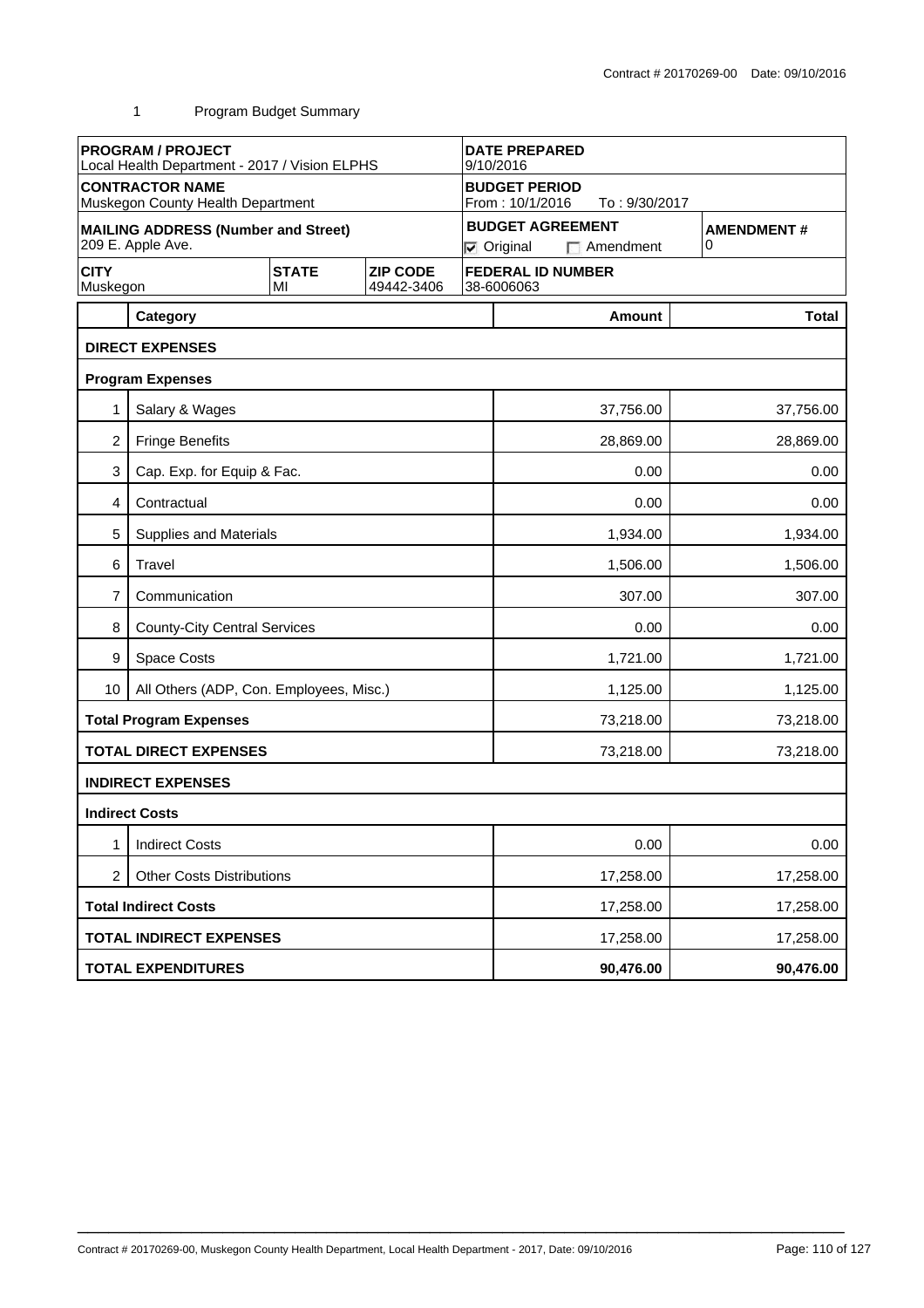#### **SOURCE OF FUNDS**

|              | Category                                    | <b>Amount</b> | Cash      | <b>Inkind</b> | <b>Total</b> |
|--------------|---------------------------------------------|---------------|-----------|---------------|--------------|
| $\mathbf{1}$ | <b>Source of Funds</b>                      |               |           |               |              |
|              | Fees and Collections - 1st and 2nd<br>Party | 0.00          | 0.00      | 0.00          | 0.00         |
|              | Fees and Collections - 3rd Party            | 0.00          | 0.00      | 0.00          | 0.00         |
|              | Federal or State (Non MDHHS)                | 0.00          | 0.00      | 0.00          | 0.00         |
|              | <b>Federal Cost Based Reimbursement</b>     | 0.00          | 0.00      | 0.00          | 0.00         |
|              | <b>Federally Provided Vaccines</b>          | 0.00          | 0.00      | 0.00          | 0.00         |
|              | <b>Federal Medicaid Outreach</b>            | 0.00          | 0.00      | 0.00          | 0.00         |
|              | Required Match - Local                      | 0.00          | 0.00      | 0.00          | 0.00         |
|              | Local Non-ELPHS                             | 0.00          | 0.00      | 0.00          | 0.00         |
|              | Local Non-ELPHS                             | 0.00          | 0.00      | 0.00          | 0.00         |
|              | Local Non-ELPHS                             | 0.00          | 0.00      | 0.00          | 0.00         |
|              | Other Non-ELPHS                             | 0.00          | 0.00      | 0.00          | 0.00         |
|              | <b>MDHHS Non Comprehensive</b>              | 0.00          | 0.00      | 0.00          | 0.00         |
|              | <b>MDHHS Comprehensive</b>                  | 0.00          | 0.00      | 0.00          | 0.00         |
|              | <b>ELPHS - MDHHS Hearing</b>                | 0.00          | 0.00      | 0.00          | 0.00         |
|              | ELPHS - MDHHS Vision                        | 40,583.00     | 0.00      | 0.00          | 40,583.00    |
|              | ELPHS - MDHHS Other                         | 0.00          | 0.00      | 0.00          | 0.00         |
|              | <b>ELPHS - Food</b>                         | 0.00          | 0.00      | 0.00          | 0.00         |
|              | ELPHS - Private / Type III Water<br>Supply  | 0.00          | 0.00      | 0.00          | 0.00         |
|              | ELPHS - On-Site Wastewater<br>Treatment     | 0.00          | 0.00      | 0.00          | 0.00         |
|              | <b>MCH Funding</b>                          | 0.00          | 0.00      | 0.00          | 0.00         |
|              | Local Funds - Other                         | 0.00          | 49,893.00 | 0.00          | 49,893.00    |
|              | <b>Inkind Match</b>                         | 0.00          | 0.00      | 0.00          | 0.00         |
|              | <b>MDHHS Fixed Unit Rate</b>                |               |           |               |              |
|              | <b>Totals</b>                               | 40,583.00     | 49,893.00 | 0.00          | 90,476.00    |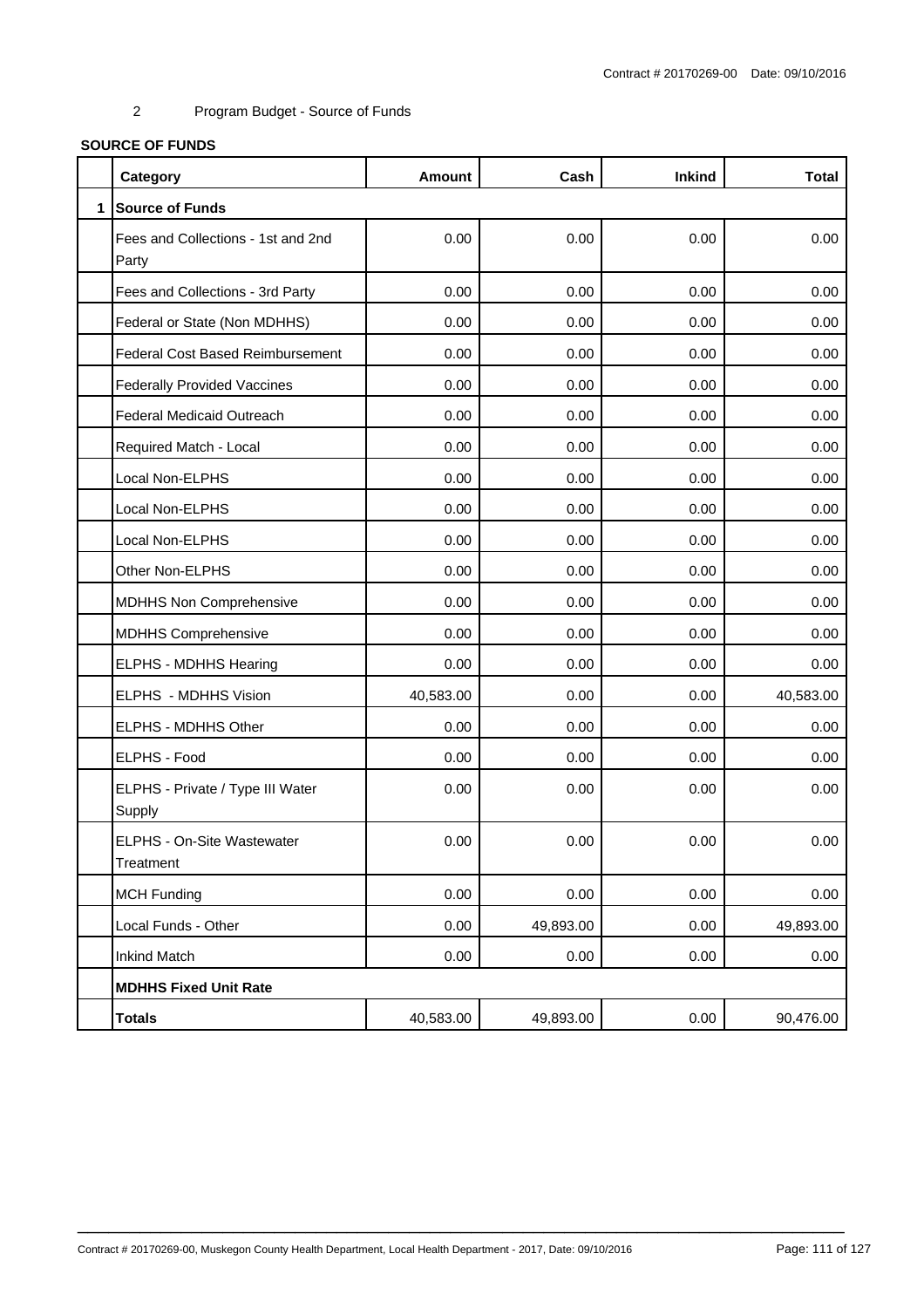|                | Line Item                                                                                                                                                                   | Qty    | Rate      |             | Units UOM | <b>Total</b> |
|----------------|-----------------------------------------------------------------------------------------------------------------------------------------------------------------------------|--------|-----------|-------------|-----------|--------------|
|                | <b>DIRECT EXPENSES</b>                                                                                                                                                      |        |           |             |           |              |
|                | <b>Program Expenses</b>                                                                                                                                                     |        |           |             |           |              |
| 1              | <b>Salary &amp; Wages</b>                                                                                                                                                   |        |           |             |           |              |
|                | Technician                                                                                                                                                                  | 1.0167 | 28502.000 | 0.000 FTE   |           | 28,978.00    |
|                | Supervisor                                                                                                                                                                  | 0.0500 | 64588.000 | $0.000$ FTE |           | 3,229.00     |
|                | Clerk                                                                                                                                                                       | 0.1620 | 34253.000 | 0.000 FTE   |           | 5,549.00     |
|                | <b>Total for Salary &amp; Wages</b>                                                                                                                                         |        |           |             |           | 37,756.00    |
|                | 2 Fringe Benefits                                                                                                                                                           |        |           |             |           |              |
|                | Composite Rate<br>Notes: FICA<br>LIFE INSURANCE<br><b>RETIREMENT</b><br><b>UNEMPLOYMENT</b><br><b>WORKER'S COMPENSATION</b><br><b>DENTAL INSURANCE</b><br>MEDICAL INSURANCE | 0.0000 | 76.463    | 37756.000   |           | 28,869.00    |
|                | 3 Cap. Exp. for Equip & Fac.                                                                                                                                                |        |           |             |           |              |
|                | 4 Contractual                                                                                                                                                               |        |           |             |           |              |
|                | 5 Supplies and Materials                                                                                                                                                    |        |           |             |           |              |
|                | Supplies and Materials                                                                                                                                                      |        |           |             |           | 1,934.00     |
|                | 6 Travel                                                                                                                                                                    |        |           |             |           |              |
|                | Travel                                                                                                                                                                      |        |           |             |           | 1,506.00     |
| 7              | Communication                                                                                                                                                               |        |           |             |           |              |
|                | Communication                                                                                                                                                               |        |           |             |           | 307.00       |
| 8              | <b>County-City Central Services</b>                                                                                                                                         |        |           |             |           |              |
|                | 9 Space Costs                                                                                                                                                               |        |           |             |           |              |
|                | Rent                                                                                                                                                                        | 0.0000 | 0.000     | 0.000       |           | 1,721.00     |
|                | 10   All Others (ADP, Con. Employees, Misc.)                                                                                                                                |        |           |             |           |              |
|                | All Others (ADP, Con. Employees, Misc.)                                                                                                                                     |        |           |             |           | 1,125.00     |
|                | <b>Total Program Expenses</b>                                                                                                                                               |        |           |             |           | 73,218.00    |
|                | <b>TOTAL DIRECT EXPENSES</b>                                                                                                                                                |        |           |             |           | 73,218.00    |
|                | <b>INDIRECT EXPENSES</b>                                                                                                                                                    |        |           |             |           |              |
|                | Indirect Costs                                                                                                                                                              |        |           |             |           |              |
| 1              | <b>Indirect Costs</b>                                                                                                                                                       |        |           |             |           |              |
| 2 <sub>1</sub> | <b>Other Costs Distributions</b>                                                                                                                                            |        |           |             |           |              |
|                | Health Adm Distribution                                                                                                                                                     | 0.0000 | 0.000     | 0.000       |           | 17,258.00    |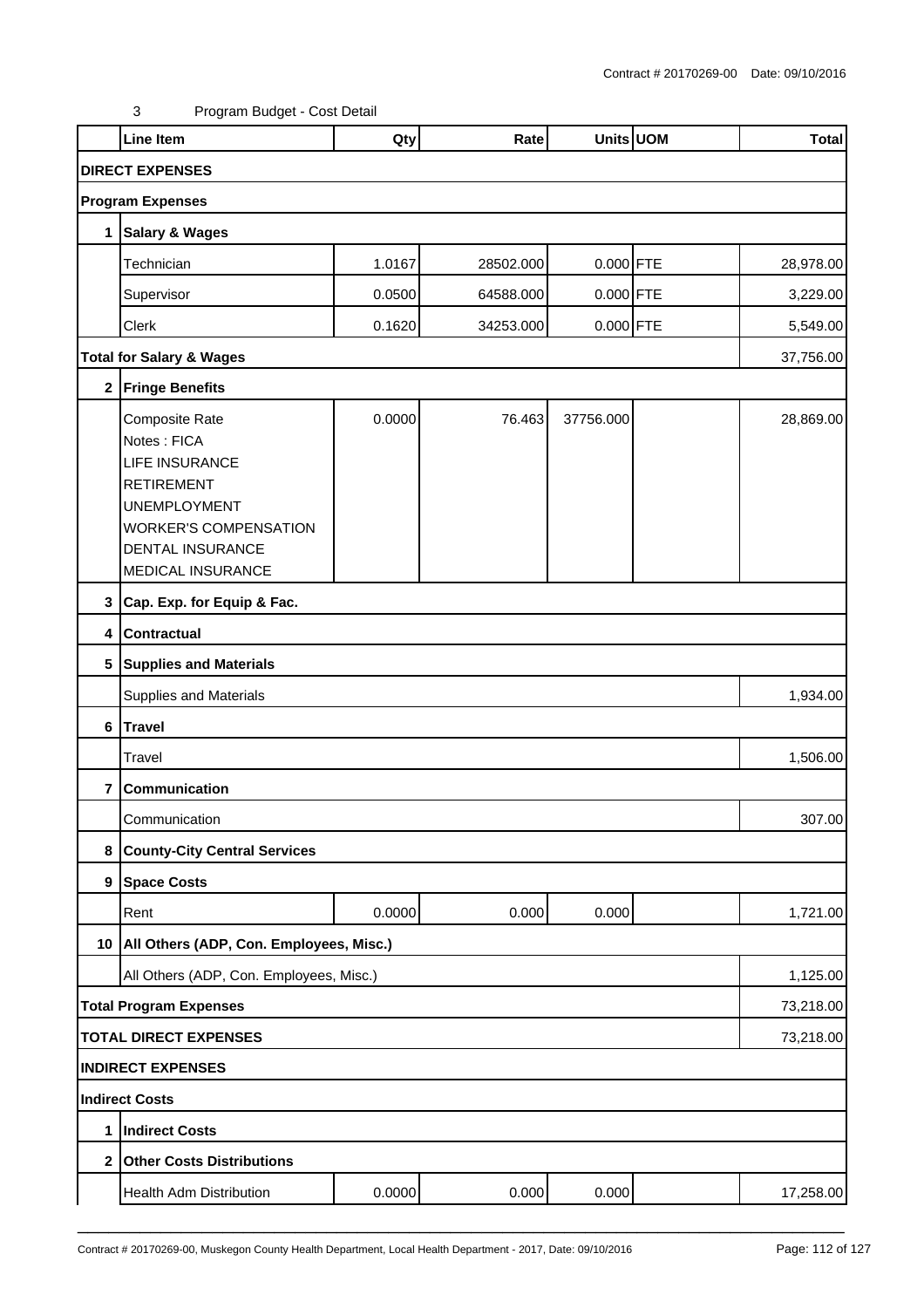|                                 | Line Item | Qtv | Ratel |  | <b>Units UOM</b> | Total |  |  |
|---------------------------------|-----------|-----|-------|--|------------------|-------|--|--|
| <b>Total Indirect Costs</b>     |           |     |       |  |                  |       |  |  |
| <b>ITOTAL INDIRECT EXPENSES</b> |           |     |       |  |                  |       |  |  |
| <b>ITOTAL EXPENDITURES</b>      |           |     |       |  |                  |       |  |  |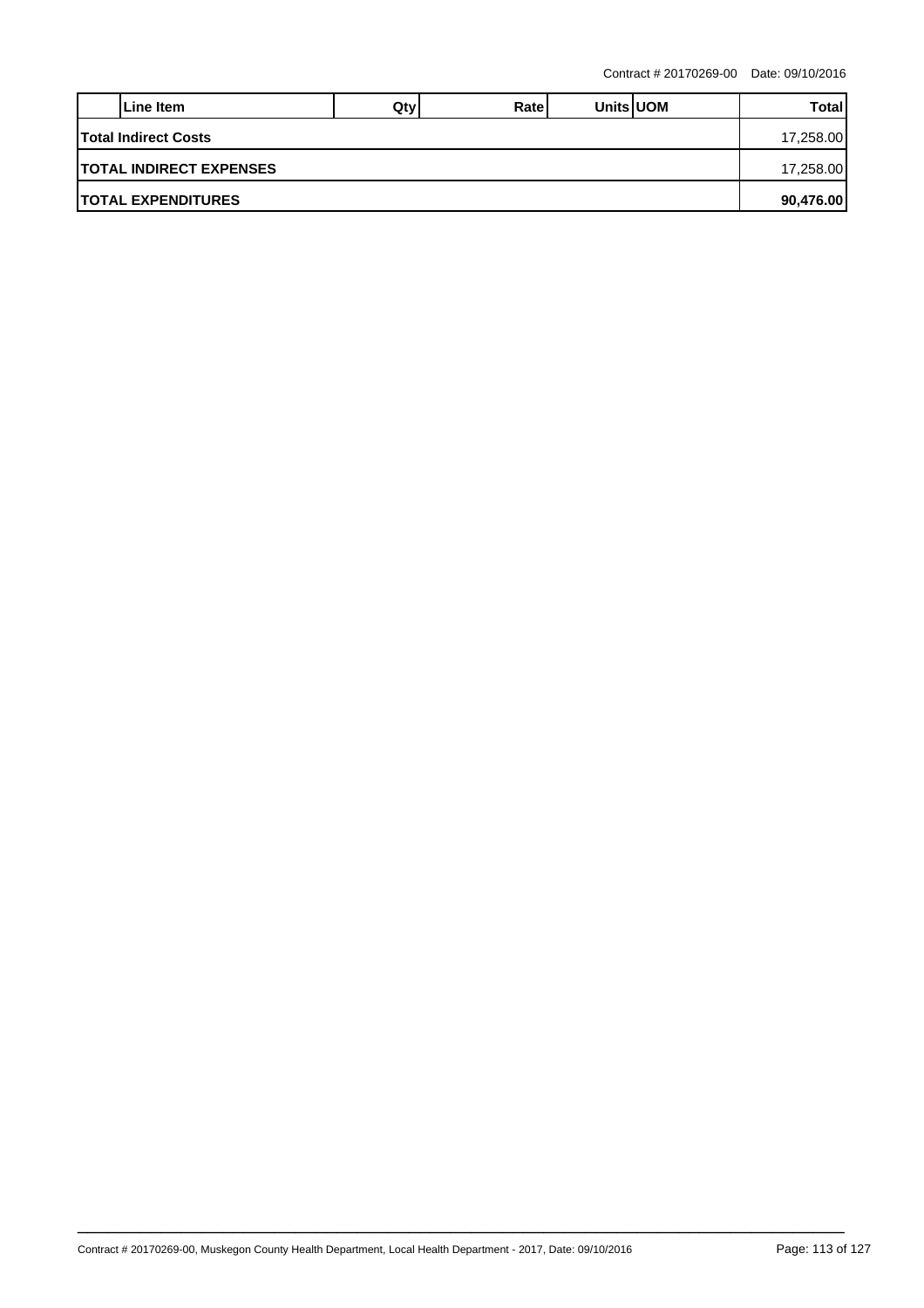|                         | <b>PROGRAM / PROJECT</b><br>Local Health Department - 2017 / Immunization Vaccine<br><b>Quality Assurance</b> |                    | <b>DATE PREPARED</b><br>9/10/2016 |                                                                       |                  |                          |                   |              |
|-------------------------|---------------------------------------------------------------------------------------------------------------|--------------------|-----------------------------------|-----------------------------------------------------------------------|------------------|--------------------------|-------------------|--------------|
|                         | <b>CONTRACTOR NAME</b><br>Muskegon County Health Department                                                   |                    |                                   | <b>BUDGET PERIOD</b><br>From: 10/1/2016<br>To: 9/30/2017              |                  |                          |                   |              |
|                         | <b>MAILING ADDRESS (Number and Street)</b><br>209 E. Apple Ave.                                               |                    |                                   | <b>BUDGET AGREEMENT</b><br>0<br><b>⊽</b> Original<br>$\Box$ Amendment |                  |                          | <b>AMENDMENT#</b> |              |
| <b>CITY</b><br>Muskegon |                                                                                                               | <b>STATE</b><br>MI | <b>ZIP CODE</b><br>49442-3406     |                                                                       | 38-6006063       | <b>FEDERAL ID NUMBER</b> |                   |              |
|                         | Category                                                                                                      |                    |                                   |                                                                       |                  | <b>Amount</b>            |                   | <b>Total</b> |
|                         | <b>DIRECT EXPENSES</b>                                                                                        |                    |                                   |                                                                       |                  |                          |                   |              |
|                         | <b>Program Expenses</b>                                                                                       |                    |                                   |                                                                       |                  |                          |                   |              |
| 1                       | Salary & Wages                                                                                                |                    |                                   |                                                                       |                  | 14,826.00                |                   | 14,826.00    |
| 2                       | <b>Fringe Benefits</b>                                                                                        |                    |                                   |                                                                       |                  | 4,380.00                 |                   | 4,380.00     |
| 3                       | Cap. Exp. for Equip & Fac.                                                                                    |                    |                                   |                                                                       | 0.00             |                          |                   | 0.00         |
| 4                       | Contractual                                                                                                   |                    |                                   |                                                                       |                  | 0.00                     |                   | 0.00         |
| 5                       | <b>Supplies and Materials</b>                                                                                 |                    |                                   |                                                                       |                  | 410.00                   |                   | 410.00       |
| 6                       | Travel                                                                                                        |                    |                                   |                                                                       |                  | 603.00                   |                   | 603.00       |
| 7                       | Communication                                                                                                 |                    |                                   |                                                                       | 69.00<br>69.00   |                          |                   |              |
| 8                       | <b>County-City Central Services</b>                                                                           |                    |                                   |                                                                       | 0.00             |                          |                   | 0.00         |
| 9                       | <b>Space Costs</b>                                                                                            |                    |                                   |                                                                       | 269.00<br>269.00 |                          |                   |              |
| 10                      | All Others (ADP, Con. Employees, Misc.)                                                                       |                    |                                   |                                                                       | 475.00<br>475.00 |                          |                   |              |
|                         | <b>Total Program Expenses</b>                                                                                 |                    |                                   |                                                                       |                  | 21,032.00                |                   | 21,032.00    |
|                         | <b>TOTAL DIRECT EXPENSES</b>                                                                                  |                    |                                   |                                                                       |                  | 21,032.00                |                   | 21,032.00    |
|                         | <b>INDIRECT EXPENSES</b>                                                                                      |                    |                                   |                                                                       |                  |                          |                   |              |
|                         | <b>Indirect Costs</b>                                                                                         |                    |                                   |                                                                       |                  |                          |                   |              |
| 1                       | <b>Indirect Costs</b>                                                                                         |                    |                                   |                                                                       |                  | 0.00                     |                   | 0.00         |
| 2                       | <b>Other Costs Distributions</b>                                                                              |                    |                                   |                                                                       | 2,638.00         |                          |                   | 2,638.00     |
|                         | <b>Total Indirect Costs</b>                                                                                   |                    |                                   |                                                                       | 2,638.00         |                          |                   | 2,638.00     |
|                         | <b>TOTAL INDIRECT EXPENSES</b>                                                                                |                    |                                   |                                                                       |                  | 2,638.00                 |                   | 2,638.00     |
|                         | <b>TOTAL EXPENDITURES</b>                                                                                     |                    |                                   |                                                                       |                  | 23,670.00                |                   | 23,670.00    |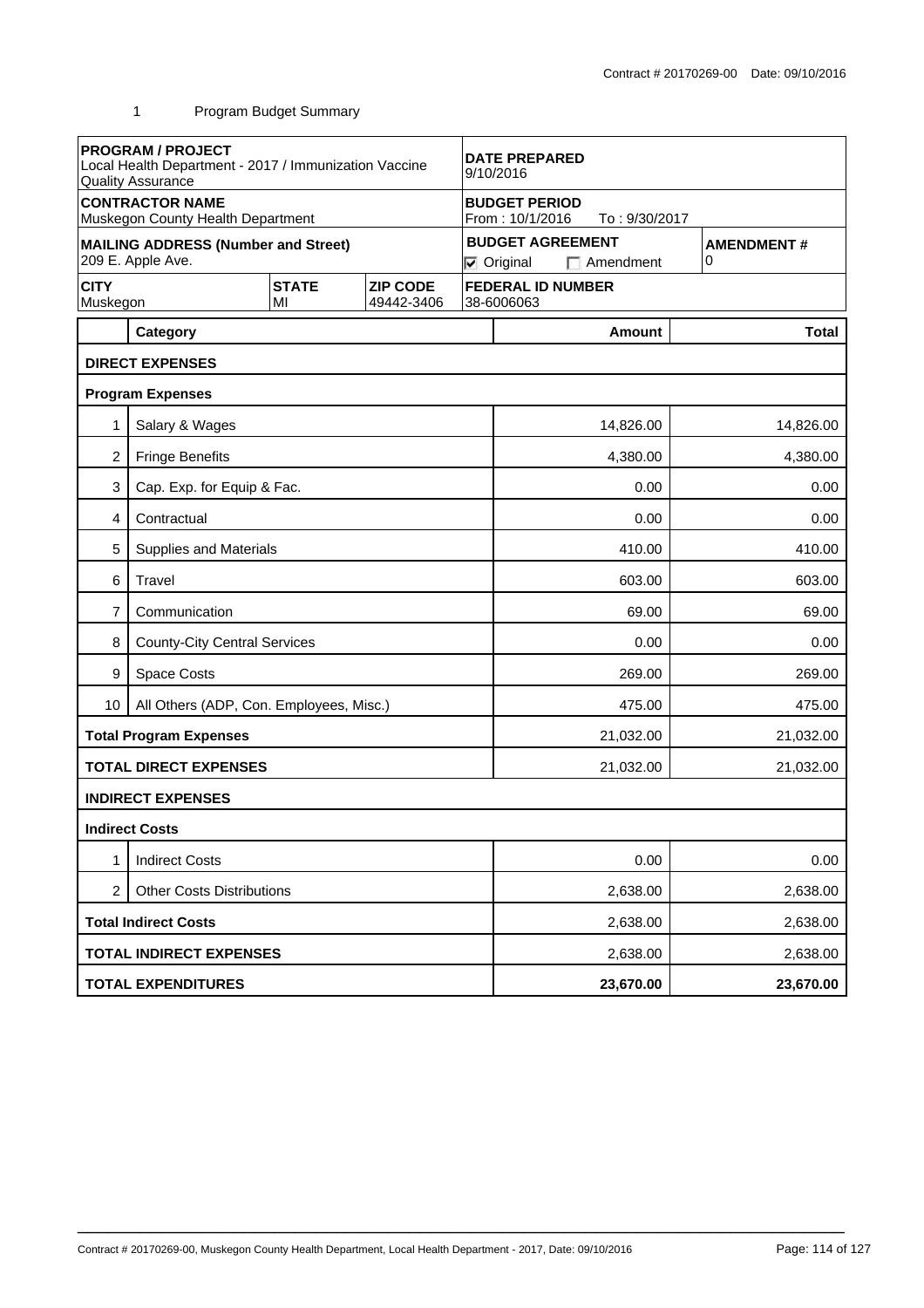#### **SOURCE OF FUNDS**

|              | Category                                    | <b>Amount</b> | Cash | <b>Inkind</b> | <b>Total</b> |
|--------------|---------------------------------------------|---------------|------|---------------|--------------|
| $\mathbf{1}$ | <b>Source of Funds</b>                      |               |      |               |              |
|              | Fees and Collections - 1st and 2nd<br>Party | 0.00          | 0.00 | 0.00          | 0.00         |
|              | Fees and Collections - 3rd Party            | 0.00          | 0.00 | 0.00          | 0.00         |
|              | Federal or State (Non MDHHS)                | 0.00          | 0.00 | 0.00          | 0.00         |
|              | <b>Federal Cost Based Reimbursement</b>     | 0.00          | 0.00 | 0.00          | 0.00         |
|              | <b>Federally Provided Vaccines</b>          | 0.00          | 0.00 | 0.00          | 0.00         |
|              | <b>Federal Medicaid Outreach</b>            | 0.00          | 0.00 | 0.00          | 0.00         |
|              | Required Match - Local                      | 0.00          | 0.00 | 0.00          | 0.00         |
|              | Local Non-ELPHS                             | 0.00          | 0.00 | 0.00          | 0.00         |
|              | Local Non-ELPHS                             | 0.00          | 0.00 | 0.00          | 0.00         |
|              | Local Non-ELPHS                             | 0.00          | 0.00 | 0.00          | 0.00         |
|              | Other Non-ELPHS                             | 0.00          | 0.00 | 0.00          | 0.00         |
|              | MDHHS Non Comprehensive                     | 0.00          | 0.00 | 0.00          | 0.00         |
|              | <b>MDHHS Comprehensive</b>                  | 23,670.00     | 0.00 | 0.00          | 23,670.00    |
|              | ELPHS - MDHHS Hearing                       | 0.00          | 0.00 | 0.00          | 0.00         |
|              | ELPHS - MDHHS Vision                        | 0.00          | 0.00 | 0.00          | 0.00         |
|              | ELPHS - MDHHS Other                         | 0.00          | 0.00 | 0.00          | 0.00         |
|              | ELPHS - Food                                | 0.00          | 0.00 | 0.00          | 0.00         |
|              | ELPHS - Private / Type III Water<br>Supply  | 0.00          | 0.00 | 0.00          | 0.00         |
|              | ELPHS - On-Site Wastewater<br>Treatment     | 0.00          | 0.00 | 0.00          | 0.00         |
|              | <b>MCH Funding</b>                          | 0.00          | 0.00 | 0.00          | 0.00         |
|              | Local Funds - Other                         | 0.00          | 0.00 | 0.00          | 0.00         |
|              | <b>Inkind Match</b>                         | 0.00          | 0.00 | 0.00          | 0.00         |
|              | <b>MDHHS Fixed Unit Rate</b>                |               |      |               |              |
|              | <b>Totals</b>                               | 23,670.00     | 0.00 | 0.00          | 23,670.00    |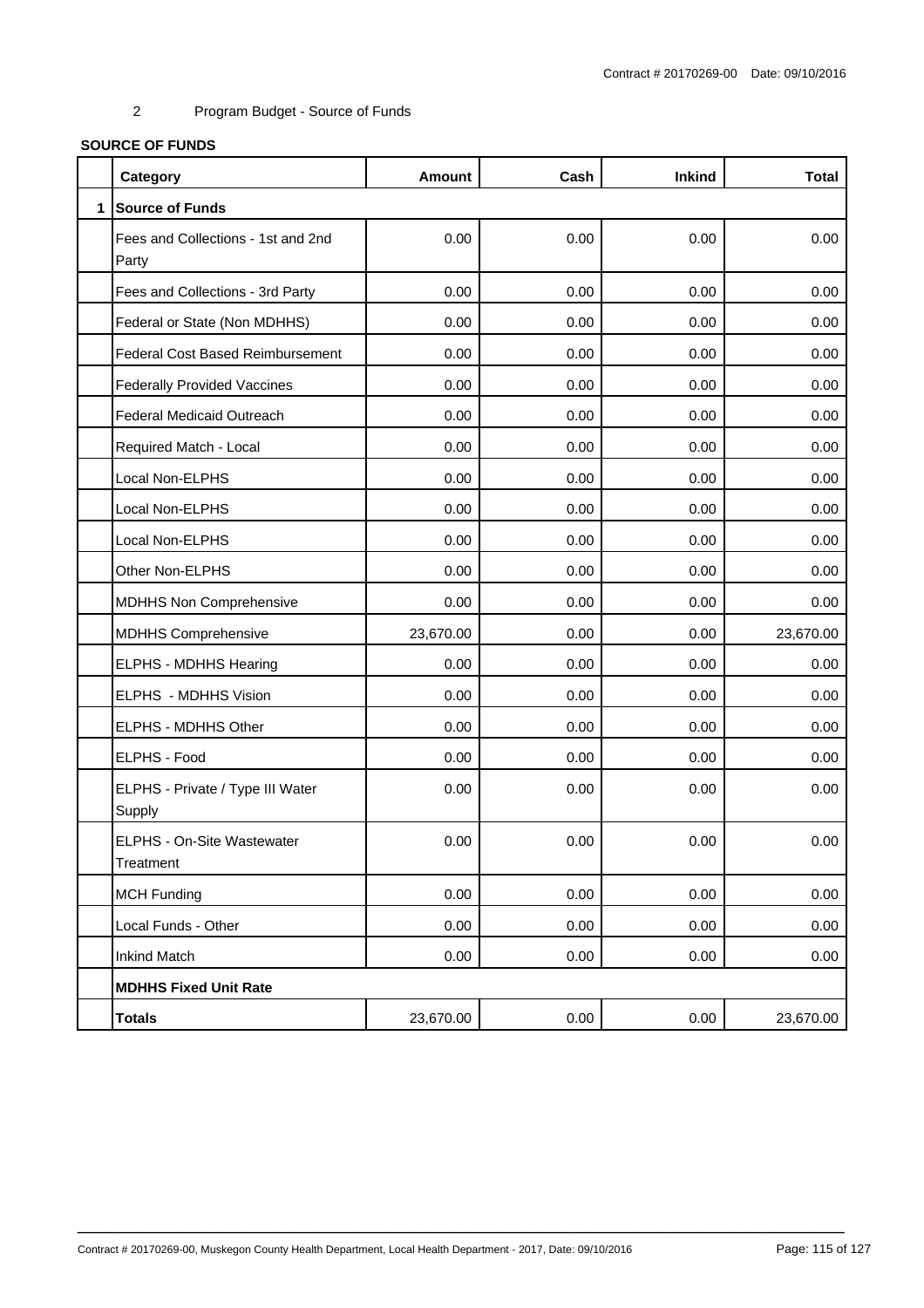|                         | Line Item                                                                                                                                                                          | Qty    | Rate      |             | Units UOM | <b>Total</b> |
|-------------------------|------------------------------------------------------------------------------------------------------------------------------------------------------------------------------------|--------|-----------|-------------|-----------|--------------|
|                         | <b>DIRECT EXPENSES</b>                                                                                                                                                             |        |           |             |           |              |
|                         | <b>Program Expenses</b>                                                                                                                                                            |        |           |             |           |              |
| $\mathbf 1$             | Salary & Wages                                                                                                                                                                     |        |           |             |           |              |
|                         | Clerk                                                                                                                                                                              | 0.0760 | 35325.000 | 0.000 FTE   |           | 2,685.00     |
|                         | <b>Public Health Nurse</b>                                                                                                                                                         | 0.2000 | 47017.000 | $0.000$ FTE |           | 9,403.00     |
|                         | Supervisor                                                                                                                                                                         | 0.0400 | 68450.000 | 0.000 FTE   |           | 2,738.00     |
|                         | <b>Total for Salary &amp; Wages</b>                                                                                                                                                |        |           |             |           | 14,826.00    |
|                         | 2 Fringe Benefits                                                                                                                                                                  |        |           |             |           |              |
|                         | Composite Rate<br>Notes: FICA<br><b>LIFE INSURANCE</b><br><b>RETIREMENT</b><br><b>UNEMPLOYMENT</b><br><b>WORKER'S COMPENSATION</b><br><b>DENTAL INSURANCE</b><br>MEDICAL INSURANCE | 0.0000 | 29.542    | 14826.000   |           | 4,380.00     |
|                         | 3 Cap. Exp. for Equip & Fac.                                                                                                                                                       |        |           |             |           |              |
|                         | 4 Contractual                                                                                                                                                                      |        |           |             |           |              |
|                         | 5 Supplies and Materials                                                                                                                                                           |        |           |             |           |              |
|                         | Supplies and Materials                                                                                                                                                             |        |           |             |           | 410.00       |
|                         | 6 Travel                                                                                                                                                                           |        |           |             |           |              |
|                         | Travel                                                                                                                                                                             |        |           |             |           | 603.00       |
| $\overline{\mathbf{r}}$ | Communication                                                                                                                                                                      |        |           |             |           |              |
|                         | Communication                                                                                                                                                                      |        |           |             |           | 69.00        |
| 8                       | <b>County-City Central Services</b>                                                                                                                                                |        |           |             |           |              |
|                         | 9 Space Costs                                                                                                                                                                      |        |           |             |           |              |
|                         | Rent                                                                                                                                                                               | 0.0000 | 0.000     | 0.000       |           | 269.00       |
|                         | 10   All Others (ADP, Con. Employees, Misc.)                                                                                                                                       |        |           |             |           |              |
|                         | All Others (ADP, Con. Employees, Misc.)                                                                                                                                            |        |           |             |           | 475.00       |
|                         | <b>Total Program Expenses</b>                                                                                                                                                      |        |           |             |           | 21,032.00    |
|                         | <b>TOTAL DIRECT EXPENSES</b>                                                                                                                                                       |        |           |             |           | 21,032.00    |
|                         | <b>INDIRECT EXPENSES</b>                                                                                                                                                           |        |           |             |           |              |
|                         | Indirect Costs                                                                                                                                                                     |        |           |             |           |              |
| 1                       | <b>Indirect Costs</b>                                                                                                                                                              |        |           |             |           |              |
| 2 <sub>1</sub>          | <b>Other Costs Distributions</b>                                                                                                                                                   |        |           |             |           |              |
|                         | Health Adm Distribution                                                                                                                                                            | 0.0000 | 0.000     | 0.000       |           | 2,638.00     |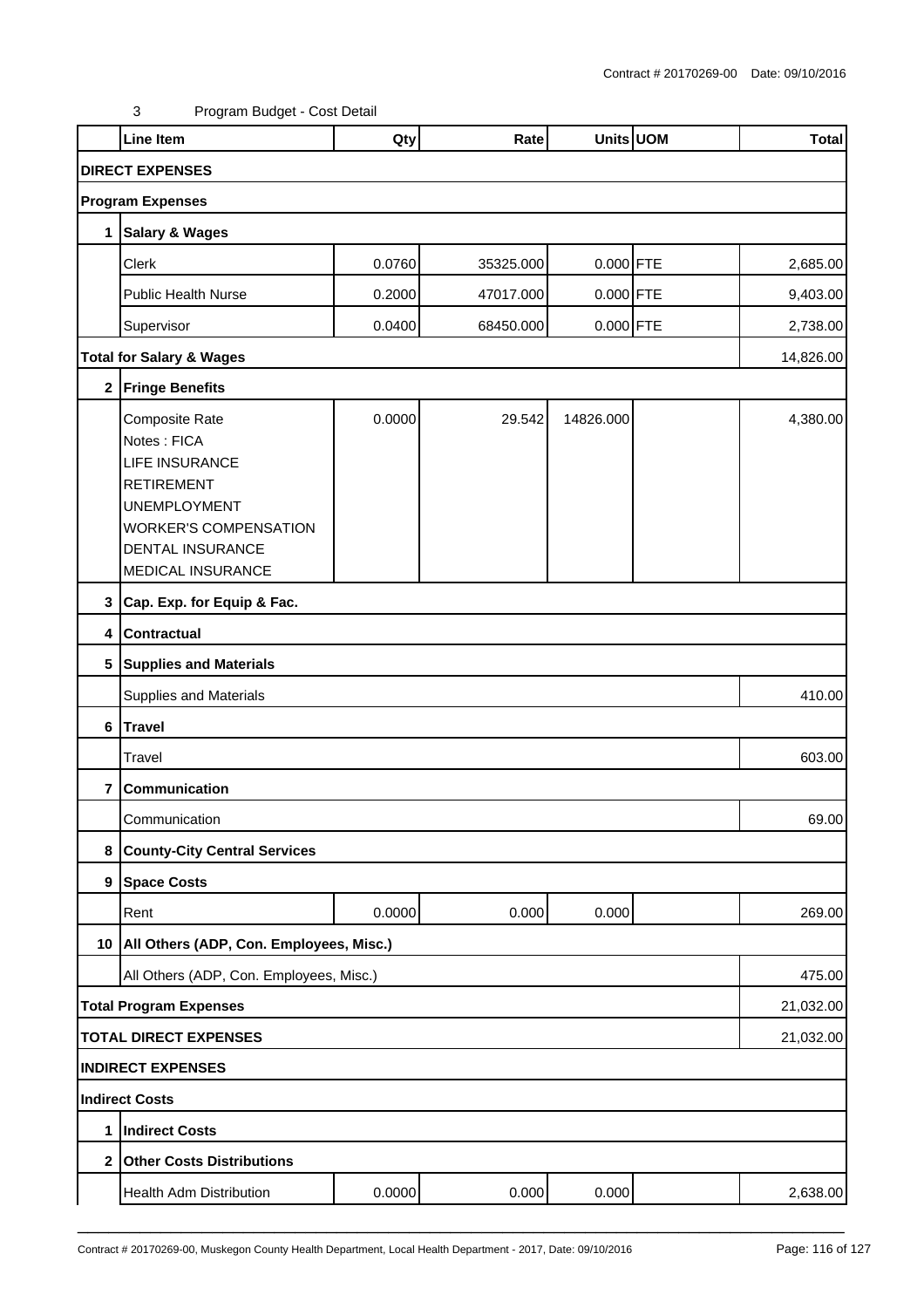|                                 | Line Item | Qtv | Ratel |  | <b>Units UOM</b> | Total |  |  |
|---------------------------------|-----------|-----|-------|--|------------------|-------|--|--|
| <b>Total Indirect Costs</b>     |           |     |       |  |                  |       |  |  |
| <b>ITOTAL INDIRECT EXPENSES</b> |           |     |       |  |                  |       |  |  |
| <b>ITOTAL EXPENDITURES</b>      |           |     |       |  |                  |       |  |  |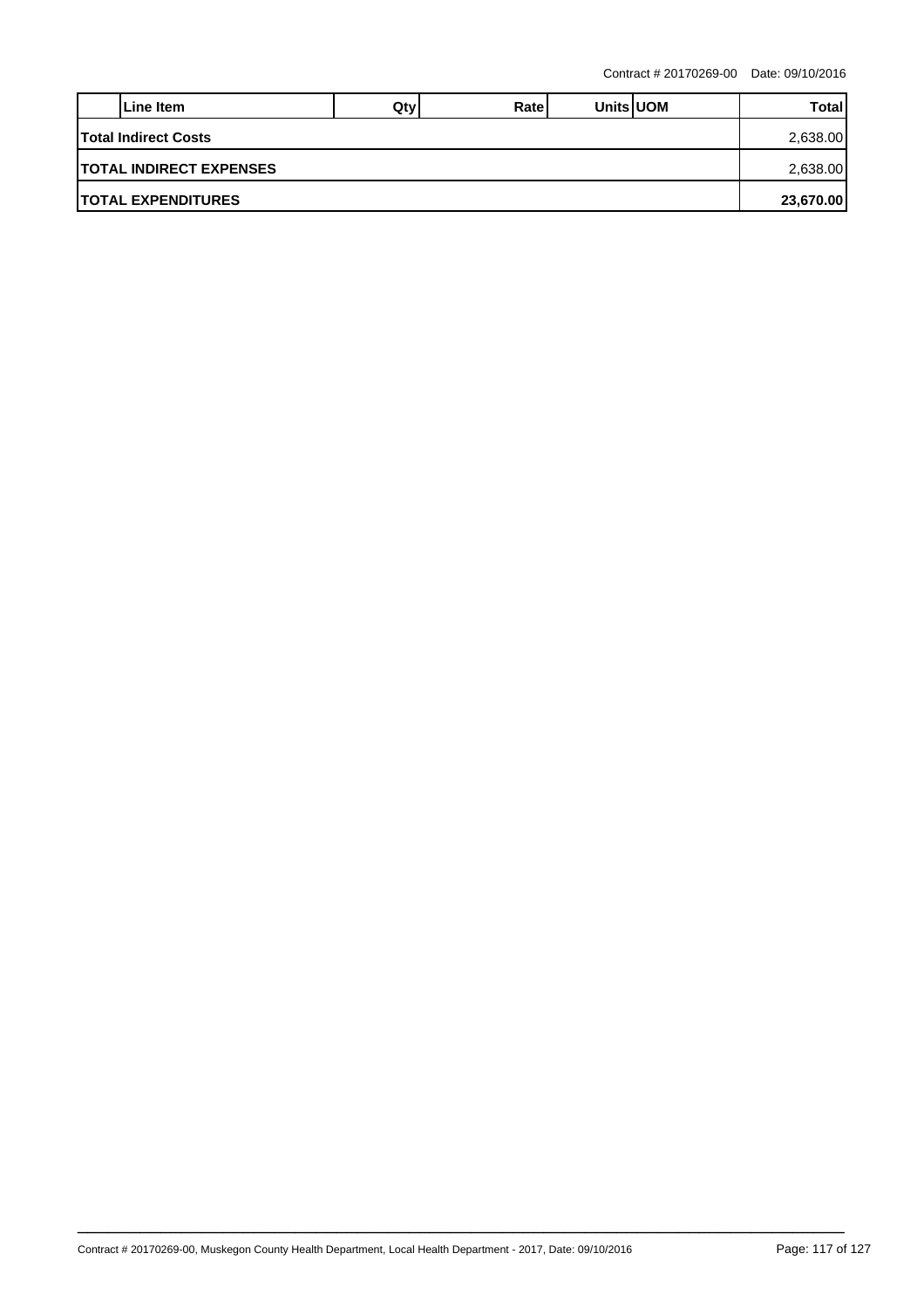|                         | <b>PROGRAM / PROJECT</b><br>Local Health Department - 2017 / WIC Resident Services |                    | <b>DATE PREPARED</b><br>9/10/2016 |                                                          |                          |                          |                   |  |  |
|-------------------------|------------------------------------------------------------------------------------|--------------------|-----------------------------------|----------------------------------------------------------|--------------------------|--------------------------|-------------------|--|--|
|                         | <b>CONTRACTOR NAME</b><br>Muskegon County Health Department                        |                    |                                   | <b>BUDGET PERIOD</b><br>From: 10/1/2016<br>To: 9/30/2017 |                          |                          |                   |  |  |
|                         | <b>MAILING ADDRESS (Number and Street)</b>                                         |                    |                                   |                                                          |                          | <b>BUDGET AGREEMENT</b>  | <b>AMENDMENT#</b> |  |  |
|                         | 209 E. Apple Ave.                                                                  |                    |                                   |                                                          | $\nabla$ Original        | $\Box$ Amendment         | 0                 |  |  |
| <b>CITY</b><br>Muskegon |                                                                                    | <b>STATE</b><br>MI | <b>ZIP CODE</b><br>49442-3406     |                                                          | 38-6006063               | <b>FEDERAL ID NUMBER</b> |                   |  |  |
|                         | Category                                                                           |                    |                                   |                                                          |                          | <b>Amount</b>            | <b>Total</b>      |  |  |
|                         | <b>DIRECT EXPENSES</b>                                                             |                    |                                   |                                                          |                          |                          |                   |  |  |
|                         | <b>Program Expenses</b>                                                            |                    |                                   |                                                          |                          |                          |                   |  |  |
|                         | Salary & Wages                                                                     |                    |                                   |                                                          |                          | 447,208.00               | 447,208.00        |  |  |
| $\overline{2}$          | <b>Fringe Benefits</b>                                                             |                    |                                   |                                                          |                          | 268,835.00               | 268,835.00        |  |  |
| 3                       | Cap. Exp. for Equip & Fac.                                                         |                    |                                   |                                                          |                          | 0.00                     | 0.00              |  |  |
| 4                       | Contractual                                                                        |                    |                                   |                                                          |                          | 0.00                     | 0.00              |  |  |
| 5                       | Supplies and Materials                                                             |                    |                                   |                                                          |                          | 33,375.00                | 33,375.00         |  |  |
| 6                       | Travel                                                                             |                    |                                   |                                                          | 1,700.00<br>1,700.00     |                          |                   |  |  |
| 7                       | Communication                                                                      |                    |                                   |                                                          | 3,250.00<br>3,250.00     |                          |                   |  |  |
| 8                       | <b>County-City Central Services</b>                                                |                    |                                   |                                                          | 0.00<br>0.00             |                          |                   |  |  |
| 9                       | Space Costs                                                                        |                    |                                   |                                                          | 19,500.00<br>19,500.00   |                          |                   |  |  |
| 10                      | All Others (ADP, Con. Employees, Misc.)                                            |                    |                                   |                                                          |                          | 13,900.00                | 13,900.00         |  |  |
|                         | <b>Total Program Expenses</b>                                                      |                    |                                   |                                                          |                          | 787,768.00               | 787,768.00        |  |  |
|                         | <b>TOTAL DIRECT EXPENSES</b>                                                       |                    |                                   |                                                          |                          | 787,768.00               | 787,768.00        |  |  |
|                         | <b>INDIRECT EXPENSES</b>                                                           |                    |                                   |                                                          |                          |                          |                   |  |  |
|                         | <b>Indirect Costs</b>                                                              |                    |                                   |                                                          |                          |                          |                   |  |  |
| 1                       | <b>Indirect Costs</b>                                                              |                    |                                   |                                                          |                          | 0.00                     | 0.00              |  |  |
| $\overline{c}$          | <b>Other Costs Distributions</b>                                                   |                    |                                   |                                                          |                          | 282,109.00               | 282,109.00        |  |  |
|                         | <b>Total Indirect Costs</b>                                                        |                    |                                   |                                                          | 282,109.00<br>282,109.00 |                          |                   |  |  |
|                         | <b>TOTAL INDIRECT EXPENSES</b>                                                     |                    |                                   |                                                          |                          | 282,109.00               | 282,109.00        |  |  |
|                         | <b>TOTAL EXPENDITURES</b>                                                          |                    |                                   |                                                          |                          | 1,069,877.00             | 1,069,877.00      |  |  |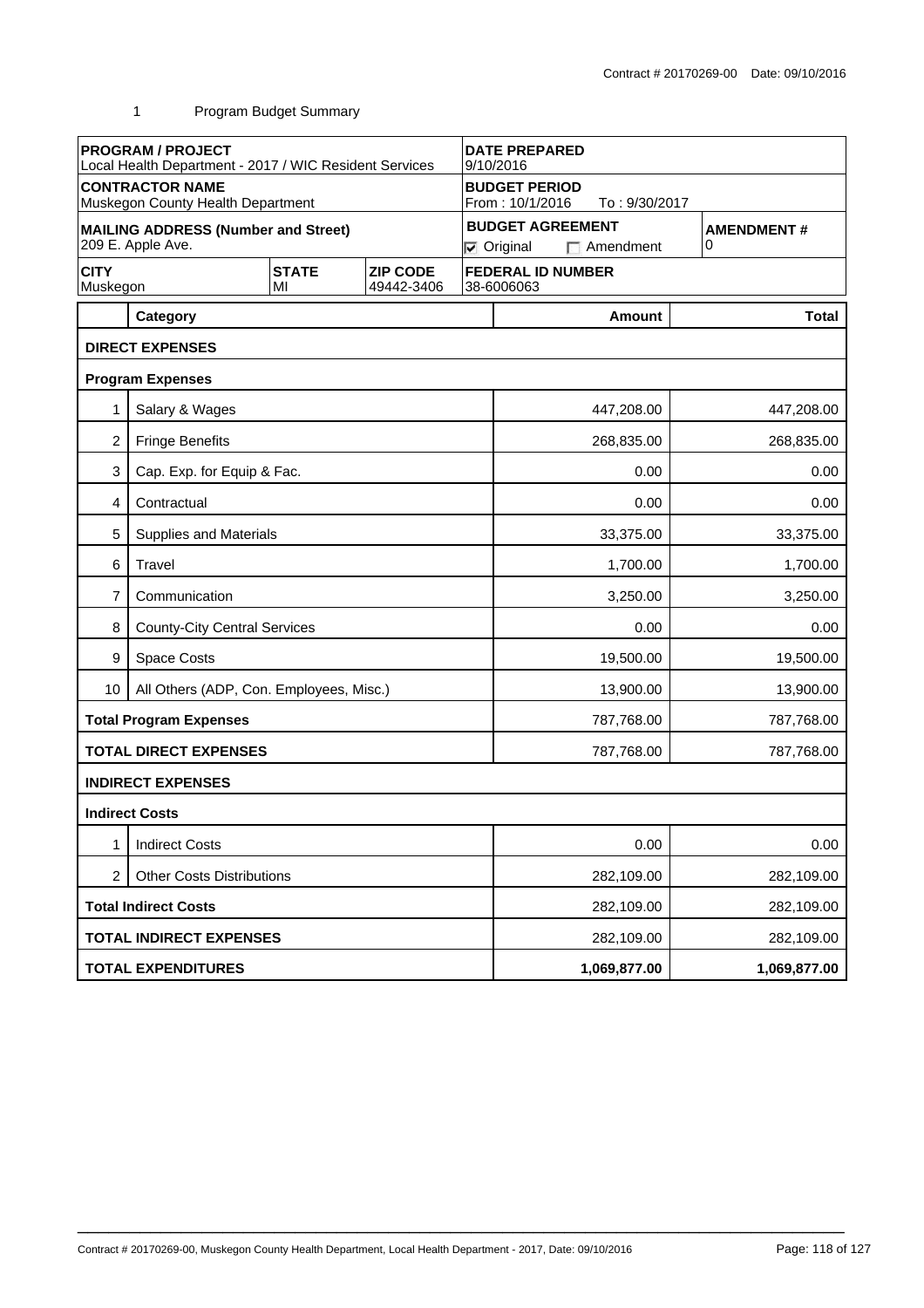#### **SOURCE OF FUNDS**

|              | Category                                    | <b>Amount</b> | Cash | <b>Inkind</b> | <b>Total</b> |
|--------------|---------------------------------------------|---------------|------|---------------|--------------|
| $\mathbf{1}$ | <b>Source of Funds</b>                      |               |      |               |              |
|              | Fees and Collections - 1st and 2nd<br>Party | 0.00          | 0.00 | 0.00          | 0.00         |
|              | Fees and Collections - 3rd Party            | 0.00          | 0.00 | 0.00          | 0.00         |
|              | Federal or State (Non MDHHS)                | 0.00          | 0.00 | 0.00          | 0.00         |
|              | <b>Federal Cost Based Reimbursement</b>     | 0.00          | 0.00 | 0.00          | 0.00         |
|              | <b>Federally Provided Vaccines</b>          | 0.00          | 0.00 | 0.00          | 0.00         |
|              | <b>Federal Medicaid Outreach</b>            | 0.00          | 0.00 | 0.00          | 0.00         |
|              | Required Match - Local                      | 0.00          | 0.00 | 0.00          | 0.00         |
|              | Local Non-ELPHS                             | 0.00          | 0.00 | 0.00          | 0.00         |
|              | Local Non-ELPHS                             | 0.00          | 0.00 | 0.00          | 0.00         |
|              | Local Non-ELPHS                             | 0.00          | 0.00 | 0.00          | 0.00         |
|              | Other Non-ELPHS                             | 0.00          | 0.00 | 0.00          | 0.00         |
|              | MDHHS Non Comprehensive                     | 0.00          | 0.00 | 0.00          | 0.00         |
|              | <b>MDHHS Comprehensive</b>                  | 1,069,877.00  | 0.00 | 0.00          | 1,069,877.00 |
|              | ELPHS - MDHHS Hearing                       | 0.00          | 0.00 | 0.00          | 0.00         |
|              | ELPHS - MDHHS Vision                        | 0.00          | 0.00 | 0.00          | 0.00         |
|              | ELPHS - MDHHS Other                         | 0.00          | 0.00 | 0.00          | 0.00         |
|              | ELPHS - Food                                | 0.00          | 0.00 | 0.00          | 0.00         |
|              | ELPHS - Private / Type III Water<br>Supply  | 0.00          | 0.00 | 0.00          | 0.00         |
|              | ELPHS - On-Site Wastewater<br>Treatment     | 0.00          | 0.00 | 0.00          | 0.00         |
|              | <b>MCH Funding</b>                          | 0.00          | 0.00 | 0.00          | 0.00         |
|              | Local Funds - Other                         | 0.00          | 0.00 | 0.00          | 0.00         |
|              | <b>Inkind Match</b>                         | 0.00          | 0.00 | 0.00          | 0.00         |
|              | <b>MDHHS Fixed Unit Rate</b>                |               |      |               |              |
|              | <b>Totals</b>                               | 1,069,877.00  | 0.00 | 0.00          | 1,069,877.00 |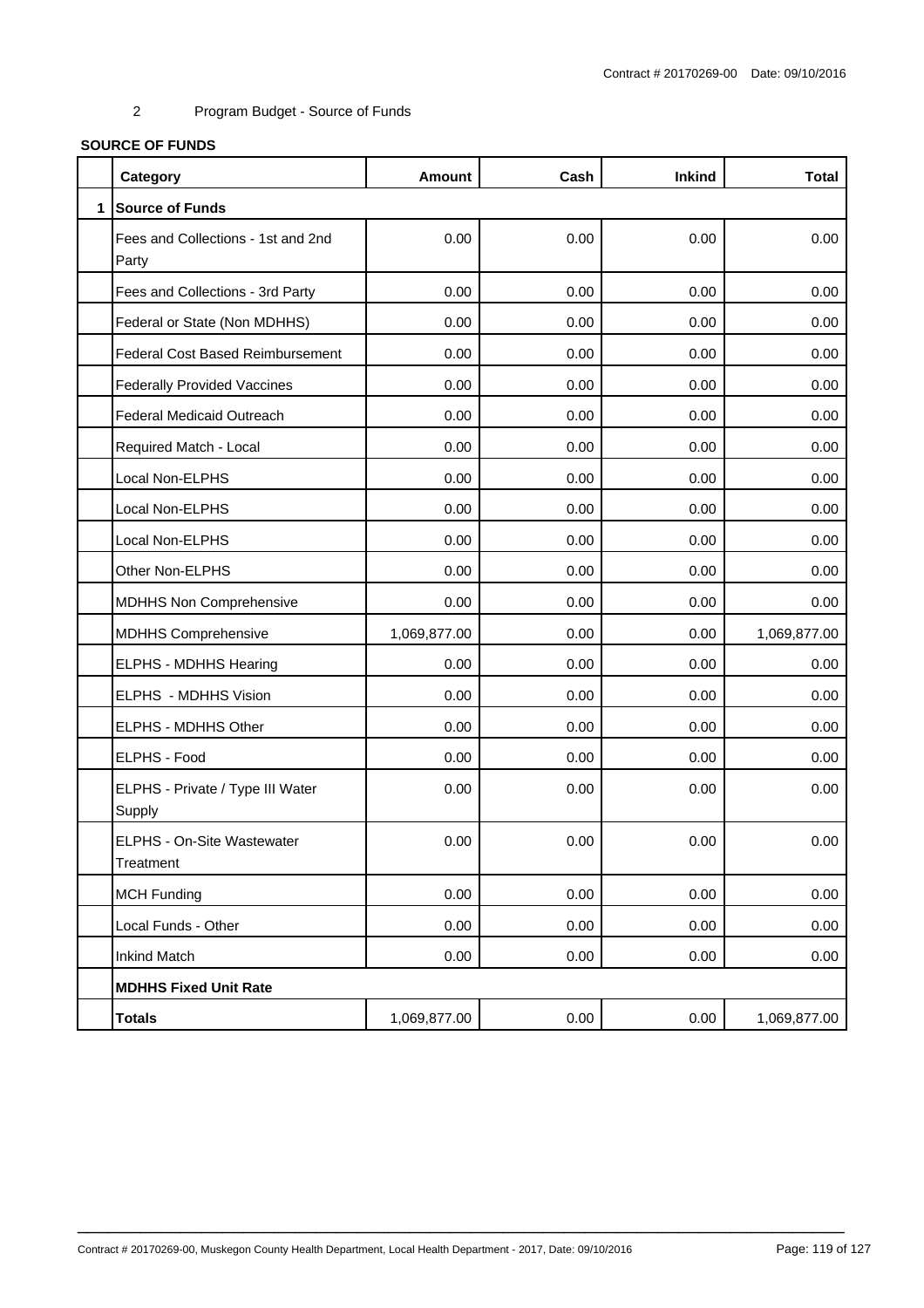|                              | <b>Line Item</b>                                                                                                                                                            | Qty    | Rate      |             | Units UOM | <b>Total</b> |  |
|------------------------------|-----------------------------------------------------------------------------------------------------------------------------------------------------------------------------|--------|-----------|-------------|-----------|--------------|--|
|                              | <b>DIRECT EXPENSES</b>                                                                                                                                                      |        |           |             |           |              |  |
|                              | <b>Program Expenses</b>                                                                                                                                                     |        |           |             |           |              |  |
| 1                            | <b>Salary &amp; Wages</b>                                                                                                                                                   |        |           |             |           |              |  |
|                              | Technician                                                                                                                                                                  | 4.0000 | 29586.000 | $0.000$ FTE |           | 118,344.00   |  |
|                              | Supervisor                                                                                                                                                                  | 1.0000 | 52000.000 | $0.000$ FTE |           | 52,000.00    |  |
|                              | Specialist                                                                                                                                                                  | 3.4780 | 39439.000 | $0.000$ FTE |           | 137,169.00   |  |
|                              | Counselor                                                                                                                                                                   | 2.0000 | 54241.000 | $0.000$ FTE |           | 108,482.00   |  |
|                              | Coordinator                                                                                                                                                                 | 0.6700 | 46587.000 | $0.000$ FTE |           | 31,213.00    |  |
|                              | <b>Total for Salary &amp; Wages</b>                                                                                                                                         |        |           |             |           | 447,208.00   |  |
|                              | 2 Fringe Benefits                                                                                                                                                           |        |           |             |           |              |  |
|                              | Composite Rate<br>Notes: FICA<br>LIFE INSURANCE<br><b>RETIREMENT</b><br><b>UNEMPLOYMENT</b><br><b>WORKER'S COMPENSATION</b><br><b>DENTAL INSURANCE</b><br>MEDICAL INSURANCE | 0.0000 | 60.114    | 447208.000  |           | 268,835.00   |  |
| 3                            | Cap. Exp. for Equip & Fac.                                                                                                                                                  |        |           |             |           |              |  |
| 4                            | <b>Contractual</b>                                                                                                                                                          |        |           |             |           |              |  |
|                              | 5 Supplies and Materials                                                                                                                                                    |        |           |             |           |              |  |
|                              | Supplies and Materials                                                                                                                                                      |        |           |             |           | 33,375.00    |  |
| $\bf 6$                      | <b>Travel</b>                                                                                                                                                               |        |           |             |           |              |  |
|                              | Travel                                                                                                                                                                      |        |           |             |           | 1,700.00     |  |
| $\overline{7}$               | Communication                                                                                                                                                               |        |           |             |           |              |  |
|                              | Communication                                                                                                                                                               |        |           |             |           | 3,250.00     |  |
| 8                            | <b>County-City Central Services</b>                                                                                                                                         |        |           |             |           |              |  |
|                              | 9 Space Costs                                                                                                                                                               |        |           |             |           |              |  |
|                              | Rent                                                                                                                                                                        | 0.0000 | 0.000     | 0.000       |           | 19,500.00    |  |
|                              | 10   All Others (ADP, Con. Employees, Misc.)                                                                                                                                |        |           |             |           |              |  |
|                              | All Others (ADP, Con. Employees, Misc.)                                                                                                                                     |        |           |             |           | 13,900.00    |  |
|                              | <b>Total Program Expenses</b>                                                                                                                                               |        |           |             |           |              |  |
| <b>TOTAL DIRECT EXPENSES</b> |                                                                                                                                                                             |        |           |             |           |              |  |
|                              | <b>INDIRECT EXPENSES</b>                                                                                                                                                    |        |           |             |           |              |  |
|                              | Indirect Costs                                                                                                                                                              |        |           |             |           |              |  |
| 1                            | <b>Indirect Costs</b>                                                                                                                                                       |        |           |             |           |              |  |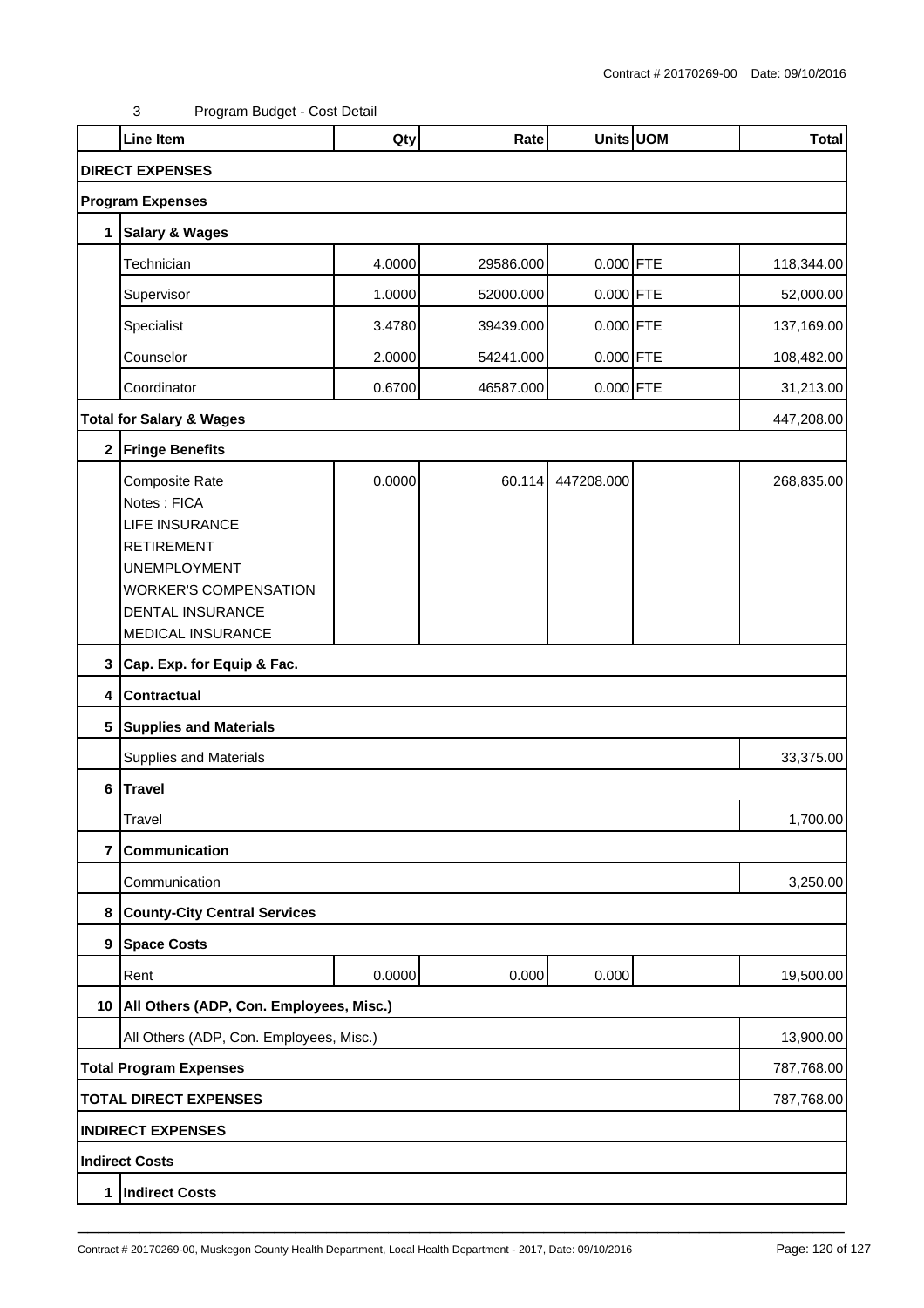Contract # 20170269-00 Date: 09/10/2016

|                                  | Line Item                      | Qty     | Ratel | <b>Units UOM</b> |  | Total      |  |
|----------------------------------|--------------------------------|---------|-------|------------------|--|------------|--|
| <b>Other Costs Distributions</b> |                                |         |       |                  |  |            |  |
|                                  | <b>Health Adm Distribution</b> | 0.00001 | 0.000 | 0.0001           |  | 282,109.00 |  |
|                                  | Total Indirect Costs           |         |       |                  |  |            |  |
|                                  | <b>TOTAL INDIRECT EXPENSES</b> |         |       |                  |  |            |  |
|                                  | <b>TOTAL EXPENDITURES</b>      |         |       |                  |  |            |  |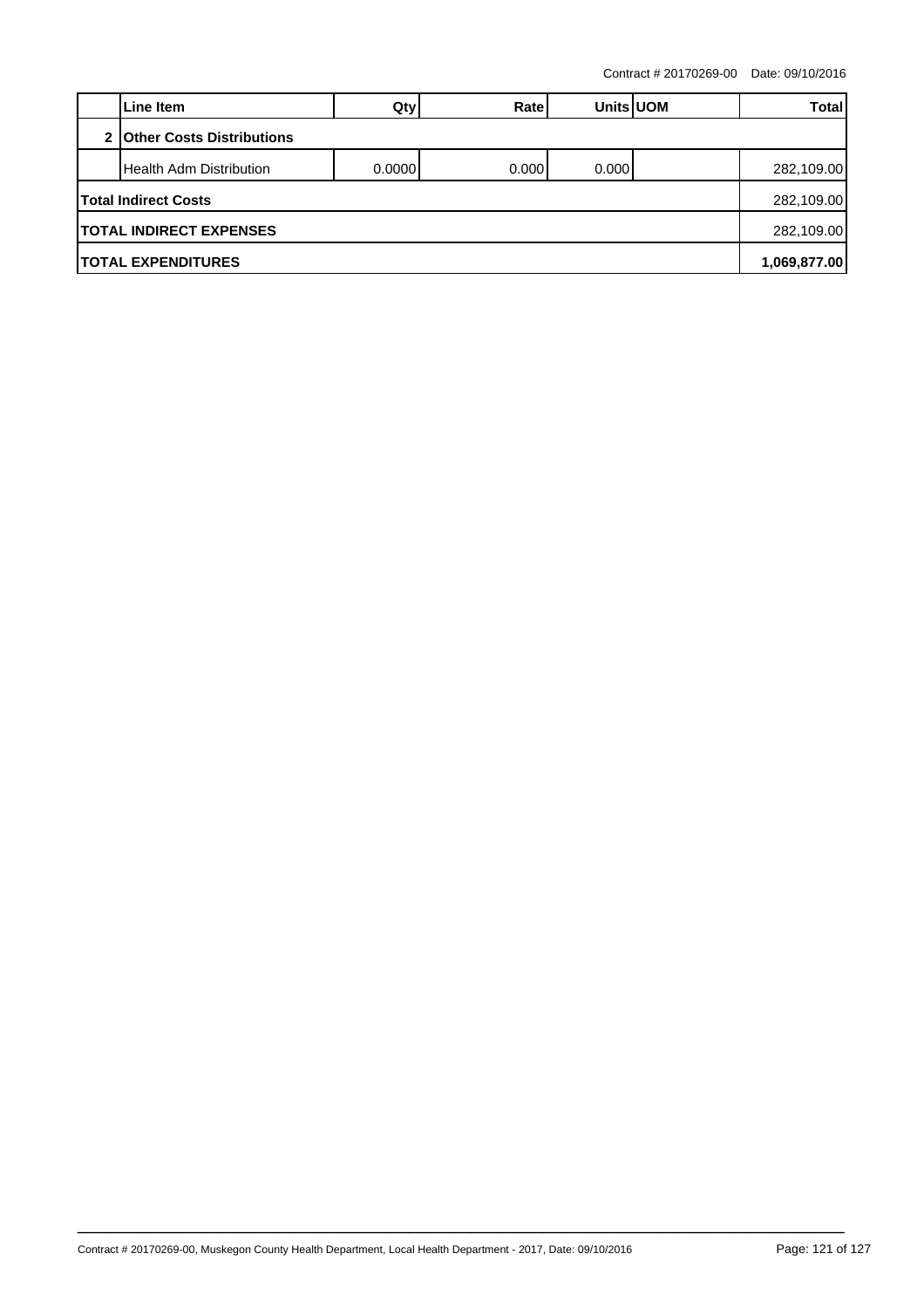| <b>PROGRAM / PROJECT</b><br>Local Health Department - 2017 / MDEQ Private and Type III<br><b>Water Supply</b> |                                                             |  | <b>DATE PREPARED</b><br>9/10/2016                                                                           |                                         |                      |                          |           |              |
|---------------------------------------------------------------------------------------------------------------|-------------------------------------------------------------|--|-------------------------------------------------------------------------------------------------------------|-----------------------------------------|----------------------|--------------------------|-----------|--------------|
|                                                                                                               | <b>CONTRACTOR NAME</b><br>Muskegon County Health Department |  |                                                                                                             | <b>BUDGET PERIOD</b><br>From: 10/1/2016 |                      |                          |           |              |
| <b>MAILING ADDRESS (Number and Street)</b><br>209 E. Apple Ave.                                               |                                                             |  | To: 9/30/2017<br><b>BUDGET AGREEMENT</b><br><b>AMENDMENT#</b><br>0<br>$\nabla$ Original<br>$\Box$ Amendment |                                         |                      |                          |           |              |
| <b>CITY</b><br><b>STATE</b><br><b>ZIP CODE</b><br>Muskegon<br>49442-3406<br>MI                                |                                                             |  |                                                                                                             |                                         | 38-6006063           | <b>FEDERAL ID NUMBER</b> |           |              |
|                                                                                                               | Category                                                    |  |                                                                                                             |                                         |                      | <b>Amount</b>            |           | <b>Total</b> |
|                                                                                                               | <b>DIRECT EXPENSES</b>                                      |  |                                                                                                             |                                         |                      |                          |           |              |
|                                                                                                               | <b>Program Expenses</b>                                     |  |                                                                                                             |                                         |                      |                          |           |              |
| 1                                                                                                             | Salary & Wages                                              |  |                                                                                                             |                                         |                      | 85,107.00                |           | 85,107.00    |
| 2                                                                                                             | <b>Fringe Benefits</b>                                      |  |                                                                                                             |                                         |                      | 50,786.00                |           | 50,786.00    |
| 3                                                                                                             | Cap. Exp. for Equip & Fac.                                  |  |                                                                                                             |                                         | 0.00                 |                          |           |              |
| 4                                                                                                             | Contractual                                                 |  |                                                                                                             |                                         | 0.00                 |                          |           | 0.00         |
| 5                                                                                                             | <b>Supplies and Materials</b>                               |  |                                                                                                             |                                         | 4,357.00<br>4,357.00 |                          |           |              |
| 6                                                                                                             | Travel                                                      |  |                                                                                                             |                                         | 774.00               |                          |           | 774.00       |
| 7                                                                                                             | Communication                                               |  |                                                                                                             |                                         | 849.00               |                          |           |              |
| 8                                                                                                             | <b>County-City Central Services</b>                         |  |                                                                                                             | 0.00                                    |                      |                          |           | 0.00         |
| 9                                                                                                             | <b>Space Costs</b>                                          |  |                                                                                                             | 5,053.00                                |                      |                          |           | 5,053.00     |
| 10                                                                                                            | All Others (ADP, Con. Employees, Misc.)                     |  |                                                                                                             | 6,215.00                                |                      |                          |           | 6,215.00     |
|                                                                                                               | <b>Total Program Expenses</b>                               |  |                                                                                                             | 153,141.00                              |                      |                          |           | 153,141.00   |
|                                                                                                               | <b>TOTAL DIRECT EXPENSES</b>                                |  |                                                                                                             | 153,141.00                              |                      |                          |           | 153,141.00   |
|                                                                                                               | <b>INDIRECT EXPENSES</b>                                    |  |                                                                                                             |                                         |                      |                          |           |              |
|                                                                                                               | <b>Indirect Costs</b>                                       |  |                                                                                                             |                                         |                      |                          |           |              |
| 1                                                                                                             | <b>Indirect Costs</b>                                       |  |                                                                                                             | 0.00                                    |                      |                          | 0.00      |              |
| 2<br><b>Other Costs Distributions</b>                                                                         |                                                             |  |                                                                                                             | 33,698.00                               |                      |                          | 33,698.00 |              |
|                                                                                                               | <b>Total Indirect Costs</b>                                 |  |                                                                                                             |                                         | 33,698.00            |                          |           | 33,698.00    |
|                                                                                                               | <b>TOTAL INDIRECT EXPENSES</b>                              |  |                                                                                                             | 33,698.00                               |                      |                          |           | 33,698.00    |
| <b>TOTAL EXPENDITURES</b>                                                                                     |                                                             |  | 186,839.00<br>186,839.00                                                                                    |                                         |                      |                          |           |              |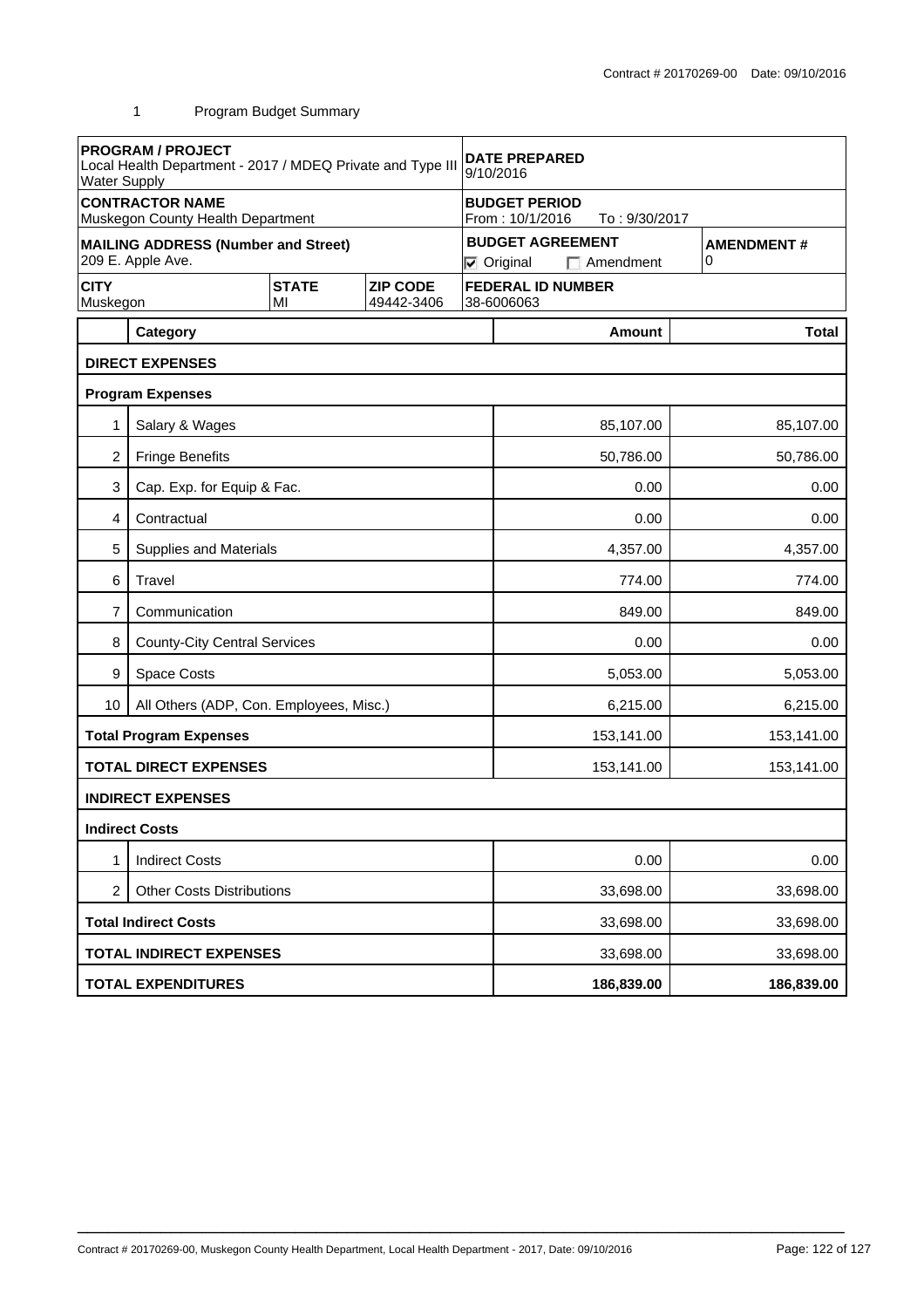#### **SOURCE OF FUNDS**

|              | Category                                    | <b>Amount</b> | Cash      | <b>Inkind</b> | <b>Total</b> |
|--------------|---------------------------------------------|---------------|-----------|---------------|--------------|
| $\mathbf{1}$ | <b>Source of Funds</b>                      |               |           |               |              |
|              | Fees and Collections - 1st and 2nd<br>Party | 0.00          | 33,670.00 | 0.00          | 33,670.00    |
|              | Fees and Collections - 3rd Party            | 0.00          | 0.00      | 0.00          | 0.00         |
|              | Federal or State (Non MDHHS)                | 0.00          | 0.00      | 0.00          | 0.00         |
|              | <b>Federal Cost Based Reimbursement</b>     | 0.00          | 0.00      | 0.00          | 0.00         |
|              | <b>Federally Provided Vaccines</b>          | 0.00          | 0.00      | 0.00          | 0.00         |
|              | <b>Federal Medicaid Outreach</b>            | 0.00          | 0.00      | 0.00          | 0.00         |
|              | Required Match - Local                      | 0.00          | 0.00      | 0.00          | 0.00         |
|              | Local Non-ELPHS                             | 0.00          | 0.00      | 0.00          | 0.00         |
|              | Local Non-ELPHS                             | 0.00          | 0.00      | 0.00          | 0.00         |
|              | Local Non-ELPHS                             | 0.00          | 0.00      | 0.00          | 0.00         |
|              | Other Non-ELPHS                             | 0.00          | 0.00      | 0.00          | 0.00         |
|              | MDHHS Non Comprehensive                     | 0.00          | 0.00      | 0.00          | 0.00         |
|              | <b>MDHHS Comprehensive</b>                  | 0.00          | 0.00      | 0.00          | 0.00         |
|              | ELPHS - MDHHS Hearing                       | 0.00          | 0.00      | 0.00          | 0.00         |
|              | ELPHS - MDHHS Vision                        | 0.00          | 0.00      | 0.00          | 0.00         |
|              | ELPHS - MDHHS Other                         | 0.00          | 0.00      | 0.00          | 0.00         |
|              | ELPHS - Food                                | 0.00          | 0.00      | 0.00          | 0.00         |
|              | ELPHS - Private / Type III Water<br>Supply  | 93,592.00     | 0.00      | 0.00          | 93,592.00    |
|              | ELPHS - On-Site Wastewater<br>Treatment     | 0.00          | 0.00      | 0.00          | 0.00         |
|              | <b>MCH Funding</b>                          | 0.00          | 0.00      | 0.00          | 0.00         |
|              | Local Funds - Other                         | 0.00          | 59,577.00 | 0.00          | 59,577.00    |
|              | <b>Inkind Match</b>                         | 0.00          | 0.00      | 0.00          | 0.00         |
|              | <b>MDHHS Fixed Unit Rate</b>                |               |           |               |              |
|              | <b>Totals</b>                               | 93,592.00     | 93,247.00 | 0.00          | 186,839.00   |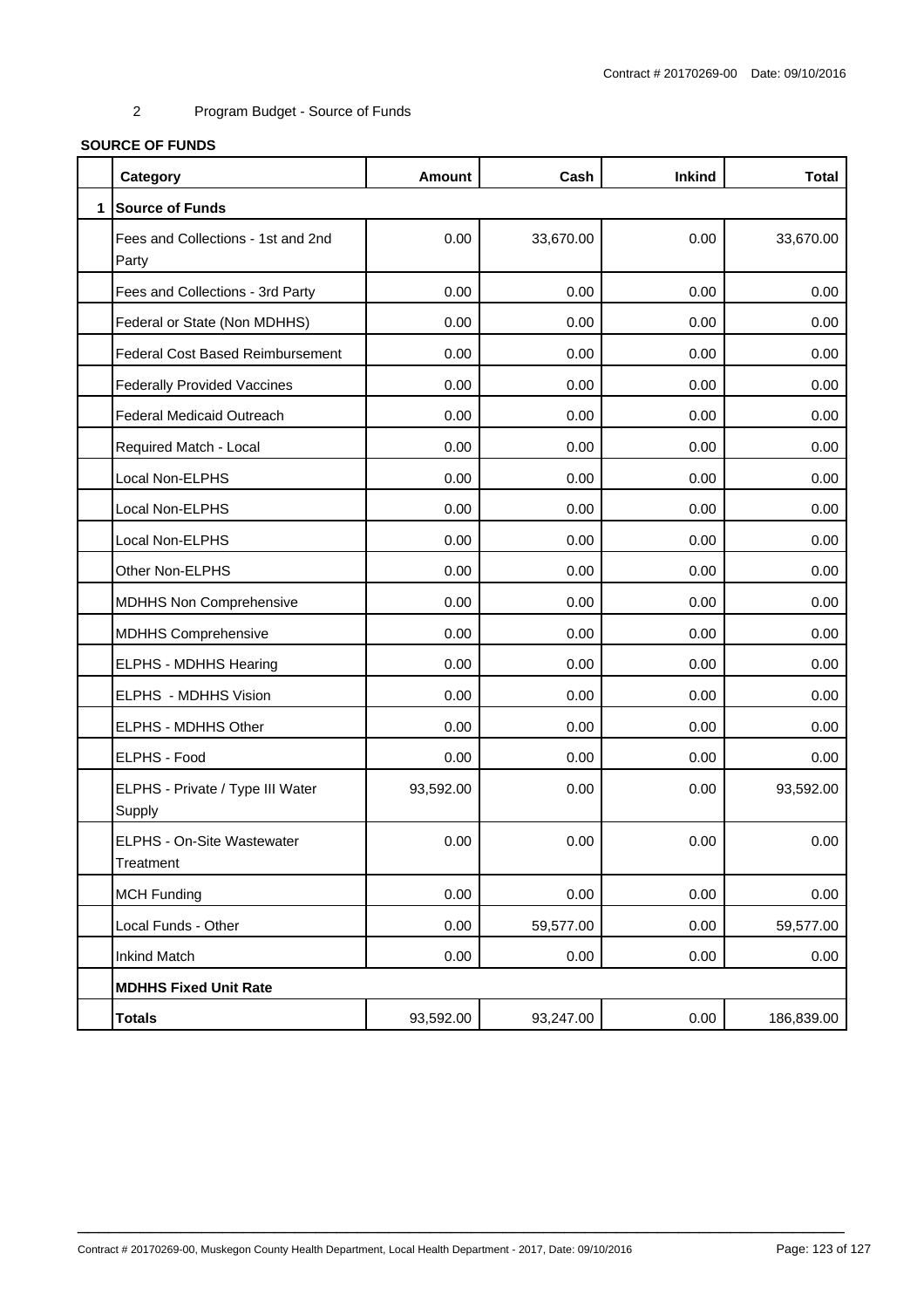|                | Line Item                                                                                                                                                                          | Qty    | Rate      |             | Units UOM | <b>Total</b> |  |  |
|----------------|------------------------------------------------------------------------------------------------------------------------------------------------------------------------------------|--------|-----------|-------------|-----------|--------------|--|--|
|                | <b>DIRECT EXPENSES</b>                                                                                                                                                             |        |           |             |           |              |  |  |
|                | <b>Program Expenses</b>                                                                                                                                                            |        |           |             |           |              |  |  |
| 1              | <b>Salary &amp; Wages</b>                                                                                                                                                          |        |           |             |           |              |  |  |
|                | Supervisor                                                                                                                                                                         | 0.2706 | 54154.000 | 0.000 FTE   |           | 14,654.00    |  |  |
|                | Sanitarian                                                                                                                                                                         | 1.0310 | 45343.000 | $0.000$ FTE |           | 46,749.00    |  |  |
|                | Clerk                                                                                                                                                                              | 0.9644 | 24579.000 | $0.000$ FTE |           | 23,704.00    |  |  |
|                | <b>Total for Salary &amp; Wages</b>                                                                                                                                                |        |           |             |           |              |  |  |
| $\mathbf 2$    | <b>Fringe Benefits</b>                                                                                                                                                             |        |           |             |           |              |  |  |
|                | Composite Rate<br>Notes: FICA<br><b>LIFE INSURANCE</b><br><b>RETIREMENT</b><br><b>UNEMPLOYMENT</b><br><b>WORKER'S COMPENSATION</b><br><b>DENTAL INSURANCE</b><br>MEDICAL INSURANCE | 0.0000 | 59.029    | 86036.000   |           | 50,786.00    |  |  |
|                | 3 Cap. Exp. for Equip & Fac.                                                                                                                                                       |        |           |             |           |              |  |  |
| $\overline{4}$ | <b>Contractual</b>                                                                                                                                                                 |        |           |             |           |              |  |  |
|                | 5 Supplies and Materials                                                                                                                                                           |        |           |             |           |              |  |  |
|                | <b>Supplies and Materials</b>                                                                                                                                                      |        |           |             |           | 4,357.00     |  |  |
| 6              | Travel                                                                                                                                                                             |        |           |             |           |              |  |  |
|                | Travel                                                                                                                                                                             |        |           |             |           | 774.00       |  |  |
| 7              | Communication                                                                                                                                                                      |        |           |             |           |              |  |  |
|                | Communication                                                                                                                                                                      |        |           |             |           | 849.00       |  |  |
| 8              | <b>County-City Central Services</b>                                                                                                                                                |        |           |             |           |              |  |  |
|                | 9 Space Costs                                                                                                                                                                      |        |           |             |           |              |  |  |
|                | Rent                                                                                                                                                                               | 0.0000 | 0.000     | 0.000       |           | 5,053.00     |  |  |
|                | 10   All Others (ADP, Con. Employees, Misc.)                                                                                                                                       |        |           |             |           |              |  |  |
|                | All Others (ADP, Con. Employees, Misc.)                                                                                                                                            |        |           |             |           | 6,215.00     |  |  |
|                | <b>Total Program Expenses</b>                                                                                                                                                      |        |           |             |           | 153,141.00   |  |  |
|                | <b>TOTAL DIRECT EXPENSES</b>                                                                                                                                                       |        |           |             |           | 153,141.00   |  |  |
|                | <b>INDIRECT EXPENSES</b>                                                                                                                                                           |        |           |             |           |              |  |  |
|                | <b>Indirect Costs</b>                                                                                                                                                              |        |           |             |           |              |  |  |
| 1              | Indirect Costs                                                                                                                                                                     |        |           |             |           |              |  |  |
|                | 2 Other Costs Distributions                                                                                                                                                        |        |           |             |           |              |  |  |
|                | Health Adm Distribution                                                                                                                                                            | 0.0000 | 0.000     | 0.000       |           | 33,698.00    |  |  |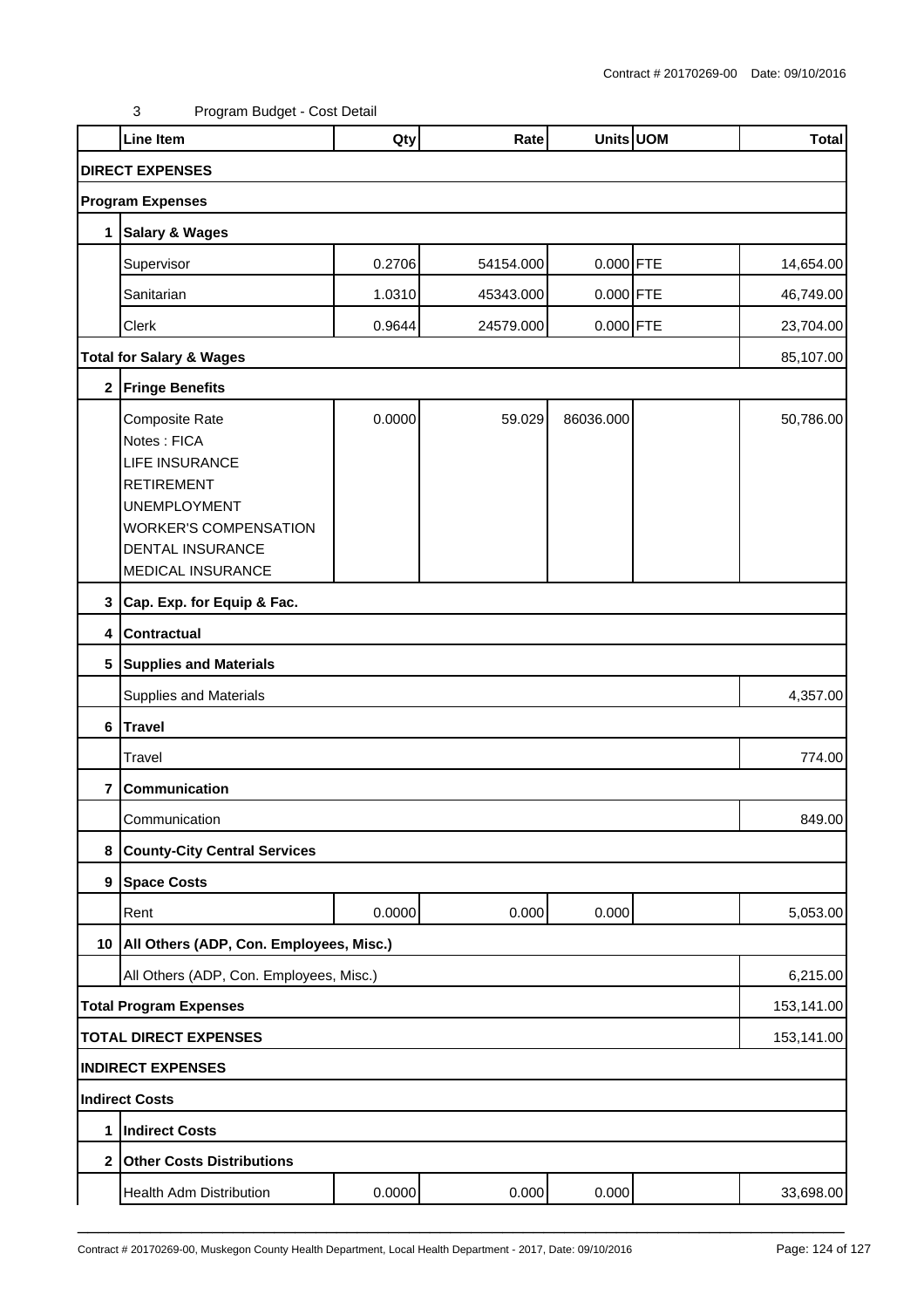|                                 | Line Item | Qtv | Ratel |  | <b>Units UOM</b> | Total |
|---------------------------------|-----------|-----|-------|--|------------------|-------|
| <b>Total Indirect Costs</b>     |           |     |       |  |                  |       |
| <b>ITOTAL INDIRECT EXPENSES</b> |           |     |       |  |                  |       |
| <b>ITOTAL EXPENDITURES</b>      |           |     |       |  |                  |       |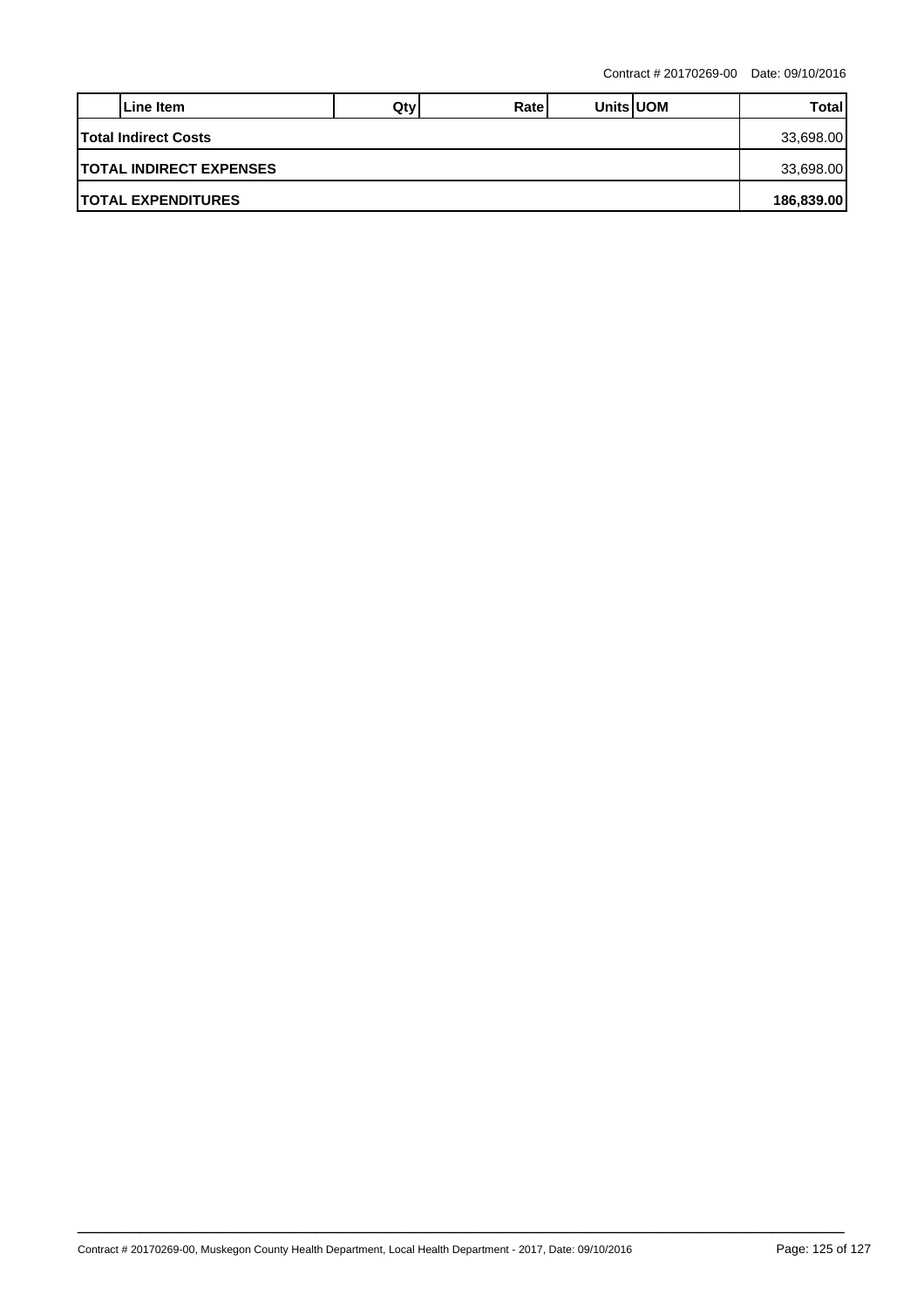# **Summary of Budget**

| <b>PROGRAM / PROJECT</b><br>Local Health Department - 2017 / Local<br>Health Department - 2017 |                                                                    |  | <b>DATE PREPARED</b><br>9/10/2016 |                                                          |                                                                |               |                        |  |
|------------------------------------------------------------------------------------------------|--------------------------------------------------------------------|--|-----------------------------------|----------------------------------------------------------|----------------------------------------------------------------|---------------|------------------------|--|
|                                                                                                | <b>CONTRACTOR NAME</b><br><b>Muskegon County Health Department</b> |  |                                   | <b>BUDGET PERIOD</b><br>From: 10/1/2016<br>To: 9/30/2017 |                                                                |               |                        |  |
|                                                                                                | <b>MAILING ADDRESS (Number and Street)</b><br>209 E. Apple Ave.    |  |                                   |                                                          | <b>BUDGET AGREEMENT</b><br>$\boxdot$ Original $\Box$ Amendment |               | <b>AMENDMENT#</b><br>0 |  |
| <b>ZIP CODE</b><br><b>STATE</b><br><b>CITY</b><br>49442-<br>Muskegon<br>MI<br>3406             |                                                                    |  | 38-6006063                        | <b>FEDERAL ID NUMBER</b>                                 |                                                                |               |                        |  |
|                                                                                                | <b>Category</b>                                                    |  |                                   |                                                          |                                                                | <b>Amount</b> | <b>Total</b>           |  |
|                                                                                                | <b>DIRECT EXPENSES</b>                                             |  |                                   |                                                          |                                                                |               |                        |  |
|                                                                                                | <b>Program Expenses</b>                                            |  |                                   |                                                          |                                                                |               |                        |  |
| 1                                                                                              | Salary & Wages                                                     |  |                                   |                                                          | 1,851,858.00                                                   |               | 1,851,858.00           |  |
| 2                                                                                              | <b>Fringe Benefits</b>                                             |  |                                   |                                                          | 1,052,082.00                                                   |               | 1,052,082.00           |  |
| $\overline{3}$                                                                                 | Contractual                                                        |  |                                   |                                                          | 45,000.00<br>45,000.00                                         |               |                        |  |
| 4                                                                                              | <b>Supplies and Materials</b>                                      |  |                                   |                                                          | 157,813.00                                                     |               | 157,813.00             |  |
| $\overline{5}$                                                                                 | <b>Travel</b>                                                      |  |                                   |                                                          |                                                                | 17,366.00     | 17,366.00              |  |
| 6                                                                                              | Communication                                                      |  |                                   |                                                          | 15,737.00                                                      | 15,737.00     |                        |  |
| $\overline{7}$                                                                                 | <b>Space Costs</b>                                                 |  |                                   |                                                          | 63,274.00                                                      |               | 63,274.00              |  |
| 8                                                                                              | All Others (ADP, Con. Employees, Misc.)                            |  |                                   | 74,979.00                                                |                                                                |               | 74,979.00              |  |
|                                                                                                | <b>Total Program Expenses</b>                                      |  |                                   | 3,278,109.00                                             |                                                                |               | 3,278,109.00           |  |
|                                                                                                | <b>TOTAL DIRECT EXPENSES</b>                                       |  |                                   | 3,278,109.00                                             |                                                                |               | 3,278,109.00           |  |
|                                                                                                | <b>INDIRECT EXPENSES</b>                                           |  |                                   |                                                          |                                                                |               |                        |  |
| <b>Indirect Costs</b>                                                                          |                                                                    |  |                                   |                                                          |                                                                |               |                        |  |
| <b>Other Costs Distributions</b><br>1                                                          |                                                                    |  |                                   | 971,380.00                                               |                                                                | 971,380.00    |                        |  |
| <b>Total Indirect Costs</b>                                                                    |                                                                    |  |                                   |                                                          | 971,380.00                                                     |               | 971,380.00             |  |
|                                                                                                | <b>TOTAL INDIRECT EXPENSES</b>                                     |  |                                   |                                                          | 971,380.00                                                     |               | 971,380.00             |  |
| <b>TOTAL EXPENDITURES</b>                                                                      |                                                                    |  |                                   | 4,249,489.00                                             |                                                                | 4,249,489.00  |                        |  |

### **SOURCE OF FUNDS**

| Category                                           | Amount | Cash       | <b>Inkind</b> | <b>Total</b> |
|----------------------------------------------------|--------|------------|---------------|--------------|
| <b>Fees and Collections - 1st</b><br>and 2nd Party | 0.001  | 497,620.00 | 0.00          | 497,620.00   |